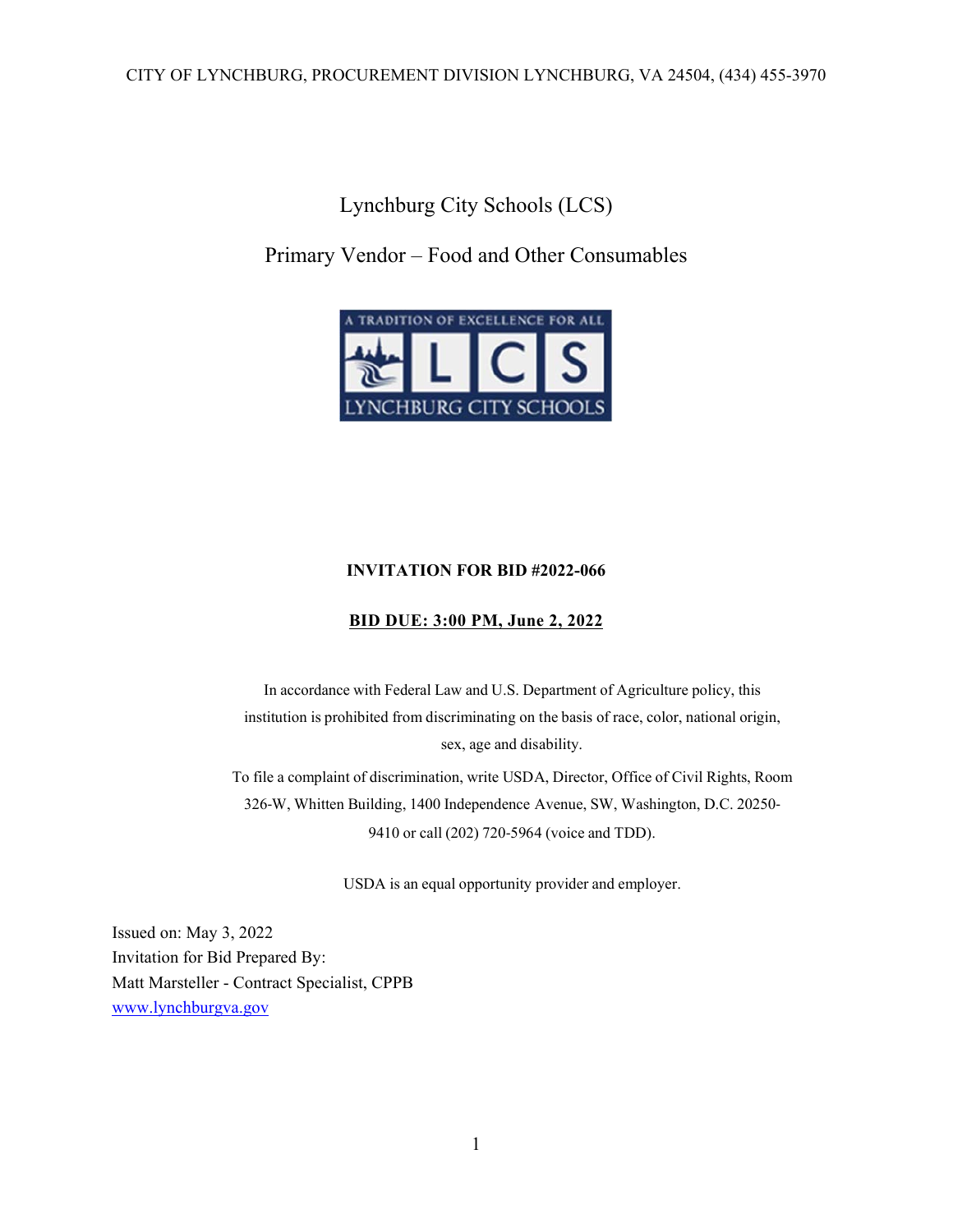## **Table of Contents**

| <b>Title</b>                                                               | Page # |
|----------------------------------------------------------------------------|--------|
|                                                                            |        |
|                                                                            |        |
|                                                                            |        |
|                                                                            |        |
|                                                                            |        |
|                                                                            |        |
|                                                                            |        |
|                                                                            |        |
|                                                                            |        |
| LCS Department of School Nutrition Federal Requirements Contract Insert28  |        |
| United States Department of Agriculture Certification Regarding Lobbying32 |        |

Attachment A – LCS School Delivery Locations and Points of Contact

Attachment B – LCS Food and Other Consumables Bid Form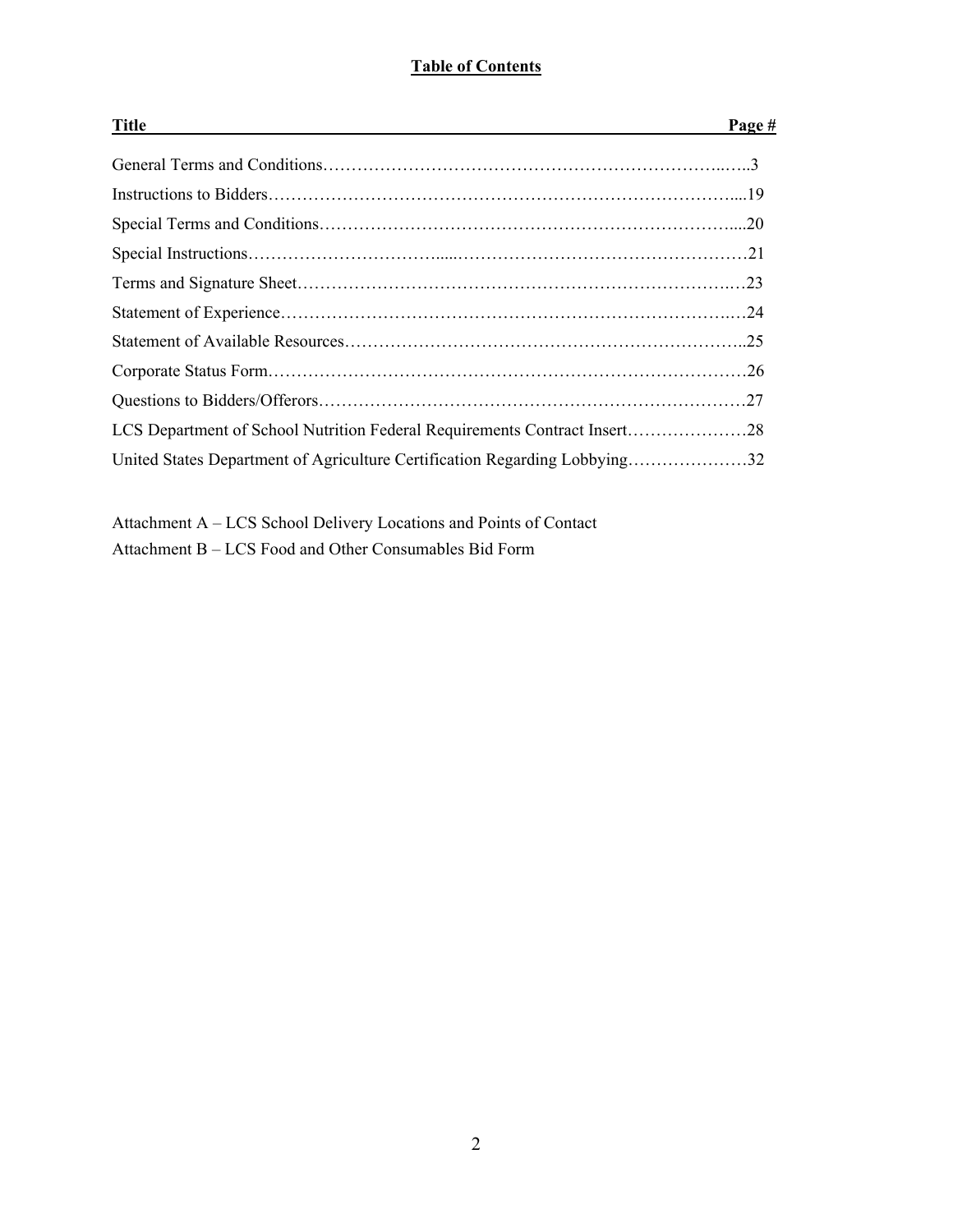## LYNCHBURG CITY SCHOOLS LYNCHBURG, VIRGINIA

## GENERAL CONDITIONS AND INSTRUCTIONS TO BIDDERS

(Bidder: The general rules and conditions that follow apply to all purchases by Lynchburg City Schools, through its Procurement Division and become a definite part of each formal solicitation, purchase order or other award issued by the Procurement Division, unless otherwise specified. Bidders or their authorized representatives are expected to fully inform themselves as to the conditions, requirements and specifications before submitting bids. Failure to do so will be at the bidder's own risk, and a bidder cannot secure relief from the conditions on the plea of error.)

Subject to all applicable laws, ordinances, policies, resolutions, regulations and all limitations imposed thereby, bids on all solicitations issued by the Procurement Division will bind bidders to the conditions and requirements herein set forth unless otherwise specified in the solicitation.

- 1. DEFINITIONS: The definitions in the Virginia Public Procurement Act and Lynchburg Public Procurement Code apply. In addition, the following definitions apply to these General Conditions and Instructions to Bidders:
	- a. BID: The written offer of a bidder to the City, submitted in response to a solicitation by the City, to provide the City specific goods or services at specified prices and/or other conditions specified in the solicitation, unless indicated to the contrary, as used herein, bid includes a bid submitted in response to an Invitation for Bid.
	- b. BIDDER: Any person who submits a bid to the City.
	- c. CITY: The City of Lynchburg, Virginia
	- d. CONTRACTOR: Any person, including without limitation, any company, individual, firm, corporation, partnership joint venture, or other organization with which the City contracts.
	- e. INVITATION FOR BID (IFB): A written request made to prospective vendors (bidders) for their bids on goods or services desired by the City when initiating Contractor selection by means of Competitive Sealed Bidding.
	- f. LCS: Lynchburg City Schools, Lynchburg, Virginia
	- g. NON-PROFESSIONAL SERVICES: Any services not specifically identified as professional services in the definition of professional services
	- h. PROCUREMENT MANAGER: The Procurement Manager employed by the City.
	- i. SOLICITATION: The document published by the City notifying the public and prospective bidders that the City is seeking vendors to submit bids to provide goods or services to the City and providing information regarding the procurement process, the City's requirements, and terms and conditions of any resulting contract.
	- j. STATE: Commonwealth of Virginia.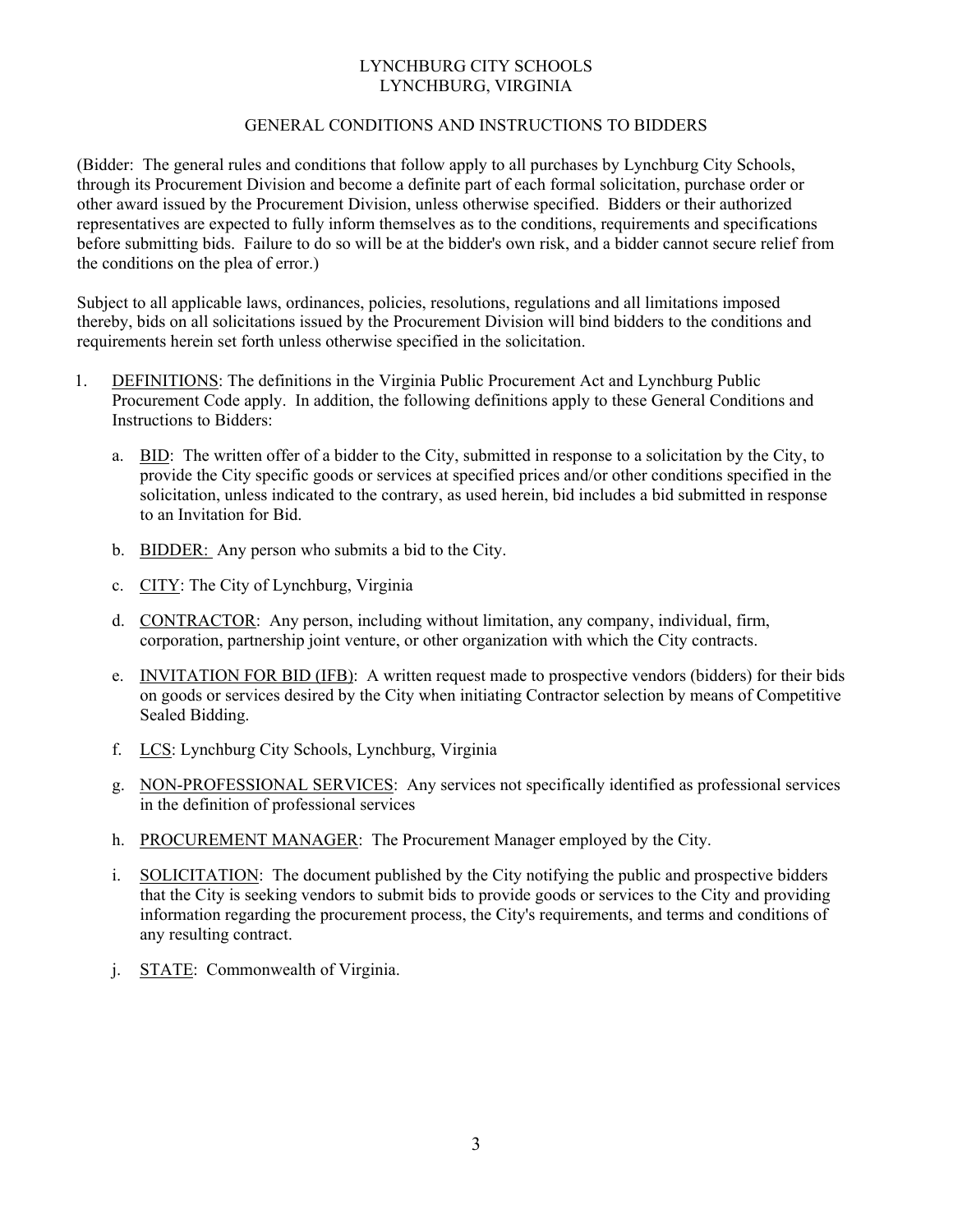## SPECIFICATIONS

- 2. QUESTIONS OR COMMENTS: For LCS solicitations done through the Procurement Division, all contact between bidders or prospective bidders and LCS shall be only with the Procurement Division. Any questions which may arise as a result of this solicitation may be addressed to Matt Marsteller, Contract Specialist, at 434-455-4233, or by email to matthew.marsteller@lynchburgva.gov Inquiries must be received at least 7 calendar days prior to the due date in order to be considered. In this case, prior to May 26, 2022 by 3:00 p.m. Contact initiated by a bidder concerning this solicitation with any other City/LCS representative, not expressly authorized elsewhere in this document, is prohibited. No bidder or potential bidder shall initiate or engage in any discussions with any other employee of LCS/City or any member of the School Board or City Council while a solicitation is outstanding concerning the contents of such solicitation or with the intent to influence or interfere with the contract award authorized by and described in such solicitation. A violation hereof may result in the disqualification of such bidder.
- 3. ADDENDA: Any changes or supplemental instructions to this Invitation for Bid shall be in the form of written addenda. All addenda are downloadable from the Procurement web site at www.lynchburgva.gov/current-solicitations Each bidder is responsible for determining that all addenda issued have been received and shall acknowledge receipt of all addenda in the space provided or by returning a copy of each signed addendum. Failure to do so may result in rejection of the bid. All addenda so issued shall become part of the IFB and any resulting contract documents. Oral answers shall not be authoritative and shall not provide any basis for reliance by a bidder. All addenda will be issued at least 5 calendar days prior to the bid due date. In this case, all addenda will be issued no later than May 27, 2022 by 3:00 p.m.
- 4. BRAND NAME OR EQUAL ITEMS: Unless otherwise provided in the Invitation for Bid, the name of a certain brand, make or manufacturer does not restrict bidders to the specific brand, make or manufacturer named. Such a brand name conveys the general style, type, character and quality of the article desired, and any article which LCS, in its sole discretion, determines to be the equal of that specified, considering quality, workmanship, economy of operation, and suitability for the purpose intended shall be accepted.
- 5. FORMAL SPECIFICATIONS: When an Invitation for Bid indicates that it is a "formal specification" (no substitute), or otherwise states that the article specified, and no other, shall be provided, then the bidder shall furnish the article in strict conformity with the specification and may not offer a purported equal or substitute. The bidder shall abide by and comply with the true intent of the specifications and not take advantage of any unintentional error or omission. The bidder shall fully complete every part as the true intent and meaning of the specifications and drawings. Whenever a specification requires articles, materials, or workmanship to conform to laws, ordinances, regulations, building codes, underwriter laboratory standards, ASTM standards, or similar law or standards, the specification shall be construed to require at least the minimum acceptable standard allowed by the cited law or standard under the circumstances unless otherwise indicated.
- 6. OMISSIONS AND DISCREPANCIES: Unless otherwise indicated, any specification for an item of equipment shall be interpreted to include not only the item of equipment specified, but also those parts, items, appurtenances and accessories reasonably necessary to make the equipment complete and working.

## BID PROCESS

7. TIME FOR RECEIVING BIDS: All sealed bids will be ultimately received in the Procurement Division Office, Third Floor, City Hall. It is the responsibility of the bidder to ensure bids are received by Procurement Staff and time stamped prior to the deadline for bids. Hand delivered bids may be dropped off at the Citizens First Info Center in the lobby on the First Floor of City Hall. A Procurement Division Staff member will be notified to come and retrieve the bid and time stamp it at that time. Bids received prior to the time of opening will be securely kept unopened. No responsibility will be attached to the Procurement Division for the premature opening of a bid not properly addressed, received, and identified.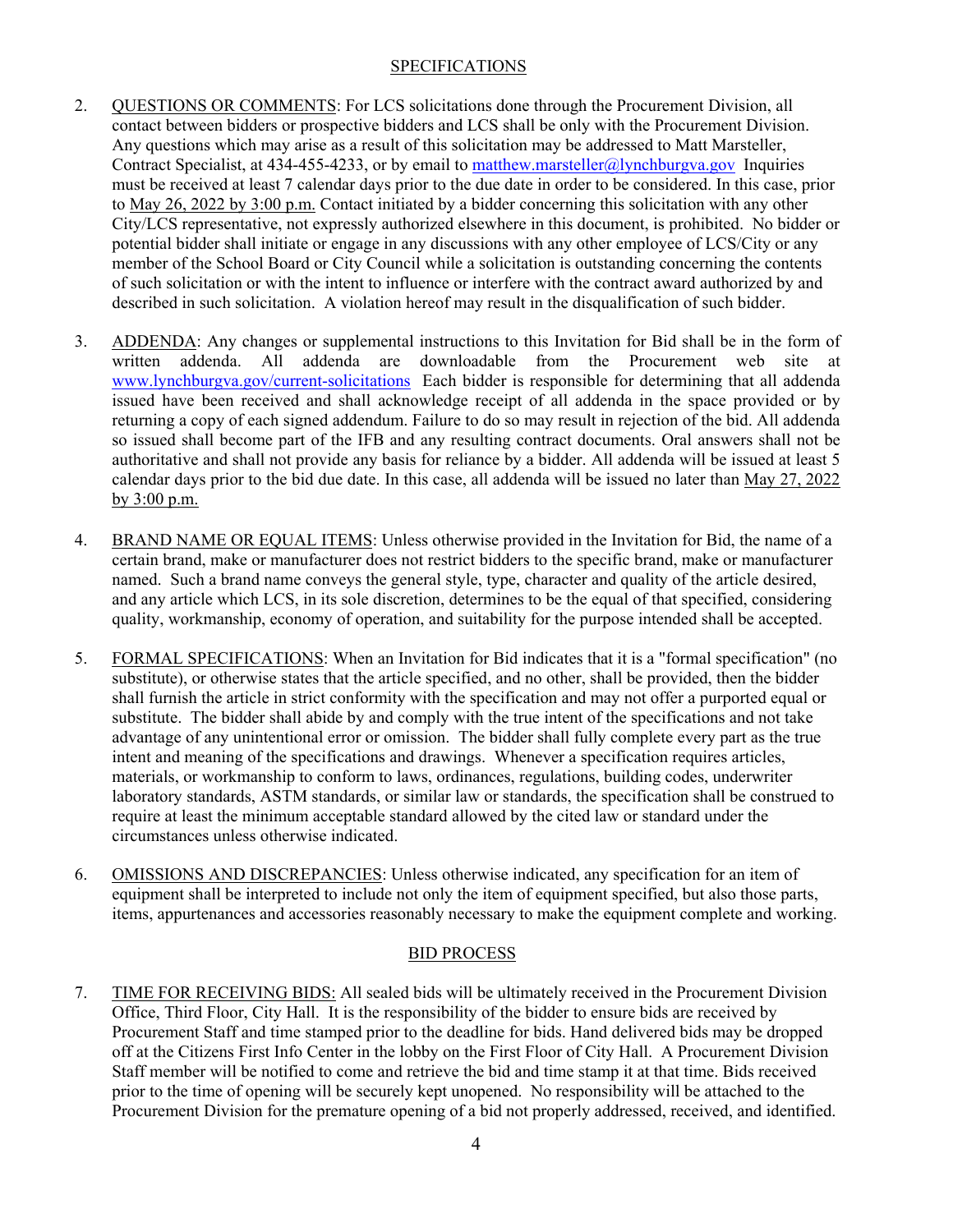Any bid opened prematurely will be resealed and kept securely until the time of opening. Bids, to include addenda or changes to a response, shall not be accepted via a FAX machine or by Internet E-mail. Late bids will not be accepted and will be returned unopened.

- 8. SIGNATURE: All bids shall be signed on the Terms and Signature Sheet in order to be considered. Bids submitted without a signature shall be rejected. If the Bidder is a partnership or corporation, the Bidder shall show the title of the individual signing the bid, and if the individual is not an officer of the partnership or corporation, if requested, the Bidder shall submit proof that the individual has the authority to bind the partnership or corporation.
- 9. BID BONDS: Only when specifically requested in the bid documents shall each bid be accompanied by a bid bond with surety satisfactory to the City/LCS or a Cashier's or a Certified Check, made payable to Lynchburg City Schools. In the event of default by the Bidder, the deposit shall be and represent liquidated damages to LCS. Bids received without a bid bond, when specifically requested, shall be rejected.
- 10. BID MODIFICATION AND WITHDRAWAL: Any bidder may withdraw or modify its bid, in writing containing the original signature of the bidder, which writing must be received by the City prior to the date and time set for submission of bids. Withdrawal or modification must be in writing and be delivered by one of the following means: (i) hand delivery by the bidder itself, a courier, or other delivery service; (ii) by mail (no consideration shall be given to any postmark); or (iii) by marking(s) on the exterior of the bid submission envelope, but only if the marking is dated and includes the original signature of the bidder. Written modifications of bids should not reveal the bid price contained in the previously submitted sealed bid, but should simply provide the desired addition, subtraction or modification, so that the final price or terms of the bid will not be known to the City/LCS until the sealed bids are opened. Modifications shall be on the interior envelope and sealed prior to submittal. No bid shall be altered or amended after the specified time for opening.
- 11. BIDDERS PRESENT: At the time fixed for the opening of sealed bids, their contents will be made public for the information of bidders and other interested parties who may be present either in person or by representative. All bids will be opened at the time and place specified and read publicly and remain available for inspection in the Procurement Division during regular City business hours by bidders prior to award (unless a determination is made not to make an award) and by the general public after an award is made. The City will post all notices of award to the Procurement Website.
- 12. WITHDRAWAL OF BIDS: A bidder may withdraw its bid from consideration if the price bid was substantially lower than the other bids due solely to a mistake therein, provided the bid was submitted in good faith, and the mistake was a clerical mistake, as opposed to a judgment mistake, and was actually due to an unintentional arithmetic error or an unintentional omission of a quantity of work, labor or material made directly in the compilation of a bid, which can be clearly shown by objective evidence drawn from inspection of original working papers, documents and materials used in the preparation of the bid sought to be withdrawn. The following procedure as stated in Section 18.1-11 of the Lynchburg Procurement Code shall be used to request withdrawal of a bid:
	- a. To withdraw a bid after bid opening due to error, a bidder must satisfy the substantive requirements of Va. Code §2.2-4330. In addition, the following procedures shall apply:
		- 1. The bidder shall give notice in writing of his claim of right to withdraw his bid within two business days after the conclusion of the bid opening procedure and shall submit original work papers with such notice.
		- 2. The mistake may be proved only from the original work papers, documents and materials delivered as required herein.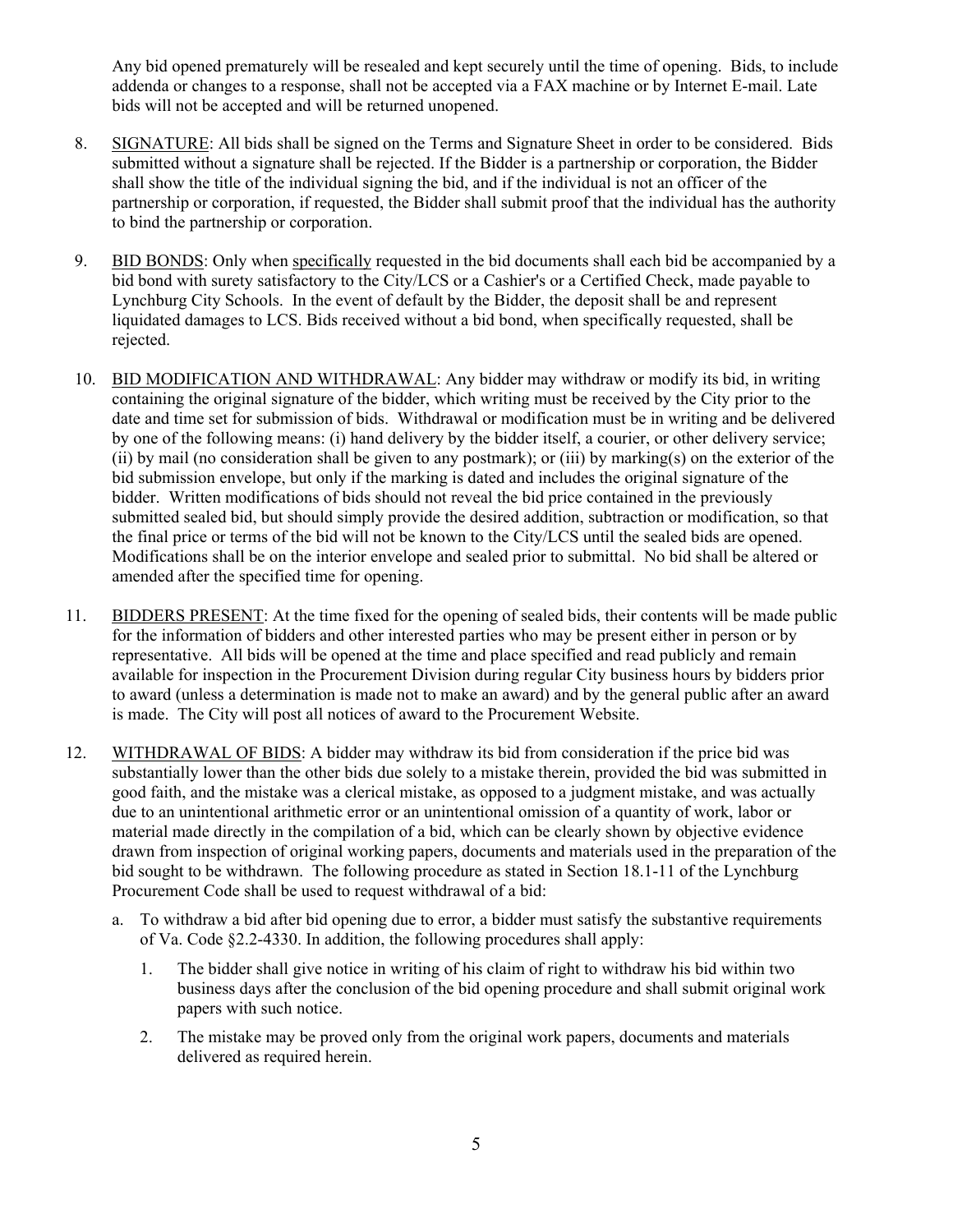b. This section shall be deemed to be incorporated automatically into all invitations to bid issued by the City pursuant to the Lynchburg public procurement code. Nonetheless, the City Manager/School Superintendent or her designee(s) should ensure that this section is set out in all invitations to bid.

If a bid is withdrawn under the authority of this section and the solicitation is not cancelled, the lowest responsive and responsible remaining bid shall be deemed to be the low bid. No bidder who is permitted to withdraw a bid shall, for compensation, supply any materials or labor to or perform any contract or other work agreement for the person or firm to whom the contract is awarded or otherwise benefit, directly or indirectly, from the performance of the project for which the withdrawn bid was submitted.

- 13. ERRORS IN BID: When an error is made in extending the total prices, the unit bid price will govern. Erasures in bids must be initialed by the bidder. Carelessness in quoting prices or in preparation of the bid otherwise will not relieve the bidder. Bidders are cautioned to recheck their bids for possible errors. Errors discovered after public opening cannot be corrected, and the bidder will be required to perform if his bid is accepted, unless the bidder successfully withdraws its bid in accordance with paragraph 12, Withdrawal of Bids.
- 14. BIDDERS INTERESTED IN MORE THAN ONE BID: If more than one bid is offered by any one person, by or in the name of their clerk, partner, firm, or corporation, all such bids may be rejected. A contractor who has quoted prices on work or supplies to a bidder is not thereby disqualified from quoting prices to other bidders or firms submitting a bid directly for the work, material or supplies.
- 15. TAX EXEMPTION: Lynchburg City Schools is exempt from payment of Federal Excise Tax and State and Local Sales and Use Tax on all tangible personal property purchased or leased by LCS for its use or consumption. Tax exemption certification will be furnished upon request. Sales tax, however, is paid by LCS on materials and supplies that are installed by a contractor and become a part of real property. Contractors are not exempt from paying taxes on these categories, as they are considered to be a cost of doing business and should be considered in pricing when preparing a bid.
- 16. PROPRIETARY INFORMATION: Section 2.2-4342-F of the Code of Virginia states: "Trade secrets or proprietary information submitted by a bidder, offeror, or contractor in connection with a procurement transaction or prequalification application submitted pursuant to subsection B of 2.2-4317 shall not be subject to the Virginia Freedom of Information Act (2.2-3700 et seq.); however, the bidder, offeror, or contractor shall (i) invoke the protections of this section prior to or upon submission of the data or other materials, (ii) identify the data or other materials to be protected, and (iii) state the reasons why protection is necessary." Bids not in compliance with section 2.2-4342F will be subject to disclosure.
- 17. GOVERNING LAW: Any contract resulting from this Invitation for Bid shall be governed by the provisions hereof and by the laws of the Commonwealth of Virginia. Any dispute arising out of this Contract shall be resolved in the Courts of the Commonwealth of Virginia, in and for the City of Lynchburg.

## AWARD

18. AWARD DECISION: Before the Contract is awarded, the bidder submitting the lowest responsive bid must satisfy the City/LCS that it has the requisite organization, capital, equipment, ability, resources, personnel, management, business integrity, and experience in the type municipal work for which it has submitted a bid. The bidder shall verify to the City/LCS that it has the sufficient and qualified personnel to provide for the Contract Work. Failure by the lowest responsive bidder to sufficiently satisfy the City/LCS of its ability to meet any of the above requirements may serve as grounds for rejection of the bid.

The Owner reserves the right to cancel the Advertisement for Bids, reject any and all bids, waive any and all informalities, and disregard all conforming, nonconforming, conditional bids or counterproposals.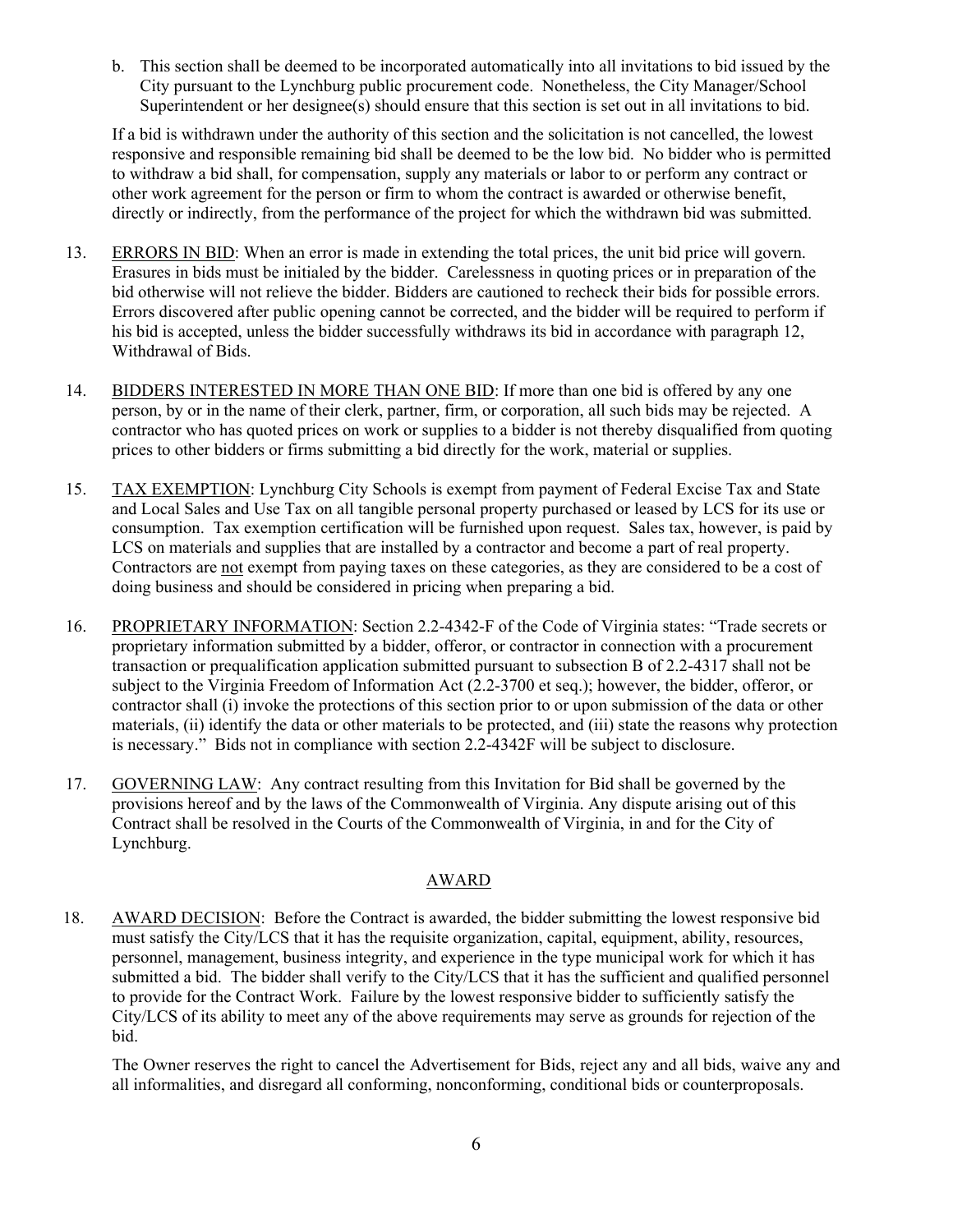- 19. FACTORS OTHER THAN PRICE IN AWARD DECISION: The following factors in addition to price (as they apply) shall be a consideration in the award decision:
	- a. The ability to provide references which may substantiate past work performance and experience in the type of work required for the contract. The lowest responsive bidder(s) may be required to furnish a contractor qualifications statement, to include references, prior to any such award. The City/LCS may contact all references furnished by bidders. The right is further reserved by the City/LCS to contact references other than, and/or in addition to, those furnished by the bidder. If, in the sole opinion of the City, a bidder is determined to be non-responsible as a result of any investigation conducted by or for the City/LCS, award will not be made to that bidder.
	- b. The previous and existing compliance by the bidder with laws and ordinances relating to the contract or services.
	- c. Whether the bidder is in arrears on a debt or contract or is in default on a security to the City/LCS or whether the bidder's City taxes or assessments are delinquent.
	- d. The quality of performance/workmanship of previous contracts for goods and/or services delivered to or performed for LCS.
	- e. The timely completion of previous contracts for services or the timely delivery of past orders for goods.
	- f. The sufficiency of financial resources and its impact on ability of the bidder to perform the contract or provide the services.
	- g. LCS reserves the right, at its option, to conduct on-site inspections of any bidder's facilities prior to award. The results of any such inspection will be considered by LCS in determining bidder's capabilities of successfully administering the contract.
	- h. The ability and availability of the bidder to provide both quality and timely maintenance, service, and/or parts.
	- i. The resale value, life cycle costing and value analysis of a product.
	- j. The availability and capability of local and regional vendor support as it affects the quantity, quality, and timeliness of the goods and/or services.
	- k. Timely delivery of goods or timely completion of services as stated by bidder.
	- l. Substantial compliance or noncompliance with specifications set forth in bid as determined by LCS.
	- m. Inventory capability as it relates to a particular bid.
	- n. Results of product testing.
	- o. Such other information as may be secured by the Procurement Manager having a bearing on the decision to award the contract.
- 20. AVAILABLE FUNDS: If the bid from the lowest responsible, responsive bidder exceeds available funding, pursuant to Section 18.1-9 of the Lynchburg Public Procurement Code, the Owner may negotiate with the apparent low bidder to obtain a contract price within available funds.
- 21. NOTICE OF AWARD/CONTRACT DOCUMENTS: A Notice of Award will be posted to the City's Procurement website within the time for acceptance specified in the solicitation shall be deemed to result in a contract binding on the bidder. To the extent they are included in or incorporated by the solicitation, the following documents are hereby incorporated in and shall form a part of the resulting contract:
	- a. City/LCS Solicitation Form/Award Notice and other documents which may be incorporated by reference, if applicable.
	- b. General Conditions and Instructions to Bidders.
	- c. Special Provisions.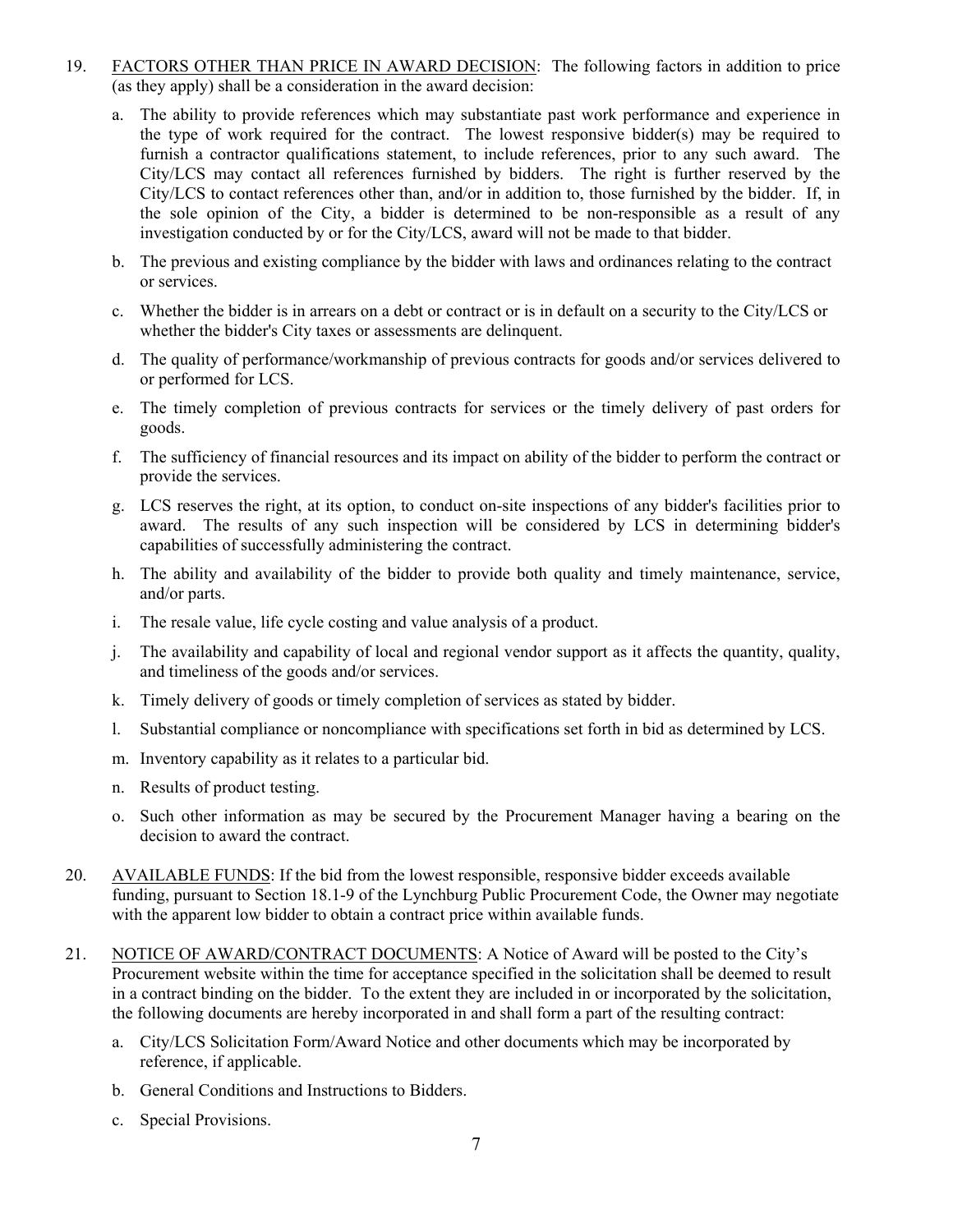- d. Pricing Schedule.
- e. Any Addenda/Amendments.
- f. Purchase Order.
- 22. TIE BIDS: In the case of a tie bid, the City/LCS may give preference to goods, services, and construction produced in the City or provided by persons, firms or corporations having principal places of business in the City. If such choice is not available, preference shall then be given to goods and services produced in the Commonwealth pursuant to Section 2.2-4324 of the Code of Virginia. If no City or Commonwealth choice is available, the tie shall be decided by lot if applicable.
- 23. PROMPT PAYMENT DISCOUNT: If discounts for prompt payment are offered by the bidder, it is required that a minimum of twenty (20) days be allowed for payment. Discounts for prompt payment will not be considered in the evaluation of bids. Discounts for prompt payment will be shown on the purchase order/contract and taken if invoices are processed and payment made within the stipulated time frame. If discounts are not offered, payment shall be made thirty (30) days after receipt of an approved invoice by LCS.
- 24. INSPECTION-ACCEPTANCE: The goods and/or services delivered as a result of this bid shall remain the property of the seller until a physical inspection is made, and thereafter accepted to the satisfaction of LCS. In the event the goods and/or services supplied to LCS are found to be defective or do not conform to specifications, LCS reserves the right to cancel the order upon notice (verbal or in writing) to the seller and return goods to seller at the seller's expense.
- 25. DEFINITE BID QUANTITIES: Subject to LCS' right to termination for convenience, where quantities are specifically stated, acceptance will bind LCS to order quantities specified and to pay for, at contract prices, all such supplies or services delivered that meet specifications and conditions of the contract. However, LCS will not be required to accept delivery of any balances unordered, as of the contract expiration date, unless the Contractor furnished the Procurement Manager with a statement of unordered balances not later than ten (10) days after the termination date of the contract.
- 26. REQUIREMENTS BID QUANTITIES: On "Requirement" bids, acceptance will bind LCS to pay for, at unit bid prices, only quantities ordered and delivered.
	- a. Whenever a bid is sought seeking a source of supply for a requirements contract for goods and/or services, the quantities or usage shown are estimates only. No guarantee or warranty is given or implied by LCS as to any minimum or total amount that may or may not be purchased from any resulting contracts.
	- b. LCS reserves the right, at its sole option, to renew the contract for consecutive terms.
	- c. LCS reserves the right to award bids for requirements contracts based on the pricing of the initial term of the contract or any combination of initial and renewal terms.
	- d. LCS may award a bid to a single contractor or to multiple contractors.
	- e. LCS reserves the right not to renew the contract at the end of the initial term or any subsequent term.
	- f. LCS reserves the right to terminate the contract upon written notice to the contractor(s).
	- g. In the event that a requirements contract is awarded for goods and/or services, LCS reserves the right to bid individual purchases if LCS deems it will best serve their interest.
	- h. It is understood and agreed to between the parties in a resulting contract that LCS shall not be obligated to purchase or pay for materials under such contract unless and until they are ordered and delivered.
	- i. Bids based on a firm price or those including a "downward escalator" clause for a requirements contract term may be given preference over lower ones bearing an "escalator" clause.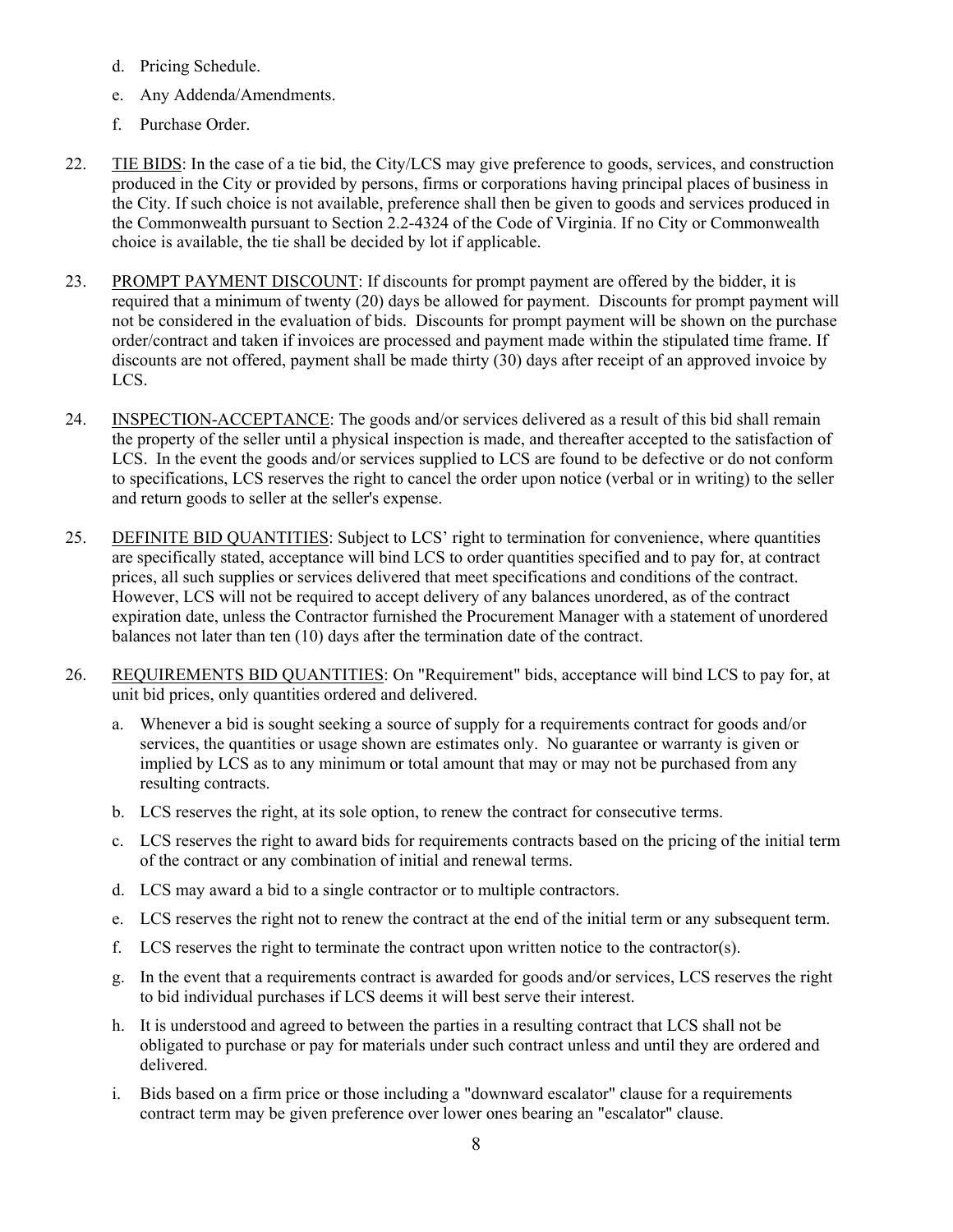- j. LCS has the right to extend this contract up to and not to exceed one hundred eighty (180) days following any term of the contract.
- 27. SCHOOL BOARD: When goods and/or services are for the benefit of Lynchburg City Schools, the contract shall be entered into on behalf of the Lynchburg City School Board.

## CONTRACT PROVISIONS

- 28. TERMINATION OF CONTRACTS: Contracts will remain in force for full periods specified and/or until all articles ordered before date of termination shall have been satisfactorily delivered and accepted and thereafter until all requirements and conditions shall have been met unless:
	- a. Terminated prior to expiration date by satisfactory deliveries of entire contract requirements, or upon termination by LCS for convenience or cause, or upon termination by Contractor for material breach by LCS.
	- b. Extended upon written authorization of the Procurement Manager and accepted by Contractor, to permit ordering of unordered balances or additional quantities at contract prices and in accordance with contract terms.
- 29. TERMINATION FOR CONVENIENCE: A contract may be terminated by LCS in accordance with this clause in whole or in part whenever the Procurement Manager shall determine that such a termination is in the best interests of LCS. Any such termination shall be effected by delivery to the Contractor at least (5) working days prior to the termination date of a Notice of Termination specifying the extent to which performance shall be terminated and date upon which such termination becomes effective. An adjustment in the contract price shall be made to compensate the contractor for his/her actual costs incurred in performance prior to termination that, as determined in LCS' discretion, are reasonable, allocable, and allowable, plus a reasonable amount of profit on such costs. In no event shall City/LCS be liable to the contractor for anticipated profits for unperformed work or undelivered goods or for any consequential, special, incidental, or punitive damages of any kind. In no event shall City/LCS be liable for any amount over the contract price.

## 30. TERMINATION OF CONTRACT FOR CAUSE:

- a. LCS may, by written notice of termination to the Contractor specifying a termination date at least five days thereafter, terminate this contract for cause in whole or in part if the Contractor (1) fails to deliver the goods or perform the services this contract requires within the time this contract specifies, or (2) fails to perform any of its other obligations under this contract or violates any provision of this contract.
- b. If this contract is terminated for cause, the Procurement Manager may require the Contractor to transfer title and deliver to LCS, as directed by the Procurement Manager, any completed or partially completed goods and documents, data, studies, surveys, drawings, maps, models and reports ("deliverables") prepared by the Contractor under the contract. LCS shall pay the contract price for such completed goods and deliverables. The Contractor and Procurement Manager shall agree on the amount of payment for partially-completed goods and deliverables LCS requires the Contractor to transfer and deliver to it. If the parties fail to agree, then the Contractor may present a claim to LCS for its reasonable costs for the partially-completed goods and deliverables. Costs recoverable shall be limited to those that, as determined in LCS' discretion, are reasonable, allocable, and allowable. Such costs in no event shall exceed the contract price for the goods and deliverables if completed.
- c. Notwithstanding the above, the Contractor shall not be relieved of liability to LCS for damages sustained by LCS by virtue of any breach of contract by the Contractor for the purpose of setoff until such time as the exact amount of damages due to LCS from the Contractor is determined.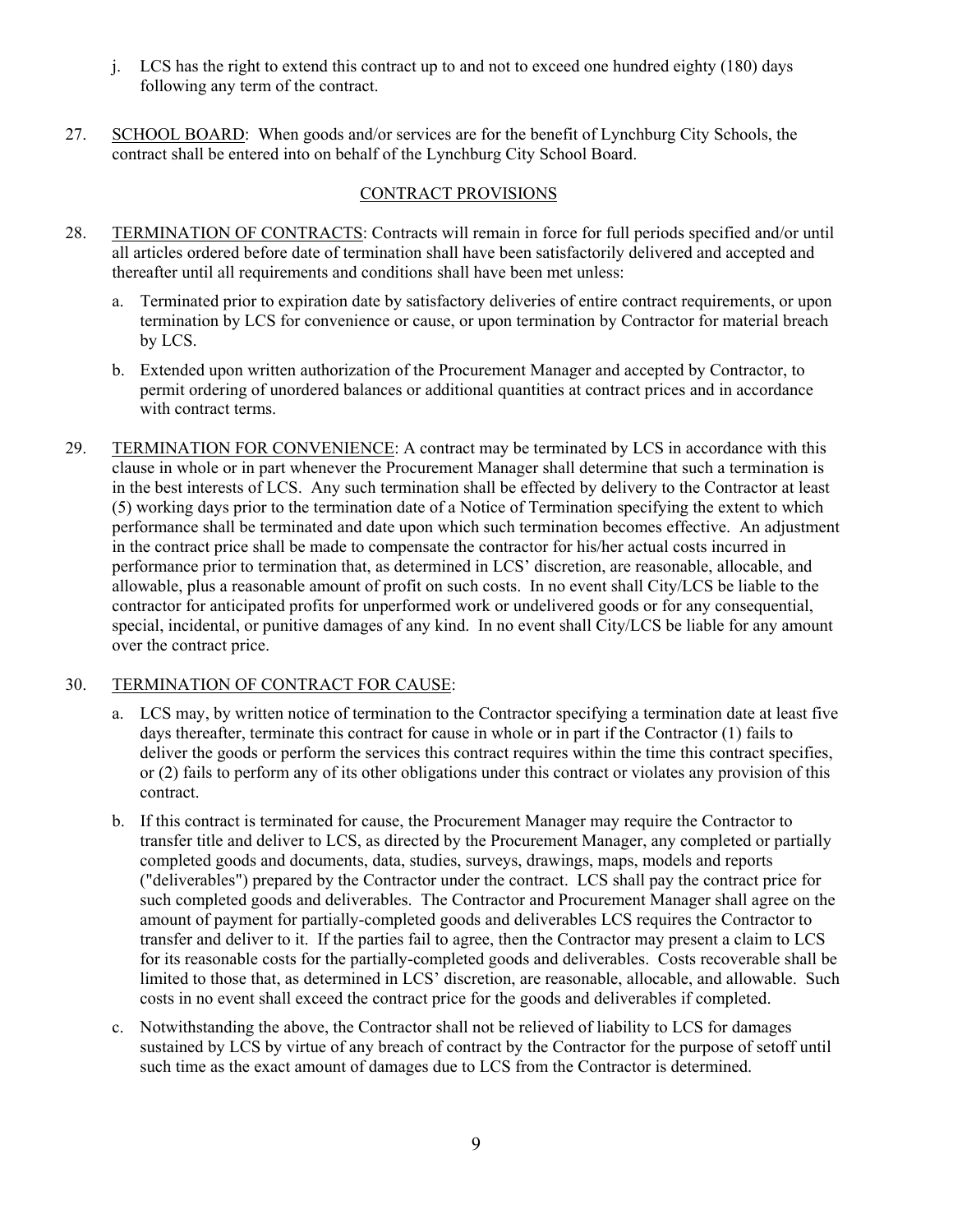- d. If LCS terminates this contract for cause when cause, in fact, does not exist, then the termination shall for all purposes be deemed a termination for convenience under this contract, and the termination for convenience clause shall apply for all purposes.
- e. If Contractor properly terminates this contract for material breach by LCS, Contractor's damages shall be limited to the amounts recoverable by Contractor for a termination for convenience.
- 31. CONTRACT MODIFICATIONS: No modifications in the terms of a contract shall be valid or binding upon LCS unless made in writing, signed, and duly authorized by LCS.
- 32. FUNDING: The continuation of the terms, conditions, and provisions of any resulting contract beyond June 30 of any year, the end of the City's fiscal year, are subject to approval and ratification by Lynchburg City Council and Lynchburg City School Board appropriation by them of the necessary money to fund said contract for each succeeding year.
- 33. NEW GOODS, FRESH STOCK: Unless otherwise specifically stated, the Contractor shall provide new rather than used goods, fresh stock, and the latest model, version, design or pack of any item specified.
- 34. NON-DISCRIMINATION: During the performance of this contract the Contractor agrees as follows:
	- a. The Contractor will not discriminate against any employee or applicant for employment because of race, religion, color, sex, national origin, age, disability or other basis prohibited by state law relating to discrimination in employment except where there is a bona fide occupational qualification reasonably necessary to the normal operation of the Contractor. The Contractor agrees to post in conspicuous places, available to employees and applicants for employment, notices setting forth the provisions of this non-discrimination clause.
	- b. The Contractor, in all solicitations or advertisements for employees placed by or on behalf of the Contractor, will state that such Contractor is an Equal Opportunity Employer.
	- c. Notices, advertisements and solicitations placed in accordance with federal law, rule or regulation shall be deemed sufficient for the purpose of meeting the requirements of this section.
	- d. The Contractor will include the provisions of the foregoing paragraphs a, b, and c above in every subcontract or purchase order of over ten thousand dollars so that the provisions will be binding upon each subcontractor or vendor.
- 35. DRUG FREE WORKPLACE: Section 2.2-4312 Code of Virginia. For the purposes of this section, "drug-free workplace" means a site for the performance of work done in connection with a specific contract awarded to a contractor in accordance with this chapter, the employees of whom are prohibited from engaging in the unlawful manufacture, sale, distribution, dispensation, possession or use of any controlled substance or marijuana during the performance of the contract.

During the performance of this contract, the contractor agrees to:

- a. Provide a drug-free workplace for the contractor's employees
- b. Post in conspicuous places, available to employees and applicants for employment, a statement notifying employees that the unlawful manufacture, sale, distribution, dispensation, possession, or use of a controlled substance or marijuana is prohibited in the contractor's workplace and specifying the actions that will be taken against employees for violations of such prohibition
- c. State in all solicitations or advertisements for employees placed by or on behalf of the contractor that the contractor maintains a drug-free workplace
- d. Include the provisions of the foregoing clauses in every subcontract or purchase order over \$10,000, so that the provisions will be binding upon each subcontractor or vendor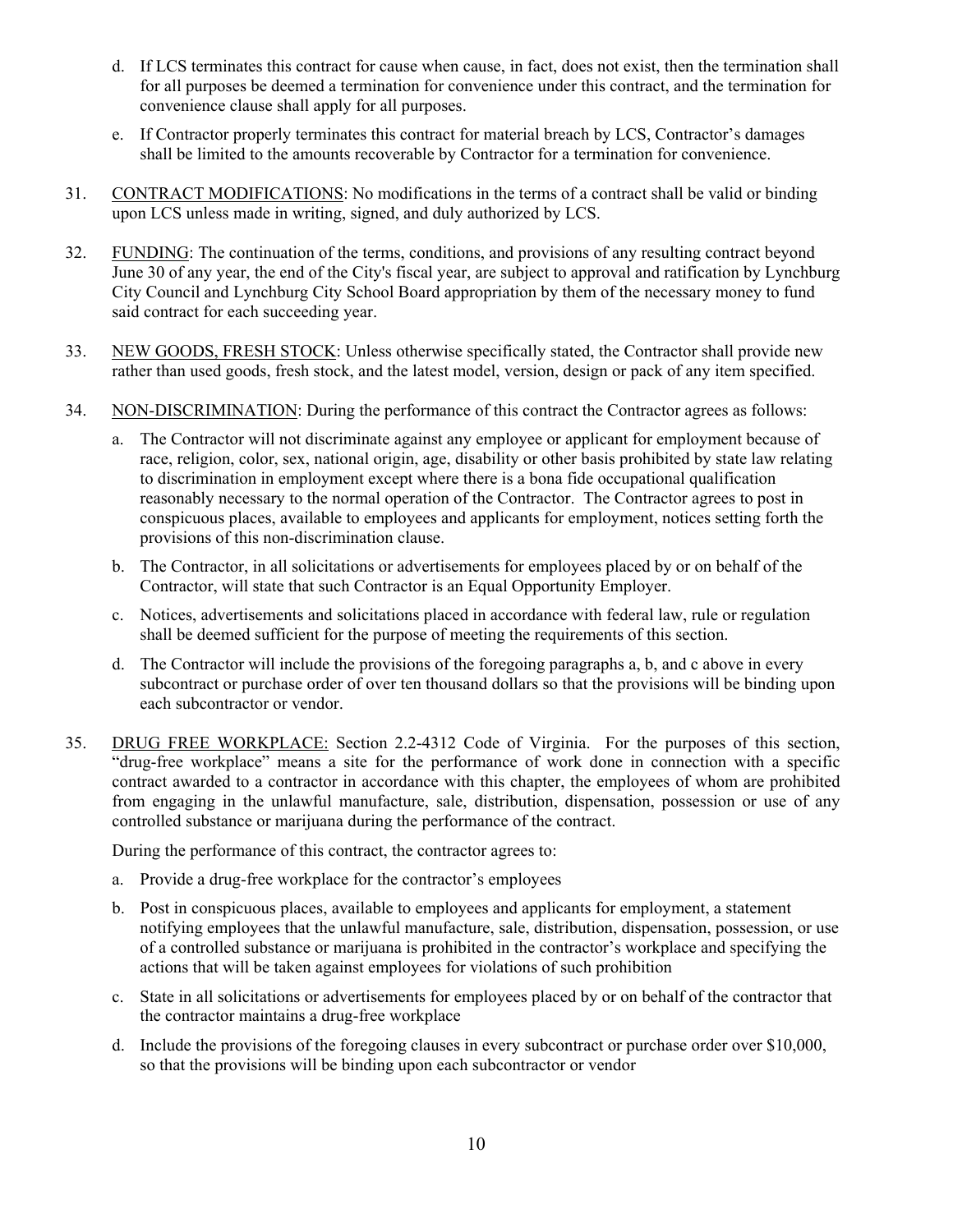- 36. MINORITY AND WOMEN OWNED BUSINESS ENTERPRISES: It is the policy of the City/LCS to undertake every effort to increase opportunity for utilization of small, minority-owned, and womenowned businesses in all aspects of procurement to the maximum extent feasible.
	- a. In connection with the performance of this contract, the Contractor agrees to use his/her best effort to carry out this policy and ensure that Small, minority-owned, and women-owned businesses shall have the maximum practicable opportunity to compete for subcontract work under this contract consistent with the efficient performance of this contract.
	- b. As used in this contract, the term "Small Business" is defined as a business, independently owned and controlled by one or more individuals who are U.S. citizens or legal resident aliens, and together with affiliates, has 250 or fewer employees, or average annual gross receipts of \$10 million or less averaged over the previous three years. One or more of the individual owners shall control both the management and daily business operations of the small business. (Code of Virginia 2.2-4310)
	- c. As used in this contract, the term "Minority-Owned Business" is defined as a business that is at least 51% owned by one or more minority individuals who are U.S. citizens or legal resident aliens, or in the case of a corporation, partnership, or limited liability company or other entity, at least 51% of the equity ownership interest in the corporation, partnership, or limited liability company or other entity is owned by one or more minority individuals who are U.S. citizens or legal resident aliens, and both the management and daily business operations are controlled by one or more minority individuals. (Code of Virginia 2.2-4310)
	- d. As used in this contract, the term "Woman-Owned Business" is defined as a business that is at least 51% owned by one or more women who are U.S. citizens or legal resident aliens, or in the case of a corporation, partnership, or limited liability company or other entity, at least 51% of the equity ownership interest is owned by one or more women who are U.S. citizens or legal resident aliens, and both the management and daily business operations are controlled by one or more women. (Code of Virginia 2.2-4310)
	- e. Where federal grants or monies are involved, it is the policy of the City/LCS through its agents and employees to comply with the requirements set forth - Standards Governing State and Local Grantee Procurement - of the U.S. Office of Management and Budget Circular N. A-102, Uniform Administrative Requirements for Grants-in-Aid to State and Local Governments, as they pertain to small and minority business utilization.
- 37. GUARANTEES & WARRANTIES: Unless otherwise specifically indicated in the solicitation, by entering into the contract, the Contractor itself warrants and guarantees all goods and services furnished (1) in accordance with the General Guaranty and Service Contract Guaranty paragraphs herein, and (2) in accordance with the provisions of the Uniform Commercial Code. In addition, the Contractor shall properly transfer to LCS all standard warranties given by the manufacturer(s) of any goods furnished. The Contractor shall deliver all manufacturers' warranties to the Procurement Manager before final payment on the contract.
- 38. PRICE REDUCTION: If any time after the date of the bid the Contractor makes a general price reduction in the comparable price of any material covered by the contract to customers generally, an equivalent price reduction based on similar quantities and/or considerations shall apply to the contract for the duration of the contract period (or until the price is further reduced). Such price reduction shall be effective at the same time and in the same manner as the reduction in the price to customers generally. For purpose of this provision, a "general price reduction" shall mean any horizontal reduction in the price of an article or service offered (l) to contractor's wholesalers, jobbers, retailers, etc., which was used as the basis for bidding on this solicitation. An occasional sale at a lower price, or sale of distressed merchandise at a lower price, would not be considered a "general price reduction" under this provision. The Contractor shall submit invoices at such reduced prices indicating on the invoice that the reduction is pursuant to the "Price Reduction" provision of the contract documents. The Contractor in addition will, within ten (10) days of any general price reduction, notify the Procurement Division of such reduction by letter. FAILURE TO DO SO WILL BE A BREACH OF THE CONTRACT AND MAY REQUIRE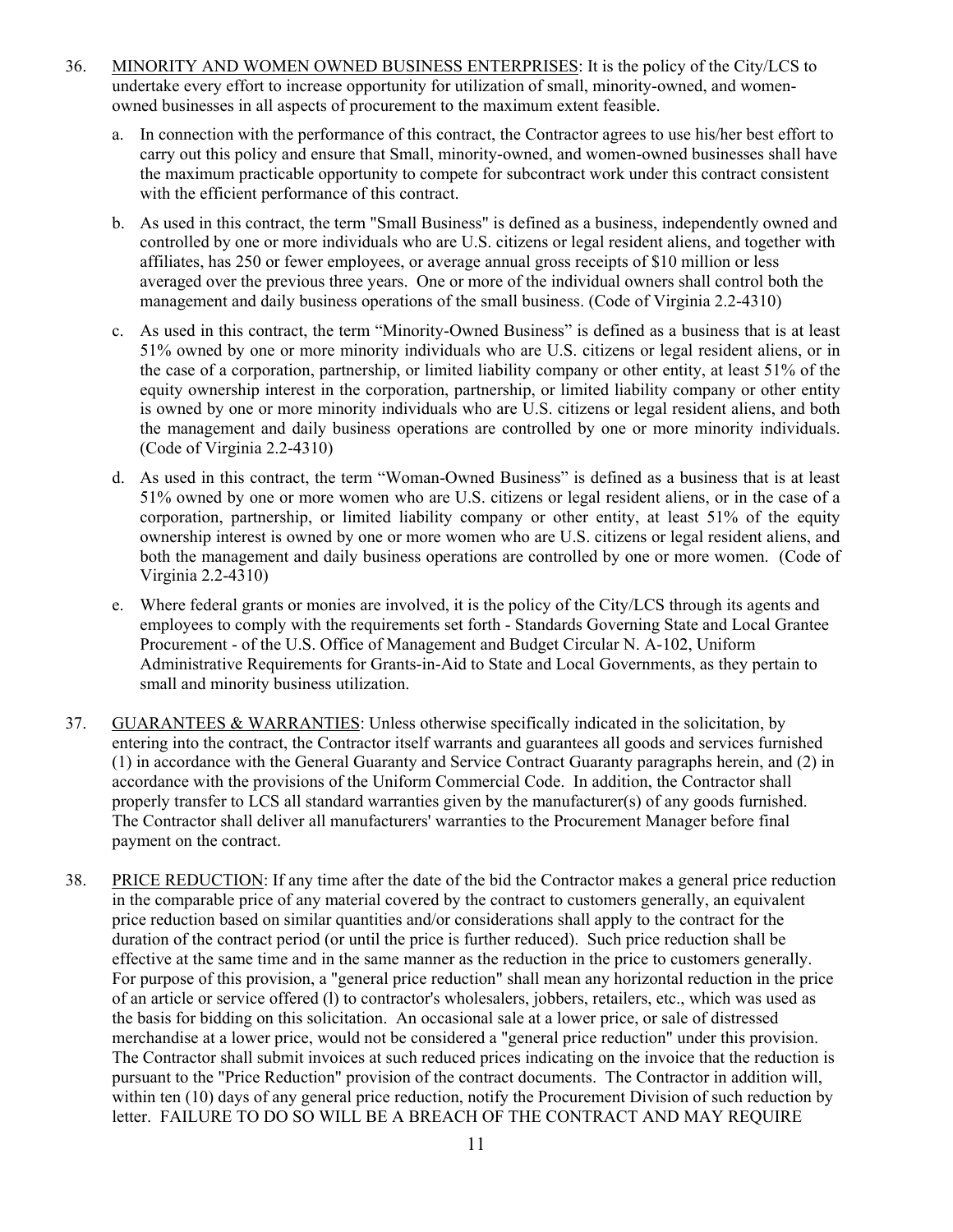TERMINATION OF THE CONTRACT. Upon receipt of any such notice of a general price reduction, all ordering offices will be duly notified by Procurement.

- 39. CHANGES: LCS may, at any time, without notice to any sureties, by written order indicated to be a change order, make changes within the general scope of the contract, including without limitation, changes in (1) specifications (including drawings and designs), (2) method of packing and shipment, (3) method or manner of performance, (4) place of delivery, and (5) time for performance and completion.
	- a. Within fifteen (15) days of receipt of a change order, the Contractor shall submit a written proposal for any equitable adjustment to the contract price, delivery schedule, or both, that should in fairness be made due to the change order. The parties shall then agree to and sign a modification to the contract that makes an equitable adjustment to the contract price, delivery schedule, or both.
	- b. If the parties cannot agree to a modification to the contract, then LCS may either cancel the change order at no expense to City/LCS or order in writing that the Contractor proceed with the change order.
	- c. If City/LCS orders in writing that the Contractor proceed with the change order and no adjustment is agreed upon, then the Contractor or City/LCS may submit a claim for an equitable adjustment to the contract price, delivery schedule, or both, due to the change order. Any equitable adjustment as to contract price shall be limited to the increase or decrease in cost reasonably attributable to the change order that, as determined in LCS' discretion, are reasonable, allocable, and allowable. Any equitable adjustment as to delivery schedule shall be limited to an increase or decrease in schedule reasonably attributable to the change order.
	- d. Nothing shall excuse the Contractor from proceeding with the contract as changed by written change order.
	- e. No payment shall be made to the Contractor for any extra material or services or for any greater amount of money than the written contract stipulates unless the procedures of this clause have been strictly followed.
- 40. PLACING OF ORDERS: Orders against contracts will be placed with the Contractors on a Purchase Order executed and released by the Procurement Division. The Purchase Order must bear the appropriate contract number and date. Where Blanket Purchase Agreements (BPAs) have been executed and a Purchase Order has been released by Procurement, telephonic orders may be placed directly with the Contractor by the ordering office. Such agreements (BPA) are normally reserved for the purchase of highly repetitive items on a day-to-day basis.

## DELIVERY PROVISIONS

- 41. SHIPPING INSTRUCTIONS-CONSIGNMENT: Unless otherwise specified in the solicitation, each case, crate, barrel, package, etc., delivered under the contract must be plainly stenciled or securely tagged, stating the Contractor's name, purchase order number, and delivery address as indicated in the order. Where shipping containers are to be used, each container must be marked with the purchase order number, contract number, name of the Contractor, the name of the item, the item number, and quantity contained therein. In case of carload lots, the Contractor shall tag the car, stating Contractor's name and purchase order number. Any failure to mark items as required by the instructions will cause the Contractor to bear the risk of any resulting loss of or damage to material, or late delivery or misdelivery of material and any damages resulting therefrom. Deliveries must be made during LCS' normal business day (Monday to Friday, except holidays, from 9:00 A.M. to 4:00 P.M.) and sufficiently before closing time to permit unloading, inspection, and storage, unless specific arrangements have previously been agreed upon with LCS' storekeeper at the delivery point. The Contractor shall ensure compliance with these instructions for items that are drop-shipped.
- 42. RESPONSIBILITY FOR SUPPLIES TENDERED: The Contractor shall be responsible for the materials or supplies covered by the contract until they are delivered at the designated point, but the Contractor shall bear all risk on rejected materials or supplies after notice of rejection. Rejected materials or supplies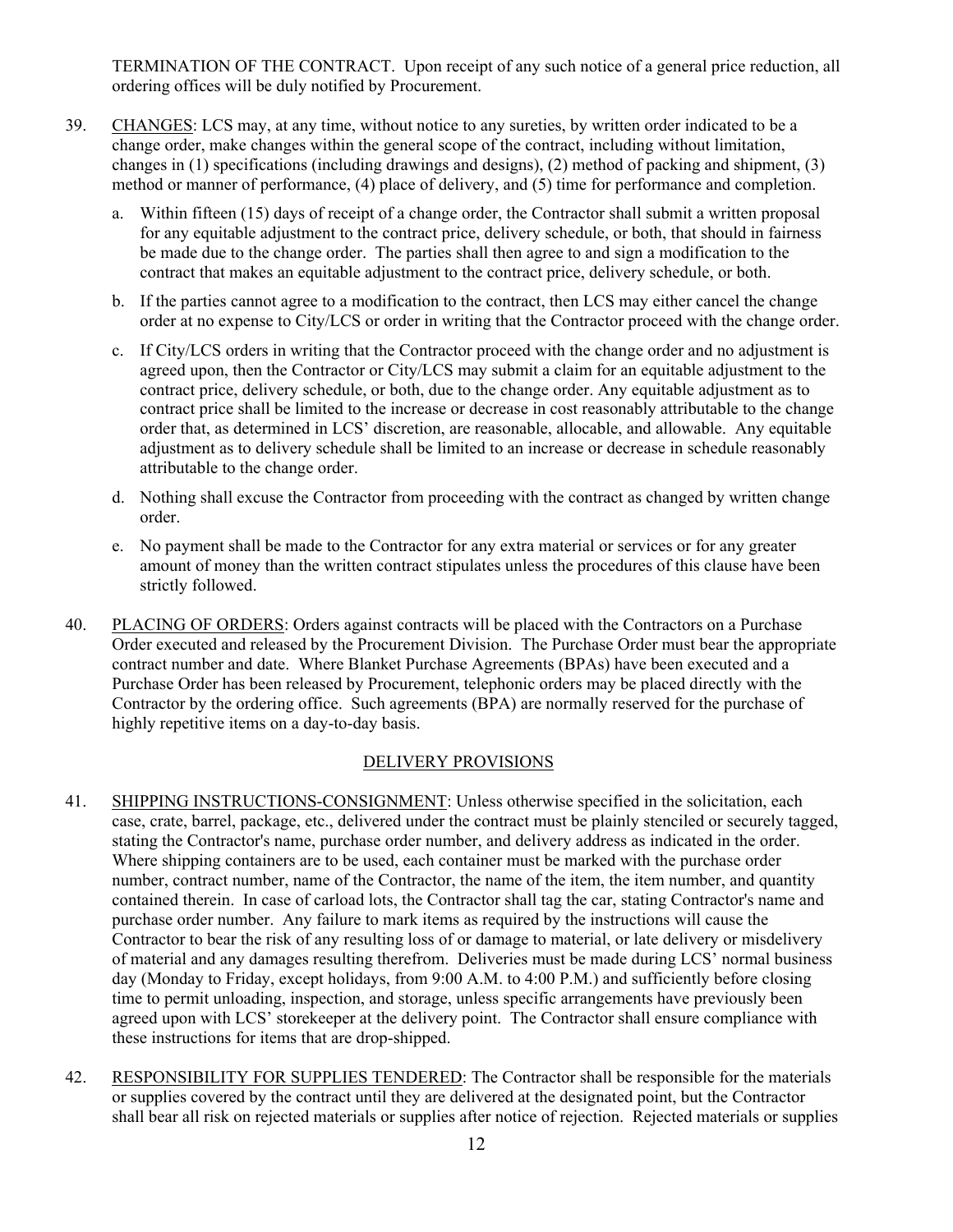must be removed by and at the expense of the Contractor promptly after notification of rejection, unless public health and safety require immediate destruction or other disposal of rejected delivery. If rejected materials are not removed by the contractor within ten (10) days after date of notification, LCS may return the rejected materials or supplies to the Contractor at Contractor's risk and expense or dispose of them as its own property.

- 43. INSPECTIONS: Inspection and acceptance of materials or supplies will be made after delivery at destination herein specified unless otherwise stated. If inspection is made after delivery at destination herein specified, LCS will bear the expense of inspection except for the value of samples used in case of rejection. Final inspection shall be conclusive except in regards to latent defects, fraud, or such gross mistakes as amount to fraud. Final inspection and acceptance or rejection of the materials or supplies will be made as promptly as practicable, but failure to inspect and accept or reject materials or supplies shall not impose liability on LCS for such materials or supplies as are not in accordance with the specifications.
- 44. COMPLIANCE: Delivery must be made as ordered and in accordance with the solicitation or as directed by the Procurement Manager when not in conflict with the bid. The decision of Procurement as to reasonable compliance with delivery terms shall be final. Burden of proof of delivery in receipt of goods by the purchaser shall rest with the Contractor. Any request for extension of time of delivery from that specified must be approved by Procurement, such extension applying only to the particular item or shipment affected.
- 45. DELAY: Should the Contractor be delayed by LCS, there shall be added to the time of completion a time equal to the period of such delay caused by LCS. However, the Contractor shall not be entitled to claim damages or extra compensation for such delay or suspension. This provision does not apply to public construction contracts.
- 46. METHOD AND CONTAINERS: Unless otherwise specified, goods shall be delivered in commercial packages in standard commercial containers, so constructed as to ensure acceptance by common or other carrier for safe transportation to the point of delivery. Containers become property of LCS unless otherwise specified by bidder.
- 47. REPLACEMENT: Materials or components that have been rejected by LCS in accordance with the terms of this contract shall be promptly replaced by the Contractor at no cost to LCS.
- 48. PACKING SLIPS OR DELIVERY TICKETS-All shipments shall be accompanied by Packing Slips or Delivery Tickets, and shall contain the following information for each item delivered:
	- (1) The Purchase Order Number
	- (2) The Name of the Article and Supplier's Stock Number
	- (3) The Quantity Ordered
	- (4) The Quantity Shipped
	- (5) The Quantity Back Ordered
	- (6) The Name of the Contractor

Bidders are cautioned that failure to comply with these conditions shall be considered sufficient reason for refusal to accept the goods.

## PAYMENTS

49. PAYMENT: Payment shall be made after satisfactory performance of the contract, in accordance with all of the provisions thereof, and upon receipt of a properly completed invoice. LCS reserves the right to withhold any or all payments or portions thereof for Contractor's failure to perform in accordance with the provisions of the contract or any modifications thereto.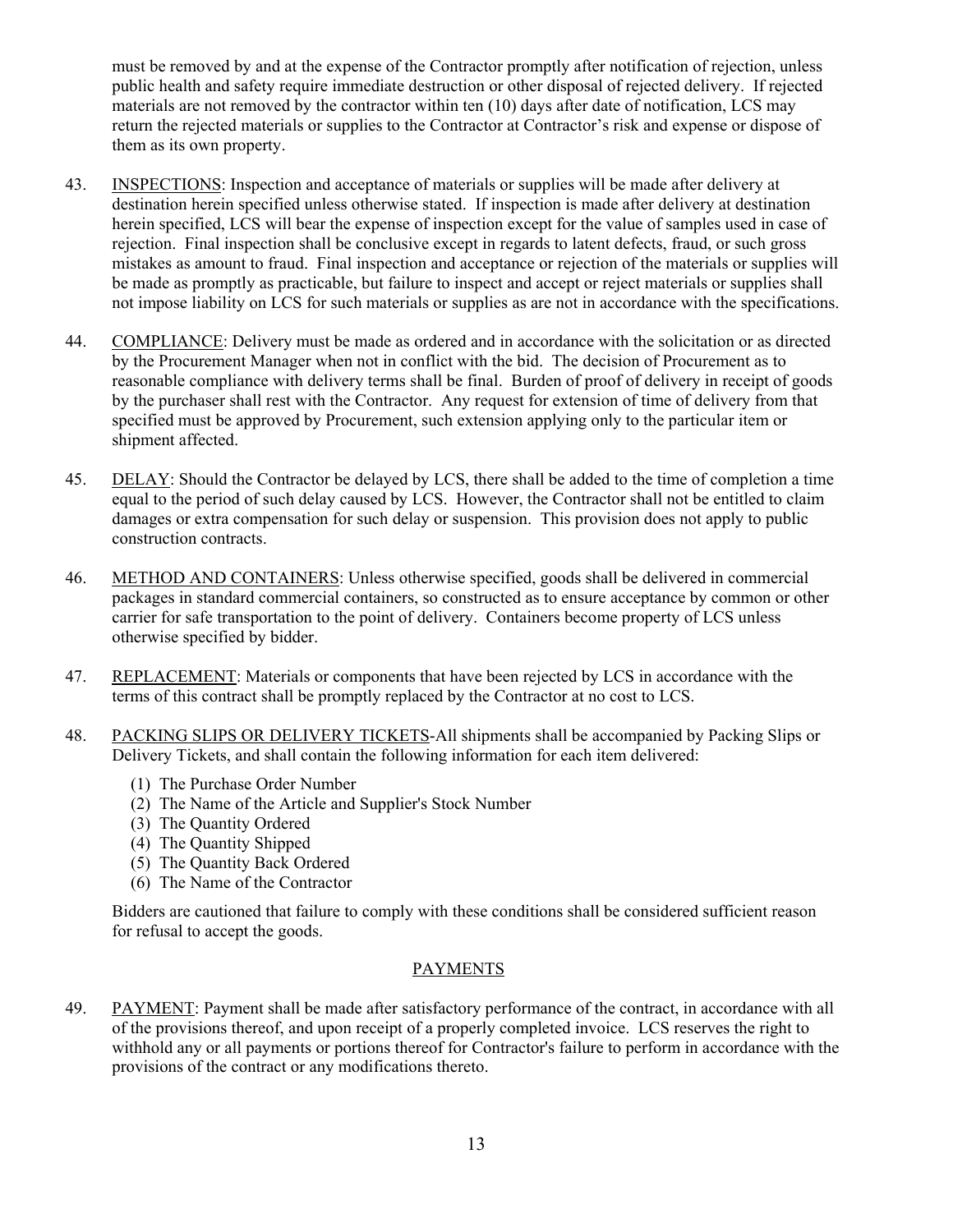- 50. PARTIAL PAYMENTS-Unless otherwise specified, partial payments will be made upon acceptance of materials or services so invoiced if in accordance with completion date. However, 10 percent (10%) of the value of the entire order may be retained until the completion of the contract.
- 51. PAYMENTS FOR EQUIPMENT, INSTALLATION, AND TESTING: When equipment involves installation (which shall also be interpreted to mean erection and/or setting upon or placing in position, service or use) and test, and where such installation or testing is delayed, payment may be made on the basis of fifty percent (50%) of the contract price when such equipment is delivered on the site. A further allowance of twenty five percent (25%) may be made when the equipment is installed and ready for test. The balance shall be paid after the equipment is tested and found to be satisfactory. If the equipment must be tested, but installation is not required to be made by the Contractor or if the equipment must be installed but testing is not required, payment may be made on the basis of seventy five percent (75%) at the time of delivery and the balance shall be paid after satisfactory test or installation is completed.
- 52. PAYMENTS TO SUBCONTRACTORS: Within seven (7) days after receipt of amounts paid to the Contractor by LCS for work performed by subcontractor under that contract, the Contractor shall either (a) pay the subcontractor for the proportionate share of the total payment received from LCS attributable to the work performed by the subcontractor under that contract; or (b) notify LCS and subcontractor, in writing, of Contractor's intention to withhold all or a part of the subcontractor's payment with the reason for nonpayment. The Contractor must pay interest at the rate of one percent per month unless provided otherwise to the subcontractor on all amounts owed by the Contractor that remain unpaid after seven days following receipt by the Contractor of payment from LCS for work performed by the subcontractor under that contract, except for amounts withheld as allowed in (b) above. The Contractor's obligation to pay an interest charge to a subcontractor may not be construed to be an obligation of LCS.

 In order to receive payment, individual Contractors must provide their social security numbers; and proprietorships, partnerships, limited liability companies, and corporations must provide their federal employer identification numbers on a completed Federal W-9 form.

## GENERAL

## 53. GENERAL GUARANTY: Contractor agrees to:

- a. Indemnify and save the City/LCS, its agents and employees harmless from any claim or liability of any nature or kind for unauthorized use of any copyrighted or un-copyrighted compositions, secret process, patented or unpatented invention, article or appliance furnished or used in the performance of the contract.
- b. Protect LCS against latent defective materials or workmanship and to repair or replace any damages or marring occasioned in transit or delivery.
- c. Furnish adequate protection against damage to all work and to repair damages of any kind, to the building or equipment, to his/her own work or to the work of other contractors, for which his/her workers or those providing work through Contractor are responsible.
- d. Pay for all permits, licenses and fees and give all notices and comply with all laws, ordinances, rules and regulations of the United States, State, and City.
- e. Protect City/LCS from loss or damage to City/LCS property while it is in the custody or control of the Contractor.
- 54. SERVICE CONTRACT GUARANTY: Contractor agrees:
	- a To furnish services described in the solicitation at the times and places and in the manner and subject to conditions therein set forth, provided, however, that LCS may reduce the said service at any time.
	- b. To enter upon the performance of services with all due diligence and dispatch; assiduously press to its complete performance and exercise therein the highest degree of skill and competence.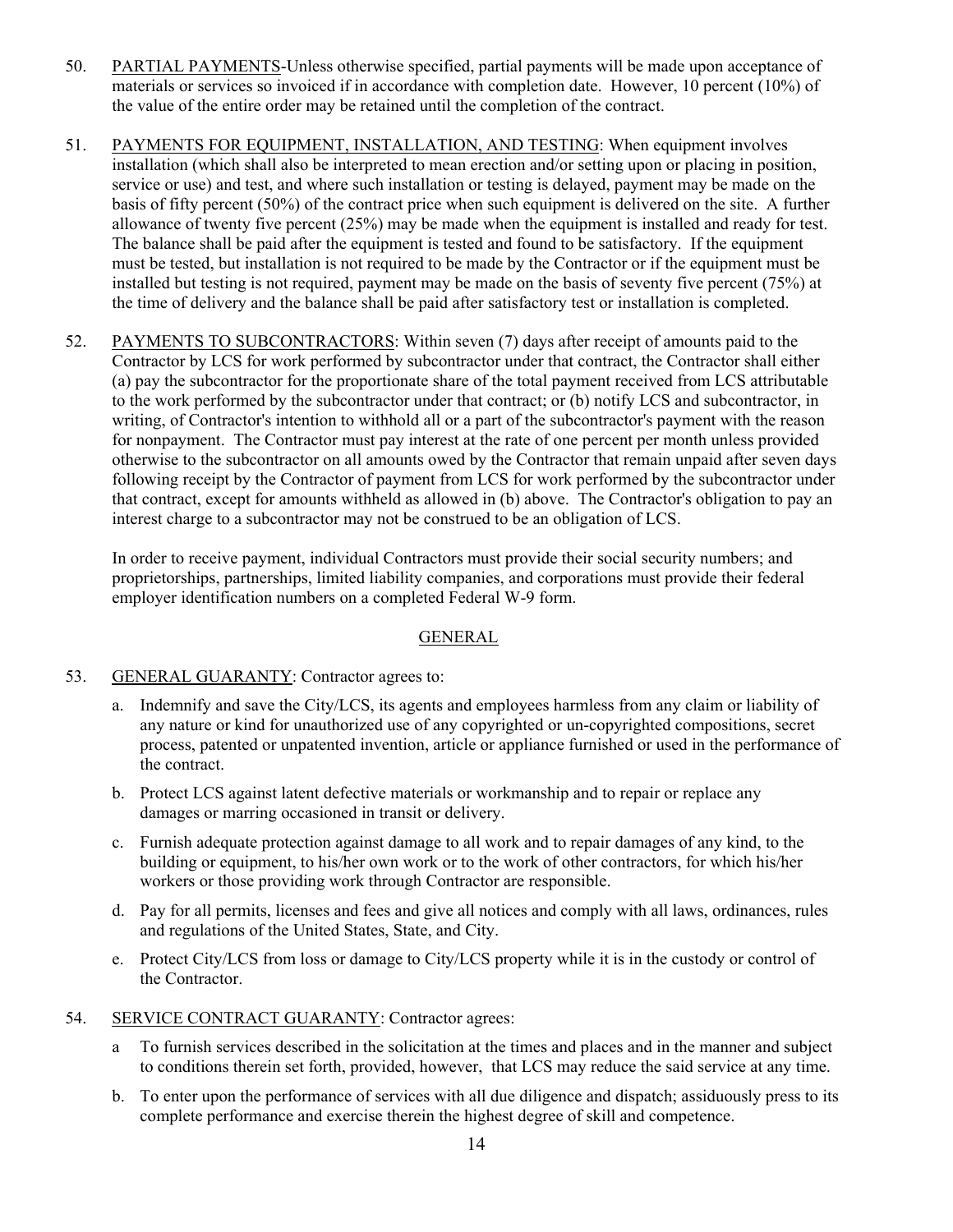- c. All work performed and services rendered shall strictly conform to all laws, statutes, regulations, and ordinances and the applicable rules, regulations, methods and procedures of all government boards, bureaus, offices, and other agencies.
- d. Said services may be inspected by an employee of LCS at any reasonable time and place selected by LCS. LCS shall be under no obligation to compensate Contractor for any services not rendered in strict conformity with the contract.
- e. The presence of a City/LCS/State Inspector shall not lessen the obligation of the Contractor for performance in accordance with the contract requirements or be deemed a defense on the part of the Contractor for infraction thereof. The Inspector is not authorized to revoke, alter, enlarge, relax, or release any of the requirements of the contract documents. Any omission or failure on the part of the Inspector to disapprove or reject any work or material shall not be construed to be an acceptance of any such defective work or material.
- 55. INDEMNIFICATION: Contractor shall indemnify, keep and save harmless the City/LCS, its agents, officials, employees, and volunteers against all injuries, death, loss, damage, claims, patent claims, suits, liabilities, judgements, costs and expenses, (collectively "Losses") which may or otherwise accrue against the City/LCS in consequence of the granting of a contract or which may or otherwise result therefrom, if it shall be determined that the Loss was caused through negligence or omission by the Contractor or its employees, of any subcontractor of Contractor or its employees, if any, or providing goods or services through Contractor, and the Contractor shall, at his own expense, appear, defend and pay all charges of attorneys and all costs and other expenses arising therefrom or incurred in connection therewith. If any judgment shall be rendered against the City/LCS in any such action, the Contractor shall at his own expense, satisfy and discharge the same. Contractor expressly understands and agrees that any performance bond or insurance protection required by this contract, or otherwise provided by Contractor, shall in no way limit the Contractor's responsibility to indemnify, keep and save harmless and defend the City/LCS as herein provided.
- 56. OFFICIALS NOT TO BENEFIT: Each bidder shall certify, upon signing a bid, that to the best of his or her knowledge no LCS official or employee having official responsibility for the procurement transaction, or member of his or her immediate family, has received or will receive any financial benefit relating to the award of this contract. If such a benefit has been received or will be received, this fact shall be disclosed with the bid or as soon thereafter as it appears that such a benefit will be received. Failure to disclose the information prescribed above may result in suspension or debarment or rescission of the contract made, or could affect payment pursuant to the terms of the contract.

Whenever there is reason to believe that benefit of the sort described in paragraph a has been or will be received in connection with a bid or contract, and that the Contractor has failed to disclose such benefit or has inadequately disclosed it, LCS, as a prerequisite to payment pursuant to the Contractor, or at any time, may require the Contractor to furnish, under oath, answers to any questions related to such possible benefit.

In the event the bidder has knowledge of benefits as outlined above, this information should be submitted with its bid. If the above does not apply at time of award of contract and becomes known after inception of a contract, the bidder shall address the disclosure of such facts to the Procurement Manager. The relevant Invitation for Bid Number (see cover sheet) should be referenced in the disclosure.

- 57. CITY LICENSE: All firms doing business in the City are required to be licensed in accordance with the City's Business, Professional, and Occupational Licensing Tax Ordinance. Wholesale and retail merchants without a business location in Lynchburg are exempt from this requirement. Questions concerning the BPOL tax should be directed to the Office of the Commissioner of Revenue, phone: 434- 455-3880.
- 58. REGISTERING OF CORPORATIONS: In accordance with the Code of Virginia, any foreign corporation, partnership or limited liability company transacting business in Virginia is required to secure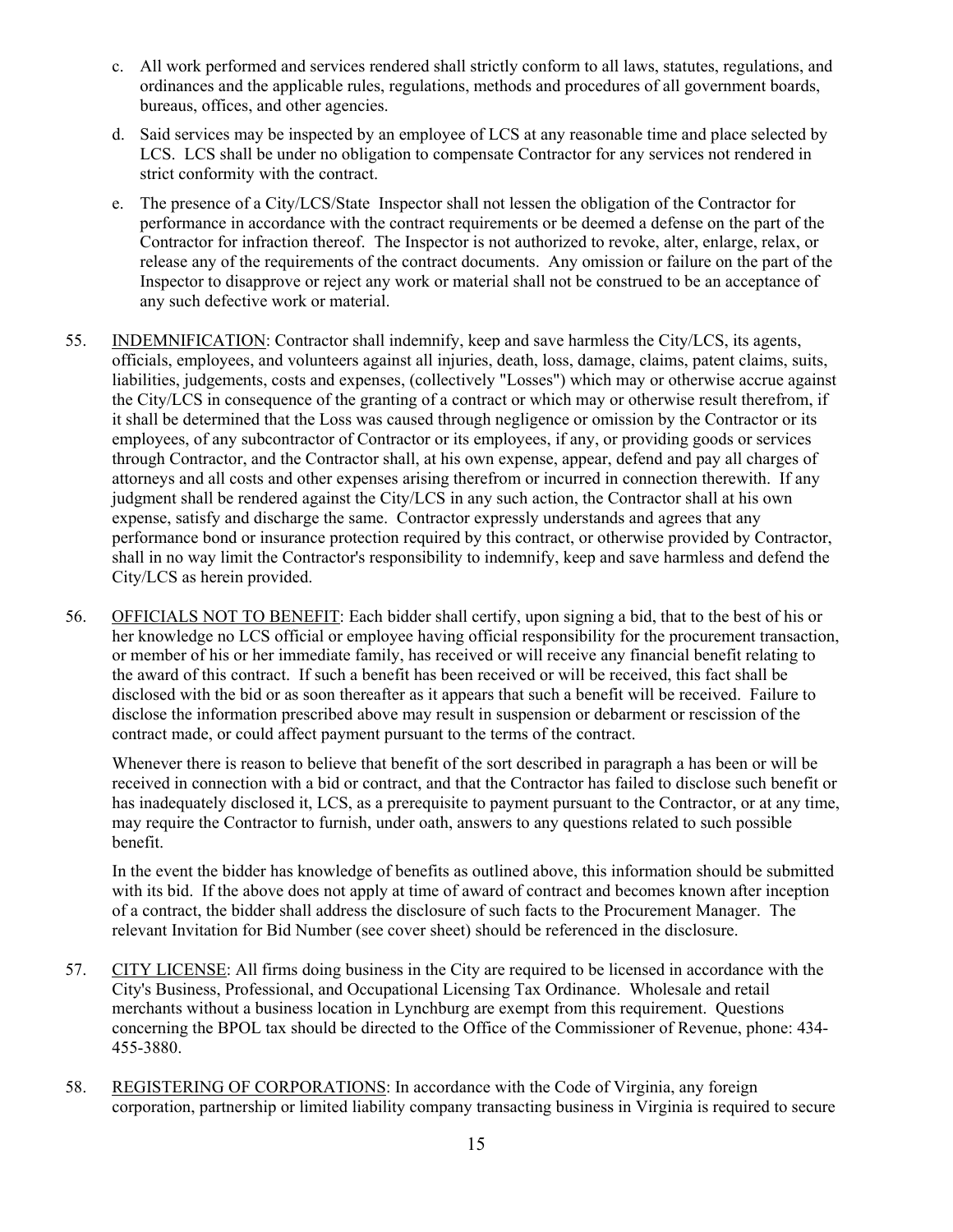a certificate of authority from the Virginia State Corporation Commission. Contractor shall ensure it is duly registered in Virginia and such status shall be maintained during the term of the contract

- 59. COVENANT AGAINST CONTINGENT FEES: The Contractor warrants that no person or selling agent has been employed or retained to solicit or secure this contract upon an agreement or understanding for a commission, percentage, brokerage, or contingent fee, except bona fide employees or bona fide established commercial or selling agencies maintained by the contractor for the purpose of securing business. For violation of this warranty, LCS shall have the right to terminate or suspend this contract without liability to the City/LCS, or in its discretion, to deduct from the contract price or consideration, or otherwise recover, the full amount of such commission percentage, brokerage, or contingent fee.
- 60. VIRGINIA FREEDOM OF INFORMATION ACT: All proceedings, records, contacts and other public records relating to procurement transactions shall be open to the inspection of any citizen, or any interested person, firm or corporation, in accordance with the Virginia Freedom of Information Act, except as provided in Virginia Code § 2.2-4342 and paragraph 16 of this bid document.
- 61. SECTION 2.2-4311.1 CODE OF VIRGINIA ILLEGAL ALIENS: The Contractor agrees that he does not, and shall not during the performance of this contract knowingly employ an unauthorized alien as defined in the federal Immigration Reform and Control Act of 1986.
- 62. COOPERATIVE PROCUREMENT: This procurement is being conducted by the City of Lynchburg on behalf of Lynchburg City Schools in accordance with the provisions of 2.2-4304 CODE OF VIRGINIA. Except for contracts for architectural and engineering services, if agreed to by the contractor, other public bodies may utilize this contract. The Contractor shall deal directly with any public body it authorizes to use the contract. The City/LCS, its officials and staff are not responsible for placement of orders, invoicing, payments, contractual disputes, or any other transactions between the Contractor and any other public bodies, and in no event shall the City/LCS, its officials or staff be responsible for any costs, damages or injury resulting to any party from use of a City/LCS Contract. The City/LCS assumes no responsibility for any notification of the availability of the contract for use by other public bodies, but the Contractor may conduct such notification.
- 63. PRECEDENCE OF TERMS AND CONDITIONS: Any and all Special Terms and Conditions contained in this Invitation for Bid that may be in variance or conflict with these General Terms, Conditions, and Instructions shall have precedence over these General Terms, Conditions, and Instructions. If no changes or deletions to General Terms, Conditions, and Instructions are made in the Special Terms and Conditions, then the General Terms, Conditions, and Instructions shall prevail in their entirety.

## 64. INSURANCE:

a. The contractor/vendor shall procure, maintain and provide proof of insurance coverage for injuries to persons or damages to property which may arise from or in connection with the work performed on behalf of LCS by the contractor, his agents, representatives, employees or subcontractor. Such coverage shall be maintained by the contractor/vendor for the duration of the contract period.

**Broad Form Commercial General Liability:** (Occurrence Form ISO CG0001 or equivalent): \$1,000,000 CSL, BI & PD.

**Automobile Liability:** Code 1 "ANY AUTO" (Form CA0001 10 13 or equivalent): \$1,000,000 CSL, BI & PD.

**Workers' Compensation:** Statutory Amount.

The insurance policies shall include or be endorsed to include the following provisions: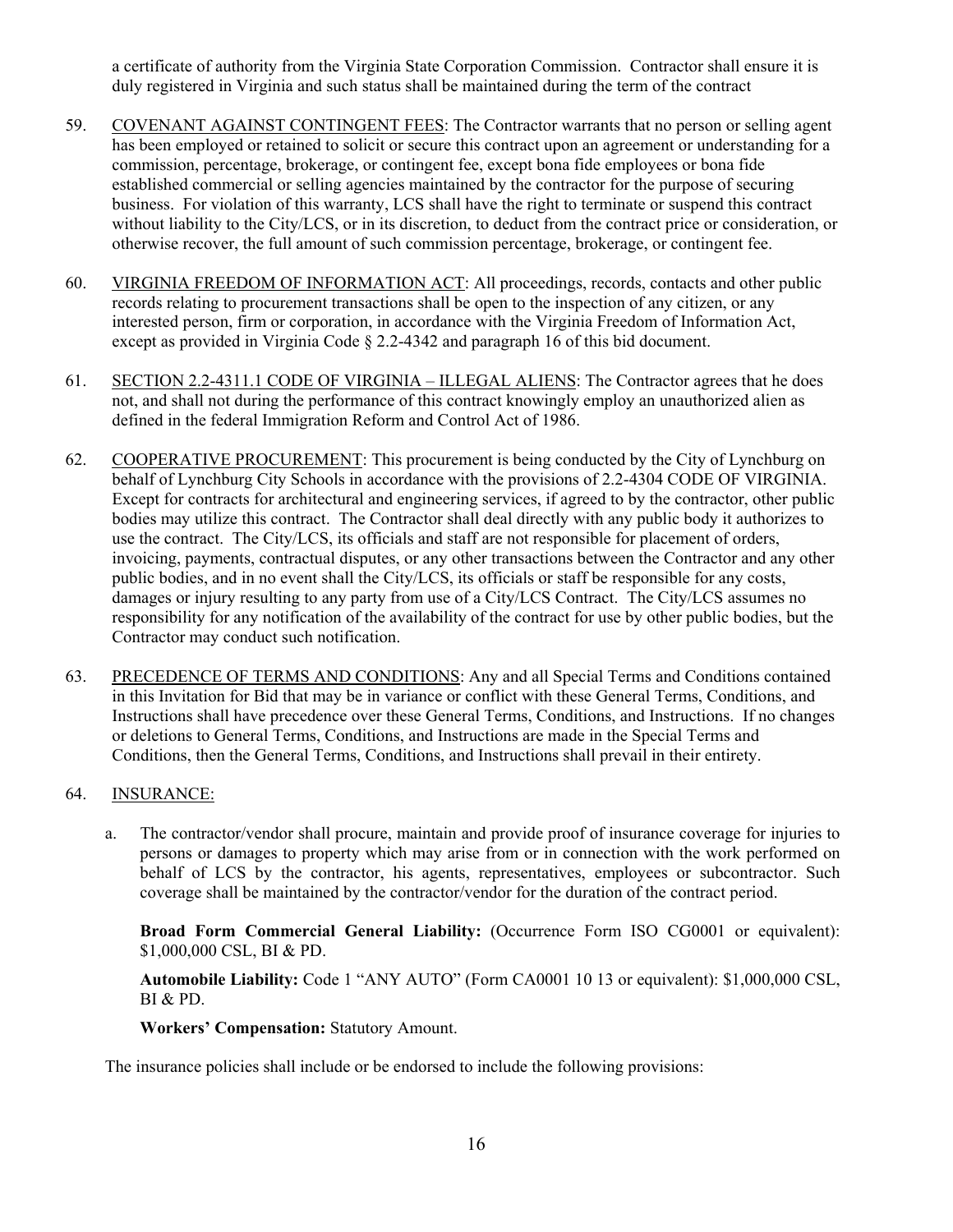- 1) The Lynchburg City School Board, doing business as Lynchburg City Schools, its officers/officials, employees, agents and volunteers (LCS) shall be endorsed as "additional insureds" under the terms and conditions of the policies for liabilities which may arise out of the contractor/vendor's operations or activities in these projects.
- 2) The contractor/vendor shall send an actual copy of the policy endorsement document from the insurance carrier that provides this coverage (ISO Form CG20100704 and CG20370704 or similar); OR, send an actual copy of the policy endorsement that provides blanket additional insured coverage, including completed operations, when required by a written agreement (ISO Form CG20331001 or similar), to: **Risk Management, 900 Church Street, Lynchburg, VA 24504, Phone: (434) 455- 3815; Fax: (434) 847-1684.**
- 3) In addition to #2, above, the contractor/vendor shall provide LCS with a certificate of insurance with applicable endorsements effecting coverages, signed by a person authorized by the insurance company to bind coverage on its behalf. Certificates of insurance shall be received by LCS within 5 days of notice of intent to award.
- 4) Any deductibles or self-insured retentions applicable to required coverages shall be paid by the contractor/vendor, and LCS shall not be required to participate therewith.
- 5) The contractor/vendor shall agree to provide LCS with 30 days written notice of any cancellation of or reduction in the required coverages.
- 6) The insurance required hereunder shall be primary and any insurance or self-insurance maintained by LCS shall be excess of the contractors/vendors insurance and shall not contribute therewith.
- 7) Failure of the contractor/vendor to comply with any reporting provisions of the insurance policies required hereunder shall not affect coverage provided to LCS.
- 8) All rights of subrogation against LCS shall be waived.
- 9) All coverages for subcontractors of the contractors/vendors, if any, shall be subject to all of the requirements stated herein.
- 10) When Excess Liability Coverage is required only the general contractor shall be required to maintain said coverage.

#### BIDDER/CONTRACTOR REMEDIES

- 65. PROTEST OF AWARD OR DECISION TO AWARD: The following are the exclusive procedures for a bidder or offeror to protest the City's award or decision to award a contract. A protest may not be based upon the alleged non-responsibility of a person to whom the City awards or makes a decision to award a contract.
	- a. Any protest to award a contract shall be in writing and shall be delivered so that it is received by the School Superintendent not later than five (5) business days after announcement of the award or decision to award, whichever comes first. Otherwise any such protest shall be deemed to be waived.
	- b. Except for a protest of an emergency or sole source procurement, a protest of a LCS award or decision to award a contract may only be made by a person who submitted a bid or proposal for the procurement at issue and who was reasonably likely to have its bid or proposal accepted but for the City's/LCS' decision. In the case of an emergency or sole source procurement, a protest may only be made by a person who can show that he was reasonably likely to have submitted a successful bid or proposal if the procurement had been other than emergency or sole source.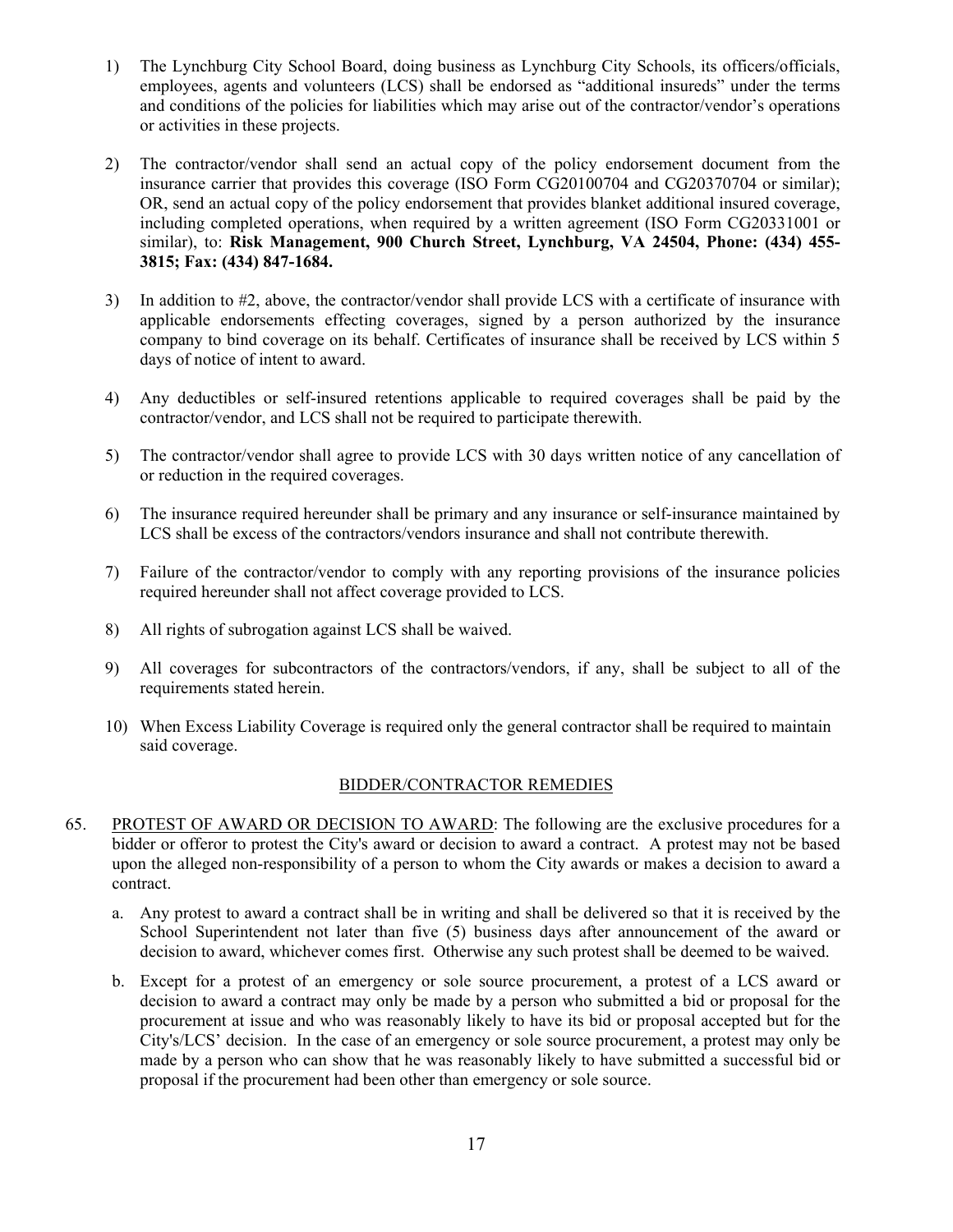- c. Protests shall only be granted if (1) the protester has complied fully with Sec. 18.1-6 of the Lynchburg Public Procurement Code and there has been a violation of law, the Lynchburg Public Procurement Code, or mandatory terms of the solicitation that clearly prejudiced the protestor in a material way, or (2) a statute requires voiding of the decision.
- d. The School Superintendent shall issue a written decision on a protest within ten (10) days of its receipt by the School Superintendent.
- e. If the protest is denied, the protestor may only appeal the denial or otherwise contest or challenge the procurement by then filing suit in the Lynchburg Circuit Court, Lynchburg, Virginia, and serving LCS with such suit within ten (10) days of such denial. Otherwise, the School Superintendent's decision shall be final and conclusive, and the protester's right to appeal the denial or to otherwise contest or challenge the procurement shall be deemed to be waived.
- f. Strictly following these procedures shall be a mandatory prerequisite for protest of the City's/LCS' award or decision to award a contract. Failure by a bidder to follow these procedures strictly shall preclude that bidder's protest and be deemed to constitute a waiver of any protest.
- 66. EXHAUSTION OF ADMINISTRATIVE REMEDIES: No bidder, offeror, potential bidder or offeror, or Contractor shall institute any legal action against the City/LCS until all administrative remedies available under the above paragraphs have been exhausted and until all requirements of the Lynchburg Public Procurement Code, and, to the extent applicable, the Virginia Public Procurement Act, have been met.
- 67. CONTRACTUAL CLAIMS AND DISPUTES: Any claim by a Contractor shall be resolved in accordance with the Lynchburg Public Procurement Code.
- 68. INSPECTION AND REVIEW OF RECORDS: LCS reserves the right to perform or have performed inspections and reviews of the records of the Contractor for any service contract with LCS and to have copies made of such records. Contractor shall maintain and preserve all such records, at its own expense, during contract performance and for a period of at least three years after the contract has terminated. At LCS' request at any time during contract performance or within a period of three years after the contract has terminated, the Contractor shall promptly make all records available, at a location within the City of Lynchburg, to LCS or those retained by LCS, for inspection, review and copying.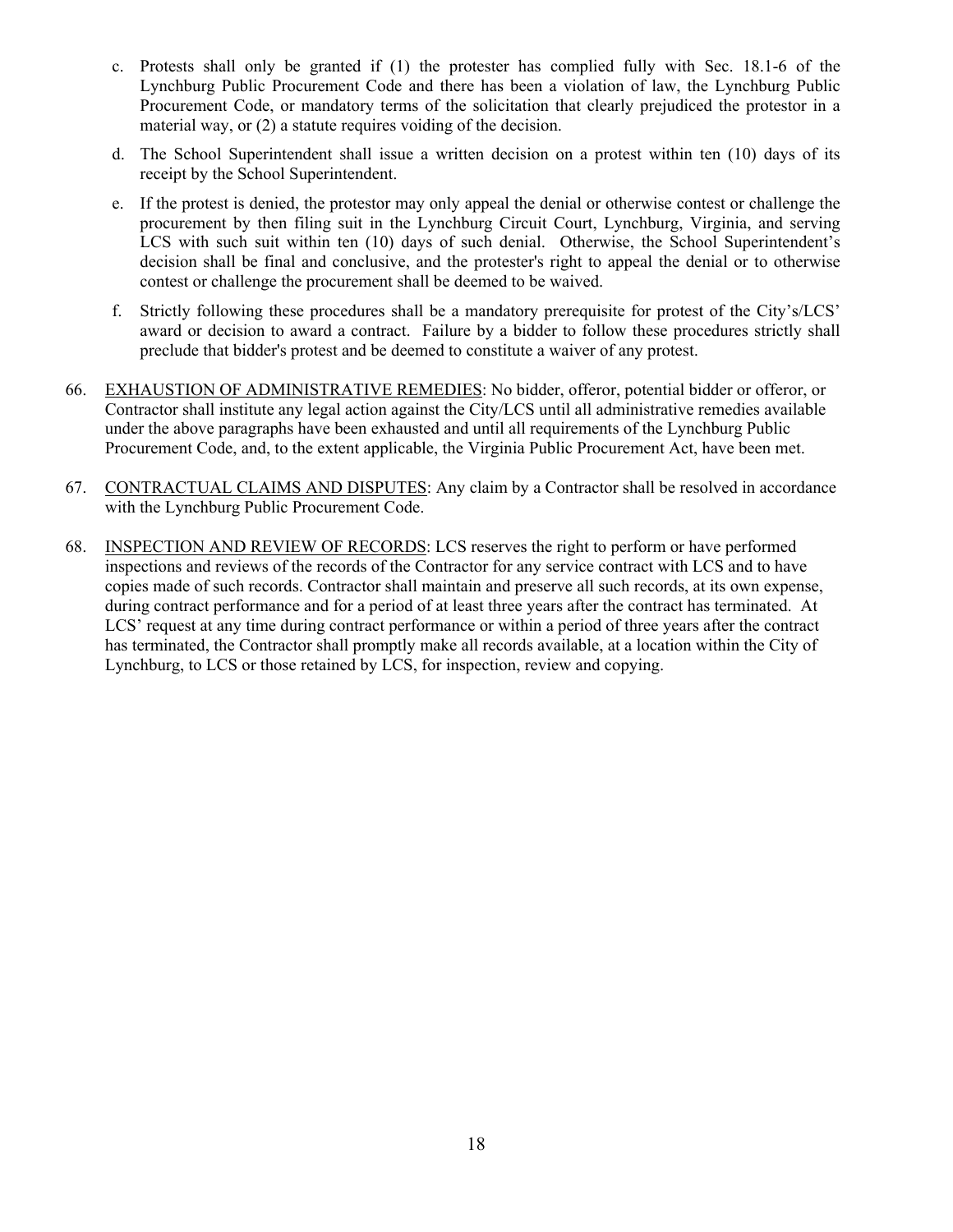## **INSTRUCTIONS TO BIDDERS**

Sealed bids, subject to the specifications and conditions contained herein and attached hereto, will be received in the Procurement Division Office, Third Floor City Hall, 900 Church Street, Lynchburg, Virginia, 24504, until, but no later than **3:00 p.m. Local Time Prevailing, June 2, 2022**, and then publicly opened and read aloud in the City Hall First Floor Conference Room. A link to a publicly available video/audio conference call will be posted on the Current Solicitations page of the City's website prior to the bid opening. All bids received by the posted deadline will be opened and read aloud on the video/audio conference call.

**\*\*\*** FedEx, UPS, and the USPS have access to the building to deliver mail/packages to the Procurement Office. If vendors choose to hand deliver bids, they can do so at the Citizens First Information Center in the lobby on the First Floor of City Hall at 900 Church St. Monday – Friday from 8:30 a.m. to 5:00 p.m. A Procurement Office staff member will be contacted by Citizens First to retrieve the bid and timestamp it at that time. It is the sole responsibility for the Bidder to ensure their bid is timestamped prior to the deadline for submission. Please allow additional time to ensure this is done. As always, late bids will not be considered.**\*\*\*** 

Any questions which may arise as a result of this solicitation may be addressed to Matt Marsteller, Contract Specialist at 434-455-4233, or by email to matthew.marsteller@lynchburgva.gov. Inquiries must be received at least 7 calendar days prior to the due date in order to be considered (**deadline is May 26, 2022 by 3:00 p.m.**). Contact initiated by a bidder concerning this solicitation with any other City/LCS representative, not expressly authorized elsewhere in this document, is prohibited. Any such unauthorized contact may result in disqualification of the bidder.

Any and all addenda will only be posted to the City's website at least 5 calendar days prior to the bid due date at: http://www.lynchburgva.gov/current-solicitations. It is the responsibility of the bidder to check the website for any addenda posted before submitting a bid package. Failure to acknowledge any posted addenda may result in rejection of the bid. For this solicitation, all addenda will be posted no later than **May 27, 2022 by 3:00 p.m.** 

**\*\*\***An optional virtual Pre-Bid Meeting will be held at **1:00 p.m. on May 10, 2022**, using the City's Microsoft Teams capabilities. A link to this meeting will be posted on the City's current solicitations webpage at the address noted above.**\*\*\***

To be considered, your bid must be submitted on a copy of this Invitation for Bid. Bidders shall sign in the space provided on the Terms and Signature Sheet and fill out all required documents with bid submission. Mark outside of your envelope with Invitation for Bid # 2022-066 and opening date of bid. Bids, to include addenda or changes to a response, shall not be accepted by e-mail. Any bid received after the announced time and date for submittal, whether by mail or otherwise, will be rejected. The time of receipt shall be determined by the time clock stamp in the Procurement Division. Bidders are responsible for ensuring that their bids are stamped by Procurement personnel before the deadline indicated.

Nothing herein is intended to exclude any responsible vendor, his product or service or in any way restrain or restrict competition. All responsible vendors are encouraged to bid.

For information pertaining to this solicitation, including bid documents, addenda, bid tabulation and notice of award, bidders may access public notifications electronically on the Procurement website: http://www.lynchburgva.gov/current-solicitations.

## **PURPOSE**

The purpose of this Invitation for Bid (IFB) is to obtain bids on food and other consumables for the Lynchburg City Schools (LCS).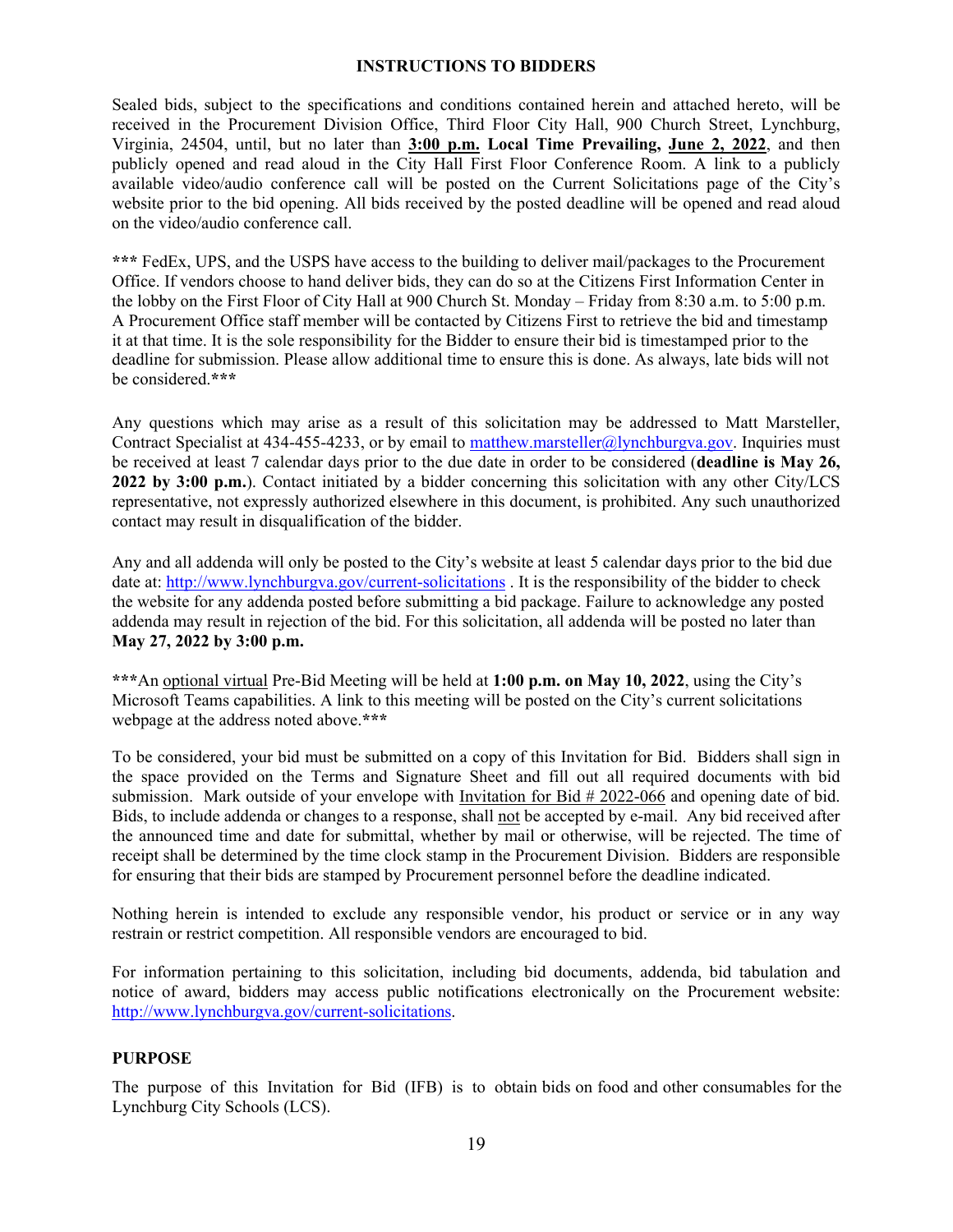## **TERM OF CONTRACT**

The initial term of this contract shall be for one (1) year, with the option to renew for up to four (4) additional one (1) year contract terms upon mutual agreement of both parties.

## **PRICING AND PRICE INCREASES**

All Unit Pricing shall include the cost of delivery.

Generally, price increases associated with this resulting contract will only be negotiated during a contract renewal process; however, due to the ongoing volatility of the food and consumables market, LCS understands that the possibility of price increases may occur during a contract term.

Any and all requested price increases from the contracted vendor during a contract term shall be presented to the LCS Director of School Nutrition. All requested price increases during a contract term shall be justified to the satisfaction of the LCS Director of School Nutrition prior to any such price changes taking effect.

#### **DELIVERY**

All deliveries will be made between 7:00 a.m. and 2:00 p.m. Other delivery requirements are detailed in the Special Instructions section of this IFB.

## **BASIS OF AWARD**

Award will be made to the lowest responsive and responsible bidder based on the Total Base Bid. Failure to bid on all items on the bid form may result in the bid being deemed non-responsive.

Other City Departments may elect to use the resulting contract to purchase food and other consumables; however, LCS/City makes no guarantee to a certain dollar amount or number of Departments that may choose to purchase goods as a result of this contract.

## **SPECIAL TERMS AND CONDITIONS**

- 1. SEXUAL HARASSMENT: LCS does not and will not tolerate any form of sexual harassment, including but not limited to physical, verbal, implied or any other context that shall be interpreted by LCS as harassment.
- 2. SMOKE-FREE ENVIRONMENT. Smoking is not permitted on any Lynchburg City School site, including both in buildings and on school grounds.
- 3. FELONY CONVICTION: By signing and submitting a bid, the Bidder acknowledges that as a condition of any Contract awarded and prior to Notice of Award, the Bidder/Contractor must certify that neither the Contractor, any employee of the Contractor, nor any other person who will provide services under the Contract and will have direct contact with students on school property during regular school hours or school-sponsored activities, have been convicted of a felony or any offense involving the sexual molestation or physical or sexual abuse or rape of a child. Bidder further acknowledges that such certification shall be binding on the Bidder/Contractor throughout the term of any Contract, including renewals or extensions, thereof, and agrees to provide immediate notice to COL/LCS of any event which might render such certification untrue, including the arrest indictment, or investigation of any individual providing such services. Bidder/Contractor acknowledges that, pursuant to the Code of Virginia §22.1-296.1 (A), any person making a materially false statement on this certification, shall be guilty of a Class 1 misdemeanor.
- 4. CODE OF CONDUCT: Per regulation 7CFR3016.36(3) "bid documents must contain a written code of conduct governing the performance of their employees engaged in the award and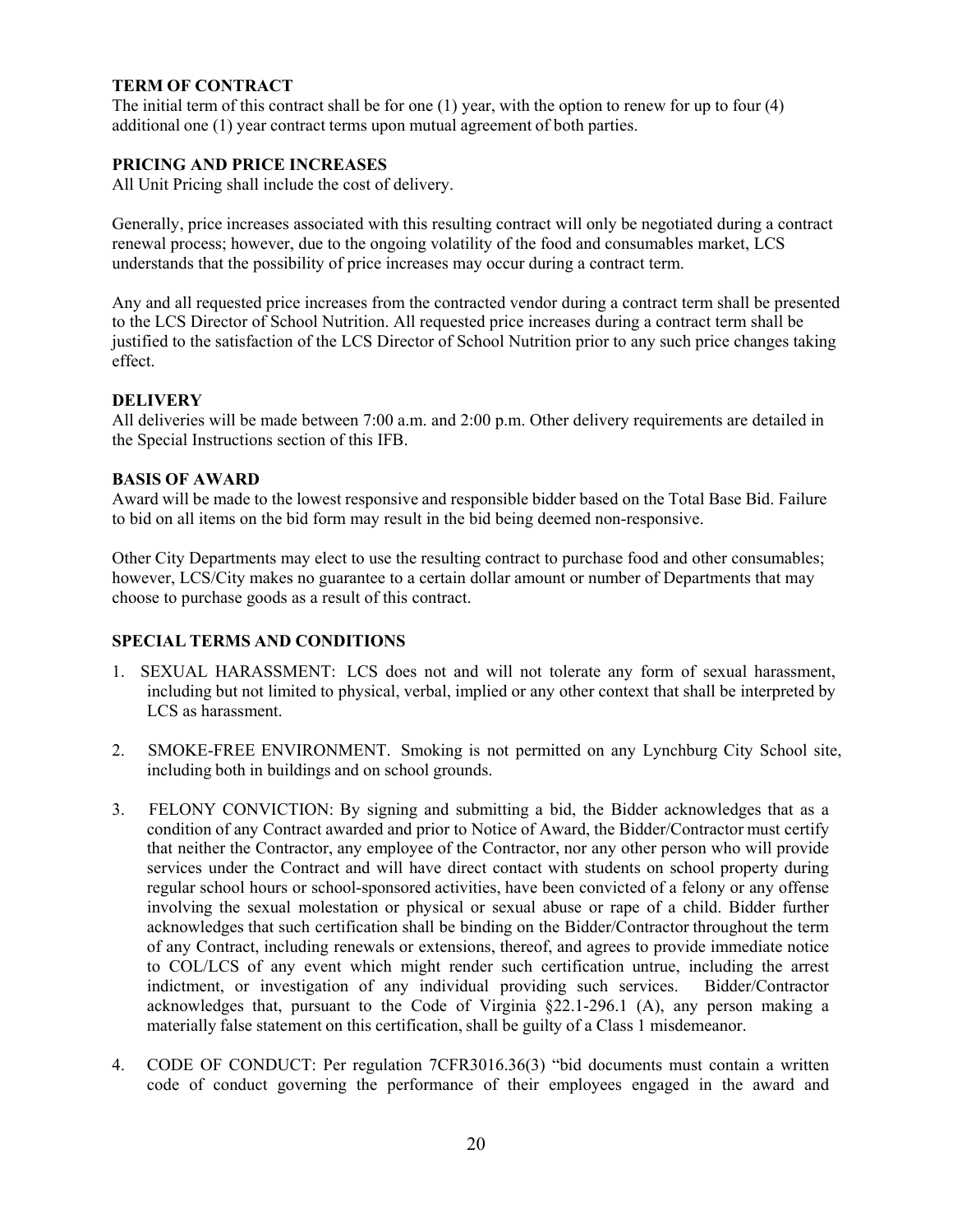administration of contracts." Please see: Lynchburg City Schools Policy P4-2 *Ethics in Public Contracting* which can be located at: https://www.lcsedu.net/schoolboard/policymanual/p4-2

- 5. HUB STATEMENT: (7CFR3016.36(e)) It is the intent of the Lynchburg City Schools to provide maximum practicable opportunities in its solicitations to minority firms, women's business enterprises and labor surplus area firms.
- 6. EQUAL EMPLOYMENT OPPORTUNITY COMPLIANCE STATEMENT: (for bids over \$10k) In accordance with Federal Law and U.S. Department of Agriculture policy, this institution is prohibited from discriminating on the basis of race, color, national origin, sex, age, or disability. To file a complaint of discrimination, write USDA, Director, Office of Adjudication, 1400 Independence Avenue, SW, Washington, D.C. 20250-9410 or call toll free (866) 632-9992. (Voice) Individuals who are hearing impaired or have speech disabilities may contact USDA through the Federal Relay Service at (800) 877- 8339; or (800) 845-6136 (Spanish). USDA is an equal opportunity provider and employer.

#### **SPECIAL INSTRUCTIONS**

#### **A. PROCEDURES FOR COMPLETION OF BID SPECIFICATIONS**

- 1. Approved Brands identify products that have been tested and accepted by the LCS School Nutrition Department and the students it serves. Such goods have been identified on the Bid Form in order to establish a standard for the particular product required, but it is not the intention to exclude other comparable brands unless followed by the words, 'No Substitute.'
- 2. If bidding a product other then Approved Brands, where a CN label is called for in the Product Description, the product bid must be CN labeled and/or provide meal pattern contribution by means of the manufacturer's formulation statement.
- 3. If bidding a product other than Approved Brands, where a grain contribution is specified in the Product Description, the product bid must provide the equal ounce equivalent of grain identified by CN label and/or manufacturer's formulation statement.
- 4. Samples may be required if bidding other than Approved Brands.
- 5. The bidder is instructed to report both Brand and Manufacturer's Item Code for all bid items.
- 6. The bidder is instructed to report Unit Size and Portion Size as follows:
	- a. **Pre-portioned Items** Unit Size shall be reported as the total number of portions per unit. Portion Size shall be reported as the individual weight or volume measurement of the manufacturer's prescribed portion.
	- b. **Bulk Packed Items** Unit Size shall be reported as the unit's total net weight or volume. Portion Size shall be reported as the form of measurement associated with the unit's pack size (oz., lbs., gm., Liters)

## **B. ORDERING AND DELIVERY PROCEDURES**

1. The vendor is required to provide an online ordering system and user training as a condition of this resulting contract. It would be optimal for LCS if the awarded vendor has the capability of interfacing with its PrimeroEdge software for the purpose of food ordering; however, if the awarded vendor does not have that capability, LCS will not deem their bid non-responsive. LCS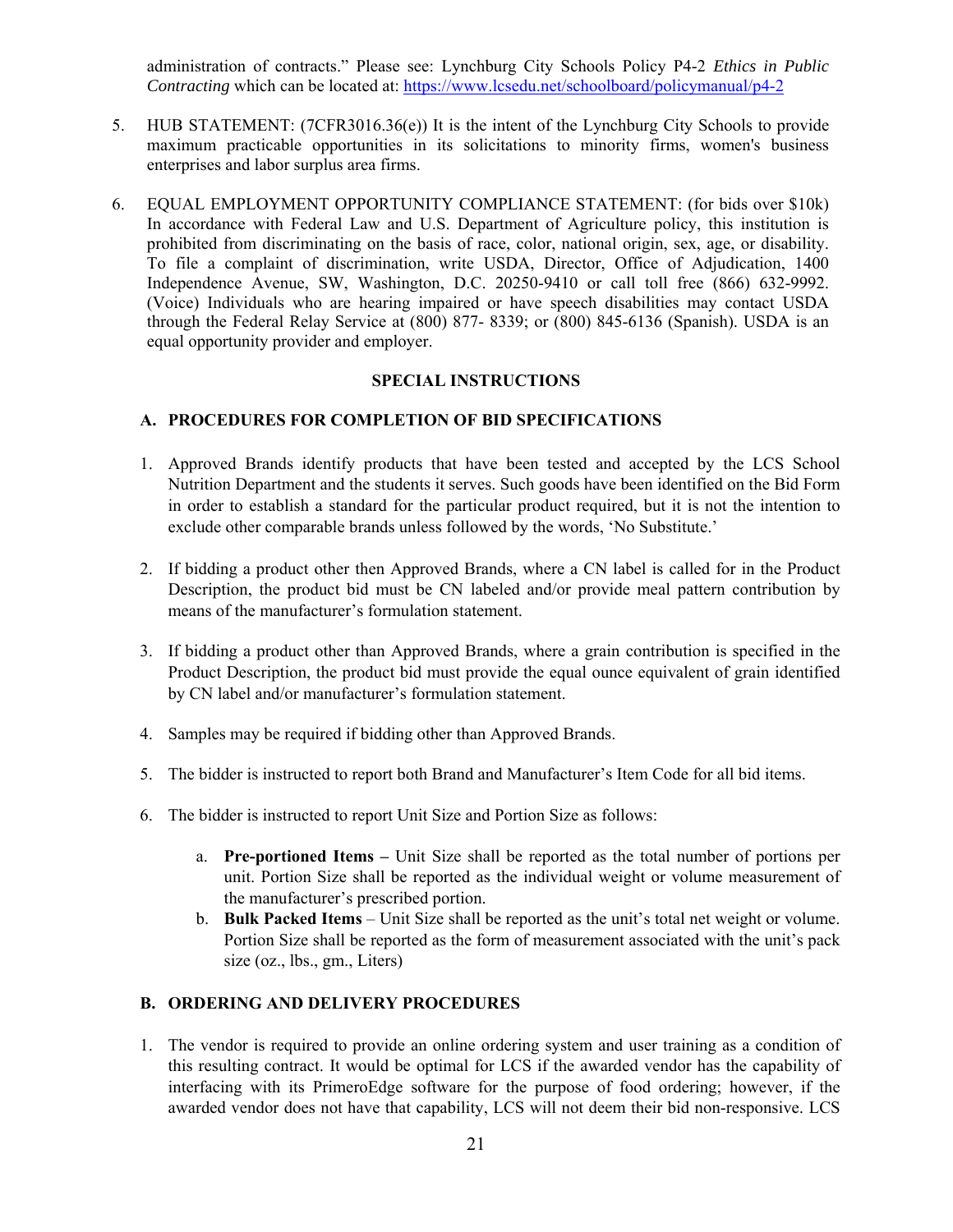reserves the right to work with the awarded vendor to establish an interface with PrimeroEdge to streamline LCS ordering.

- 2. Orders will be placed weekly by school site following an ordering schedule established by the LCS School Nutrition Director and the vendor.
- 3. The vendor shall maintain sufficient inventory throughout the contract period to prevent interruption in service. The vendor must notify the LCS School Nutrition Director of anticipated shortages or changes in packing at least 24 hours prior to scheduled delivery of such items.
- 4. Shipments of items with brand name or specifications other than those listed on the Bid Form shall be rejected or returned to the vendor at the vendor's expense unless prior arrangements have been made with the LCS School Nutrition Director. Substitutions may be made only with prior approval of the LCS School Nutrition Director. All substitutions must be of equal or greater quality. In no case will an item be accepted if the quality is lower than what is stated on the Bid Form. Substitutions are to be priced at or below the originally awarded item.
- 5. Weekly deliveries will be made to each school site in accordance with an established schedule. In the cases of school closings and holidays, an alternate delivery schedule will be decided between the LCS School Nutrition Director, or their authorized designee, and the vendor.
- 6. All deliveries are to be F.O.B. Destination to the addresses listed on Attachment A of this IFB.
- 7. All deliveries shall be placed in the area designated by the site supervisors. Under no circumstances may a delivery be left without having been properly received and accepted, as evidenced by an authorized signature on the invoice.

## **C. LOBBYING CERTIFICATION**

1. Please include a completed United States Department of Agriculture Certification Regarding Lobbying Form in your Bid submission. Failure to do so may deem the Bid non-responsive.

(Remainder of page left intentionally blank)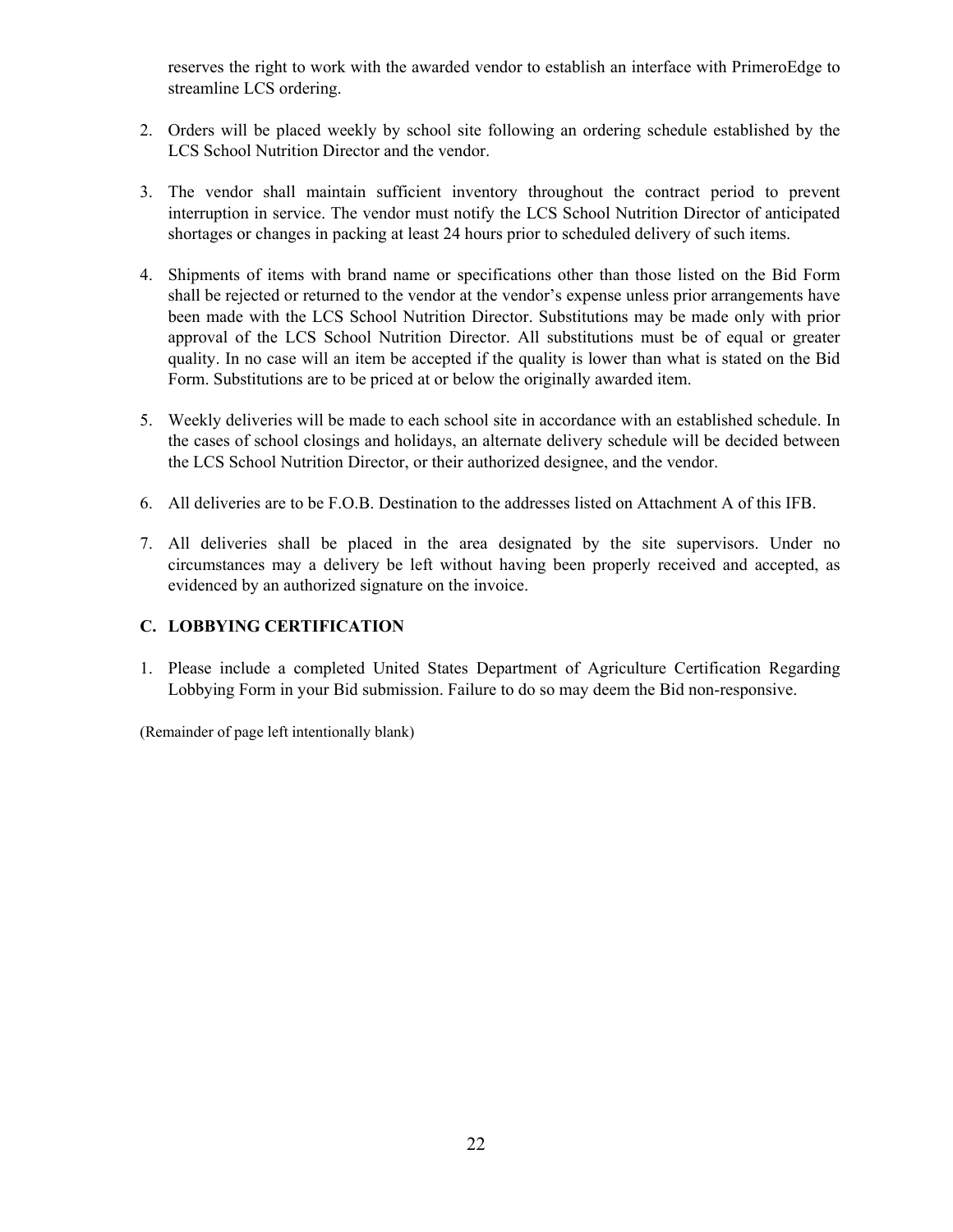#### **TERMS AND SIGNATURE SHEET All bids shall be signed on the Terms and Signature Sheet in order to be considered.**

In compliance with this Invitation for Bid #2022-066 and subject to all conditions thereof, the undersigned offers and agrees to furnish any or all items and/or services upon which prices are quoted, at the price quoted as specified.

My signature below certifies:

- a. I agree to abide by all conditions of this Bid and that I am authorized to sign this Bid.
- b. The accompanying bid is not the result of or affected by, any act of collusion with another person or company engaged in the same line of business or commerce, or any act of fraud punishable under, Chapter 12, Title 18.2, 498.4 of the Code of Virginia, 1950, as amended. Furthermore, I understand that fraudulent and collusive bidding is a crime under the Virginia Governmental Frauds Act, the Virginia Government Bid Rigging Act, the Virginia Anti-Trust Act, and Federal Law and can result in fines, prison sentences, and civil damage awards.
- c. The accompanying bid is in compliance with the State and Local Government Conflict of Interests Act 2.2-3100, supplemented by Article 6, 2.2-4367-69 of the Code of Virginia. Specifically, no City employee, City employee's partner, or any member of the City employee's immediate family holds a position with the bidder, offeror, or contractor such as an officer, director, trustee, partner or the like, or is employed in a capacity involving personal and substantial participation in the procurement transaction, or owns or controls an interest of more than five percent.

| Acknowledge receipt of addenda here: No. Date: No. No. |        | Date:                                                                    |  |
|--------------------------------------------------------|--------|--------------------------------------------------------------------------|--|
| Complete Legal Name of Company:                        |        | <u> 2000 - Jan Barnett, mars ann an t-Amerikaansk ferskeid (f. 1958)</u> |  |
| <b>Order From Address:</b>                             |        |                                                                          |  |
|                                                        |        |                                                                          |  |
| Remit To Address:                                      |        |                                                                          |  |
|                                                        |        |                                                                          |  |
| Signature:                                             |        |                                                                          |  |
| Email:                                                 |        |                                                                          |  |
| Name (type/print):                                     |        |                                                                          |  |
| Title:                                                 |        |                                                                          |  |
| Fed ID No.:                                            | Phone: | Fax:                                                                     |  |

We hereby provide the following information to the City regarding our business. We understand that it is provided for statistical purposes only and all firms submitting bids will receive equal consideration.

| Minority-Owned Business: | Y es | Date Signed: |
|--------------------------|------|--------------|
| Women Owned Business:    | Yes  |              |
| Lynchburg Business:      | r es |              |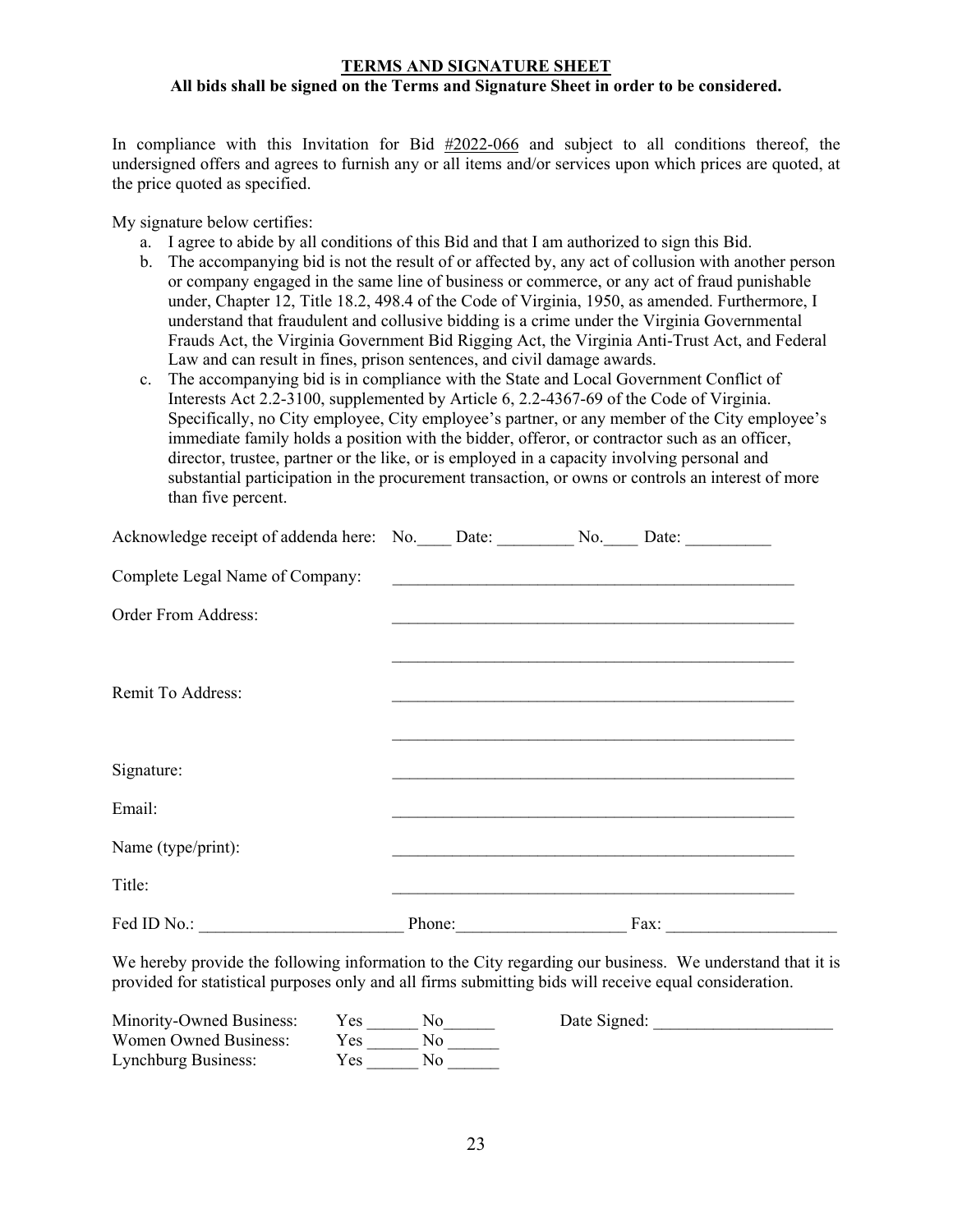## **STATEMENT OF EXPERIENCE**

|                                                                                                                                                                                                                                                                                                                        | ,我们也不会有什么。""我们的人,我们也不会有什么?""我们的人,我们也不会有什么?""我们的人,我们也不会有什么?""我们的人,我们也不会有什么?""我们的人                                                                                                                                                     |  |
|------------------------------------------------------------------------------------------------------------------------------------------------------------------------------------------------------------------------------------------------------------------------------------------------------------------------|--------------------------------------------------------------------------------------------------------------------------------------------------------------------------------------------------------------------------------------|--|
| How Long In Business: At Current Address: Manual At Current Address:                                                                                                                                                                                                                                                   |                                                                                                                                                                                                                                      |  |
|                                                                                                                                                                                                                                                                                                                        |                                                                                                                                                                                                                                      |  |
|                                                                                                                                                                                                                                                                                                                        | <u>Title: Title:</u> Title: Title: Title: Title: Title: Title: Title: Title: Title: Title: Title: Title: Title: Title: Title: Title: Title: Title: Title: Title: Title: Title: Title: Title: Title: Title: Title: Title: Title: Tit  |  |
|                                                                                                                                                                                                                                                                                                                        | <u>and the set of the set of the set of the set of the set of the set of the set of the set of the set of the set of the set of the set of the set of the set of the set of the set of the set of the set of the set of the set </u> |  |
|                                                                                                                                                                                                                                                                                                                        |                                                                                                                                                                                                                                      |  |
| Projects of this type previously completed:                                                                                                                                                                                                                                                                            |                                                                                                                                                                                                                                      |  |
| 1.<br>Amount \$                                                                                                                                                                                                                                                                                                        |                                                                                                                                                                                                                                      |  |
| 2. $\blacksquare$                                                                                                                                                                                                                                                                                                      |                                                                                                                                                                                                                                      |  |
| $\sim$ Amount \$                                                                                                                                                                                                                                                                                                       |                                                                                                                                                                                                                                      |  |
| $3.$ $\frac{1}{2}$ $\frac{1}{2}$ $\frac{1}{2}$ $\frac{1}{2}$ $\frac{1}{2}$ $\frac{1}{2}$ $\frac{1}{2}$ $\frac{1}{2}$ $\frac{1}{2}$ $\frac{1}{2}$ $\frac{1}{2}$ $\frac{1}{2}$ $\frac{1}{2}$ $\frac{1}{2}$ $\frac{1}{2}$ $\frac{1}{2}$ $\frac{1}{2}$ $\frac{1}{2}$ $\frac{1}{2}$ $\frac{1}{2}$ $\frac{1}{2}$ $\frac{1}{$ |                                                                                                                                                                                                                                      |  |
| $\sim$ Amount \$                                                                                                                                                                                                                                                                                                       |                                                                                                                                                                                                                                      |  |
| Reference (for Projects listed above):                                                                                                                                                                                                                                                                                 |                                                                                                                                                                                                                                      |  |
|                                                                                                                                                                                                                                                                                                                        |                                                                                                                                                                                                                                      |  |
| <u>Example 2001 and 2001 and 2001 and 2001 and 2001 and 2001 and 2001 and 2001 and 2001 and 2001 and 2001 and 200</u>                                                                                                                                                                                                  |                                                                                                                                                                                                                                      |  |
| 2.                                                                                                                                                                                                                                                                                                                     |                                                                                                                                                                                                                                      |  |
|                                                                                                                                                                                                                                                                                                                        |                                                                                                                                                                                                                                      |  |
| 3.                                                                                                                                                                                                                                                                                                                     |                                                                                                                                                                                                                                      |  |
|                                                                                                                                                                                                                                                                                                                        | Tel. No.                                                                                                                                                                                                                             |  |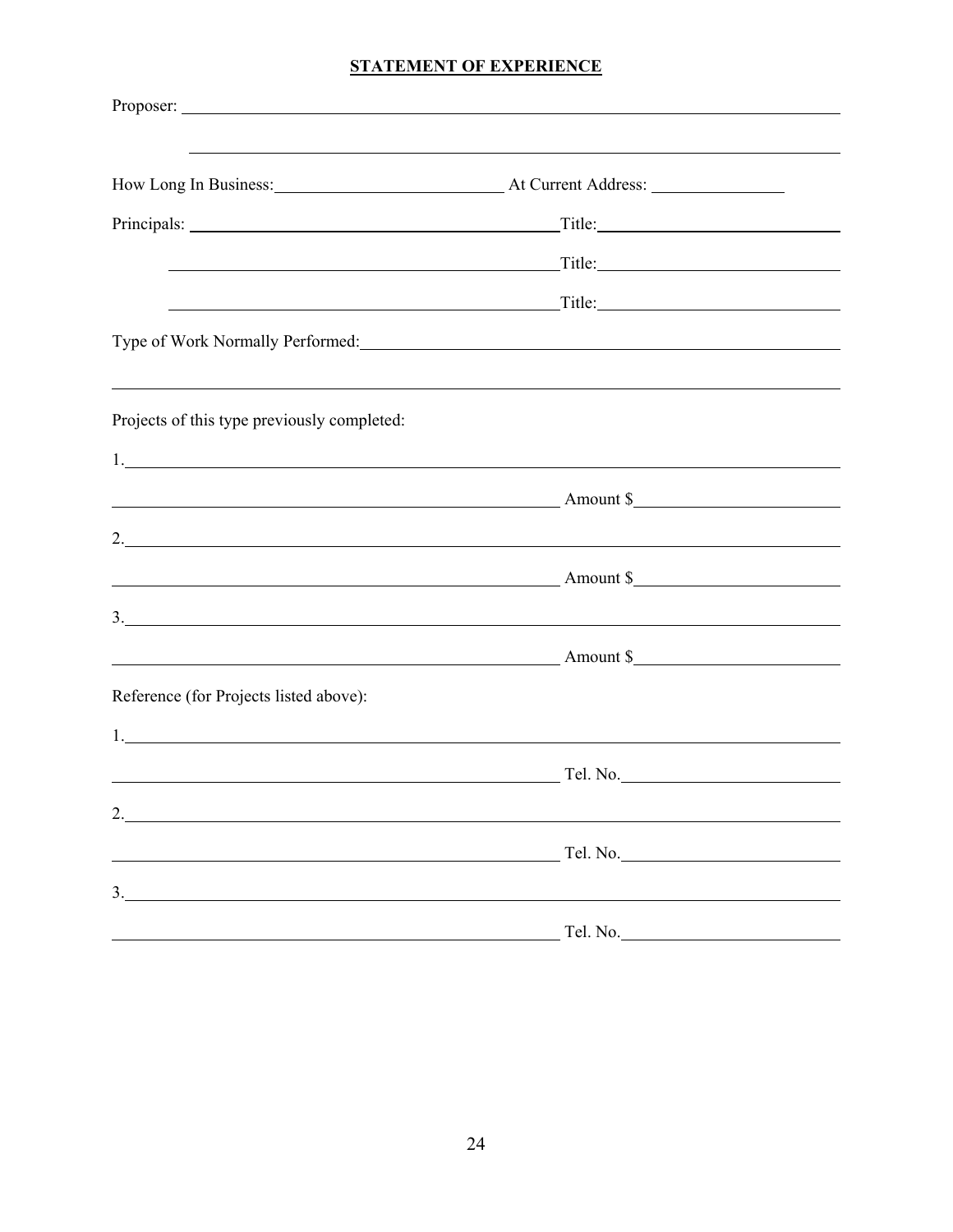## **STATEMENT OF AVAILABLE RESOURCES**

| <u> 1989 - Johann Harry Harry Harry Harry Harry Harry Harry Harry Harry Harry Harry Harry Harry Harry Harry Harry</u> |
|-----------------------------------------------------------------------------------------------------------------------|
| Number of Personnel Currently Employed: Manual Currently Employed:                                                    |
|                                                                                                                       |
| Other Pertinent Information: Manual Contract of the Pertinent Information:                                            |
|                                                                                                                       |
|                                                                                                                       |
|                                                                                                                       |
|                                                                                                                       |
|                                                                                                                       |
|                                                                                                                       |
|                                                                                                                       |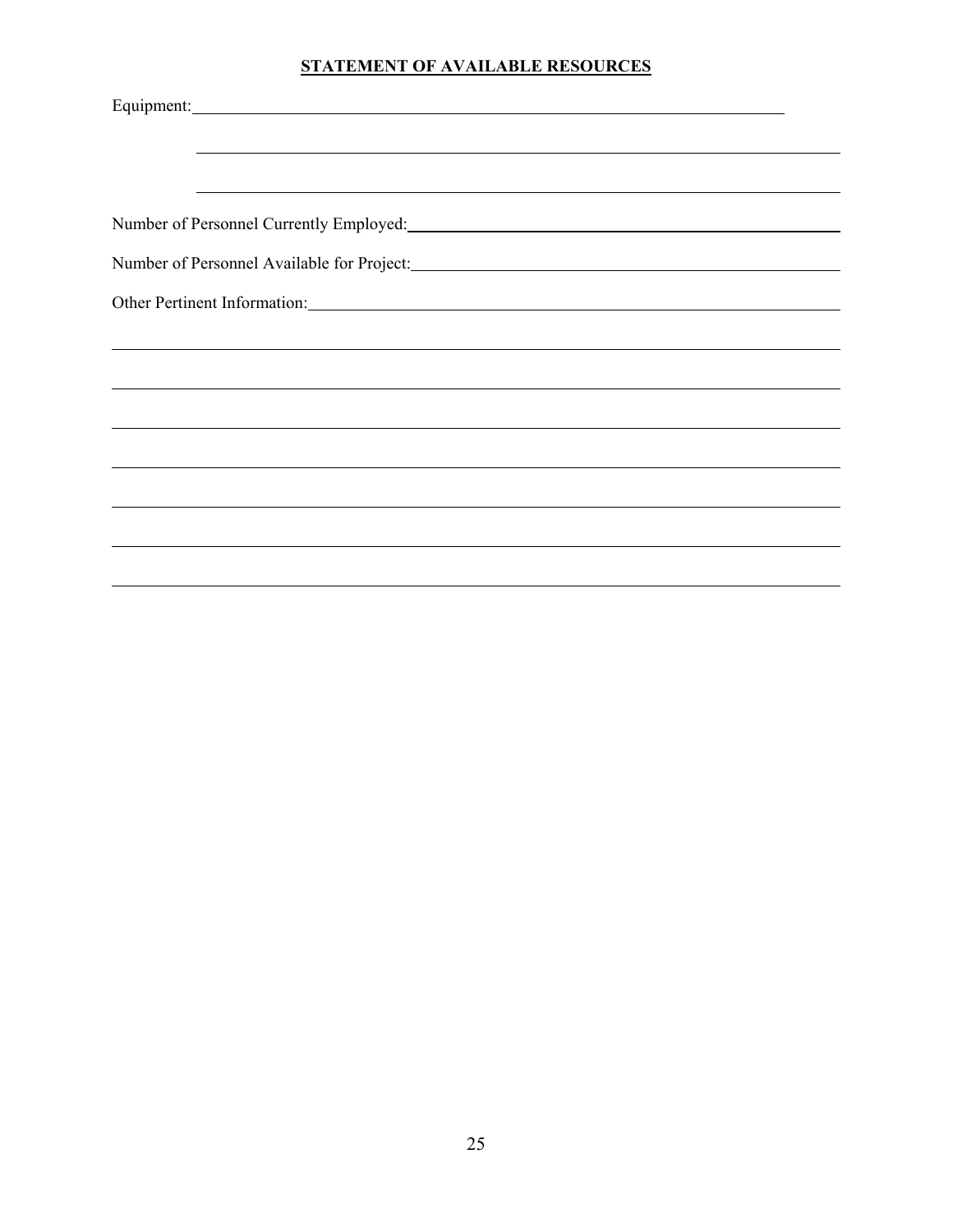## **CORPORATE STATUS FORM**

## ALL PROSPECTIVE FIRMS MUST RESPOND TO THE FOLLOWING

| one:                                         | If a limited liability company, limited liability partnership or a limited partnership, indicate by checking<br>Limited liability company |
|----------------------------------------------|-------------------------------------------------------------------------------------------------------------------------------------------|
|                                              | Limited liability partnership                                                                                                             |
|                                              | Limited partnership                                                                                                                       |
| $\Box$ Yes $\Box$ No                         | Have you registered with the Virginia State Corporation Commission, to conduct business in Virginia?                                      |
| Name and address of organizer:               |                                                                                                                                           |
|                                              |                                                                                                                                           |
|                                              |                                                                                                                                           |
|                                              |                                                                                                                                           |
| List who is authorized to execute contracts: |                                                                                                                                           |
|                                              |                                                                                                                                           |
|                                              |                                                                                                                                           |
|                                              | If conducting business under an assumed (fictitious) business name, fill out the following information:                                   |
|                                              | Names of persons or entities owning business using assumed business name: _________________________                                       |
|                                              |                                                                                                                                           |
| Registration date:                           |                                                                                                                                           |
| information:                                 | If conducting business as a sole proprietorship, general partnership, or joint venture, fill out the following                            |
|                                              |                                                                                                                                           |
| Addresses of such persons:                   |                                                                                                                                           |
|                                              |                                                                                                                                           |
|                                              |                                                                                                                                           |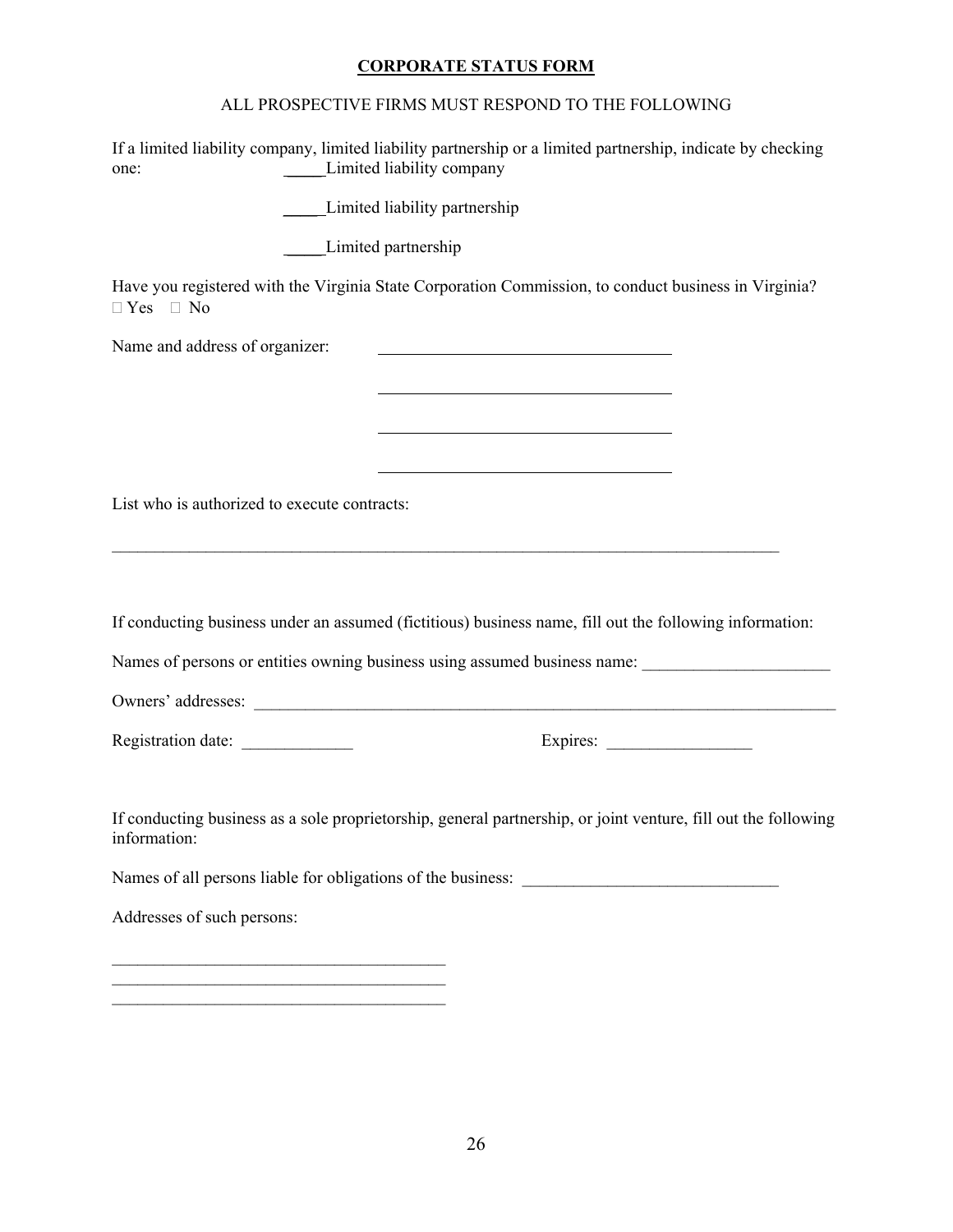#### **Questions to Bidders/Offerors**

Bidders/Offerors are to respond to the following question: Have any of the individual(s), owner(s), and/or principal officer(s) of the firm submitting the bid/proposal ever been convicted of (1) a felony, or (2) a misdemeanor involving moral turpitude?

 $YES$  NO  $\qquad$ 

If yes, list individual or officer and title and give details.

 $\overline{a}$ 

l

l

l

NOTE: Answering yes to this question will not necessarily exclude your company from consideration but will be used to weigh the relationship between the offense and the contract to be performed.

<u> 1989 - Johann Stoff, deutscher Stoffen und der Stoffen und der Stoffen und der Stoffen und der Stoffen und der</u>

Is your firm currently involved in litigation or a dispute involving arbitration?

YES \_\_\_\_\_\_\_\_\_\_\_\_ NO \_\_\_\_\_\_\_\_\_\_\_\_

If yes, for litigation list the litigation by case name, name of court, case number, and jurisdiction, and for arbitration, list the organization administering, if any, its contact information, any case number assigned, the arbitrators, and the location of the arbitration. For litigation and arbitration, briefly describe the claims and status, and give contact information for the opposing party or parties.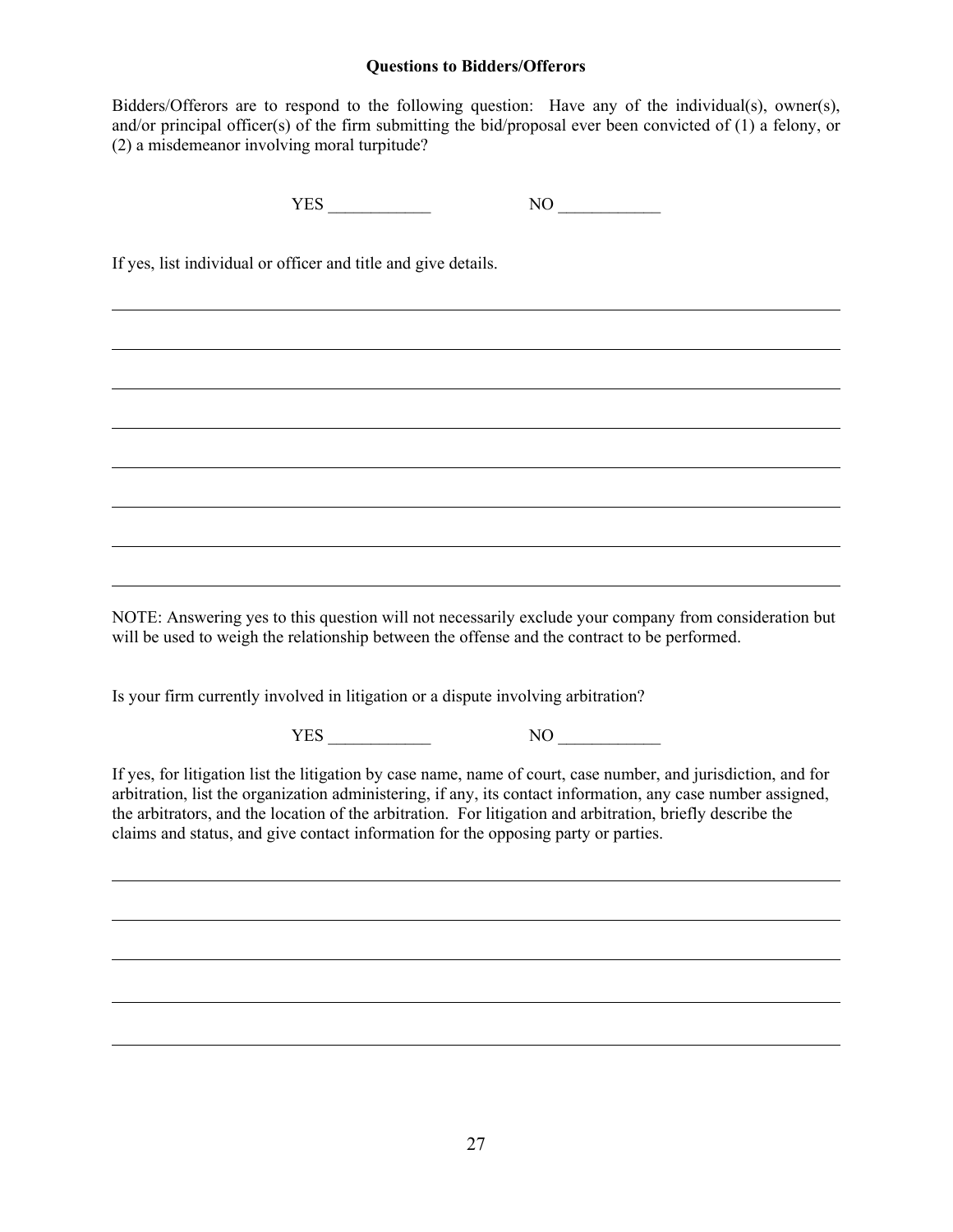

Lynchburg City Schools Department of School Nutrition Federal Requirements Contract Insert for Requests for Proposals and Invitation for Bids

**PURPOSE:** To ensure compliance with the Lynchburg City Schools' (LCS) School Nutrition Program procurement plan, this Federal Requirements Contract Insert shall be included as an attachment for each City of Lynchburg (COL) / LCS Department of School Nutrition solicitation for which a resulting contract is to be funded in whole or in part by Federal dollars. The attachment shall be incorporated into the contract documents; therefore, contractors submitting proposals or bids in response to a City/LCS solicitation shall agree to abide by all requirements, regulations, and rules noted in this document.

## 1. **Responsibilities of COL/LCS**

It shall be the responsibility of the COL Procurement Division to work in conjunction with the LCS School Food Authority (SFA) to create solicitations when goods or services are required. The COL Procurement Division will issue all solicitations and facilitate each procurement process. The ultimate decision on all contracts awarded shall be the responsibility of the SFA who will work with the COL Procurement Division to enter into contracts and agreements with contractors and monitor such contracts accordingly.

## 2. **Inspection / Auditing of Records and Documents**

Duly authorized representatives of the SFA, State Agencies, United States Department of Agriculture, or U.S. General Accounting Office are required to have access to any books, documents, papers, and records of the contractor which are directly pertinent to all negotiated contracts. The contractor shall agree to retain all books, records and other documents relative to the contract agreement for three (3) years after final payment, or until audited by the SFA, whichever is sooner. The SFA, its authorized agents, and/or State and/or USDA auditors shall have full access to and the right to examine any of said materials during said period at any reasonable time and place.

## 3. **Program Regulations**

Contractor shall be in conformance with the applicable portions of the SFA's agreement under the School Nutrition program. The contractor will conduct program operations in accordance with 7CFR Part 210, 215, 220, 225, and 250.

## 4. **Affordable Care Act**

Contractor understands and agrees that it shall be solely responsible for compliance with the patient Protection and Affordable Care Act, Public Law 111-148 and the Health Care and Education Reconciliation Act, Public Law 111-152 (collectively the Affordable Care Act "ACA"). The contractor shall bear sole responsibility for providing health care benefits for its employees who provide services to the SFA as required by State or Federal law.

## 5. **Buy American Provision**

Contractor shall purchase, to the maximum extent practicable, domestic agricultural commodities or products substantially processed in the United States, in accordance with 7CFR §210.21(d) and 7CFR §220.16(d). "Substantially" means the final processed product contains over 51% domestically grown agricultural commodities. This provision applies to all food purchases paid from the nonprofit school food services account. There are limited exceptions to this provision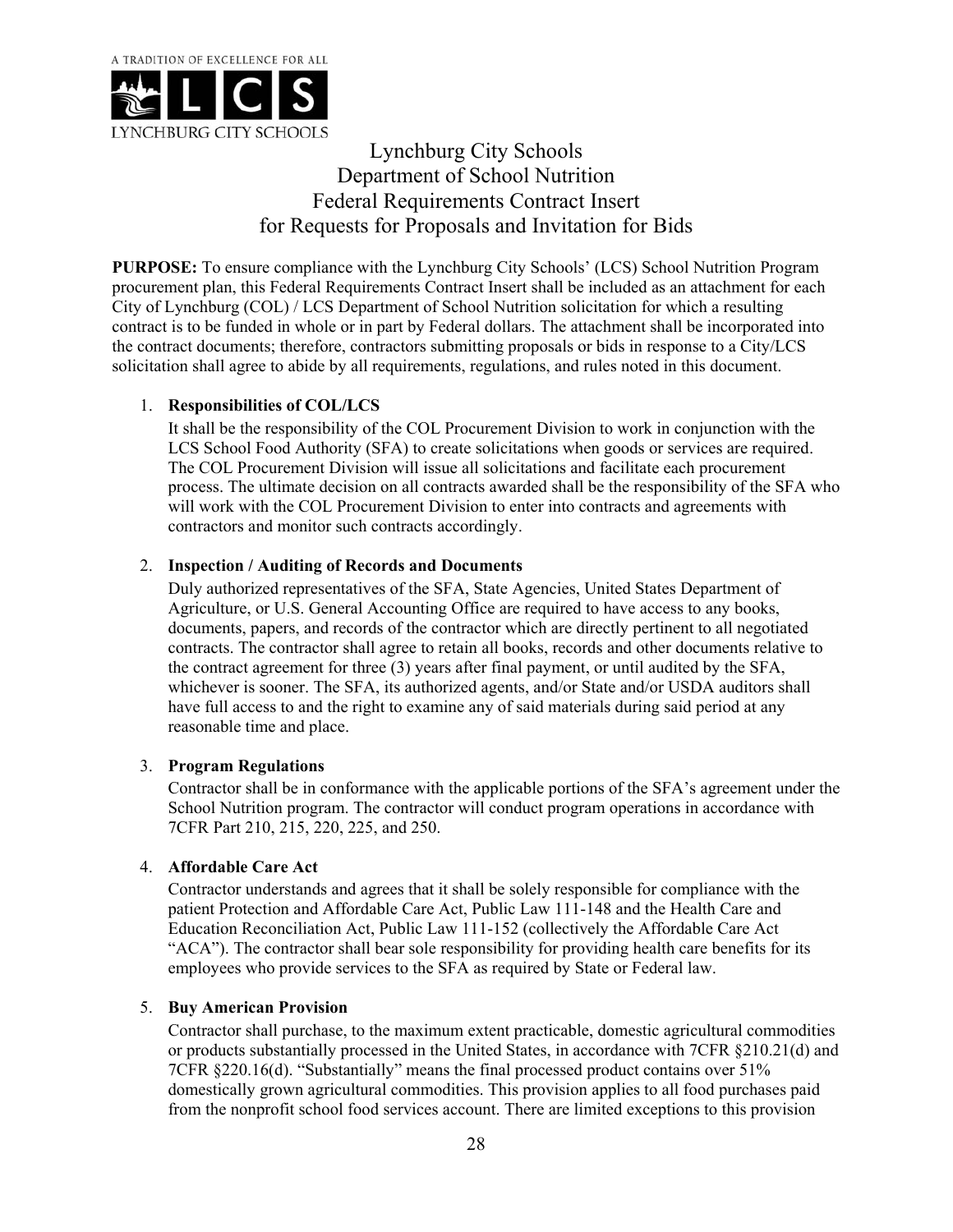which allow for the purchase of products not meeting the "domestic" standard as described above ("non-domestic") in circumstances when use of domestic products is truly not practicable. However, before utilizing an exception, alternatives to purchasing non-domestic food products should be considered.

Exceptions to the Buy American provision should be used as a last resort; however, an alternative or exception may be approved upon request. Exceptions include: (1) The product is not produced or manufactured in the U.S. in sufficient and reasonable available quantities of a satisfactory quality, or (2) competitive bids reveal the costs of a U.S. product are significantly higher than the non-domestic product.

To be considered for the alternative or exception, the request must be submitted in writing to the Director of LCS School Nutrition a minimum of ten (10) days in advance of delivery. The request must include: (1) the alternative substitutes that are domestic and meet the required specifications, with price of the domestic food alternative substitute and the availability of the domestic alternative substitute in relation to quantity ordered, and (2) the reason for exception, whether limited/lack of availability or price. If price, include the price of the domestic food product and the price of the non-domestic product that meets the required specifications of the domestic product.

#### 6. **Certificate of Independent Price Determination**

Contractor admits that all prices in their offer have been arrived at independently, without consultation, communication, or agreement, for the purpose of restricting competition, as to any matter relating to such prices with any other contractor or with any competitor certification regarding non-collusion.

## 7. **Civil Rights Compliance**

In accordance with Federal civil rights law and U.S. Department of Agriculture (USDA) civil rights regulations and policies, the USDA, its Agencies, offices, and employees, and institutions participating in or administering USDA programs are prohibited from discriminating based on race, color, national origin, sex, disability, age, or reprisal or retaliation for prior civil rights activity in any program or activity conducted or funded by USDA.

Persons with disabilities who require alternative means of communication for program information (e.g. Braille, large print, audiotape, American Sign Language, etc.) should contact the Agency (State or local) where they applied for benefits. Individuals who are deaf, hard of hearing, or have speech disabilities may contact USDA through the Federal Relay Service at (800) 877- 8339. Additionally, program information may be made available in languages other than English.

To file a program complaint of discrimination, complete the USDA Program Discrimination Complaint Form, AD-3027, found online at

http://www.ascr.usda.gov/complaint\_filing\_cust.html, and at any USDA office, or write a letter addressed to USDA and provide in the letter all of the information requested in the form. To request a copy of the complain form, call (866) 632-9992. Submit your completed form or letter to USDA by: (1) mail: U.S. Department of Agriculture, Office of the Assistant Secretary for Civil Rights, 1400 Independence Avenue, SW, Washington, D.C. 20250-9410; (2) fax: (202) 690- 7442; or (3) email:  $program.intake@usda.gov$ 

#### 8. **Energy Policy Conservation Act**

The contractor shall meet the mandatory standards and policies relating to energy efficiency which are contained in the State Energy Conservation Plan issued in compliance with the Energy Policy and Conservation Act. (Pub. L. 94-163, 89 Stat. 871.)"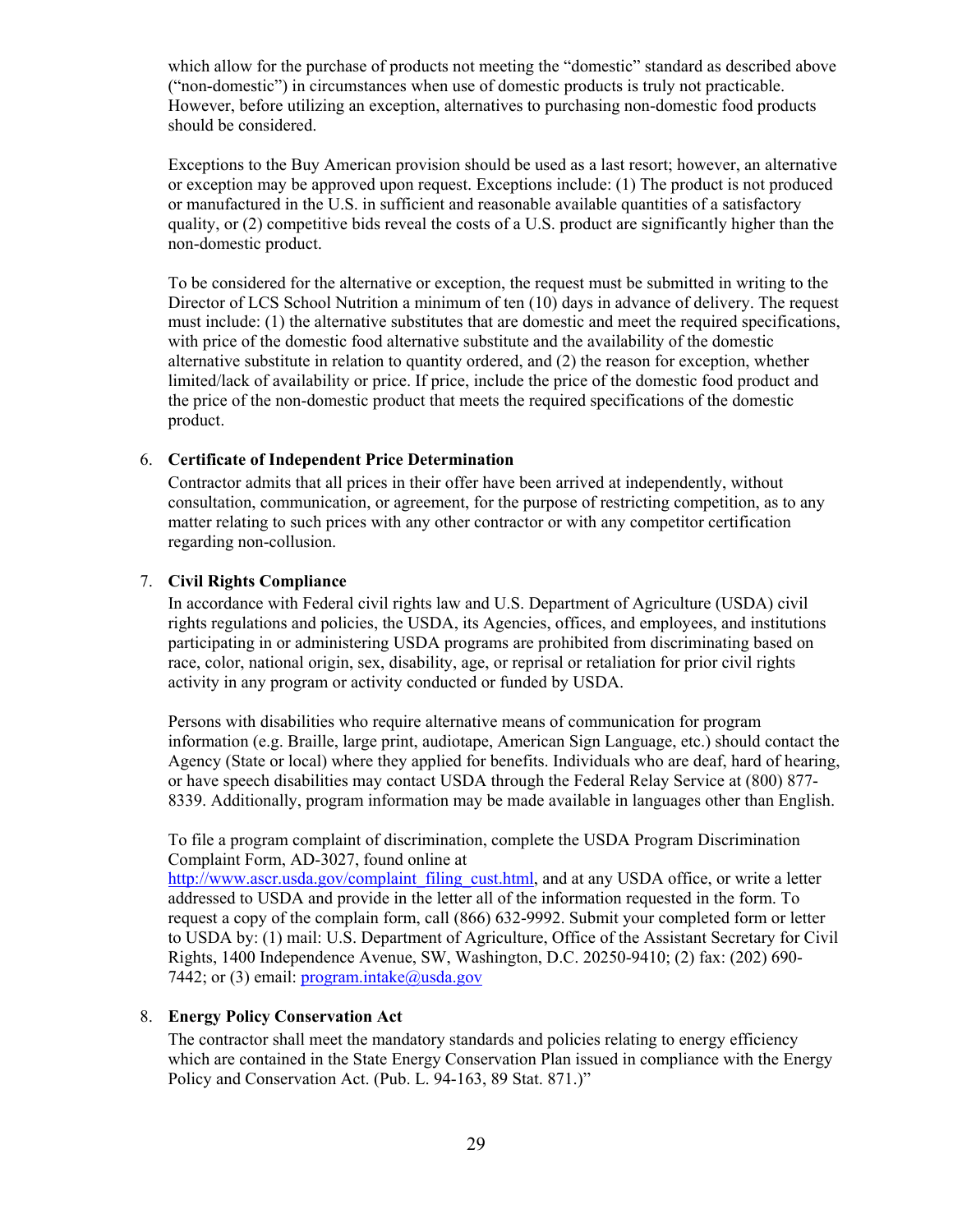#### 9. **Equal Employment Opportunity**

The contractor shall comply with Executive Order 11246 of September 24, 1965, entitled "Equal Employment Opportunity," as amended by Executive Order 11375 of October 13, 1967, and as supplemented in Department of Labor regulations (41 CFR chapters 60).

## 10. **Invoicing**

Contractor fully discloses all discounts, rebates, allowances, and incentives received by the contractor from its suppliers. If the contractor receives a discount, rebate, allowance, or incentive from any supplier, the contractor must disclose and return to the SFA the full amount of the discount, rebate, or applicable credit that is received based on the purchases made on behalf of the SFA. The contractor must identify the amount of each discount, rebate, and other applicable credit on bills and invoices presented to the SFA for payment and individually identify the amount as a discount, rebate, or in the case of other applicable credits, the nature of the credit. 7CFR §210.21(f)(1)(iv).

No expenditure may be made from the nonprofit school food service account for any cost resulting from a cost-reimbursable contract that fails to include the requirements of 7CFR §210.21, nor may any expenditure be made from the nonprofit school food service account that permits or results in the contractor receiving payments in excess of the contractor's actual, net allowable costs. 7CFR  $\S210.21(f)(2)$ 

#### 11. **E-Verify Requirement**

The contractor warrants compliance with all Federal immigration laws and regulations relating to employees and warrants its compliance with A.R.S. §23-214, Subsection A. (That subsection reads: After December 31, 2007, every employer, after hiring an employee, shall verify the employment eligibility of the employee through the E-Verify program.)

#### 12. **Contract Work Hours and Safety Standard Act** (For contracts over \$2,500)

Contractor shall comply with Sections 103 and 107 of the Contract Work Hours and Safety Standards Act (40 U.S.C. 327-330) as supplemented by Department of Labor regulations (29 CFR Part 5).

## 13. **Termination Clause** (For contracts over \$10,000)

The contract may be terminated for cause and for convenience by the SFA in accordance with Appendix II to 2 CFR 200.

## 14. **Debarment, Suspension, Ineligibility, and Voluntary Exclusion**

The Vendor certifies that neither the Vendor or its principals; the sub-recipients or their principals; or the subcontractors or their principals are suspended, debarred, proposed for debarment, voluntarily excluded from covered transactions, or otherwise disqualified by any federal department or agency from doing business with the Federal government pursuant to Executive Orders 12549 and 12689. The Vendor specifically covenants that neither the Vendor nor its principals; the subcontractors or their principals; norm the sub-recipients or their principals are included on the Excluded Parties List System ("EPLS") maintained by the General Services Administration ("GSA"). By responding to this solicitation the Vendor is certifying they are in "Good Standing".

## 15. **Certification Regarding Lobbying** (For contracts over \$100,000)

Pursuant to 31 USC 1352, the contractor must submit a certification regarding lobbying which conforms in substance with the language provided in CFR Part 200.450. No appropriated funds may be expended by the recipient of a Federal contract, grant, loan, or cooperative Agreement to pay any person for influencing or attempting to influence an officer or employee of any agency, a Member of Congress, an officer or employee of Congress, or an employee of a Member of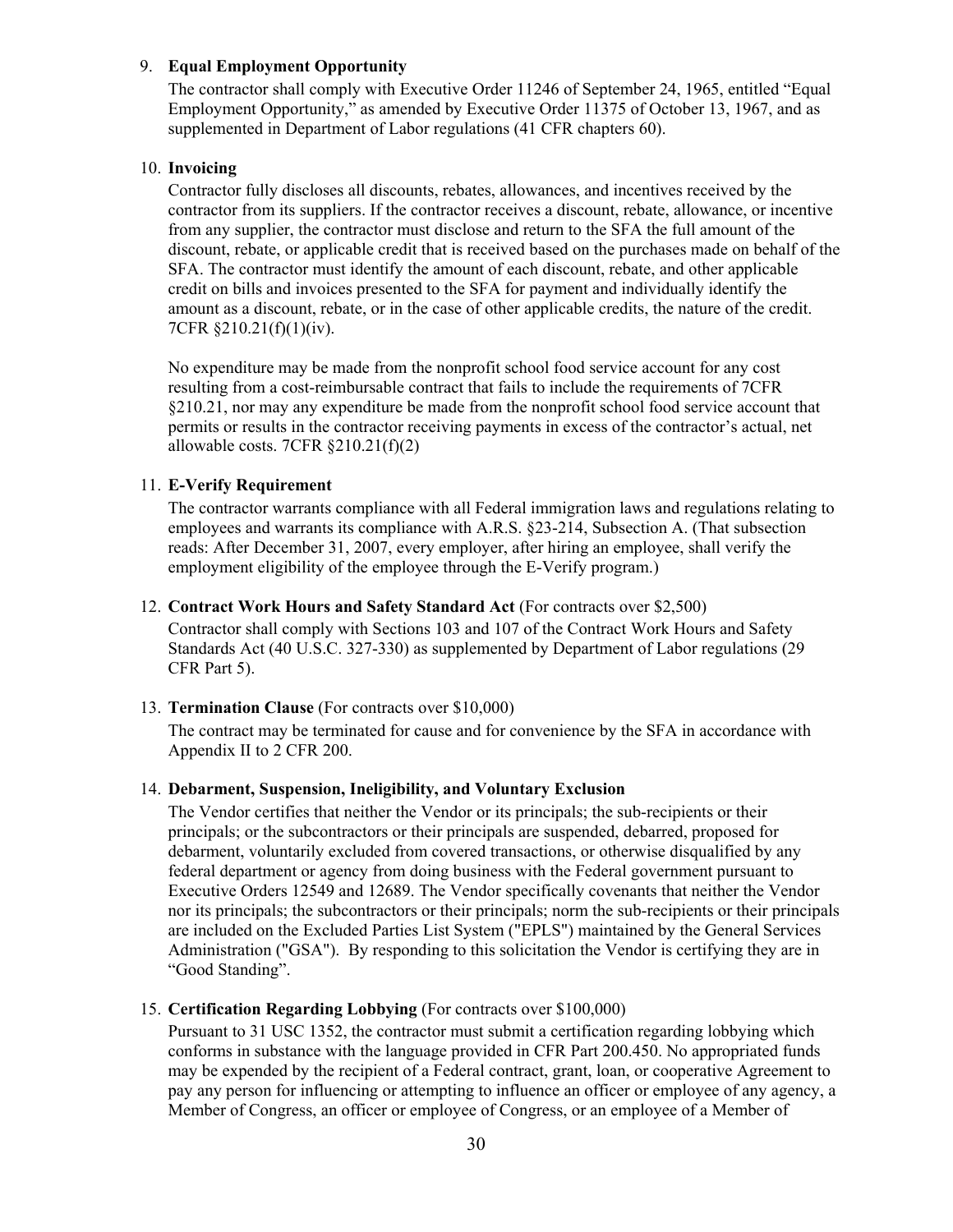Congress in connection with any of the following covered Federal actions. Please complete the attached Certification Regarding Lobbying Form and submit it with your proposal/bid.

Pursuant to Byrd Anti-Lobbying Amendment 31 USC 1352, the contractor must disclose lobbying activities in connection with school nutrition programs. If there are material changes after the initial filing, updated reports must be submitted on a quarterly basis. 7CFR §3018.100. (The Certification Regarding Lobbying Form included in the IFB must be completed and included with your bid package)

# 16. **Clean Air Act, Clean Water Act, and Environmental Protection Agency Regulation** (For

contracts over \$100,000)

Contractor will comply with all applicable standards, orders or requirements issued under Section 306 of the Clean Air Act, Section 508 of the Clean Water Act, Executive Order 11738 and Environmental Protection Agency regulations which prohibit the use, under nonexempt federal contracts, grants or loans to facilities included on the EPA List of Violating Facilities. The SFA will report all violations to ADE and to the USEPA Assistant Administrator for Enforcement.

## 17. **Copeland "Anti-Kickback" Act** (For building projects only)

All contract and sub grants in excess of \$2,000 for construction or repair awarded by recipients and sub recipients shall include a provision for compliance with the Copeland "Anti-Kickback" Act.

## 18. **Davis-Bacon Act** (For building projects only)

Contractor shall comply with the Davis-Bacon Act (40 U.S.C. 276a to 276a-7) as supplemented by Department of Labor regulations (29 CFR Part 5).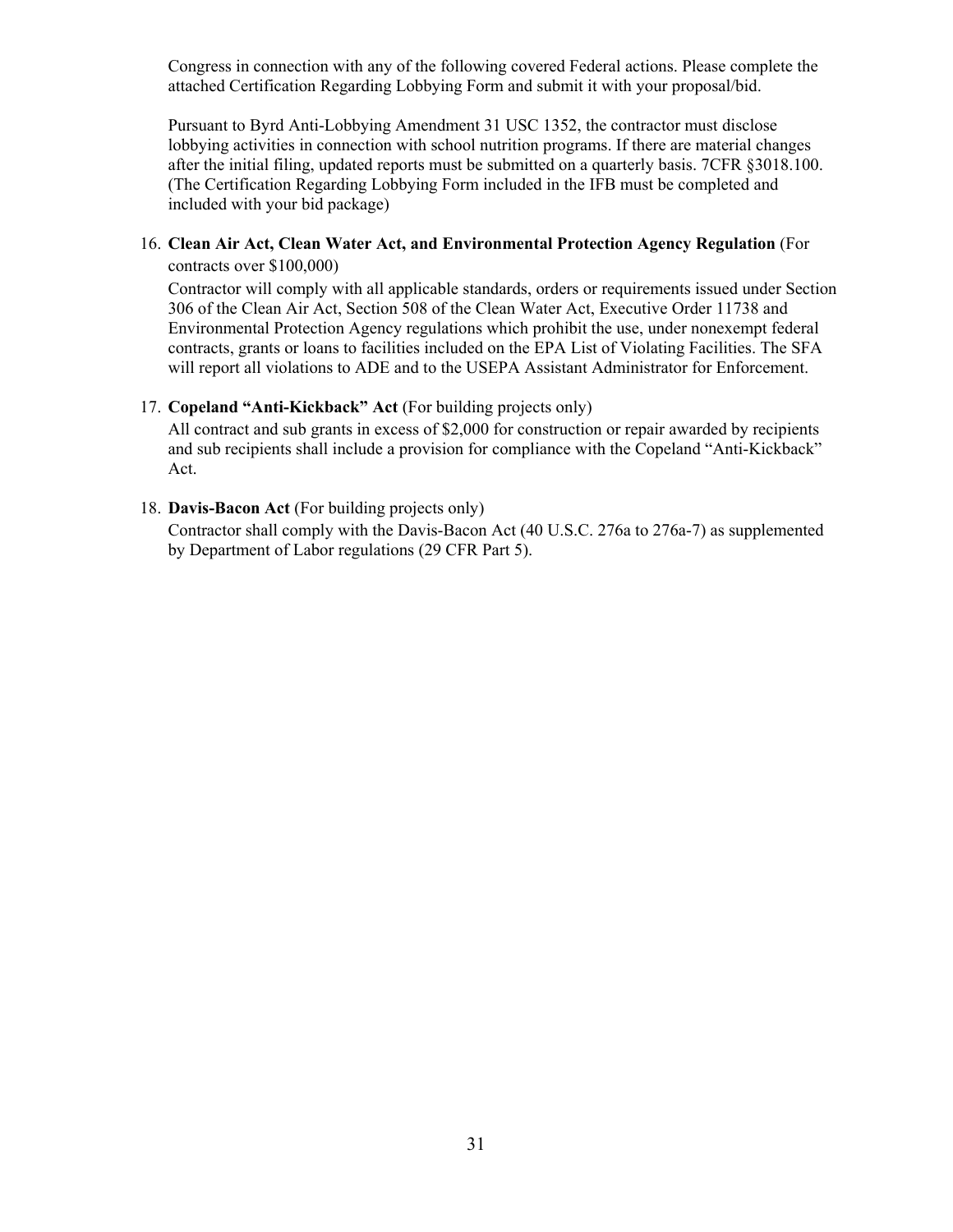# **United States Department of Agriculture Certification Regarding Lobbying**

*This form MUST be completed and submitted with all bids over \$100,000.* 

Certification for Contracts, Grants, Loans, and Cooperative Agreements

The undersigned certifies, to the best of his or her knowledge and belief, that:

(1) No Federal appropriated funds have been paid or will be paid, by or on behalf of the undersigned, to any person for influencing or attempting to influence an officer or employee of any agency, a Member of Congress, an officer or employee of Congress, or an employee of a Member of Congress in connection with the awarding of any Federal contract, the making of any Federal grant, the making of any Federal loan, the entering into of any cooperative agreement, and the extension, continuation, renewal, amendment, or modification of any Federal contract, grant, loan, or cooperative agreement.

(2) If any funds other than Federal appropriated funds have been paid or will be paid to any person for influencing or attempting to influence an officer or employee of any agency, a Member of Congress, an officer or employee of Congress, or an employee of a member of Congress in connection with this Federal contract, grant, loan or cooperative Agreement, the undersigned shall complete and submit Standard Form-LLL, "Disclosure of Lobbying Activities," in accordance with instructions.

(3) The undersigned shall require that the language of this certification be included in the award documents for all subawards at all tiers (including subcontracts, subgrants, and contracts under grants, loans, and cooperative agreements) and that all subrecipients shall certify and disclose accordingly.

This certification is a material representation of fact upon which reliance was placed when this transaction was made or entered into. Submission of this certification is a prerequisite for making or entering into this transaction imposed by Section 1352, Title 31, U.S. Code. Any person who fails to file the required certification shall be subject to a civil penalty of not less than \$10,000 and not more than \$100,000 for each such failure.

Organization Name Project Name or Award Number

Name and Title of Authorized Representative

Signature Date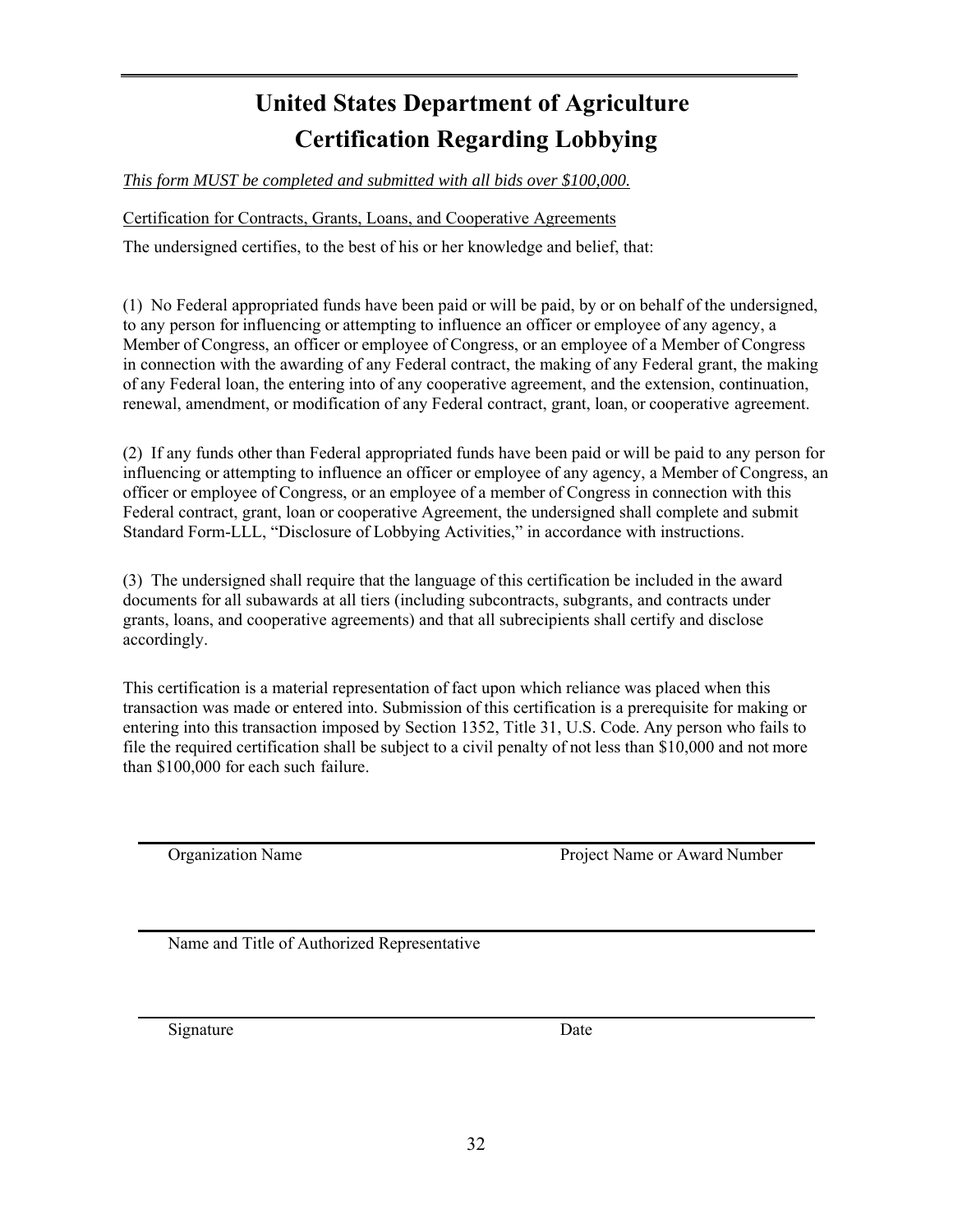## **2022-066 IFB LCS Food and Other Consumables Attachment A LCS SERVICE LOCATIONS AND CONTACT INFORMATION**

| <b>SCHOOL NAME</b>           | <b>ADDRESS</b>                              | <b>CONTACT PERSON</b> | <b>TELEPHONE</b> |
|------------------------------|---------------------------------------------|-----------------------|------------------|
| WM Bass Elementary           | 1730 Seabury Ave.<br>Lynchburg, VA 24501    | Cathy Wade            | 434-515-3795     |
| PL Dunbar Middle             | 1200-1208 Polk St.<br>Lynchburg, VA 24504   | <b>TBD</b>            | 434-515-5329     |
| <b>EC Glass High School</b>  | 2111 Memorial Ave.<br>Lynchburg, VA 24501   | Angela Loving         | 434-515-5399     |
| Heritage Elementary          | 501 Leesville Rd.<br>Lynchburg, VA 24502    | Sandra Travis         | 434-515-5239     |
| Heritage High School         | 3020 Wards Ferry Rd.<br>Lynchburg, VA 24502 | Michelle Bonebright   | 434-582-1177     |
| Linkhorne Elementary         | 2501 Linkhorne Dr.<br>Lynchburg, VA 24503   | Wendy Self            | 434-515-5249     |
| Linkhorne Middle             | 2525 Linkhorne Dr.<br>Lynchburg, VA 24503   | Ann Arnold            | 434-515-5349     |
| Perrymont Elementary         | 409 Perrymont Ave.<br>Lynchburg, VA 24502   | Kathy Lane            | 434-582-1151     |
| RS Payne Elementary          | 1201 Floyd St.<br>Lynchburg, VA 24501       | Rene Sellick          | 434-522-3799     |
| Sandusky Middle              | 805 Chinook Place<br>Lynchburg, VA 24502    | Kim Burton            | 434-515-5350     |
| Sheffield Elementary         | 115 Kenwood Place<br>Lynchburg, VA 24502    | <b>Esther Thuline</b> | 434-582-1127     |
| Central Storage<br>Warehouse | 3526 John Capron Rd.<br>Lynchburg, VA 24505 | Chevon Thompson       | 434-515-5117     |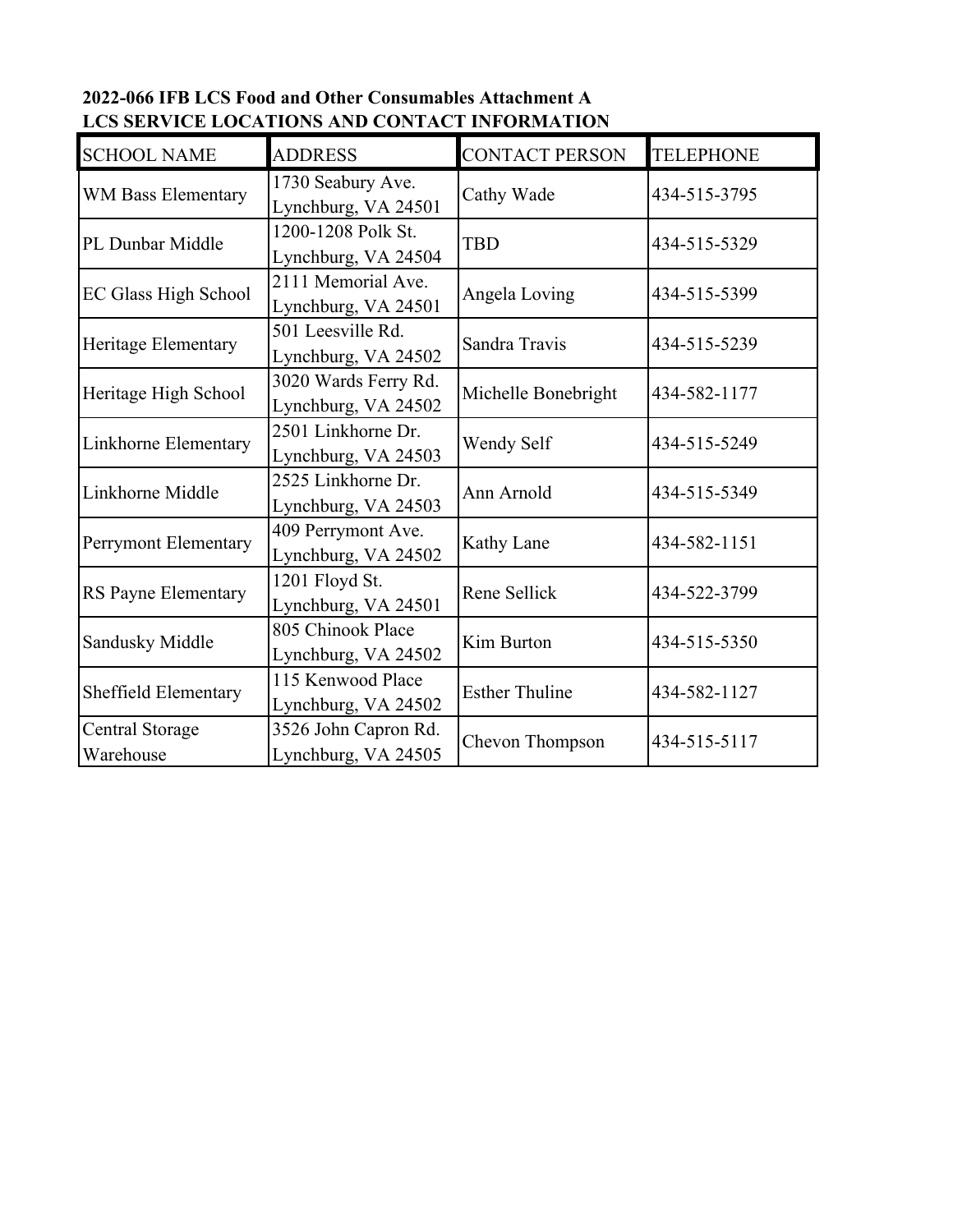## **2022‐066 IFB LCS FOOD AND OTHER CONSUMABLES ATTACHMENT B BID FORM**

| <b>LINE</b><br><b>ITEM</b><br><b>NUMBER</b> | <b>ITEM DESCRIPTION</b>                                                                                                                                                                                                                                                                                                                                           | <b>APPROVED</b><br><b>BRANDS</b>                | <b>ESTIMATED</b><br><b>QUANTITY</b> | <b>BID UNIT</b>          | <b>BRAND / ITEM</b><br><b>CODE</b><br><b>BID</b> | <b>UNIT</b><br><b>SIZE</b> | <b>PORTION</b><br><b>SIZE</b> | <b>UNIT</b><br><b>PRICE</b> | <b>EXTENDED</b><br><b>UNIT PRICE</b> |
|---------------------------------------------|-------------------------------------------------------------------------------------------------------------------------------------------------------------------------------------------------------------------------------------------------------------------------------------------------------------------------------------------------------------------|-------------------------------------------------|-------------------------------------|--------------------------|--------------------------------------------------|----------------------------|-------------------------------|-----------------------------|--------------------------------------|
|                                             | <b>FROZEN AND REFRIGERATED</b>                                                                                                                                                                                                                                                                                                                                    |                                                 |                                     |                          |                                                  |                            |                               |                             |                                      |
| $\mathbf{1}$                                | APPLE SLICES, FRESH, INDIVIDUALLY WRAPPED<br>Raw apples and calcium ascorbate as the only 2 ingredients,<br>14 day shelf-life upon delivery, 2 oz portion provides 1/2 cup Approved Equal<br>Fruit for child nutrition programs.<br>100/2 oz                                                                                                                      | <b>Peterson Farms</b><br>203102                 | 1,000                               | $\mathsf{CS}\phantom{0}$ |                                                  |                            |                               |                             |                                      |
| $\overline{2}$                              | <b>AVOCADO, PRE-CUT, FROZEN</b><br>Diced Avocado, IQF, Ingredients: Avocado, Citric Acid and<br>Ascorbic Acid (To Promote Color Retention). 6/2 lb                                                                                                                                                                                                                | Dole 067464<br>Simplot 029410<br>Approved Equal | 40                                  | $\mathsf{CS}\phantom{0}$ |                                                  |                            |                               |                             |                                      |
| 3                                           | <b>BEANS, EDAMAME, SHELLED FROZEN</b><br>Soy beans, shelled, packed to US Grade A Standard.<br>$6/2.5$ lb                                                                                                                                                                                                                                                         | Fine Line<br>Simplot 522768<br>Approved Equal   | 30                                  | $\mathsf{CS}\phantom{0}$ |                                                  |                            |                               |                             |                                      |
| 4                                           | <b>BEEF HOT DOG</b><br>All beef, $8/1$ , 6", sodium $\leq$ 330mg, no artificial colors. CN<br>label - 1 all beef hot dog provides 2 oz m/ma, 1/10 lb                                                                                                                                                                                                              | <b>Berks 1752</b><br><b>Approved Equal</b>      | 300                                 | $\mathsf{CS}\phantom{0}$ |                                                  |                            |                               |                             |                                      |
| 5.                                          | <b>BEEF HOT DOG CHILI</b><br>All beef, no beans, frozen, sodium $\leq$ 220mg per 2 TBSP<br>portion. 2/5 lb                                                                                                                                                                                                                                                        | Chandler 63-000-<br>01<br>Approved Equal        | 40                                  | $\mathsf{CS}\phantom{0}$ |                                                  |                            |                               |                             |                                      |
| 6                                           | BEEF MEATBALLS, ITALIAN STYLE, FULLY COOKED<br>Ground beef (no more than 30% fat), each meatball to weigh Approved Equal<br>.5 oz, sodium ≤ 235mg for 2.5 oz serving, ingredients to<br>include green peppers, red peppers, garlic powder and<br>parsley, frozen. CN label - 2.5 oz serving provides 2 oz m/ma.<br>64/2.5 oz                                      | <b>Rosina 40695</b>                             | 200                                 | $\mathsf{CS}\phantom{0}$ |                                                  |                            |                               |                             |                                      |
| $\overline{\mathbf{z}}$                     | BEEF SLIDER PATTY, FULLY COOKED<br>1.25 oz beef patty, sodium ≤ 150mg for 1.25 oz serving.<br>Ingredients: Ground Beef (Not More Than 20% Fat), Water,<br>Textured Vegetable Protein (Soy Flour, Caramel Color),<br>Seasoning (Dextrose, Maltodextrin, Corn Starch, Salt, Grill<br>Flavor [From Sunflower Oil], Citric Acid), Salt, Caramel Color.<br>384/1.25 oz | Maid-Rite 75156-<br>03421<br>Approved Equal     | 250                                 | $\mathsf{CS}\phantom{0}$ |                                                  |                            |                               |                             |                                      |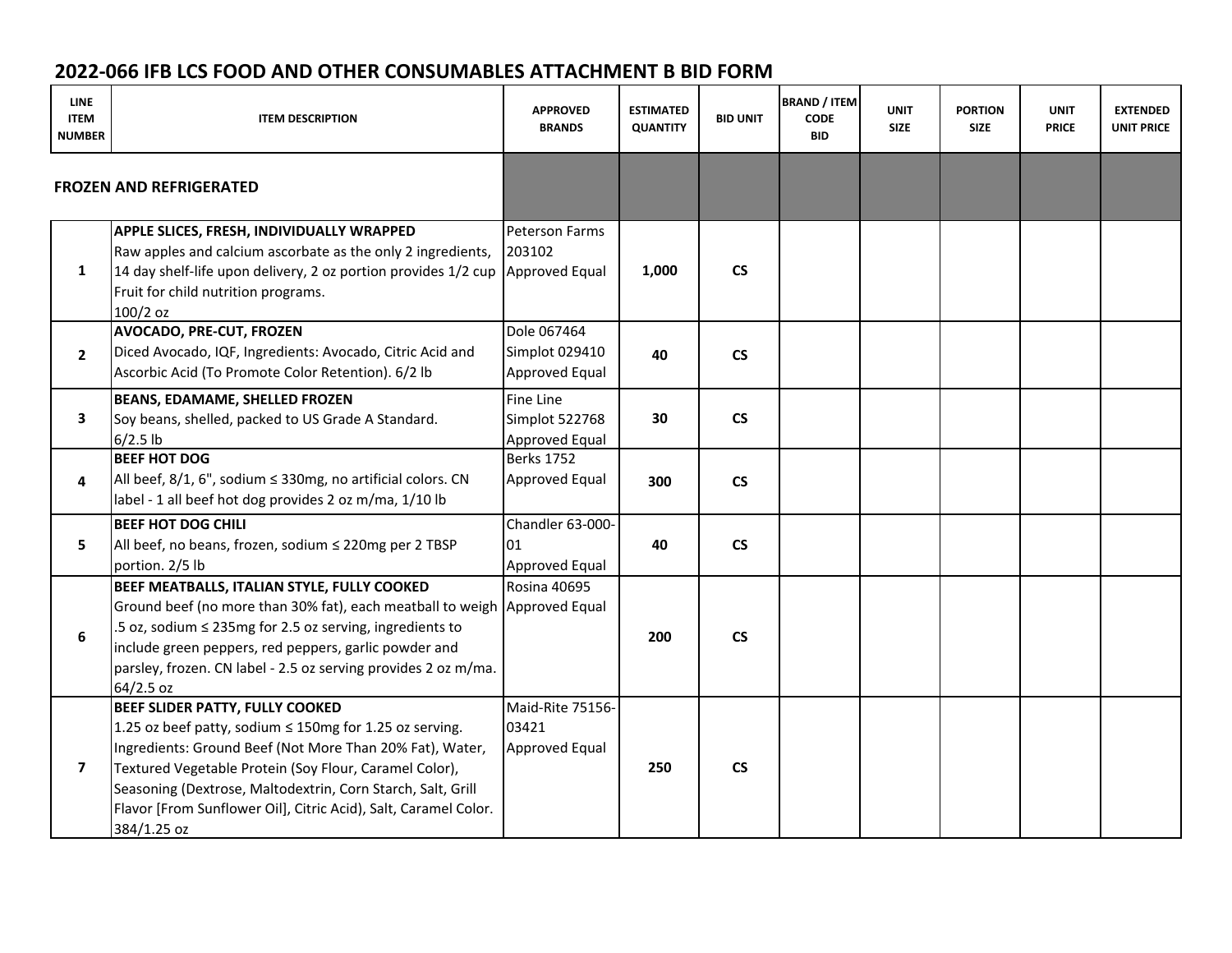|    | BEEF STEAK PATTY, 100% BEEF, FULLY COOKED                                               | Don Lee Farms         |     |                          |  |  |  |
|----|-----------------------------------------------------------------------------------------|-----------------------|-----|--------------------------|--|--|--|
|    | Char-broiled 100% beef patty, frozen, not more than 20% fat, CNQ11400W                  |                       |     | $\mathsf{CS}\phantom{0}$ |  |  |  |
| 8  | sodium ≤ 435mg, foil wrapper included. CN label - 4 oz patty                            | Approved Equal        | 25  |                          |  |  |  |
|    | provides 4 oz m/ma. 60/4 oz                                                             |                       |     |                          |  |  |  |
|    | BEEF STEAK PATTY, 100% BEEF, FULLY COOKED                                               | Don Lee Farms         |     |                          |  |  |  |
|    | Char-broiled 100% beef patty, frozen, not more than 25% fat, CNQ093003                  |                       |     |                          |  |  |  |
| 9  | sodium ≤ 251gm, ingredient list - ground beef, onion, sea                               | Approved Equal        | 25  | $\mathsf{CS}\xspace$     |  |  |  |
|    | salt, garlic, black pepper. CN label - 3 oz patty provides 2.5 oz                       |                       |     |                          |  |  |  |
|    | m/ma. 160/3 oz                                                                          |                       |     |                          |  |  |  |
|    | BEEF, CHOPPED, BULK, FULLY COOKED                                                       | <b>Tyson 35030</b>    |     |                          |  |  |  |
| 10 | Marinated sirloin beef product, chopped and formed for                                  | Approved Equal        | 80  | $\mathsf{CS}\xspace$     |  |  |  |
|    | steak sandwiches, fully cooked, frozen, sodium ≤ 480mg for 2                            |                       |     |                          |  |  |  |
|    | oz serving. 240/2 oz                                                                    |                       |     |                          |  |  |  |
|    | BISCUIT, BUTTERMILK, REDUCED SODIUM, PRE-BAKED                                          | Pillsbury             |     |                          |  |  |  |
| 11 | Buttermilk biscuit, 2.25 oz, pre-baked, thaw, heat and serve                            | 132391000             | 300 | $\mathsf{CS}\phantom{0}$ |  |  |  |
|    | format, easy split formula, sodium ≤ 410mg, 2.25 oz biscuit                             | <b>Approved Equal</b> |     |                          |  |  |  |
|    | provides 2.25 oz grain eqivalent. 120/2.25 oz                                           |                       |     |                          |  |  |  |
|    | <b>BREAD SLICE, BANANA WG</b>                                                           | Super Bakery          |     |                          |  |  |  |
|    | Banana Slice, 3.4oz (96g), Frozen, IW, Thaw & Serve,                                    | 6071                  |     |                          |  |  |  |
|    | Contains zero trans-fat, >51% Whole Wheat Flour, NonDairy,                              | Approved Equal        |     |                          |  |  |  |
|    | No artificial colors, flavors, or preservatives. Must conform to                        |                       |     |                          |  |  |  |
| 12 | USDA Child Nutrition Program specifications, and meet 2oz                               |                       | 250 | $\mathsf{CS}\xspace$     |  |  |  |
|    | grain equivalent. Must meet 32.1% or less calories from fat,                            |                       |     |                          |  |  |  |
|    | 6.4% or less calories from saturated fat and 26% or less sugar                          |                       |     |                          |  |  |  |
|    | by weight, 2g fiber, 5g protein, <220mg sodium, >130mg                                  |                       |     |                          |  |  |  |
|    | potassium, 8% Calcium, & 6% Iron. Made in the U.S.A.,<br>Peanut Free Product. 70/3.4 oz |                       |     |                          |  |  |  |
|    |                                                                                         |                       |     |                          |  |  |  |
|    | <b>BREAD SLICE, BLUEBERRY WG</b>                                                        | <b>Super Bakery</b>   |     |                          |  |  |  |
|    | Blueberry Slice, 3.4oz (96g), Frozen, IW, Thaw & Serve,                                 | 6073                  |     |                          |  |  |  |
|    | Contains zero trans-fat, >51% Whole Wheat Flour, No                                     | <b>Approved Equal</b> |     |                          |  |  |  |
|    | artificial colors, flavors, or preservatives. Must conform to                           |                       |     |                          |  |  |  |
|    | USDA Child Nutrition Program specifications, and meet 2oz                               |                       |     |                          |  |  |  |
| 13 | grain equivalent. Must meet 30% or less calories from fat,                              |                       | 250 | $\mathsf{CS}\phantom{0}$ |  |  |  |
|    | 10% or less calories from saturated fat and 30% or less sugar                           |                       |     |                          |  |  |  |
|    | by weight, 2g fiber, 5g protein, <250mg sodium, >173mg                                  |                       |     |                          |  |  |  |
|    | potassium, 4% Calcium, & 6% Iron. Made in the U.S.A.,                                   |                       |     |                          |  |  |  |
|    |                                                                                         |                       |     |                          |  |  |  |
|    | Peanut Free Product. 70/3.4 oz                                                          |                       |     |                          |  |  |  |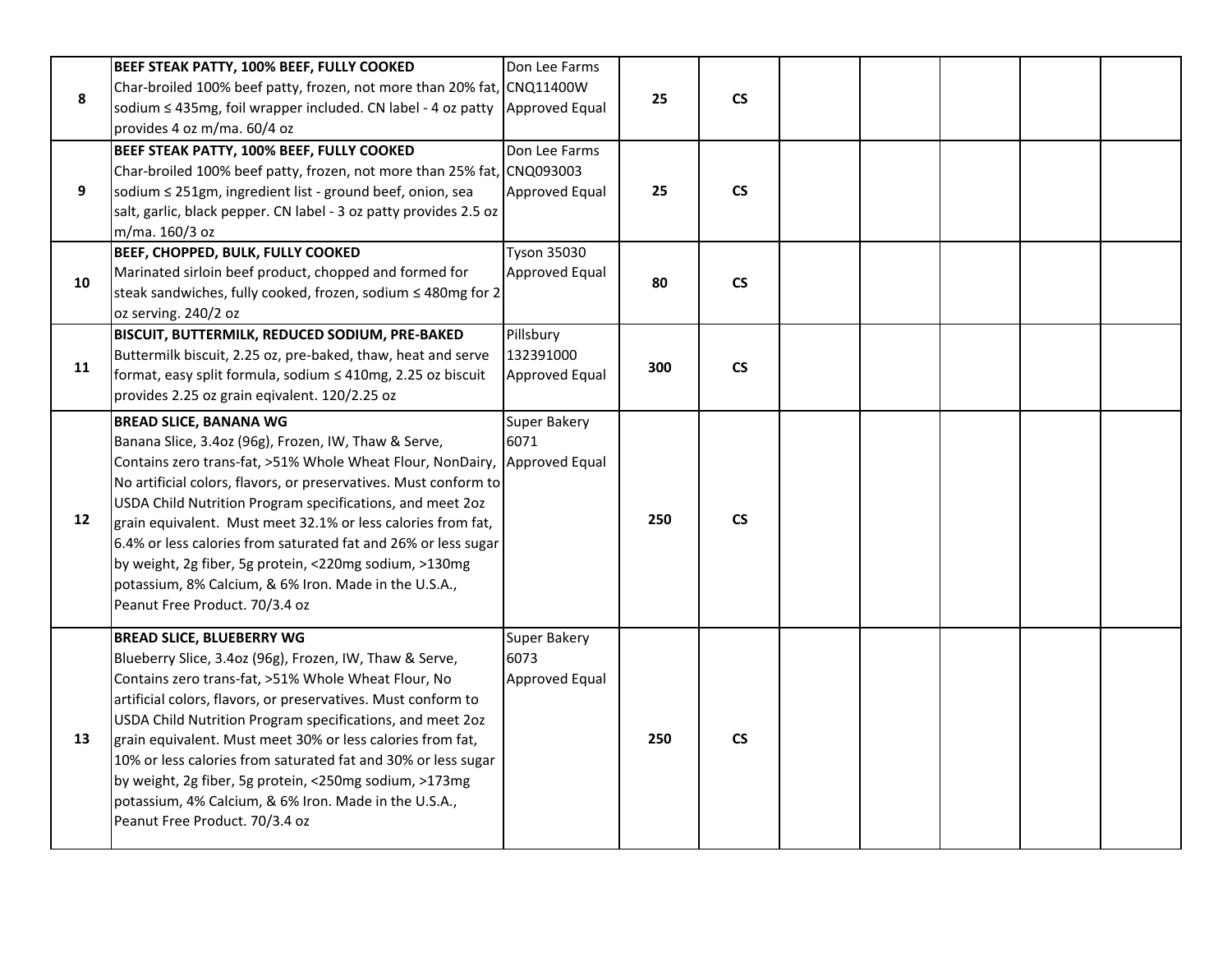| 14 | <b>BREAD SLICE, LEMON WG</b><br>Lemon Bread Slice, 3.4oz (96g), Frozen, IW, Thaw & Serve,<br>Contains zero trans-fat, >51% Whole Wheat Flour, No<br>artificial colors, flavors, or preservatives. Must conform to<br>USDA Child Nutrition Program specifications, and meet 2oz<br>grain equivalent. Must meet 30% or less calories from fat,<br>10% or less calories from saturated fat and 30% or less sugar<br>by weight, 2g fiber, 5g protein, <250mg sodium, <16g sugar,<br><98mg potassium, 10% Calcium, & 6% Iron. Made in the<br>U.S.A., Peanut Free Product. 70/3.4 oz | <b>Super Bakery</b><br>6047<br>Approved Equal        | 250 | $\mathsf{CS}\xspace$     |  |  |  |
|----|--------------------------------------------------------------------------------------------------------------------------------------------------------------------------------------------------------------------------------------------------------------------------------------------------------------------------------------------------------------------------------------------------------------------------------------------------------------------------------------------------------------------------------------------------------------------------------|------------------------------------------------------|-----|--------------------------|--|--|--|
| 15 | BREAD, BUN, HAMBURGER, 2.5" WG SLIDER<br>Slider Buns, WG, Sliced, 2.5", must be whole grain rich and<br>provide 1.0 ounce grain equivalent. Portion to provide at<br>least 55 calories, with no more than 2 gm of fat. Must<br>contain less than 200mg of sodium. 288/1.1 oz                                                                                                                                                                                                                                                                                                   | <b>Bake Crafters</b><br>519<br><b>Approved Equal</b> | 330 | $\mathsf{CS}\phantom{0}$ |  |  |  |
| 16 | BREAD, BUN, HAMBURGER, 3.75" WHITE WG<br>Hamburger Buns, Whole Grain White, Sliced, 3.75", must be<br>whole grain rich and provide 2.0 ounce grain equivalents.<br>Portion to provide at least 100 calories, with no more than 2<br>gm of fat. Must contain less than 220mg of sodium. 120/2 oz                                                                                                                                                                                                                                                                                | <b>Bake Crafters</b><br>3522<br>Approved Equal       | 300 | $\mathsf{CS}\phantom{0}$ |  |  |  |
| 17 | BREAD, BUN, HOT DOG 6" WHITE WG<br>Hot Dog Buns, Whole Grain White, 6", must be whole grain<br>rich and provide 1.5 oz grain equivalents. Portion to provide<br>at least 75 calories, with no more than 2 gm of fat. Must<br>contain less than 220mg of sodium. 144/1.5 oz                                                                                                                                                                                                                                                                                                     | <b>Bake Crafters</b><br>425<br>Approved Equal        | 150 | $\mathsf{CS}\phantom{0}$ |  |  |  |
| 18 | BREAD, FLATBREAD, 6" X 6" OVEN FIRED WG<br>Flatbread, whole grain rich, sodium ≤ 330mg per 1 flatbread,<br>1 flatbread provides 2 oz grain equivalent. 192/62gm                                                                                                                                                                                                                                                                                                                                                                                                                | Rich's 14010<br>Equivalent                           | 75  | $\mathsf{CS}\xspace$     |  |  |  |
| 19 | BREAD, FLATBREAD, STACKABLE, OVEN FIRED WG<br>Flatbread, whole grain rich, perforated to form 8 squares,<br>sodium < 330mg per 1 flatbread, 1 flatbread provides 2 oz<br>grain equivalent. 144/4 oz                                                                                                                                                                                                                                                                                                                                                                            | <b>Rich's 20215</b><br>Approved Equal                | 200 | $\mathsf{CS}\xspace$     |  |  |  |
| 20 | <b>BREAD, GARLIC KNOT WG</b><br>Twisted roll, whole grain rich, garlic and butter flavored, heat 62200<br>and serve, sodium ≤ 270mg, 2 oz garlic knot provides 2 oz<br>grain equivalent. 144/2 oz                                                                                                                                                                                                                                                                                                                                                                              | <b>Tasty Brands</b><br><b>Approved Equal</b>         | 150 | $\mathsf{CS}\xspace$     |  |  |  |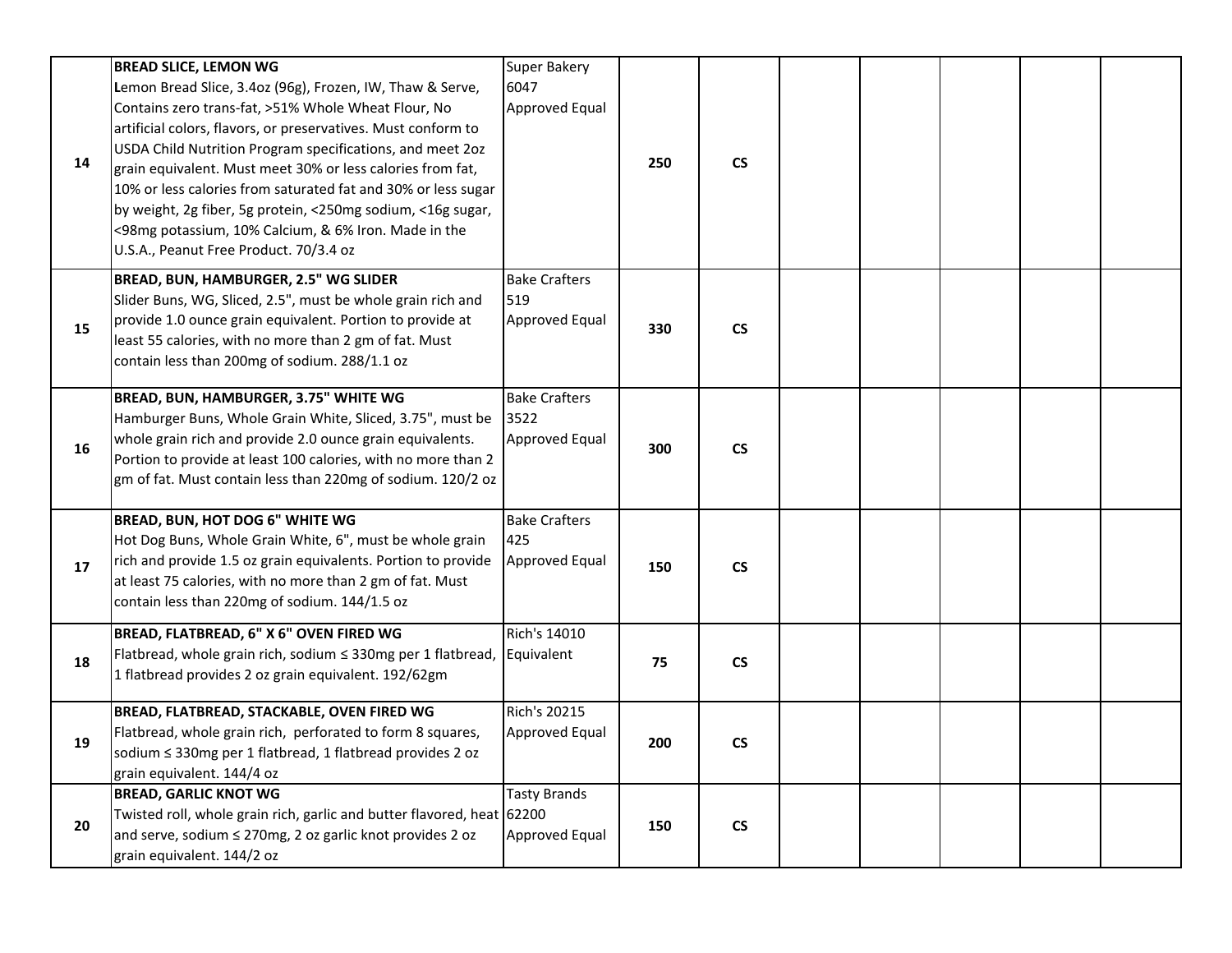| 21 | <b>BREAD, PULLMAN SLICED, WHITE WG</b><br>Pullman Bread, Whole Grain White, 1/2 in. Sliced Loaf, must<br>be whole grain rich and provide 1 ounce grain equivalent.<br>Portion to provide at least 70 calories, with no more than 2<br>gm of fat. Must contain less than 120mg of sodium per slice.<br>26 slice/loaf | <b>Bake Crafters</b><br>3357<br>Approved Equal        | 25  | $\mathsf{CS}\phantom{0}$ |  |  |  |
|----|---------------------------------------------------------------------------------------------------------------------------------------------------------------------------------------------------------------------------------------------------------------------------------------------------------------------|-------------------------------------------------------|-----|--------------------------|--|--|--|
| 22 | BREAD, ROLL, HONEY WHEAT, PRE-BAKED, 1.5 OZ<br>Roll, honey wheat, whole grain rich, 1.5 oz, pre-baked, heat<br>and serve, sodium $\leq$ 200mg per 1.5 oz roll. 75/1.5 oz                                                                                                                                            | Bridgford 6668<br><b>Approved Equal</b>               | 120 | $\mathsf{CS}\phantom{0}$ |  |  |  |
| 23 | BREAD, ROLL, KAISER, 3.75" SLICED WHITE WG<br>Kaiser Buns, Whole Grain White, Sliced, 3.75", must be whole 4067<br>grain rich and provide 2 oz grain equivalents. Portion to<br>provide at least 115 calories, with no more than 2 gm of fat.<br>Must contain less than 310mg of sodium. 96/2 oz                    | <b>Bake Crafters</b><br><b>Approved Equal</b>         | 100 | $\mathsf{CS}\phantom{0}$ |  |  |  |
| 24 | BREAD, ROLL, SANDWICH, 5.5" SLICED WG<br>Oblong sandwich rolls, WG, Split Top, Hinge Sliced, 5.5",<br>must be whole grain rich and provide 2 oz grain equivalents.<br>Portion to provide at least 125 calories, with no more than<br>2.5 gm of fat. Must contain less than 310mg of sodium. 96/2                    | <b>Bake Crafters</b><br>4062<br><b>Approved Equal</b> | 300 | $\mathsf{CS}\phantom{0}$ |  |  |  |
| 25 | BREAD, ROLL, SANDWICH, 7" SLICED<br>Authentic Italian sandwich rolls, 7" sliced, 79 gm by weight,<br>hearth baked, made with enriched wheat flour, sodium $\leq$<br>490mg, 1 roll provides 2.75 oz grain equivalent. 10/6 pks                                                                                       | Amoroso's 7005<br><b>Approved Equal</b>               | 200 | $\mathsf{CS}\phantom{0}$ |  |  |  |
| 26 | BREADSTICK, WG, REDUCED SODIUM, GARLIC, 5"<br>Whole grain rich, total fat ≤ 4.5 grams, sodium ≤ 95mg per<br>1.19 oz breadstick, 1 breadstick provides 1 oz WG equivalent. Approved Equal<br>240/1.19 oz                                                                                                             | <b>Bake Crafters</b><br>1638                          | 350 | $\mathsf{CS}\phantom{0}$ |  |  |  |
| 27 | <b>BREAKFAST BISCUIT, CHIX SAUSAGE, WG, IW</b><br>Fully prepared breakfast biscuit made with whole grain rich<br>biscuit and chicken sausage, sodium $\leq$ 510 mg, individually<br>wrapped in ovenable film, 1 biscuit provides 1.15 oz m/ma<br>and 2 oz grain equivalent. 100/3.15 oz                             | Snak Time<br>ST9140NL/100<br><b>Approved Equal</b>    | 250 | $\mathsf{CS}\phantom{0}$ |  |  |  |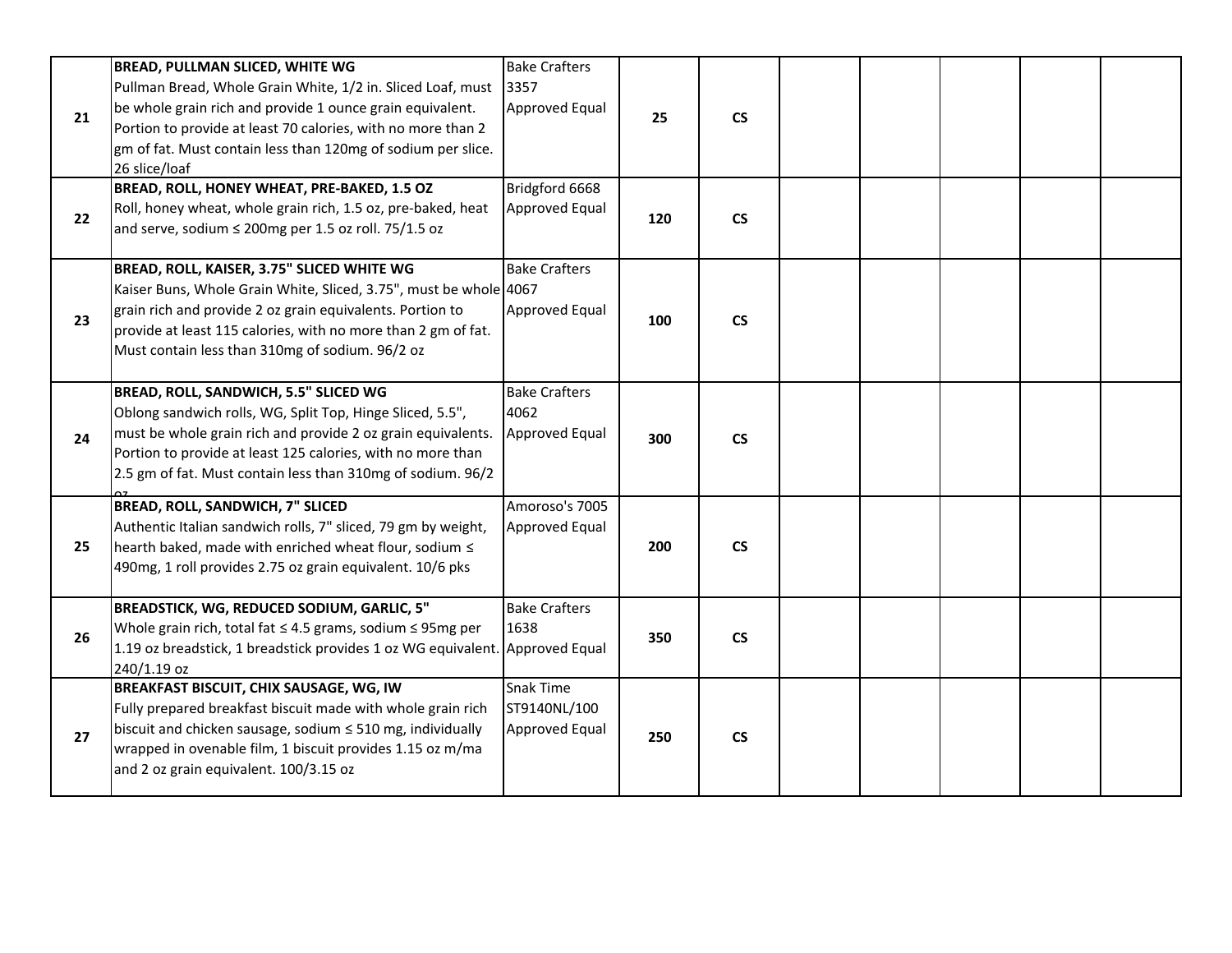| 28 | BREAKFAST BISCUIT, EGG & CHEESE, WG, IW<br>Fully prepared breakfast biscuit made with whole grain rich<br>biscuit, egg patty and processed cheese, sodium $\leq 420$ mg,<br>individually wrapped in ovenable film, 1 biscuit provides 1.4<br>oz m/ma and 1.25 oz grain equivalent. 100/2.65 oz                                                                                                                                                                                   | Snak Time<br>ST9665NL/100<br><b>Approved Equal</b>               | 250 | $\mathsf{CS}\phantom{0}$ |  |  |  |
|----|----------------------------------------------------------------------------------------------------------------------------------------------------------------------------------------------------------------------------------------------------------------------------------------------------------------------------------------------------------------------------------------------------------------------------------------------------------------------------------|------------------------------------------------------------------|-----|--------------------------|--|--|--|
| 29 | <b>BREAKFAST BUN, IW, WG</b><br>Whole grain rich breakfast entree, individually wrapped,<br>frozen, portion to provide at least 240 calories & no more<br>than 11 gm fat. Must contain no more than 270 mg sodium<br>and 10 gm sugar, 1 bun provides 2 oz grain equivalent.<br>80/2.75 oz                                                                                                                                                                                        | Super Bakery<br>6060<br>Approved Equal                           | 250 | $\mathsf{CS}\phantom{0}$ |  |  |  |
| 30 | <b>BREAKFAST CINNAMON ROLL PULL-APARTS</b><br>Whole grain, frozen mini pull-apart cinnamon rolls in<br>individually wrapped ovenable packages, 16 grams of whole<br>grain per serving. No artificial flavors, no colors from artificial<br>sources, and no high fructose corn syrup. Made without<br>gelatin 2.29 oz serving provides 2 oz grain equivalent.<br>72/2.29 oz                                                                                                       | Pillsbury<br>133686000<br>Approved Equal                         | 400 | $\mathsf{CS}\phantom{0}$ |  |  |  |
| 31 | <b>BUTTER SOLIDS, AA UNSALTED</b><br>Semi-solid, creamy texture, light to deep yellow color,<br>buttery flavor, Omg salt and Omg transfat as defined by FDA.<br>$36/1$ lb                                                                                                                                                                                                                                                                                                        | <b>Grassland Dairy</b><br>Products 3206<br><b>Approved Equal</b> | 5   | $\mathsf{CS}\phantom{0}$ |  |  |  |
| 32 | <b>CHEESE SAUCE, CHEDDAR</b><br>Cheddar cheese as first ingredient, product ingredients:<br>CHEDDAR CHEESE (pasteurized milk, cheese culture, salt,<br>enzymes), WATER, NONFAT DRY MILK, SODIUM<br>PHOSPHATES AND POTASSIUM PHOSPHATES, CONTAINS<br>LESS THAN 2% OF MODIFIED FOOD STARCH, SEASONING<br>(potassium chloride, flavor [contains maltodextrin]), SALT,<br>PAPRIKA EXTRACT, ANNATTO EXTRACT, Boil in bag. Must be<br>able to process commodity cheese. 6/5 lb pouches | <b>JTM 5705</b><br>Approved Equal                                | 100 | $\mathsf{CS}\phantom{0}$ |  |  |  |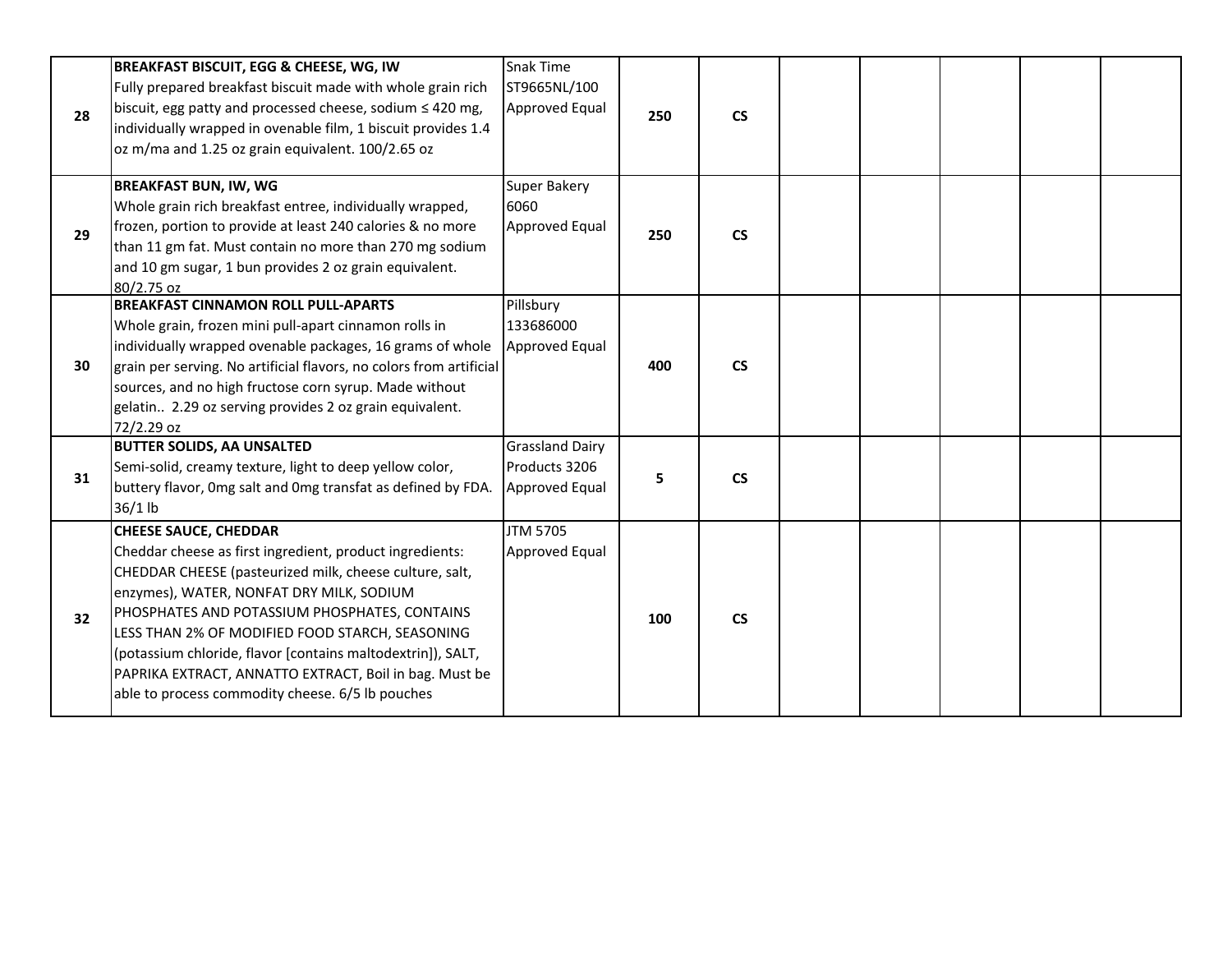|    | <b>CHEESE SAUCE, JALAPENO</b>                                             | <b>JTM 5708</b>   |     |                          |  |  |  |
|----|---------------------------------------------------------------------------|-------------------|-----|--------------------------|--|--|--|
|    | Cheddar cheese as first ingredient, product ingredients:                  | Approved Equal    |     |                          |  |  |  |
|    | CHEDDAR CHEESE (pasteurized milk, cheese culture, salt,                   |                   |     |                          |  |  |  |
|    | enzymes), WATER, NONFAT DRY MILK, SODIUM                                  |                   |     |                          |  |  |  |
|    | PHOSPHATES AND POTASSIUM PHOSPHATES, CONTAINS                             |                   |     |                          |  |  |  |
| 33 | LESS THAN 2% OF MODIFIED FOOD STARCH, SEASONING                           |                   | 40  | $\mathsf{CS}\phantom{0}$ |  |  |  |
|    | (potassium chloride, flavor [contains maltodextrin]), SALT,               |                   |     |                          |  |  |  |
|    | JALAPENO EXTRACTIVES, PAPRIKA EXTRACT, ANNATTO                            |                   |     |                          |  |  |  |
|    | EXTRACT. Boil in bag. Must be able to process commodity                   |                   |     |                          |  |  |  |
|    | cheese. 6/5 lb pouches                                                    |                   |     |                          |  |  |  |
|    | <b>CHEESE SAUCE, QUESO BLANCO</b>                                         | <b>JTM 5718</b>   |     |                          |  |  |  |
|    | Cheddar cheese as first ingredient, product ingredients:                  | Approved Equal    |     |                          |  |  |  |
|    | CHEDDAR CHEESE (pasteurized milk, cheese culture, salt,                   |                   |     |                          |  |  |  |
|    | enzymes), WATER, TOMATILLOS (with citric acid), GREEN                     |                   |     |                          |  |  |  |
|    | CHILES (with citric acid), CONTAINS LESS THAN 2% OF                       |                   |     |                          |  |  |  |
|    | SODIUM PHOSPHATES AND POTASSIUM PHOSPHATES,                               |                   |     |                          |  |  |  |
| 34 |                                                                           |                   | 60  | $\mathsf{CS}\phantom{0}$ |  |  |  |
|    | MODIFIED FOOD STARCH, CREAM, JALAPENO PEPPERS (with                       |                   |     |                          |  |  |  |
|    | salt, acetic acid, water, calcium chloride), SEASONING                    |                   |     |                          |  |  |  |
|    | (potassium chloride, flavor [contains maltodextrin]),                     |                   |     |                          |  |  |  |
|    | ONIONS, SALT, DEHYDRATED GARLIC, DEHYDRATED                               |                   |     |                          |  |  |  |
|    | CILANTRO, CITRIC ACID. Boil in bag. Must be able to process               |                   |     |                          |  |  |  |
|    | commodity cheese. 6/5 lb pouches                                          |                   |     |                          |  |  |  |
|    | <b>CHEESE STUFFED BREADSTICK</b>                                          | <b>Rich Foods</b> |     |                          |  |  |  |
|    | Whole grain rich breaded cheese sticks made with reduced                  | 65220             |     |                          |  |  |  |
| 35 | fat mozzarella cheese, individually frozen, sodium ≤ 560mg                | Approved Equal    | 250 | <b>CS</b>                |  |  |  |
|    | per 6 piece serving, CN label - 6/.69 oz sticks provide 2 oz              |                   |     |                          |  |  |  |
|    | m/ma and 2 oz grain equivalent.                                           |                   |     |                          |  |  |  |
|    | 8/3 lb bags                                                               |                   |     |                          |  |  |  |
|    | <b>CHEESE, AMERICAN, SLICED</b>                                           | Bongards 100541   |     |                          |  |  |  |
| 36 | Processed American cheese slices, sodium ≤ 140mg per .5 oz Approved Equal |                   | 150 | $\mathsf{CS}\phantom{0}$ |  |  |  |
|    | slice. 4/5 lbs                                                            |                   |     |                          |  |  |  |
|    | CHEESE, CHEDDAR, SHREDDED                                                 | Bongards 755711   |     |                          |  |  |  |
| 37 | Natural cheese product, sodium ≤ 180mg per 1 oz portion,                  | Approved Equal    | 70  | <b>CS</b>                |  |  |  |
|    | refrigerated. 4/5 lb                                                      |                   |     |                          |  |  |  |
|    | CHEESE, CHEDDAR, SLICED .75 OZ                                            | Bongards 752451   |     |                          |  |  |  |
| 38 | Natural cheese product, 32 slices per 1.5 lb, refrigerated.               | Approved Equal    | 30  | $\mathsf{CS}\phantom{0}$ |  |  |  |
|    | $8/1.5$ lb                                                                |                   |     |                          |  |  |  |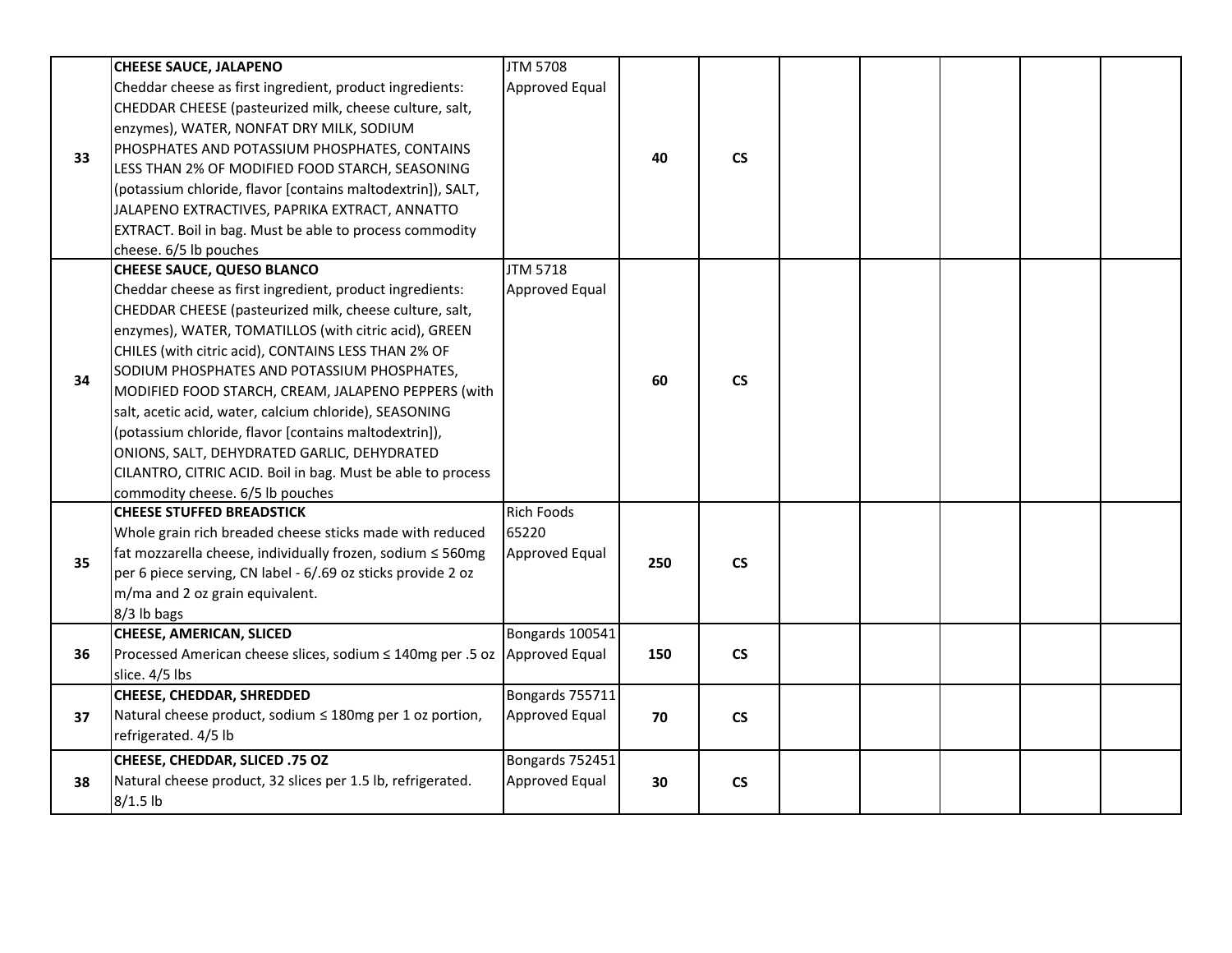| 39 | CHEESE, CHEDDAR, THICK SLICED CRACKER CUTS<br>Mild cheddar cheese, thickly sliced square cuts, natural<br>cheese product, sodium ≤ 200mg per 1 oz portion (4 pieces),<br>refrigerated. 2/7.5 lb                                                                                                                                   | Land O Lakes<br>44006<br>Approved Equal    | 150 | $\mathsf{CS}\xspace$     |  |  |  |
|----|-----------------------------------------------------------------------------------------------------------------------------------------------------------------------------------------------------------------------------------------------------------------------------------------------------------------------------------|--------------------------------------------|-----|--------------------------|--|--|--|
| 40 | <b>CHEESE, CREAM</b><br>Cream Cheese, ingredients: Pasteurized Milk And Cream, Salt, 10021000616982<br>Carob Bean Gum, Cheese Culture, sodium ≤ 110mg per 1 oz<br>portion. 1/3 lb loaf                                                                                                                                            | Kraft<br>Approved Equal                    | 20  | $\mathsf{CS}\phantom{0}$ |  |  |  |
| 41 | CHEESE, MOZZARELLA STRING, IW<br>Natural cheese product made with pasturized part skim milk, Land O Lakes<br>low moisture, sodium $\leq$ 200, individually wrapped. 168/1 oz                                                                                                                                                      | Bongards 402951<br>59703<br>Approved Equal | 800 | $\mathsf{CS}\phantom{0}$ |  |  |  |
| 42 | CHEESE, MOZZARELLA, SHREDDED<br>Natural cheese product made with pasturized part skim milk, Approved Equal<br>low moisture, sodium ≤ 180mg per 1 oz portion. 4/5 lb                                                                                                                                                               | Bongards 755071                            | 20  | $\mathsf{CS}\phantom{0}$ |  |  |  |
| 43 | <b>CHEESE, PARMESAN, GRATED</b><br>Natural cheese product, ingredients: Pasteurized Part-Skim<br>Milk, Cheese Culture, Salt, Enzymes, refrigerated. 1/5 lb                                                                                                                                                                        | Kraft<br>10021000615688<br>Approved Equal  | 18  | $\mathsf{CS}\xspace$     |  |  |  |
| 44 | CHEESE, PROVOLONE, SLICED<br>Natural cheese product, pre-sliced, sodium ≤ 150mg per .75<br>oz slice. 1/1.5 lb sleeve                                                                                                                                                                                                              | Bongards 752471<br>Approved Equal          | 50  | $\mathsf{CS}\phantom{0}$ |  |  |  |
| 45 | <b>CHEESE, SWISS SLICED</b><br>100% real cheese, pre-sliced, sodium ≤ 115mg per 1 oz<br>portion (2 slices), 1/1.5 lb sleeve                                                                                                                                                                                                       | Land O Lakes<br>44261<br>Approved Equal    | 25  | $\mathsf{CS}\phantom{0}$ |  |  |  |
| 46 | CHICKEN BREAST CHUNKS, WG, BUFFALO GLAZED<br>Marinated, breaded, boneless breast chunks, set in hot oil,<br>fully cooked, glazed with buffalo style sauce, individually<br> frozen, sodium ≤ 700mg per 4.4 oz serving (4 pieces), 4.4 oz<br>serving provides 2 oz m/ma & 1.25 oz grain equivalent. 4/5<br>lbs (approx. 72/4.4 oz) | Proview 64230<br>WG<br>Approved Equal      | 75  | $\mathsf{CS}\xspace$     |  |  |  |
| 47 | CHICKEN BREAST CHUNKS, WG, ASIAN GLAZED<br>Marinated, breaded, boneless breast chunks, set in hot oil,<br>fully cooked, glazed with Asian style sauce, individually<br>frozen, sodium $\leq 500$ mg per 4 oz serving (4 pieces), 4 oz<br>serving provides 2 m/ma & 1.25 oz grain equivalent. 4/5 lb<br>(approx. 80/4 oz)          | Proview 64130<br>WG<br>Approved Equal      | 100 | $\mathsf{CS}\xspace$     |  |  |  |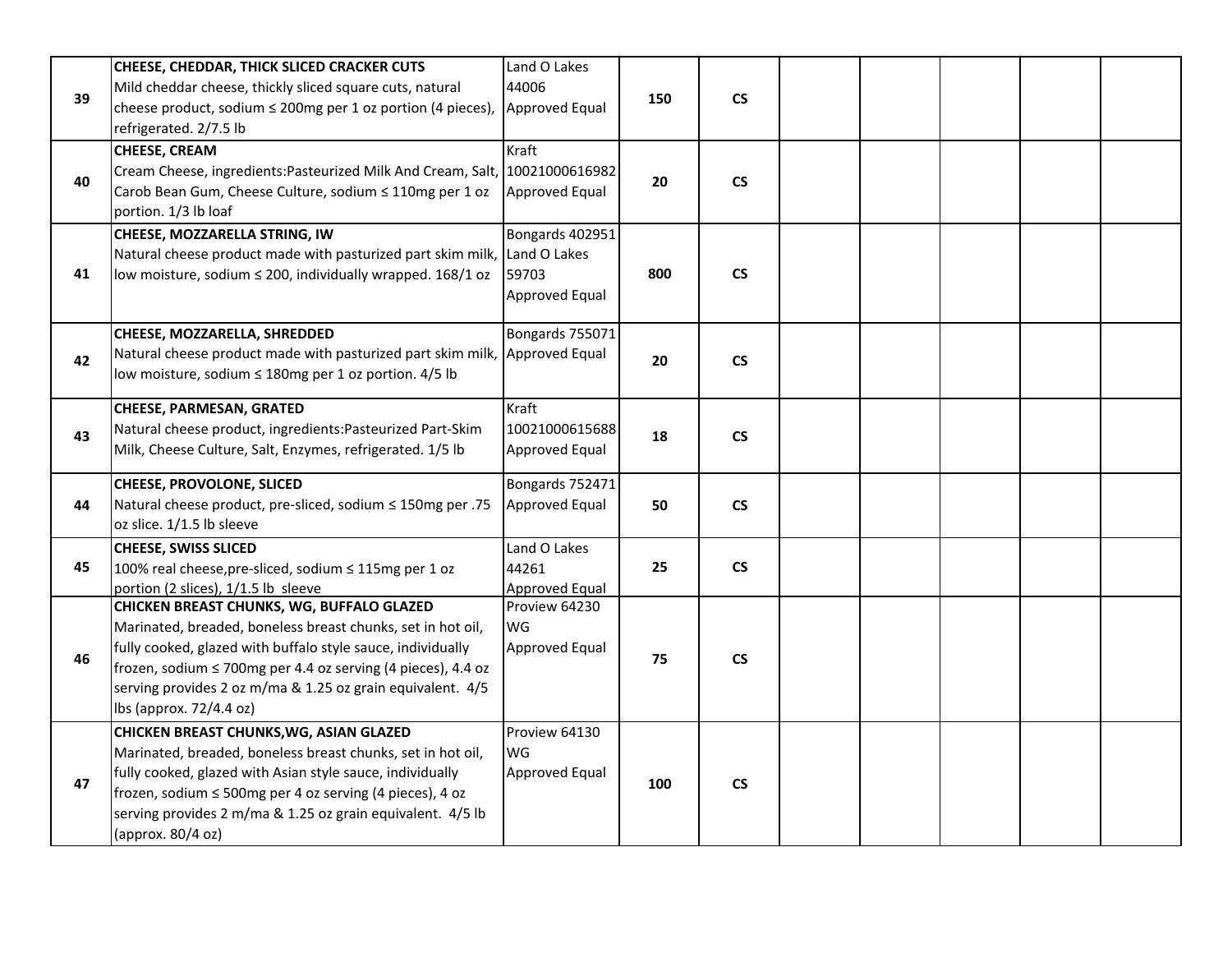|    | <b>CHICKEN BREAST FILLET, WG BREADING</b>                            | <b>Gold Creek</b>     |     |                          |  |  |  |
|----|----------------------------------------------------------------------|-----------------------|-----|--------------------------|--|--|--|
|    | Marinated, breaded, whole muscle fillet, ingredients: chicken 792421 |                       |     |                          |  |  |  |
|    | breast meat with rib meat, water, salt, sugar, natural flavors       | <b>Approved Equal</b> |     |                          |  |  |  |
|    | including paprika, chicken fat and broth, hydrolyzed corn            |                       |     |                          |  |  |  |
|    | protein, yeast extract, onion, and garlic powder, xanthan            |                       |     |                          |  |  |  |
|    | gum, maltodextrin, modified food strach, sodium                      |                       |     |                          |  |  |  |
|    | phosphates. BREADED WITH: Whole wheat flour, enriched                |                       |     |                          |  |  |  |
| 48 | wheat flour (wheat flour, niacin, reduced iron, thiamine             |                       | 25  | $\mathsf{CS}\phantom{0}$ |  |  |  |
|    | mononitrate, ribofloavin, folic acid), sugar, salt, dextrose,        |                       |     |                          |  |  |  |
|    | spice, maltodextrin, hot sauce (cayenne pepper, distilled            |                       |     |                          |  |  |  |
|    | vinegar, salt, garlic powder), yeast, garlic powder, onion           |                       |     |                          |  |  |  |
|    | powder, soybean oil, extractives of paprika, natural flavors,        |                       |     |                          |  |  |  |
|    | fully cooked, individually frozen, 4 oz breaded fully cooked         |                       |     |                          |  |  |  |
|    | fillet provides 2 oz m/ma & 1 oz grain equivalent. 8/4 lb            |                       |     |                          |  |  |  |
|    | (approx 128/4 oz)                                                    |                       |     |                          |  |  |  |
|    | <b>CHICKEN BREAST MEAT, DICED</b>                                    | <b>Foster Farms</b>   |     |                          |  |  |  |
|    | Fully cooked, boneless, skinless chicken breast with grill           | 99649                 |     |                          |  |  |  |
|    | marks, diced cubes, individually quick frozen. Ingredients:          | Approved Equal        |     |                          |  |  |  |
| 49 | chicken breast w/rib meat, water, contains 2% or less of             |                       | 100 | $\mathsf{CS}\phantom{0}$ |  |  |  |
|    | natural flavors, food starch, salt, yeast extract, torula yeast, 3   |                       |     |                          |  |  |  |
|    | oz portion provides 1.5 oz m/ma. 2/5 lb                              |                       |     |                          |  |  |  |
|    | CHICKEN BREAST MEAT, DICED, CAJUN, BULK                              | <b>Foster Farms</b>   |     |                          |  |  |  |
|    | Fully cooked, ready to eat, flavored with cajun style                | 99706                 |     |                          |  |  |  |
| 50 | seasonings, packed in resealable zip close bags, 18 gm               | Approved Equal        | 50  | $\mathsf{CS}\phantom{0}$ |  |  |  |
|    | protein per 3 oz serving, sodium ≤ 590mg per 3 oz serving, 3         |                       |     |                          |  |  |  |
|    | oz serving provides 2 oz m/ma. 3/6 lb                                |                       |     |                          |  |  |  |
|    | CHICKEN BREAST MEAT, DICED, CHILE VERDE, BULK                        | <b>Foster Farms</b>   |     |                          |  |  |  |
|    | Fully cooked, ready to eat, flavored with chile verde style          | 99707                 |     |                          |  |  |  |
| 51 | seasonings, packed in resealable zip close bags, 18 gm               | Approved Equal        | 75  | $\mathsf{CS}\phantom{0}$ |  |  |  |
|    | protein per 3 oz serving, sodium ≤ 600mg per 3 oz serving, 3         |                       |     |                          |  |  |  |
|    | oz serving provides 2 oz m/ma. 3/6 lb                                |                       |     |                          |  |  |  |
|    | CHICKEN BREAST MEAT, DICED, PARMESAN GARLIC, BULK                    | <b>Foster Farms</b>   |     |                          |  |  |  |
| 52 | Fully cooked, ready to eat, flavored with parmesan & garlic          | 99708                 |     |                          |  |  |  |
|    | seasonings, packed in resealable zip close bags, 18 gm               | Approved Equal        | 75  | $\mathsf{CS}\xspace$     |  |  |  |
|    | protein per 3 oz serving, sodium ≤ 620mg per 3 oz serving, 3         |                       |     |                          |  |  |  |
|    | oz serving provides 2 oz m/ma. 3/6 lb                                |                       |     |                          |  |  |  |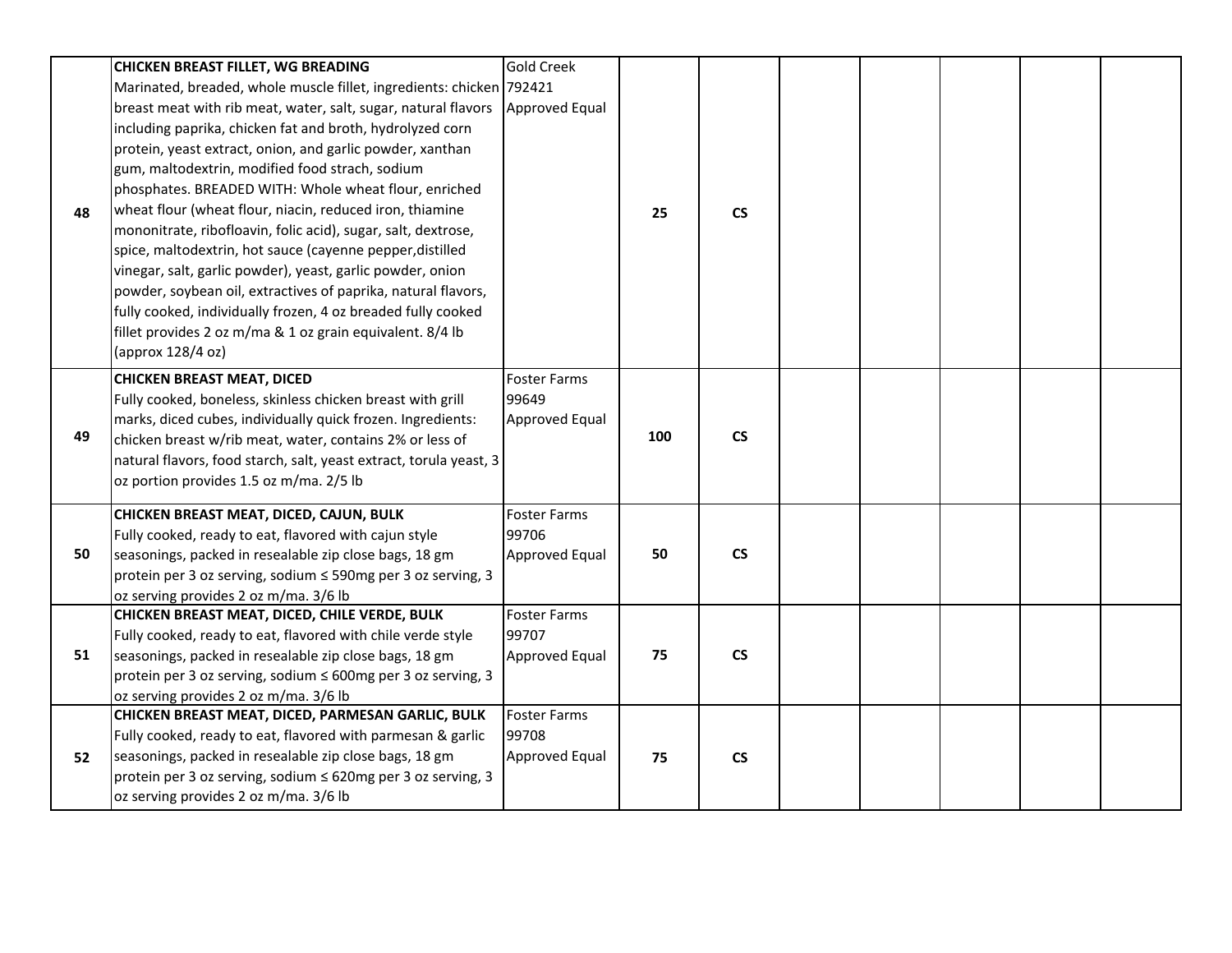| 53 | CHICKEN BREAST MEAT, DICED, PARMESAN GARLIC, SINGLE   Foster Farms<br><b>SERVE</b><br>Fully cooked, ready to eat, flavored with parmesan & garlic<br>seasonings, packed in single serve 2.5 oz bags, 15 gm protein<br>per 2.5 oz serving, sodium ≤ 510mg per 2.5 oz serving, 2.5 oz                                         | 99714<br>Approved Equal                       | 50  | $\mathsf{CS}\phantom{0}$ |  |  |  |
|----|-----------------------------------------------------------------------------------------------------------------------------------------------------------------------------------------------------------------------------------------------------------------------------------------------------------------------------|-----------------------------------------------|-----|--------------------------|--|--|--|
|    | serving provides 1.5 oz m/ma. 80/2.5 oz pks                                                                                                                                                                                                                                                                                 |                                               |     |                          |  |  |  |
| 54 | CHICKEN BREAST STRIPS, GRILLED, FAJITA SEASONED<br>Fully cooked, seasoned, sodium $\leq$ 650mg per 3 oz serving, CN 28001 Approved<br>labeled 3 oz serving provides 2 oz m/ma, frozen. 2/5 lb                                                                                                                               | House of Raeford<br>Equal                     | 50  | $\mathsf{CS}\phantom{0}$ |  |  |  |
| 55 | <b>CHICKEN NUGGETS, DARK MEAT, WG BREADING</b><br>WG breaded dark meat nuggets, fully cooked, sodium $\leq$<br>570mg per 4.5 oz serving. Ten .45 oz pieces provide 2 oz<br>m/ma & 1.25 oz grain equivalent. 8/4 lb (113/4.5 oz servings)                                                                                    | <b>Gold Creek</b><br>791893<br>Approved Equal | 50  | $\mathsf{CS}\phantom{0}$ |  |  |  |
| 56 | CHICKEN PATTY, BREADED, BREAKFAST, WG<br>All natural, no antibiotics, fully cooked, formed patty, CN<br>Label - 1.5 oz patty provides 1 oz m/ma and .25 oz grain<br>equiv. 4/5 lbs (approx. 216 count)                                                                                                                      | Kings Delight<br>66206<br>Approved Equal      | 20  | $\mathsf{CS}\phantom{0}$ |  |  |  |
| 57 | CHICKEN PATTY, BREADED, FULLY COOKED, WG<br>Whole grain breaded chicken patty made with white & dark<br>meat, fully cooked, may contain isolated soy protein, sodium<br>$\leq$ 425mg per 3 oz serving, 1 patty provides 2 oz m/ma and 1<br>oz grain equivalent. 8/4 lb                                                      | <b>Gold Creek</b><br>791421<br>Approved Equal | 20  | $\mathsf{CS}\phantom{0}$ |  |  |  |
| 58 | CHICKEN TENDERS, BREADED, FULLY COOKED, WG<br>Whole grain breaded chicken tenders made with white &<br>dark meat, fully cooked, may contain isolated soy protein,<br>sodium ≤ 420mg per 3 oz serving, 3 pieces provide 2 oz<br>m/ma and 1 oz grain equivalent. 8/4 lb                                                       | <b>Gold Greek</b><br>791441<br>Approved Equal | 20  | $\mathsf{CS}\phantom{0}$ |  |  |  |
| 59 | CHICKEN WINGS, ROTISSERIE FLAVORED, FULLY COOKED<br>Chicken wings, fully cooked, individually frozen, made with<br>all natural chicken, raised on 100% vegetarian diet and no<br>antibiotics. 1st and 2nd joints. Product formulation<br>statement required to identify serving size needed to credit 2<br>oz m/ma. 2/5 lb. | Perdue 8001<br>Approved Equal                 | 150 | $\mathsf{CS}\phantom{0}$ |  |  |  |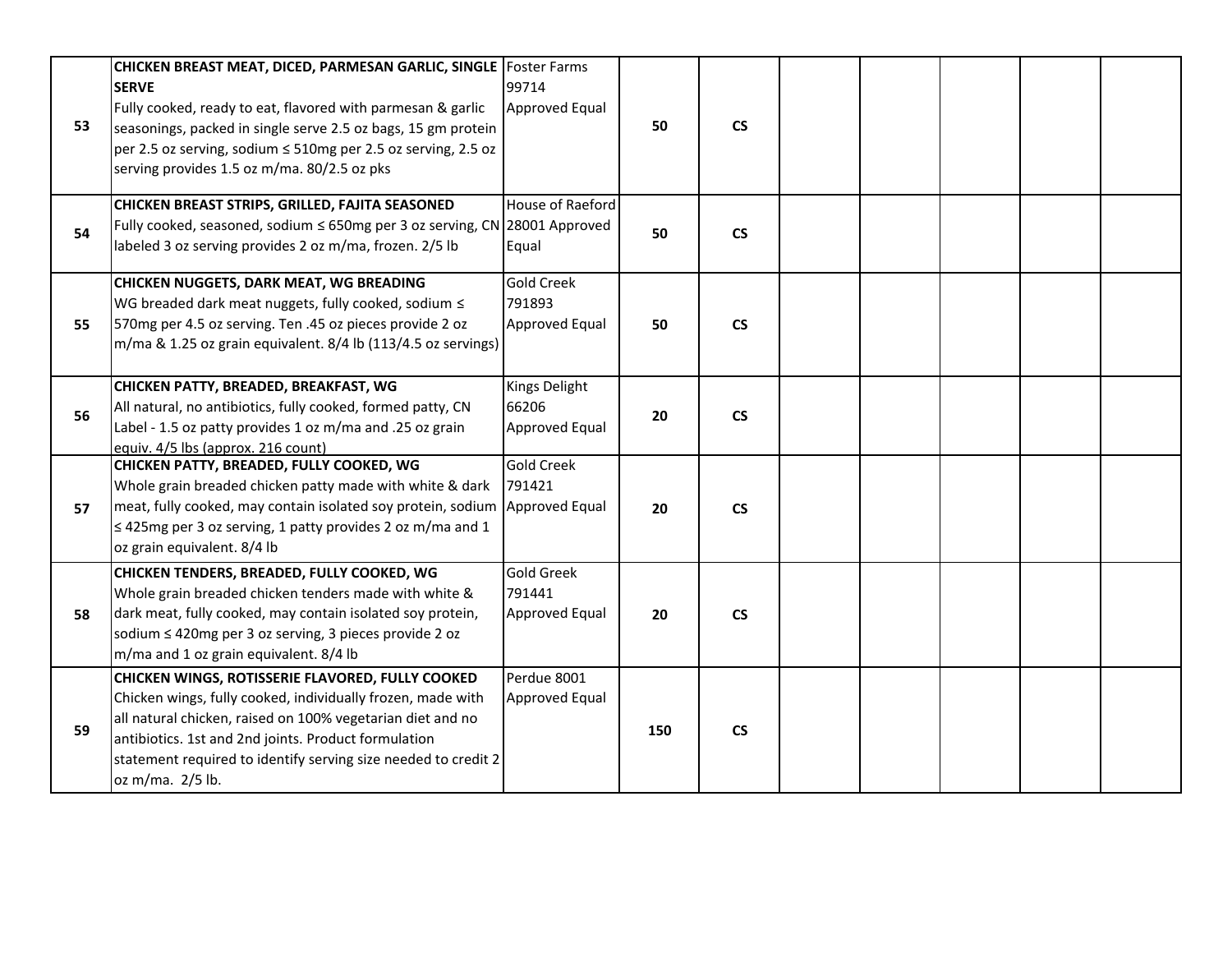|    | <b>CHICKEN, BREADED DRUMSTICK &amp; THIGHS</b>                    | <b>Gold Creek</b>     |     |                          |  |  |  |
|----|-------------------------------------------------------------------|-----------------------|-----|--------------------------|--|--|--|
|    | Breaded dark meat chicken, bone in, ingredients: chicken          | 791880                |     |                          |  |  |  |
|    | drumsticks and thighs, water, salt, spices, chicken broth,        | <b>Approved Equal</b> |     |                          |  |  |  |
|    | sugar, natural flavor, chicken fat, native starch, yeast extract, |                       |     |                          |  |  |  |
|    | sodium phosphates, xantham gum, natural smoke flavor,             |                       |     |                          |  |  |  |
| 60 | guar gum, gum arabic BREADED WITH: whole wheat flour,             |                       | 50  | $\mathsf{CS}\phantom{0}$ |  |  |  |
|    | enriched wheat flour, salt, spices, sucrose, dried yeast, garlic  |                       |     |                          |  |  |  |
|    | powder, individually frozen. Each drumstick and thigh             |                       |     |                          |  |  |  |
|    | provides 2 oz m/ma & .5 oz grain equivalent. 8/4 lb (approx       |                       |     |                          |  |  |  |
|    | 112 servings)                                                     |                       |     |                          |  |  |  |
|    | CHICKEN, RIB-SHAPED PATTY, FULLY COOKED                           | Maid-Rite 48339-      |     |                          |  |  |  |
| 61 | Barbeque seasoned, sodium $\leq$ 370 mg per serving, frozen.      | 50123                 | 100 | $\mathsf{CS}\phantom{0}$ |  |  |  |
|    | 64/3 oz                                                           | <b>Approved Equal</b> |     |                          |  |  |  |
|    | <b>CORN DOG NUGGETS, CHICKEN WG</b>                               | <b>Foster Farms</b>   |     |                          |  |  |  |
|    |                                                                   | 96086                 |     |                          |  |  |  |
|    | Fully cooked lower fat chicken mini links wrapped in 100%         |                       |     | $\mathsf{CS}\phantom{0}$ |  |  |  |
| 62 | whole grain breading, sodium $\leq$ 410mg per 4 oz serving, 6     | <b>Approved Equal</b> | 750 |                          |  |  |  |
|    | pieces provide 2 oz m/ma and 2 oz grain equivalent. 239/.67       |                       |     |                          |  |  |  |
|    | OZ<br><b>CORNBREAD LOAVES, WG, TRAY PACK</b>                      | <b>Muffin Town</b>    |     |                          |  |  |  |
|    | Tray Packed, must be whole grain rich and provide 1.0 ounce 17605 |                       |     |                          |  |  |  |
|    | grain equivalent. Portion to provide at least 155 calories,       | <b>Bake Crafters</b>  |     |                          |  |  |  |
| 63 |                                                                   |                       | 420 | $\mathsf{CS}\phantom{0}$ |  |  |  |
|    | with no more than 7 gm of fat. Must contain less than 100mg 1317  |                       |     |                          |  |  |  |
|    | of sodium and no more than 15gm of sugar. 4/35/2 oz               | <b>Approved Equal</b> |     |                          |  |  |  |
|    | DELI SANDWICH MEAT, ITALIAN COMBO PACK                            | Kunzler 2052          |     |                          |  |  |  |
|    | Pre-sliced, 3 oz interleaf portions, frozen, sodium ≤ 780mg,      | <b>Approved Equal</b> |     |                          |  |  |  |
| 64 | CN label - 3 oz serving (1 oz Cooked Salami, 1 oz Ham             |                       | 100 | $\mathsf{CS}\phantom{0}$ |  |  |  |
|    | Capicolla, 1 oz Peppered Ham) provides 2.25 oz m/ma. 8/12         |                       |     |                          |  |  |  |
|    | oz pks                                                            |                       |     |                          |  |  |  |
|    | DELI SANDWICH MEAT, TURKEY BREAST, SLICED                         | Jennie-O 231818       |     |                          |  |  |  |
|    | All natural, oven roasted, frozen, .5 oz slices, sodium <         | Approved Equal        |     |                          |  |  |  |
| 65 | 460mg per 3 oz serving, CN label - 3 oz serving provides          |                       | 100 | $\mathsf{CS}\phantom{0}$ |  |  |  |
|    | 2 oz m/ma. 12/1.5 lb                                              |                       |     |                          |  |  |  |
|    | DELI SANDWICH MEAT, TURKEY BREAST, SMOKED                         | Jennie-O 231918       |     |                          |  |  |  |
| 66 | All natural, smoked flavor, frozen, .5 oz slices, sodium <        | <b>Approved Equal</b> | 50  | $\mathsf{CS}\phantom{0}$ |  |  |  |
|    | 450mg per 3 oz serving, CN label - 3 oz serving provides          |                       |     |                          |  |  |  |
|    | 2 oz m/ma. 12/1.5 lb                                              |                       |     |                          |  |  |  |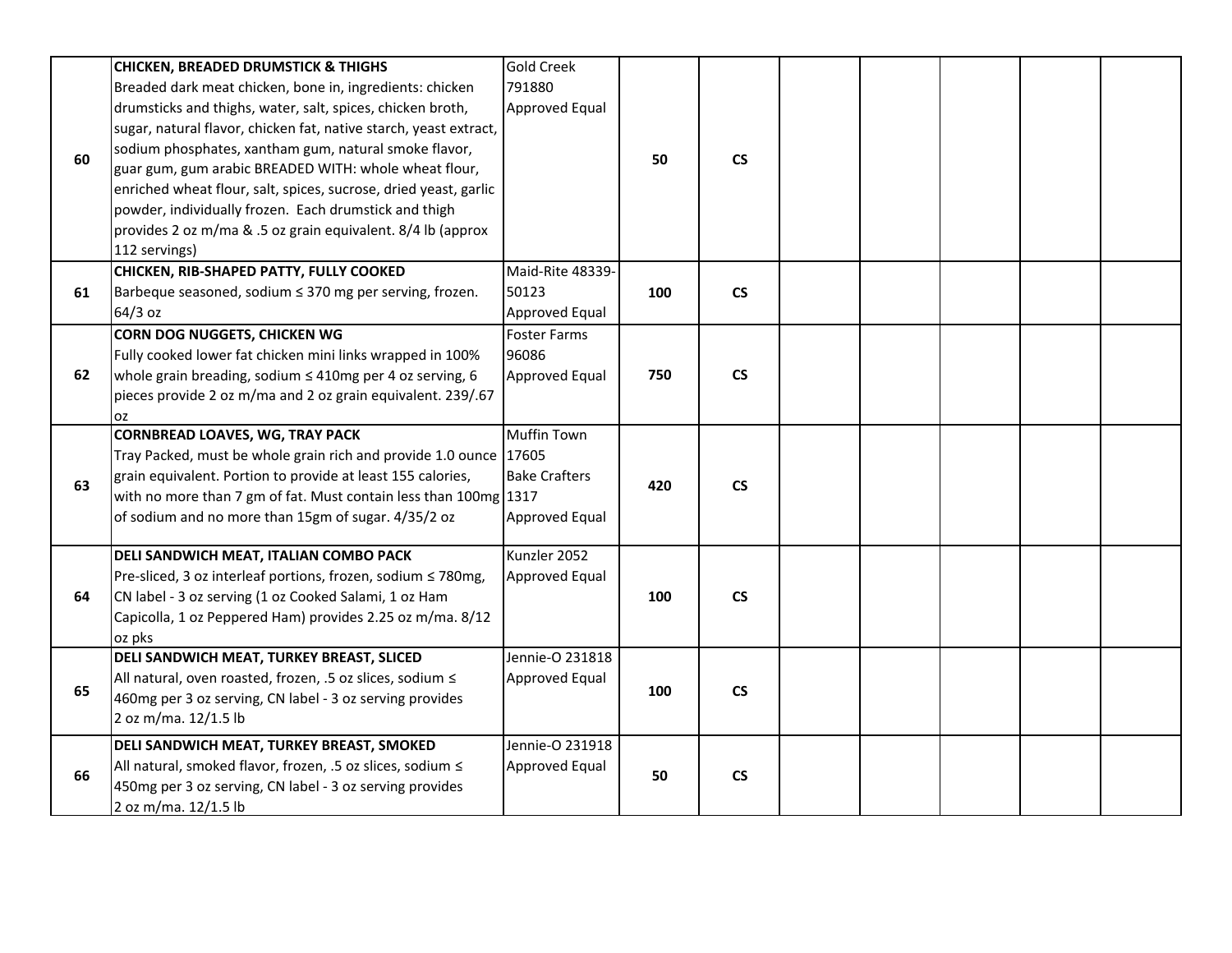| All natural, uncured, frozen, .5 oz slices, sodium ≤ 360mg per Approved Equal<br>67<br>$\mathsf{CS}\phantom{0}$<br>50<br>3 oz serving, CN label - 3 oz serving provides<br>2 oz m/ma. 12/1.5 lb<br>Naturally Fresh<br><b>DRESSING, RANCH, LIGHT</b><br>85019645061<br>Made with fresh cultured non-fat buttermilk, refrigerated.<br>$\mathsf{CS}\phantom{0}$<br>68<br>10<br>4/1 gal, must be able to break case.<br>Approved Equal<br>Minh 66048<br><b>EGG ROLL, VEGETABLE</b><br>Whole grain rich, frozen bulk, CN label - 3.1 oz egg roll<br>Approved Equal<br>$\mathsf{CS}\phantom{0}$<br>69<br>50<br>provides 1/2 cup veg & 1 oz grain equivalent. 130/3.1 oz<br>Sunny Fresh<br><b>EGGS, GRILLED PATTY</b><br>Lightly browned round scrambled egg patty, frozen bulk, CN<br>40710<br>100<br><b>CS</b><br>70<br>label - 1.25 oz patty provides 1 oz m/ma. 369/1.25 oz<br>Approved Equal<br><b>EGGS, HARDCOOKED, PEELED</b><br>Sunny Fresh<br>Refrigerated, CN label - 1 large egg provides 1.75 oz m/ma.<br>50038<br>12/12 count<br>Michael Foods<br>125<br><b>CS</b><br>71<br>85018<br><b>Approved Equal</b><br>FISH NUGGETS, POTATO COATED<br>High Liner<br>06551C<br>Alaskan pollock formed nuggets, potato coating, frozen, CN<br>72<br>300<br>$\mathsf{CS}\phantom{0}$<br>Label - (4) 1 oz pieces provide 2 oz m/ma and .75 oz grain<br>Approved Equal<br>equivalent. 1/10 lb<br><b>FRENCH TOAST STICKS, CINNAMON GLAZED, WG</b><br>Sunny Fresh<br>40497<br>Whole grain rich, cinnamon glazed, frozen, no high fructose<br>corn syrup, 2.9 oz (3 ea) provide 1 oz m/ma & minimum 1 oz Michael Foods<br>100<br>$\mathsf{CS}\phantom{0}$<br>73<br>75012<br>grain equivalent. 85/2.9 oz<br>Approved Equal<br>Dole 02029-2<br>FRUIT, PEACHES, PRE-CUT, FROZEN<br>Diced peaches, IQF. Ingredients: Peach, Ascorbic Acid (To<br>Approved Equal<br>$\mathsf{CS}\phantom{0}$<br>74<br>50<br>Promote Color Retention), Citric Acid, and Malic Acid. No<br>added sugar. 1/30 lb<br>FRUIT, PINEAPPLE, PRE-CUT, FROZEN<br>Dole 28885-2<br>Pineapple tidbits, IQF. Ingredients: Pineapple. No added<br>$\mathsf{CS}\phantom{0}$<br>75<br>Approved Equal<br>30<br>sugar. 1/30 lb | <b>DELI SANDWICH MEAT, TURKEY HAM, UNCURED</b> | Jennie-O 256818 |  |  |  |  |
|----------------------------------------------------------------------------------------------------------------------------------------------------------------------------------------------------------------------------------------------------------------------------------------------------------------------------------------------------------------------------------------------------------------------------------------------------------------------------------------------------------------------------------------------------------------------------------------------------------------------------------------------------------------------------------------------------------------------------------------------------------------------------------------------------------------------------------------------------------------------------------------------------------------------------------------------------------------------------------------------------------------------------------------------------------------------------------------------------------------------------------------------------------------------------------------------------------------------------------------------------------------------------------------------------------------------------------------------------------------------------------------------------------------------------------------------------------------------------------------------------------------------------------------------------------------------------------------------------------------------------------------------------------------------------------------------------------------------------------------------------------------------------------------------------------------------------------------------------------------------------------------------------------------------------------------------------------------------------------------------------------------------------------------------------------------------------------------------------------------------------------------------------------------------------|------------------------------------------------|-----------------|--|--|--|--|
|                                                                                                                                                                                                                                                                                                                                                                                                                                                                                                                                                                                                                                                                                                                                                                                                                                                                                                                                                                                                                                                                                                                                                                                                                                                                                                                                                                                                                                                                                                                                                                                                                                                                                                                                                                                                                                                                                                                                                                                                                                                                                                                                                                            |                                                |                 |  |  |  |  |
|                                                                                                                                                                                                                                                                                                                                                                                                                                                                                                                                                                                                                                                                                                                                                                                                                                                                                                                                                                                                                                                                                                                                                                                                                                                                                                                                                                                                                                                                                                                                                                                                                                                                                                                                                                                                                                                                                                                                                                                                                                                                                                                                                                            |                                                |                 |  |  |  |  |
|                                                                                                                                                                                                                                                                                                                                                                                                                                                                                                                                                                                                                                                                                                                                                                                                                                                                                                                                                                                                                                                                                                                                                                                                                                                                                                                                                                                                                                                                                                                                                                                                                                                                                                                                                                                                                                                                                                                                                                                                                                                                                                                                                                            |                                                |                 |  |  |  |  |
|                                                                                                                                                                                                                                                                                                                                                                                                                                                                                                                                                                                                                                                                                                                                                                                                                                                                                                                                                                                                                                                                                                                                                                                                                                                                                                                                                                                                                                                                                                                                                                                                                                                                                                                                                                                                                                                                                                                                                                                                                                                                                                                                                                            |                                                |                 |  |  |  |  |
|                                                                                                                                                                                                                                                                                                                                                                                                                                                                                                                                                                                                                                                                                                                                                                                                                                                                                                                                                                                                                                                                                                                                                                                                                                                                                                                                                                                                                                                                                                                                                                                                                                                                                                                                                                                                                                                                                                                                                                                                                                                                                                                                                                            |                                                |                 |  |  |  |  |
|                                                                                                                                                                                                                                                                                                                                                                                                                                                                                                                                                                                                                                                                                                                                                                                                                                                                                                                                                                                                                                                                                                                                                                                                                                                                                                                                                                                                                                                                                                                                                                                                                                                                                                                                                                                                                                                                                                                                                                                                                                                                                                                                                                            |                                                |                 |  |  |  |  |
|                                                                                                                                                                                                                                                                                                                                                                                                                                                                                                                                                                                                                                                                                                                                                                                                                                                                                                                                                                                                                                                                                                                                                                                                                                                                                                                                                                                                                                                                                                                                                                                                                                                                                                                                                                                                                                                                                                                                                                                                                                                                                                                                                                            |                                                |                 |  |  |  |  |
|                                                                                                                                                                                                                                                                                                                                                                                                                                                                                                                                                                                                                                                                                                                                                                                                                                                                                                                                                                                                                                                                                                                                                                                                                                                                                                                                                                                                                                                                                                                                                                                                                                                                                                                                                                                                                                                                                                                                                                                                                                                                                                                                                                            |                                                |                 |  |  |  |  |
|                                                                                                                                                                                                                                                                                                                                                                                                                                                                                                                                                                                                                                                                                                                                                                                                                                                                                                                                                                                                                                                                                                                                                                                                                                                                                                                                                                                                                                                                                                                                                                                                                                                                                                                                                                                                                                                                                                                                                                                                                                                                                                                                                                            |                                                |                 |  |  |  |  |
|                                                                                                                                                                                                                                                                                                                                                                                                                                                                                                                                                                                                                                                                                                                                                                                                                                                                                                                                                                                                                                                                                                                                                                                                                                                                                                                                                                                                                                                                                                                                                                                                                                                                                                                                                                                                                                                                                                                                                                                                                                                                                                                                                                            |                                                |                 |  |  |  |  |
|                                                                                                                                                                                                                                                                                                                                                                                                                                                                                                                                                                                                                                                                                                                                                                                                                                                                                                                                                                                                                                                                                                                                                                                                                                                                                                                                                                                                                                                                                                                                                                                                                                                                                                                                                                                                                                                                                                                                                                                                                                                                                                                                                                            |                                                |                 |  |  |  |  |
|                                                                                                                                                                                                                                                                                                                                                                                                                                                                                                                                                                                                                                                                                                                                                                                                                                                                                                                                                                                                                                                                                                                                                                                                                                                                                                                                                                                                                                                                                                                                                                                                                                                                                                                                                                                                                                                                                                                                                                                                                                                                                                                                                                            |                                                |                 |  |  |  |  |
|                                                                                                                                                                                                                                                                                                                                                                                                                                                                                                                                                                                                                                                                                                                                                                                                                                                                                                                                                                                                                                                                                                                                                                                                                                                                                                                                                                                                                                                                                                                                                                                                                                                                                                                                                                                                                                                                                                                                                                                                                                                                                                                                                                            |                                                |                 |  |  |  |  |
|                                                                                                                                                                                                                                                                                                                                                                                                                                                                                                                                                                                                                                                                                                                                                                                                                                                                                                                                                                                                                                                                                                                                                                                                                                                                                                                                                                                                                                                                                                                                                                                                                                                                                                                                                                                                                                                                                                                                                                                                                                                                                                                                                                            |                                                |                 |  |  |  |  |
|                                                                                                                                                                                                                                                                                                                                                                                                                                                                                                                                                                                                                                                                                                                                                                                                                                                                                                                                                                                                                                                                                                                                                                                                                                                                                                                                                                                                                                                                                                                                                                                                                                                                                                                                                                                                                                                                                                                                                                                                                                                                                                                                                                            |                                                |                 |  |  |  |  |
|                                                                                                                                                                                                                                                                                                                                                                                                                                                                                                                                                                                                                                                                                                                                                                                                                                                                                                                                                                                                                                                                                                                                                                                                                                                                                                                                                                                                                                                                                                                                                                                                                                                                                                                                                                                                                                                                                                                                                                                                                                                                                                                                                                            |                                                |                 |  |  |  |  |
|                                                                                                                                                                                                                                                                                                                                                                                                                                                                                                                                                                                                                                                                                                                                                                                                                                                                                                                                                                                                                                                                                                                                                                                                                                                                                                                                                                                                                                                                                                                                                                                                                                                                                                                                                                                                                                                                                                                                                                                                                                                                                                                                                                            |                                                |                 |  |  |  |  |
|                                                                                                                                                                                                                                                                                                                                                                                                                                                                                                                                                                                                                                                                                                                                                                                                                                                                                                                                                                                                                                                                                                                                                                                                                                                                                                                                                                                                                                                                                                                                                                                                                                                                                                                                                                                                                                                                                                                                                                                                                                                                                                                                                                            |                                                |                 |  |  |  |  |
|                                                                                                                                                                                                                                                                                                                                                                                                                                                                                                                                                                                                                                                                                                                                                                                                                                                                                                                                                                                                                                                                                                                                                                                                                                                                                                                                                                                                                                                                                                                                                                                                                                                                                                                                                                                                                                                                                                                                                                                                                                                                                                                                                                            |                                                |                 |  |  |  |  |
|                                                                                                                                                                                                                                                                                                                                                                                                                                                                                                                                                                                                                                                                                                                                                                                                                                                                                                                                                                                                                                                                                                                                                                                                                                                                                                                                                                                                                                                                                                                                                                                                                                                                                                                                                                                                                                                                                                                                                                                                                                                                                                                                                                            |                                                |                 |  |  |  |  |
|                                                                                                                                                                                                                                                                                                                                                                                                                                                                                                                                                                                                                                                                                                                                                                                                                                                                                                                                                                                                                                                                                                                                                                                                                                                                                                                                                                                                                                                                                                                                                                                                                                                                                                                                                                                                                                                                                                                                                                                                                                                                                                                                                                            |                                                |                 |  |  |  |  |
|                                                                                                                                                                                                                                                                                                                                                                                                                                                                                                                                                                                                                                                                                                                                                                                                                                                                                                                                                                                                                                                                                                                                                                                                                                                                                                                                                                                                                                                                                                                                                                                                                                                                                                                                                                                                                                                                                                                                                                                                                                                                                                                                                                            |                                                |                 |  |  |  |  |
|                                                                                                                                                                                                                                                                                                                                                                                                                                                                                                                                                                                                                                                                                                                                                                                                                                                                                                                                                                                                                                                                                                                                                                                                                                                                                                                                                                                                                                                                                                                                                                                                                                                                                                                                                                                                                                                                                                                                                                                                                                                                                                                                                                            |                                                |                 |  |  |  |  |
|                                                                                                                                                                                                                                                                                                                                                                                                                                                                                                                                                                                                                                                                                                                                                                                                                                                                                                                                                                                                                                                                                                                                                                                                                                                                                                                                                                                                                                                                                                                                                                                                                                                                                                                                                                                                                                                                                                                                                                                                                                                                                                                                                                            |                                                |                 |  |  |  |  |
|                                                                                                                                                                                                                                                                                                                                                                                                                                                                                                                                                                                                                                                                                                                                                                                                                                                                                                                                                                                                                                                                                                                                                                                                                                                                                                                                                                                                                                                                                                                                                                                                                                                                                                                                                                                                                                                                                                                                                                                                                                                                                                                                                                            |                                                |                 |  |  |  |  |
|                                                                                                                                                                                                                                                                                                                                                                                                                                                                                                                                                                                                                                                                                                                                                                                                                                                                                                                                                                                                                                                                                                                                                                                                                                                                                                                                                                                                                                                                                                                                                                                                                                                                                                                                                                                                                                                                                                                                                                                                                                                                                                                                                                            |                                                |                 |  |  |  |  |
|                                                                                                                                                                                                                                                                                                                                                                                                                                                                                                                                                                                                                                                                                                                                                                                                                                                                                                                                                                                                                                                                                                                                                                                                                                                                                                                                                                                                                                                                                                                                                                                                                                                                                                                                                                                                                                                                                                                                                                                                                                                                                                                                                                            |                                                |                 |  |  |  |  |
|                                                                                                                                                                                                                                                                                                                                                                                                                                                                                                                                                                                                                                                                                                                                                                                                                                                                                                                                                                                                                                                                                                                                                                                                                                                                                                                                                                                                                                                                                                                                                                                                                                                                                                                                                                                                                                                                                                                                                                                                                                                                                                                                                                            |                                                |                 |  |  |  |  |
|                                                                                                                                                                                                                                                                                                                                                                                                                                                                                                                                                                                                                                                                                                                                                                                                                                                                                                                                                                                                                                                                                                                                                                                                                                                                                                                                                                                                                                                                                                                                                                                                                                                                                                                                                                                                                                                                                                                                                                                                                                                                                                                                                                            |                                                |                 |  |  |  |  |
|                                                                                                                                                                                                                                                                                                                                                                                                                                                                                                                                                                                                                                                                                                                                                                                                                                                                                                                                                                                                                                                                                                                                                                                                                                                                                                                                                                                                                                                                                                                                                                                                                                                                                                                                                                                                                                                                                                                                                                                                                                                                                                                                                                            |                                                | Dole 10561-6    |  |  |  |  |
| <b>FRUIT, STRAWBERRIES, PRE-CUT, FROZEN</b><br>Approved Equal<br>Diced Strawberries, IQF. Ingredients: Strawberries. No added<br>50<br>$\mathsf{CS}\phantom{0}$<br>76                                                                                                                                                                                                                                                                                                                                                                                                                                                                                                                                                                                                                                                                                                                                                                                                                                                                                                                                                                                                                                                                                                                                                                                                                                                                                                                                                                                                                                                                                                                                                                                                                                                                                                                                                                                                                                                                                                                                                                                                      |                                                |                 |  |  |  |  |
| sugar. 1/30 lb                                                                                                                                                                                                                                                                                                                                                                                                                                                                                                                                                                                                                                                                                                                                                                                                                                                                                                                                                                                                                                                                                                                                                                                                                                                                                                                                                                                                                                                                                                                                                                                                                                                                                                                                                                                                                                                                                                                                                                                                                                                                                                                                                             |                                                |                 |  |  |  |  |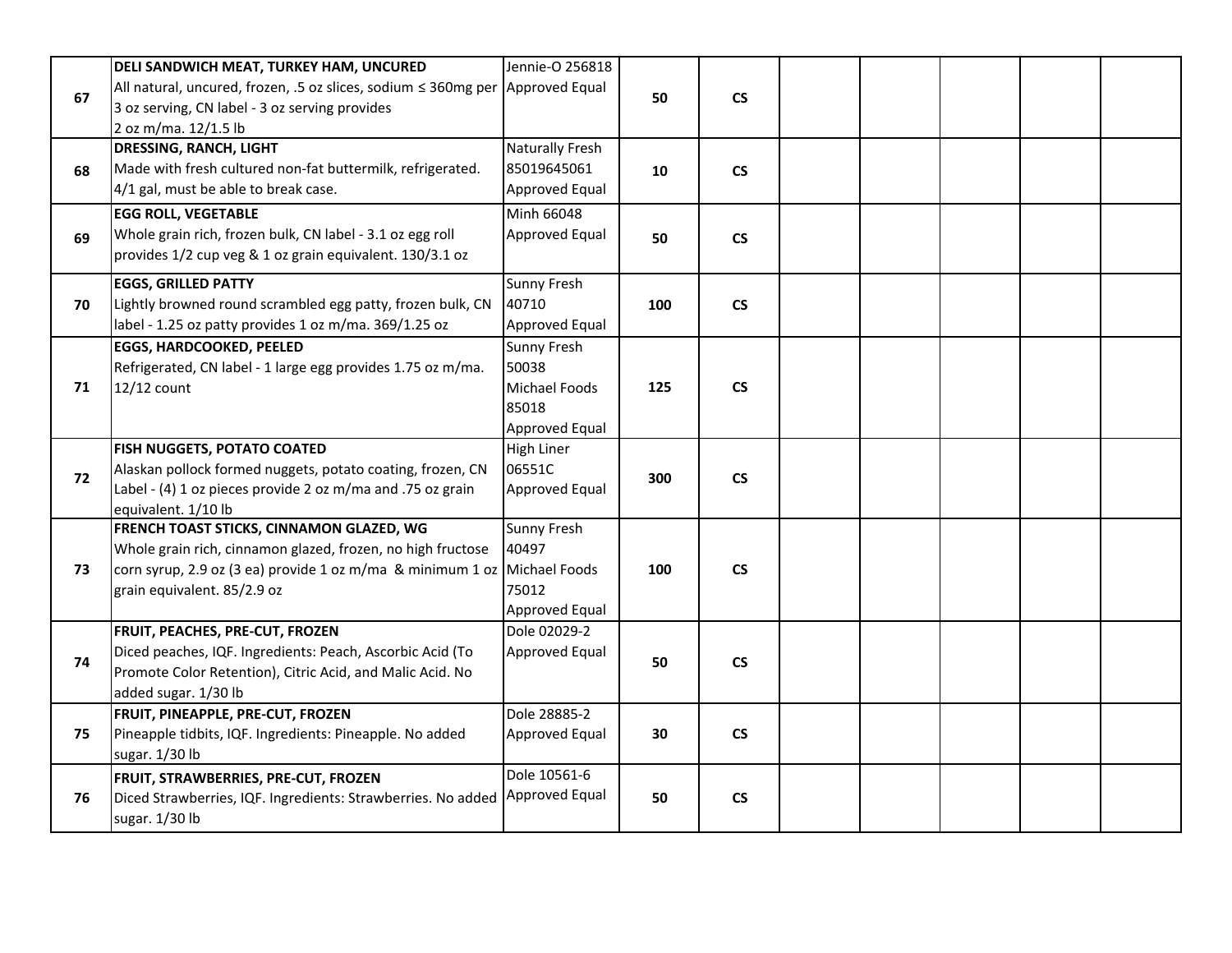|    | <b>GUACAMOLE, PREPARED</b>                                                                                                        | Simplot 932666          |     |                          |  |  |  |
|----|-----------------------------------------------------------------------------------------------------------------------------------|-------------------------|-----|--------------------------|--|--|--|
| 77 | Packed to U.S. Grade A standards, frozen, 100% Hass                                                                               | Approved Equal          | 35  | $\mathsf{CS}\phantom{0}$ |  |  |  |
|    | avocado, chunks of ripe tomato and crisp white onion, plus<br>cilantro. To contain 85.62% avocado, 7% tomato and 5%               |                         |     |                          |  |  |  |
|    | onion. 12/1 lb                                                                                                                    |                         |     |                          |  |  |  |
|    | HUMMUS, CUP, ROASTED RED PEPPER, 3 OZ                                                                                             | <b>National Food</b>    |     |                          |  |  |  |
|    | Shelf stable ready-to-eat Roasted Red Pepper Hummus in 3                                                                          | Group A5100             |     |                          |  |  |  |
|    | oz cup. Cups must be shelf stable in dry storage for 12<br>months. Minimum 110 calories, 5g fiber, 6g protein and only            | Approved Equal          |     |                          |  |  |  |
| 78 | 100mg sodium per cup. Each cup meets 1 1/2 meat/meat                                                                              |                         | 25  | $\mathsf{CS}\phantom{0}$ |  |  |  |
|    | alternative or 3/8 cup vegetable (Legume) under the NSLP                                                                          |                         |     |                          |  |  |  |
|    | guidelines. Must be made in a nut-free facility. 120/3 oz.                                                                        |                         |     |                          |  |  |  |
|    | HUMMUS, CUP, TACO, 3 OZ                                                                                                           | <b>National Food</b>    |     |                          |  |  |  |
|    | Shelf stable ready-to-eat Taco Hummus in 3 oz cup. Cups                                                                           | Group A5200             |     |                          |  |  |  |
|    | must be shelf stable in dry storage for 12 months. Minimum                                                                        | Approved Equal          |     |                          |  |  |  |
| 79 | 110 calories, 5g fiber, 6g protein and only 100mg sodium per                                                                      |                         | 25  | <b>CS</b>                |  |  |  |
|    | cup. Each cup meets 1 1/2 meat/meat alternative or 3/8 cup                                                                        |                         |     |                          |  |  |  |
|    | vegetable (Legume) under the NSLP guidelines. Must be                                                                             |                         |     |                          |  |  |  |
|    | made in a nut-free facility. 120/3 oz.                                                                                            |                         |     |                          |  |  |  |
|    | <b>MACARONI &amp; CHEESE ENTREE</b>                                                                                               | Land o Lakes            |     |                          |  |  |  |
| 80 | Prepared macaroni & cheese with 25% reduced sodium and                                                                            | 43294                   | 350 | <b>CS</b>                |  |  |  |
|    | 50% reduced fat, heat and serve boil-in-bag. 6/5 lb                                                                               | Approved Equal          |     |                          |  |  |  |
|    |                                                                                                                                   |                         |     |                          |  |  |  |
|    | <b>MUFFIN, APPLE CINNAMON</b>                                                                                                     | Chef Pierre 8858        |     |                          |  |  |  |
|    | Whole grain rich, made with real cinnamon applesauce,                                                                             | Approved Equal          |     |                          |  |  |  |
| 81 | sugar ≤ 16gm per 2 oz muffin, individually wrapped, frozen,                                                                       |                         | 250 | <b>CS</b>                |  |  |  |
|    | weighs 2 oz to provide 1 oz grain equivalent.<br>48/2 oz                                                                          |                         |     |                          |  |  |  |
|    | <b>MUFFIN, BANANA</b>                                                                                                             | Chef Pierre 8861        |     |                          |  |  |  |
| 82 | Whole grain rich, made with real bananas, sugar ≤ 15gm per                                                                        | Approved Equal          |     |                          |  |  |  |
|    | 2 oz muffin, individually wrapped, frozen,                                                                                        |                         | 600 | <b>CS</b>                |  |  |  |
|    | weighs 2 oz to provide 1 oz grain equivalent. 48/2 oz                                                                             |                         |     |                          |  |  |  |
|    | <b>MUFFIN, BLUEBERRY</b>                                                                                                          | Chef Pierre 8860        |     |                          |  |  |  |
| 83 | Whole grain rich, made with wild blueberries, sugar $\leq 14$ gm Approved Equal<br>per 2 oz muffin, individually wrapped, frozen, |                         | 600 | $\mathsf{CS}\phantom{0}$ |  |  |  |
|    | weighs 2 oz to provide 1 oz grain equivalent. 48/2 oz                                                                             |                         |     |                          |  |  |  |
|    | <b>ONION RINGS, BREADED, WG</b>                                                                                                   | <b>Tasty Brand</b>      |     |                          |  |  |  |
| 84 | Whole grain rich, 2.69 oz serving provides 1 oz grain<br>equivalent and % cup other vegetable. 6/5 lb                             | 33504<br>Approved Equal | 150 | $\mathsf{CS}\phantom{0}$ |  |  |  |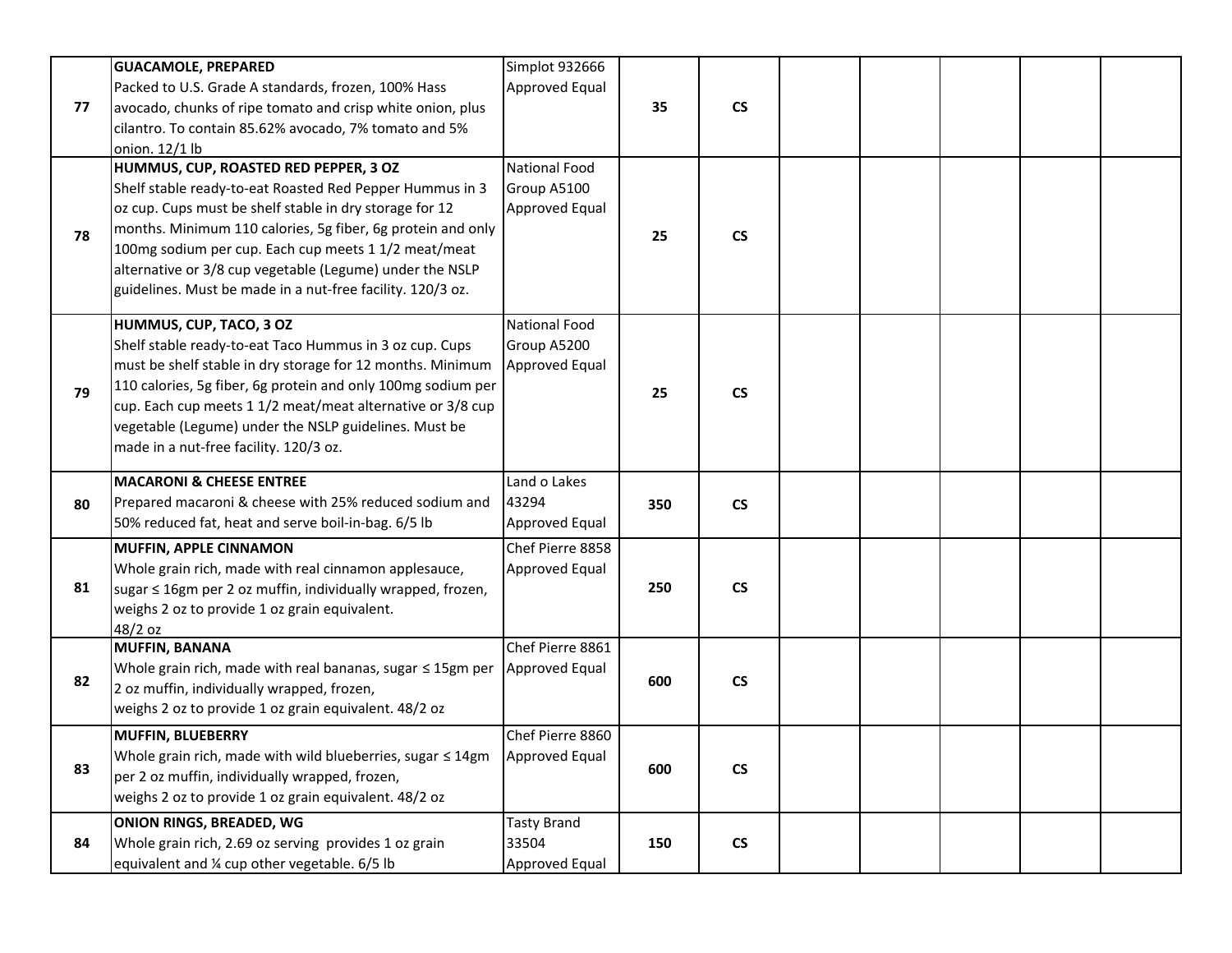|    | PANCAKES, SINGLE SERVE POUCH, BLUEBERRY                                    | DeWafelbakkers               |     |                          |  |  |  |
|----|----------------------------------------------------------------------------|------------------------------|-----|--------------------------|--|--|--|
|    | Whole grain rich, blueberry bits baked into the pancake,                   | 626                          |     |                          |  |  |  |
| 85 | sugar ≤ 13gm per serving, no artificial ingredients, ovenable              | Approved Equal               | 200 | $\mathsf{CS}\phantom{0}$ |  |  |  |
|    | packaging, frozen, 1 serving provides 2 oz grain equivalent.               |                              |     |                          |  |  |  |
|    | $72/3$ oz                                                                  |                              |     |                          |  |  |  |
|    | PANCAKES, SINGLE SERVE POUCH, MAPLE                                        | <b>DeWafelbakkers</b>        |     |                          |  |  |  |
|    | Whole grain rich, maple flavored, sugar $\leq$ 13gm per serving,           | 625                          |     |                          |  |  |  |
| 86 | no artificial ingredients, ovenable packaging, frozen, 1                   | Approved Equal               | 300 | $\mathsf{CS}\phantom{0}$ |  |  |  |
|    |                                                                            |                              |     |                          |  |  |  |
|    | serving provides 2 oz grain equivalent. 72/3 oz                            |                              |     |                          |  |  |  |
|    | PC DRESSING, CAESAR, 1.5 OZ REFRIGERATED                                   | Naturally Fresh <sup>®</sup> |     |                          |  |  |  |
| 87 | Single serve cup, classic Caesar dressing, reduced sodium,                 | 85711595061                  | 50  | $\mathsf{CS}\phantom{0}$ |  |  |  |
|    | refrigerated. 100/1.5 oz                                                   | Approved Equal               |     |                          |  |  |  |
|    |                                                                            |                              |     |                          |  |  |  |
|    | PC DRESSING, JALAPENO RANCH, 1.5 OZ REFRIGERATED                           | Naturally Fresh <sup>®</sup> |     |                          |  |  |  |
| 88 | Single serve cup, made with fresh cultured non-fat                         | 85720285061                  | 100 | $\mathsf{CS}\phantom{0}$ |  |  |  |
|    | buttermilk and jalapeno peppers, refrigerated. 100/1.5 oz                  | Approved Equal               |     |                          |  |  |  |
|    |                                                                            |                              |     |                          |  |  |  |
|    | PC DRESSING, RANCH, LIGHT, 1 OZ REFRIGERATED                               | Ken's 4485                   |     |                          |  |  |  |
| 89 | Single serve cup, made with fresh buttermilk, no added MSG, Approved Equal |                              | 800 | $\mathsf{CS}\phantom{0}$ |  |  |  |
|    | no high fructose corn syrup, no artificial flavors or synthetic            |                              |     |                          |  |  |  |
|    | colors, refrigerated. 100/1 oz                                             |                              |     |                          |  |  |  |
|    | PC DRESSING, RANCH, LIGHT, 1.5 OZ REFRIGERATED                             | Naturally Fresh <sup>®</sup> |     |                          |  |  |  |
| 90 | Single serve cup, made with fresh cultured non-fat                         | 85719645061                  | 450 | $\mathsf{CS}\phantom{0}$ |  |  |  |
|    | buttermilk, refrigerated. 100/1.5 oz                                       | Approved Equal               |     |                          |  |  |  |
|    |                                                                            |                              |     |                          |  |  |  |
|    | PC SOUR CREAM, FAT FREE, REFRIGERATED                                      | Land O Lakes                 |     |                          |  |  |  |
| 91 | Single serve pouch, made with real dairy sour cream.                       | 64407                        | 50  | $\mathsf{CS}\phantom{0}$ |  |  |  |
|    | $100/1$ oz                                                                 | Approved Equal               |     |                          |  |  |  |
|    | PIZZA, PAR-BAKED FOUR CHEESE, PRE-SLICED, WG                               | <b>Schwan's 68586</b>        |     |                          |  |  |  |
|    | 16" 51% WG Par-Baked Crust Four Cheese Pizza, Pre-Sliced (8-Approved Equal |                              |     |                          |  |  |  |
|    | cut) must provide 2 oz m/ma, 2 oz grain equivalent and 1/8                 |                              |     |                          |  |  |  |
| 92 | cup red/orange vegetable, Portion to provide a minimum of                  |                              | 500 | $\mathsf{CS}\phantom{0}$ |  |  |  |
|    | 320 calories with no more than 19 fat grams. Must contain a                |                              |     |                          |  |  |  |
|    | minimum of 2 grams of fiber and less than 570mg of sodium.                 |                              |     |                          |  |  |  |
|    | 72/5.13 oz                                                                 |                              |     |                          |  |  |  |
|    |                                                                            |                              |     |                          |  |  |  |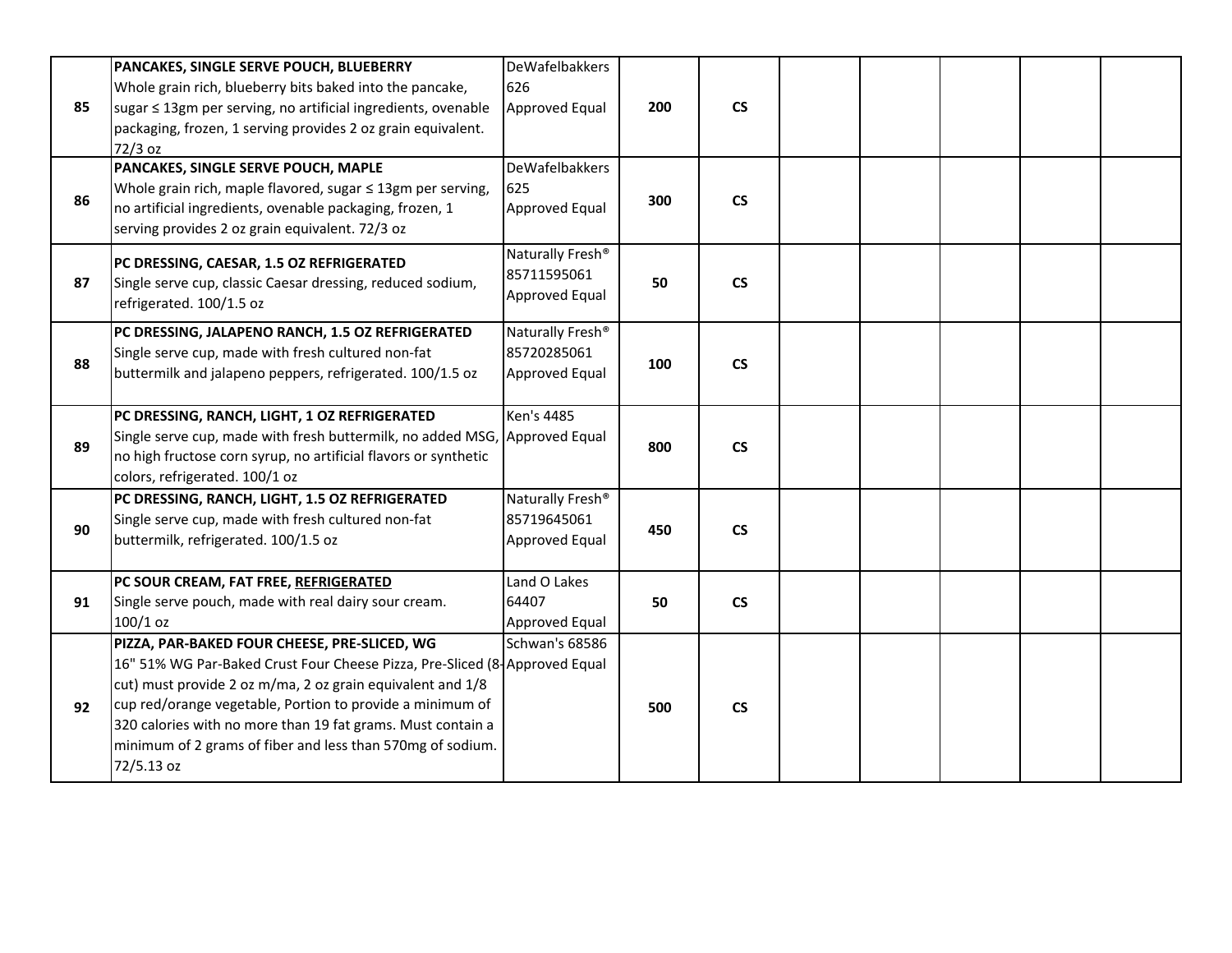|     | PIZZA, PAR-BAKED UNCURED TURKEY PEPPERONI,                                  | <b>Schwan's 68582</b> |     |                          |  |  |  |
|-----|-----------------------------------------------------------------------------|-----------------------|-----|--------------------------|--|--|--|
|     | PRE-SLICED, WG                                                              | Approved Equal        |     |                          |  |  |  |
|     | 16" 51% WG Par-Baked Uncured Turkey Pepperoni Pizza -                       |                       |     |                          |  |  |  |
|     | PRE-SLICED (8-CUT) must provide 2 oz m/ma, 2 oz grain                       |                       |     |                          |  |  |  |
| 93  | equivalent and 1/8 cup red/orange vegetable, Portion to                     |                       | 450 | $\mathsf{CS}\phantom{0}$ |  |  |  |
|     | provide a minimum of 320 calories with no more than 19 fat                  |                       |     |                          |  |  |  |
|     | grams. Must contain a minimum of 2 grams of fiber and less                  |                       |     |                          |  |  |  |
|     | than 670mg of sodium. 72/5.13 oz                                            |                       |     |                          |  |  |  |
|     | PIZZA, TURKEY SAUSAGE BREAKFAST, IW, WG                                     | Tony's 63913          |     |                          |  |  |  |
|     | 51% WG Turkey Sausage Breakfast Pizza 50/50 - IW must                       | Approved Equal        |     |                          |  |  |  |
|     | provide 1 oz m/ma and 1.75 oz grain equivalent, Portion to                  |                       |     |                          |  |  |  |
| 94  | provide a minimum of 200 calories with no more than 9 fat                   |                       | 400 | $\mathsf{CS}\phantom{0}$ |  |  |  |
|     | grams. Must contain a minimum of 2 grams of fiber and less                  |                       |     |                          |  |  |  |
|     | than 410mg of sodium. 100/3.67 oz                                           |                       |     |                          |  |  |  |
|     |                                                                             |                       |     |                          |  |  |  |
|     | POTATOES, FORMED MASHED POTATO SHAPES                                       | <b>McCain 06639</b>   |     |                          |  |  |  |
| 95  | U.S. Grade A, Emoji shaped, processed in vegetable oil, 95mg Approved Equal |                       | 350 | $\mathsf{CS}\xspace$     |  |  |  |
|     | sodium per 5 piece serving. 6/4 lb                                          |                       |     |                          |  |  |  |
|     | POTATOES, FORMED TATER TOTS, RS                                             | Simplot 004189        |     |                          |  |  |  |
| 96  | US Grade A, cylinder-shaped, no binders or fillers, processed               | Approved Equal        | 500 | $\mathsf{CS}\phantom{0}$ |  |  |  |
|     | in veg oil, sodium ≤ 190mg per 2.52 oz serving, oven ready, 0               |                       |     |                          |  |  |  |
|     | trans fat. 6/5 lbs                                                          |                       |     |                          |  |  |  |
|     | POTATOES, FRENCH FRIES, SEASONED WEDGES, RS                                 | Simplot 036722        |     |                          |  |  |  |
|     | US Grade A, battered, seasoned, 10-cut wedge, skin-on,                      | Approved Equal        |     |                          |  |  |  |
| 97  | processed in veg oil, extended holding time and heat                        |                       | 800 | $\mathsf{CS}\phantom{0}$ |  |  |  |
|     | retention, sodium ≤ 120mg per 3 oz serving, oven ready, 0                   |                       |     |                          |  |  |  |
|     | trans fat. 6/5 lb                                                           |                       |     |                          |  |  |  |
|     | POTATOES, FRENCH FRIES, SPICY STRAIGHT CUT                                  | Cavendish 56210       |     |                          |  |  |  |
| 98  | US Grade A, 3/8" width, processed in veg oil, sodium ≤                      | 35101-2               | 700 |                          |  |  |  |
|     | 300mg per 1/2 cup serving. 6/4.5 lb                                         | Approved Equal        |     |                          |  |  |  |
|     | POTATOES, FRENCH FRIES, SPIRAL SHAPED, RS                                   | Simplot 042860        |     |                          |  |  |  |
| 99  | US Grade A, 1/3" width, processed in veg oil, extended                      | <b>Approved Equal</b> | 500 | $\mathsf{CS}\xspace$     |  |  |  |
|     | holding time and heat retention, sodium $\leq$ 160mg per 3 oz               |                       |     |                          |  |  |  |
|     | serving, oven ready, 0 trans fat. 6/5 lbs                                   |                       |     |                          |  |  |  |
|     | POTATOES, FRENCH FRIES, TWISTED SIDEWINDERS™                                | Simplot 032168        |     |                          |  |  |  |
| 100 | US Grade A, twisted shape, 1/3" width, clear coated,                        | <b>Approved Equal</b> | 150 | $\mathsf{CS}\xspace$     |  |  |  |
|     | processed in veg oil, sodium ≤ 260mg per 2.11 oz serving,                   |                       |     |                          |  |  |  |
|     | oven ready, 0 trans fat. 6/4 lb                                             |                       |     |                          |  |  |  |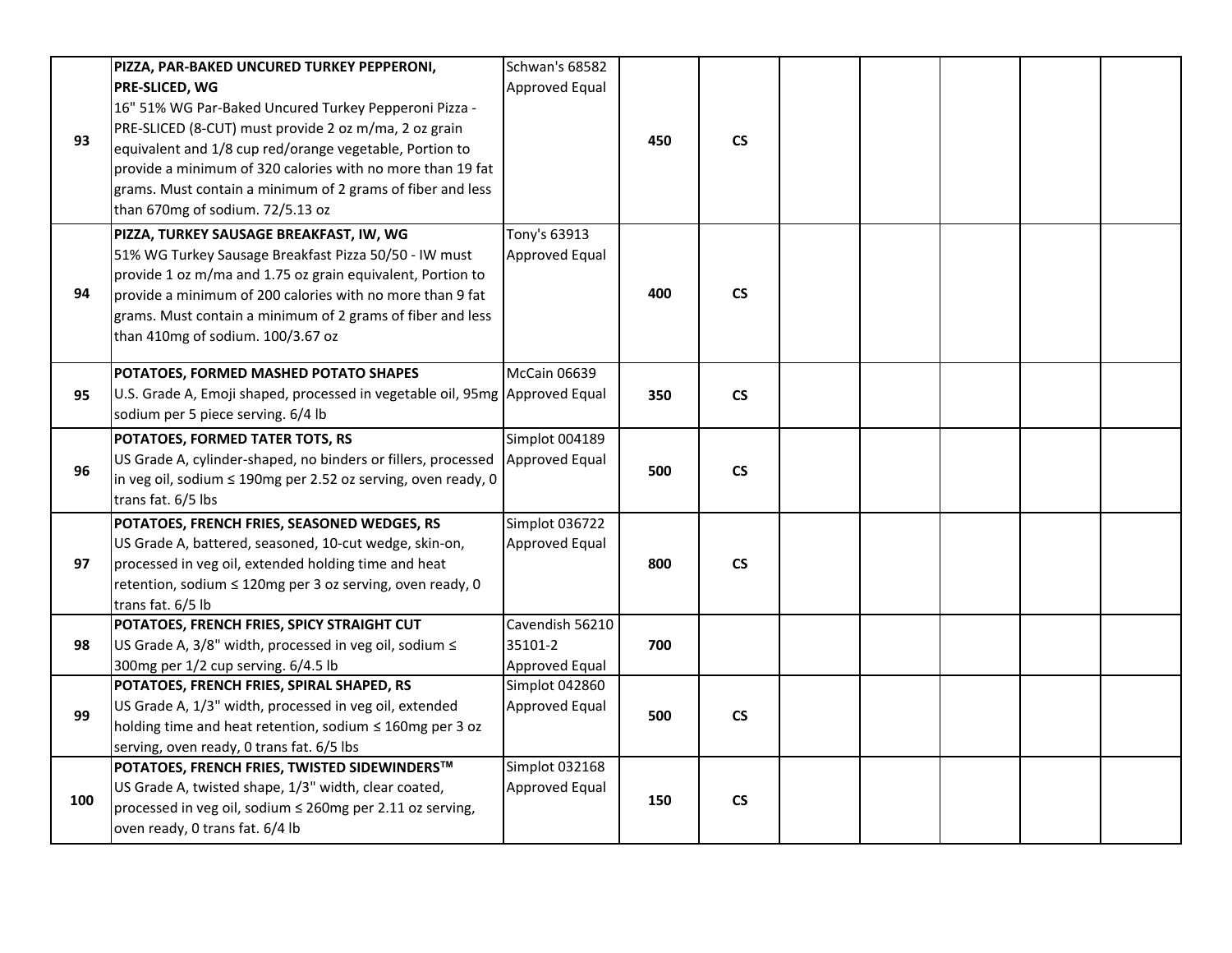|     | PRETZEL, SOFT, 1 OZ, WG, IW                                    | <b>J&amp;J Snack Foods</b> |     |                          |  |  |  |
|-----|----------------------------------------------------------------|----------------------------|-----|--------------------------|--|--|--|
| 101 | Whole grain rich baked pretzel, frozen, individually wrapped.  | 30131                      | 200 | $\mathsf{CS}\phantom{0}$ |  |  |  |
|     | 200/1 oz                                                       | Approved Equal             |     |                          |  |  |  |
|     | SALAD, COLE SLAW, PREPARED                                     | Reser's 151258             |     |                          |  |  |  |
|     | Chopped, southern style cole slaw, ready to serve,             | Approved Equal             |     |                          |  |  |  |
| 102 | refrigerated, ingredients include: cabbage, mayonnaise,        |                            | 30  | $\mathsf{CS}\phantom{0}$ |  |  |  |
|     | sugar, carrots, vinegar, green pepper, onion, sodium $\leq$    |                            |     |                          |  |  |  |
|     | 230mg per 1/2 cup serving. 2/7 lb                              |                            |     |                          |  |  |  |
|     | SANDWICH, GRILLED CHEESE, WG, IW                               | <b>Bake Crafters</b>       |     |                          |  |  |  |
|     | WG, Grilled Cheese, American & Mozzarella Cheeses, LS, IW;     | 6676                       |     |                          |  |  |  |
|     | must be whole grain rich and provide 2.0 ounce grain           | Approved Equal             |     |                          |  |  |  |
| 103 | equivalents and 2.0 ounces of meat or meat alternate.          |                            | 250 | $\mathsf{CS}\phantom{0}$ |  |  |  |
|     | Portion to provide at least 405.0 calories, with no more than  |                            |     |                          |  |  |  |
|     | 28 grams of fat. Must contain less than 680.0 milligrams of    |                            |     |                          |  |  |  |
|     | sodium. 108/4.5 oz                                             |                            |     |                          |  |  |  |
|     | SANDWICH, PEANUT BUTTER & GRAPE JELLY, IW, 2.6 OZ              | <b>Smuckers</b>            |     |                          |  |  |  |
|     | Whole grain rich, peanut butter and grape jelly crimped        | 5150006960                 |     |                          |  |  |  |
| 104 | within a crustless bread pouch, individually wrapped, frozen,  | Approved Equal             | 900 | $\mathsf{CS}\phantom{0}$ |  |  |  |
|     | CN label - 2.6 oz sandwich provides 1 oz equivalent m/ma       |                            |     |                          |  |  |  |
|     | and 1 oz grain equivalent. 72/2.6 oz                           |                            |     |                          |  |  |  |
|     | SANDWICH, PEANUT BUTTER & GRAPE JELLY, IW, 5.3 OZ              | Smuckers                   |     |                          |  |  |  |
|     | Whole grain rich, peanut butter and grape jelly crimped        | 5150021027                 |     |                          |  |  |  |
| 105 | within a crustless bread pouch, individually wrapped, frozen,  | Approved Equal             | 400 | $\mathsf{CS}\phantom{0}$ |  |  |  |
|     | CN label - 5.3 oz sandwich provides 2 oz equivalent m/ma       |                            |     |                          |  |  |  |
|     | and 2 oz grain equivalent. 72/5.3 oz                           | <b>Smuckers</b>            |     |                          |  |  |  |
|     | SANDWICH, PEANUT BUTTER & STRAWBERRY JAM, IW, 2.6<br><b>OZ</b> | 5150006961                 |     |                          |  |  |  |
|     | Whole grain rich, peanut butter and strawberry jam crimped     | Approved Equal             |     |                          |  |  |  |
| 106 | within a crustless bread pouch, individually wrapped, frozen,  |                            | 600 | $\mathsf{CS}\phantom{0}$ |  |  |  |
|     | CN label - 2.6 oz sandwich provides 1 oz equivalent m/ma       |                            |     |                          |  |  |  |
|     | and 1 oz grain equivalent. 72/2.6 oz                           |                            |     |                          |  |  |  |
|     |                                                                |                            |     |                          |  |  |  |
|     | SANDWICH, PEANUT BUTTER & STRAWBERRY JAM, IW, 5.3<br><b>OZ</b> | Smuckers<br>5150021028     |     |                          |  |  |  |
|     | Whole grain rich, peanut butter and strawberry jam crimped     | Approved Equal             |     |                          |  |  |  |
| 107 | within a crustless bread pouch, individually wrapped, frozen,  |                            | 150 | $\mathsf{CS}\phantom{0}$ |  |  |  |
|     | CN label - 5.3 oz sandwich provides 2 oz equivalent m/ma       |                            |     |                          |  |  |  |
|     | and 2 oz grain equivalent. 72/5.3 oz                           |                            |     |                          |  |  |  |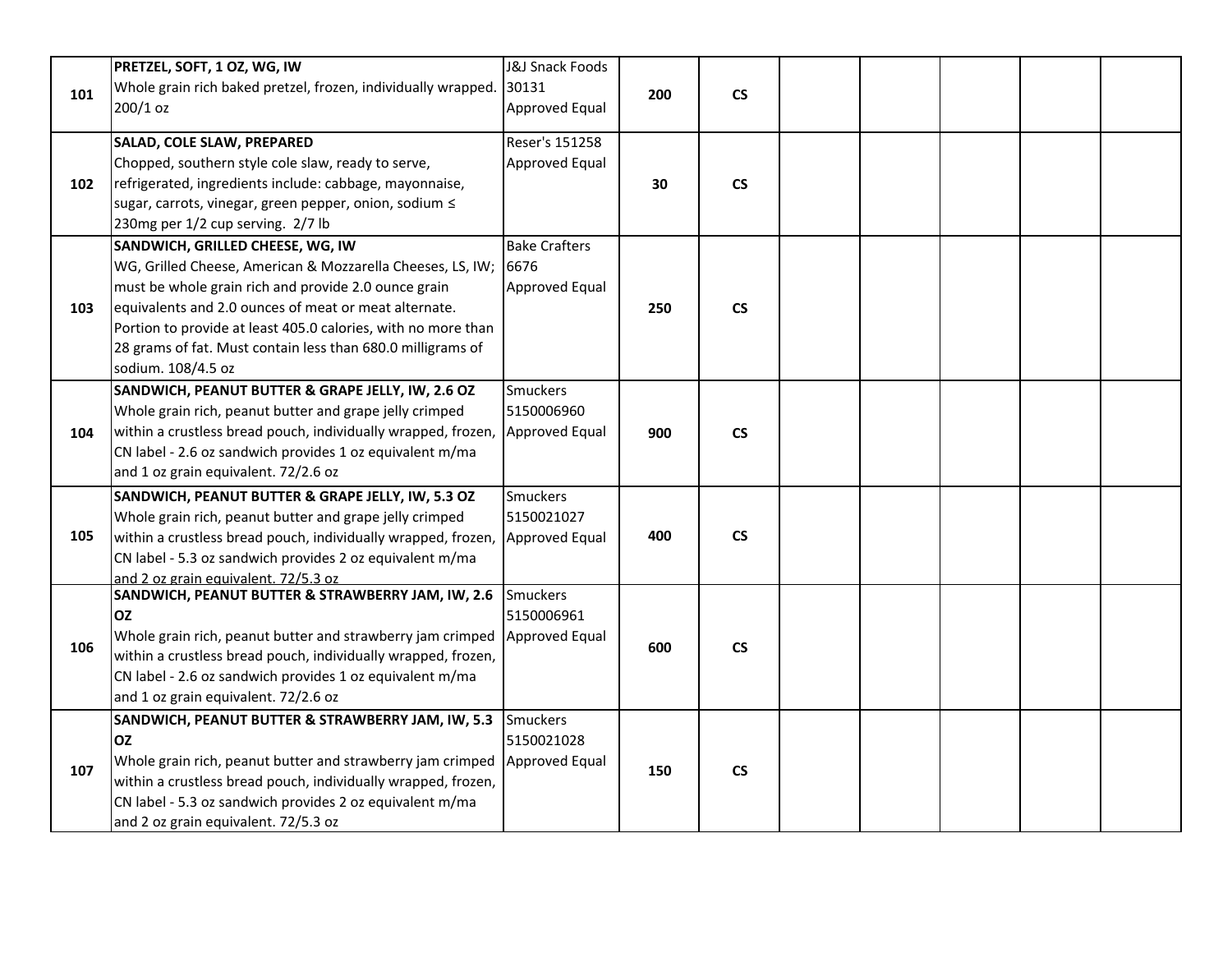|     | SANDWICH, TURKEY PEPPERONI STUFFED, WG, BULK                                                             | Schwan's 55290                   |     |                          |  |  |  |
|-----|----------------------------------------------------------------------------------------------------------|----------------------------------|-----|--------------------------|--|--|--|
|     | 51% WG Turkey Pepperoni Stuffed Sandwich must provide 2                                                  | Approved Equal                   |     |                          |  |  |  |
|     | oz m/ma, 2 oz grain equivalent and 1/8 cup red/orange                                                    |                                  |     |                          |  |  |  |
| 108 | vegetable, Portion to provide a minimum of 270 calories with                                             |                                  | 250 | $\mathsf{CS}\xspace$     |  |  |  |
|     | no more than 14 fat grams. Must contain a minimum of 2                                                   |                                  |     |                          |  |  |  |
|     | grams of fiber and less than 690mg of sodium. 48/4.46 oz                                                 |                                  |     |                          |  |  |  |
|     | <b>SAUCE, GENERAL TSO'S</b>                                                                              | JTM 73450                        |     |                          |  |  |  |
| 109 | Ready to use Asian style sauce, sodium ≤ 214mg per 1 oz                                                  | Approved Equal                   | 10  | $\mathsf{CS}\phantom{0}$ |  |  |  |
|     | portion, frozen. 6/5 lb                                                                                  |                                  |     |                          |  |  |  |
|     | <b>SAUCE, TERIYAKI</b>                                                                                   | JTM 73470                        |     |                          |  |  |  |
| 110 | Ready to use Asian style sauce, sodium ≤ 193mg per 1 oz                                                  | Approved Equal                   | 15  | $\mathsf{CS}\xspace$     |  |  |  |
|     | portion, frozen. 6/5 lb                                                                                  |                                  |     |                          |  |  |  |
|     | SHRIMP, BUFFALO STYLE BREADING, FULLY COOKED                                                             | High Liner                       |     |                          |  |  |  |
| 111 | Lightly breaded shrimp, fully cooked, frozen, ovenable,                                                  | 1088395                          | 100 | $\mathsf{CS}\phantom{0}$ |  |  |  |
|     | sodium ≤ 740mg per 4 oz (8 piece) serving. 4/2.5 lb                                                      | Approved Equal                   |     |                          |  |  |  |
|     | SMOOTHIE MIX, MANGO PINEAPPLE YOGURT, BULK<br>Smoothie concentrate, 1 gallon mix to 1 gallon water, real | <b>Bar Fresh</b><br>NSAMPYM128-4 |     |                          |  |  |  |
|     | fruit, no added sugars, no artificial colors or ingredients, 8 oz                                        | Approved Equal                   |     |                          |  |  |  |
| 112 | serving provides 4 oz of yogurt and 1/2 cup of fruit to meet                                             |                                  | 30  | $\mathsf{CS}\phantom{0}$ |  |  |  |
|     | the SBP meal pattern requirements. 4/1 gal                                                               |                                  |     |                          |  |  |  |
|     |                                                                                                          |                                  |     |                          |  |  |  |
|     | SMOOTHIE MIX, STRAWBERRY BANANA YOGURT, BULK                                                             | <b>Bar Fresh</b>                 |     |                          |  |  |  |
|     | Smoothie concentrate, 1 gallon mix to 1 gallon water, real                                               | NSAWBYM128-4                     |     |                          |  |  |  |
| 113 | fruit, no added sugars, no artificial colors or ingredients, 8 oz                                        | Approved Equal                   | 40  | $\mathsf{CS}\phantom{0}$ |  |  |  |
|     | serving provides 4 oz of yogurt and 1/2 cup of fruit to meet                                             |                                  |     |                          |  |  |  |
|     | the SBP meal pattern requirements. 4/1 gal                                                               |                                  |     |                          |  |  |  |
|     |                                                                                                          |                                  |     |                          |  |  |  |
|     | SMOOTHIE MIX, WILD BERRY YOGURT, BULK<br>Smoothie concentrate, 1 gallon mix to 1 gallon water, real      | Bar Fresh<br>NSASBYM128-4        |     |                          |  |  |  |
|     | fruit, no added sugars, no artificial colors or ingredients, 8 oz                                        | Approved Equal                   |     |                          |  |  |  |
| 114 | serving provides 4 oz of yogurt and 1/2 cup of fruit to meet                                             |                                  | 50  | $\mathsf{CS}\phantom{0}$ |  |  |  |
|     | the SBP meal pattern requirements. 4/1 gal                                                               |                                  |     |                          |  |  |  |
|     |                                                                                                          |                                  |     |                          |  |  |  |
|     | SMOOTHIE, MANGO PINEAPPLE, SINGLE SERVE, 7.6 OZ                                                          | <b>Bar Fresh</b>                 |     |                          |  |  |  |
|     | Ready to Drink Mango Pineapple Yogurt Smoothie, no                                                       | TGMPY48                          |     |                          |  |  |  |
| 115 | artificial colors or flavors, no added sugars, frozen, 7.6 oz                                            | Approved Equal                   | 200 | $\mathsf{CS}\phantom{0}$ |  |  |  |
|     | serving provides 1 oz m/ma and 1/2 cup fruit. 48/7.6 oz                                                  |                                  |     |                          |  |  |  |
|     |                                                                                                          |                                  |     |                          |  |  |  |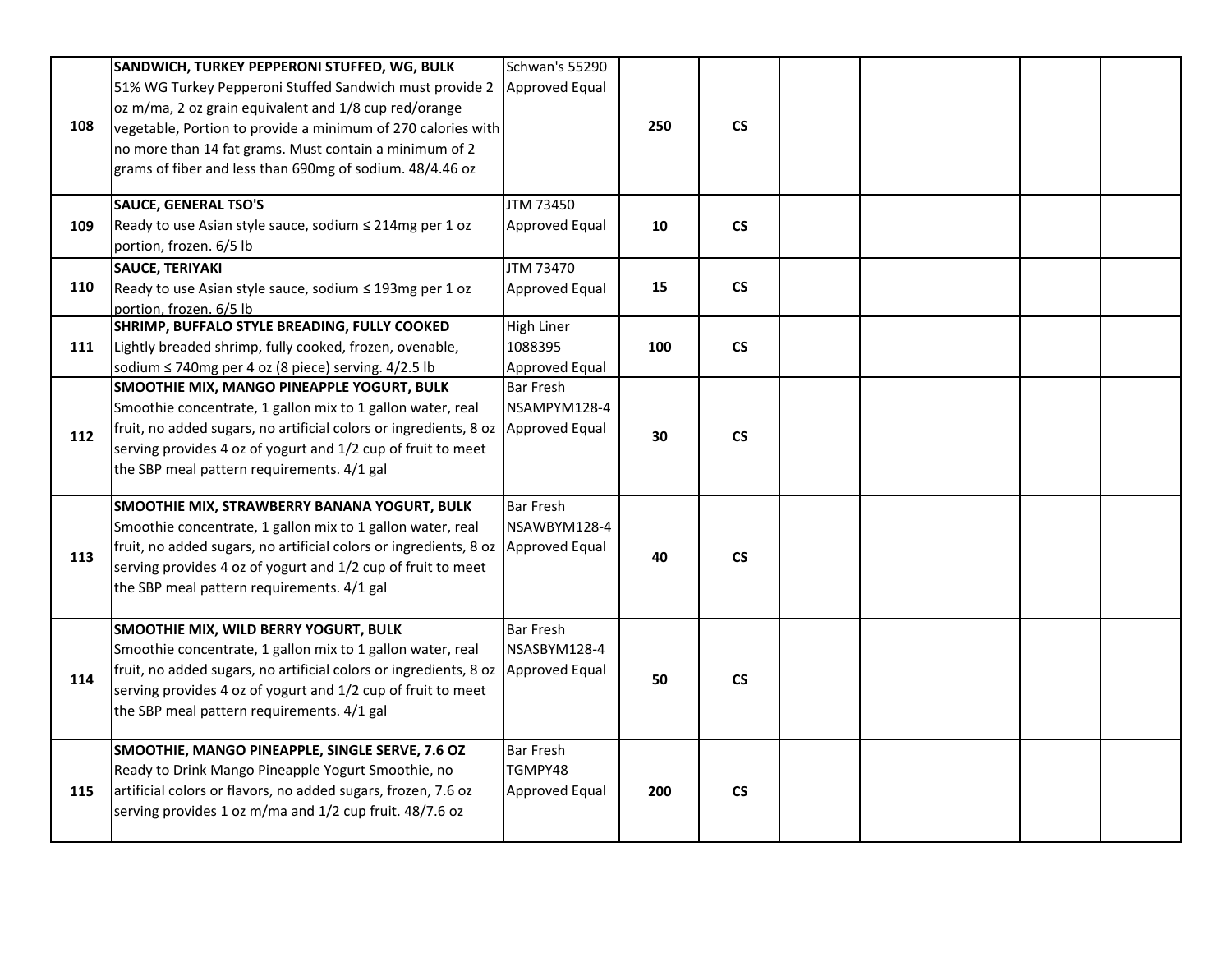| 116 | SMOOTHIE, PEACH, SINGLE SERVE, 7.6 OZ<br>Ready to Drink Peach Yogurt Smoothie, no artificial colors or<br>flavors, no added sugars, frozen, 7.6 oz serving provides 1 oz Approved Equal<br>m/ma and 1/2 cup fruit. 48/7.6 oz          | <b>Bar Fresh</b><br>TGPCY48                          | 250 | $\mathsf{CS}\phantom{0}$ |  |  |  |
|-----|---------------------------------------------------------------------------------------------------------------------------------------------------------------------------------------------------------------------------------------|------------------------------------------------------|-----|--------------------------|--|--|--|
| 117 | SMOOTHIE, STRAWBERRY BANANA, SINGLE SERVE, 7.6 OZ<br>Ready to Drink Strawberry Banana Yogurt Smoothie, no<br>artificial colors or flavors, no added sugars, frozen, 7.6 oz<br>serving provides 1 oz m/ma and 1/2 cup fruit. 48/7.6 oz | <b>Bar Fresh</b><br>TGSBY48<br><b>Approved Equal</b> | 200 | $\mathsf{CS}\xspace$     |  |  |  |
| 118 | <b>SOUP, BROCCOLI &amp; CHEESE, VEGETARIAN</b><br>Each 6.00 oz serving (by weight) of Broccoli Cheese Soup<br>provides 2.00 oz equivalent meat alternate and 1/4 cup dark<br>green vegetable. 6/5 lb                                  | <b>JTM 5114</b><br><b>Approved Equal</b>             | 75  | $\mathsf{CS}\phantom{0}$ |  |  |  |
| 119 | SOUP, CHILI, THREE BEAN, VEGETARIAN<br>Three bean chili, prepared with red kidney beans, black<br>beans and great northern beans, frozen, 8 oz serving<br>provides 1/2 cup vegtable, sub-group beans/peas. 6/5 lb                     | <b>JTM 5383</b><br><b>Approved Equal</b>             | 50  | $\mathsf{CS}\phantom{0}$ |  |  |  |
| 120 | SOUP, CREAMY TOMATO, VEGETARIAN<br>Contains water, tomato paste, cream, sugar. 6/5 lb                                                                                                                                                 | <b>JTM 5113</b><br>Approved Equal                    | 150 |                          |  |  |  |
| 121 | TORTILLA WRAP, WHITE WHOLE WHEAT, 10"<br>Whole grain rich, 10" flour tortilla, white whole wheat, no<br>artificial colors or flavors, sodium < 230mg, frozen, 1 tortilla<br>provides a minimum 2 oz grain equivalent. 8/24 ct         | Azteca 06009<br>Approved Equal                       | 20  | $\mathsf{CS}\phantom{0}$ |  |  |  |
| 122 | TORTILLA WRAP, WHITE WHOLE WHEAT, 6"<br>Whole grain rich, 6" flour tortilla, white whole wheat, no<br>artificial colors or flavors, sodium ≤ 170mg, frozen, 1 tortilla<br>provides a minimum 1 oz grain equivalent.<br>30/12 ct       | Azteca 06109<br>Approved Equal                       | 30  | $\mathsf{CS}\xspace$     |  |  |  |
| 123 | <b>TURKEY BACON, FULLY COOKED</b><br>Dark and white meat turkey, uniform slice size and form,<br>fully cooked and fully crisped, sodium $\leq$ 620mg for 1 oz<br>portion, CN label - 5.6 slices provide 1 oz m/ma. 12/50 ct           | Jennie-O 271106<br>Approved Equal                    | 50  | $\mathsf{CS}\phantom{0}$ |  |  |  |
| 124 | <b>TURKEY PEPPERONI, SLICED</b><br>All turkey, fully cooked, frozen, 16 slices per 1 oz, CN label.<br>$4/3$ lb                                                                                                                        | <b>Hormel 27267</b><br><b>Approved Equal</b>         | 100 | $\mathsf{CS}\phantom{0}$ |  |  |  |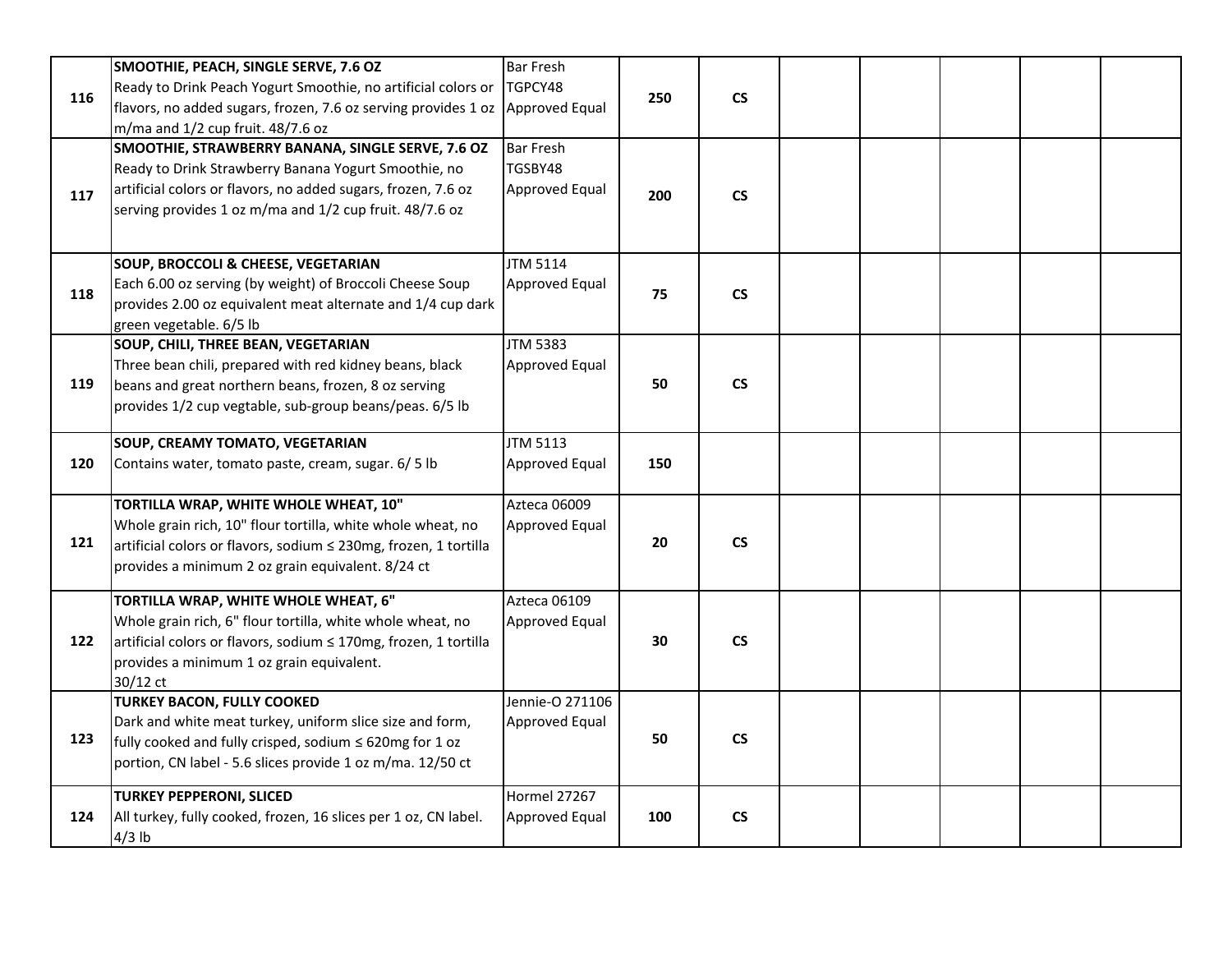|     | <b>TURKEY SAUSAGE PATTY, FULLY COOKED</b>                                                                                 | Jennie-O 613810    |     |                          |  |  |  |
|-----|---------------------------------------------------------------------------------------------------------------------------|--------------------|-----|--------------------------|--|--|--|
|     | All Natural - Minimally processed, contains no artificial<br>ingredients, coloring ingredients or chemical preservatives, | Approved Equal     |     |                          |  |  |  |
| 125 | no more than 3 gm fat and sodium ≤ 170mg per 1 oz m/ma,                                                                   |                    | 50  | <b>CS</b>                |  |  |  |
|     | frozen, CN label - 1.17 oz patty provides 1 oz m/ma. 137/1.17                                                             |                    |     |                          |  |  |  |
|     | <b>OZ</b>                                                                                                                 |                    |     |                          |  |  |  |
|     | <b>TURKEY TACO MEAT, FULLY COOKED</b>                                                                                     | Jennie-O 284028    |     |                          |  |  |  |
| 126 | Taco seasoned ground turkey, dark meat, fully cooked,                                                                     | Approved Equal     | 300 | $\mathsf{CS}\phantom{0}$ |  |  |  |
|     | sodium ≤ 320mg per 3.01 oz serving, 3.01 oz provides 2 oz                                                                 |                    |     |                          |  |  |  |
|     | m/ma. 4/7 lb                                                                                                              |                    |     |                          |  |  |  |
|     | <b>VEGETABLE BLEND, ROASTED CORN &amp; BLACK BEANS</b>                                                                    | Simplot 777762     |     |                          |  |  |  |
|     | Product contains 39.2% Roasted Cut Corn, 24.7% Black                                                                      | Approved Equal     |     |                          |  |  |  |
| 127 | Beans, 11.4% Tomatoes, 9.5% Roasted Yellow Onion, 7.4%                                                                    |                    | 50  | $\mathsf{CS}\xspace$     |  |  |  |
|     | Roasted Green Peppers and 5.3% Roasted Red Peppers, 3.63                                                                  |                    |     |                          |  |  |  |
|     | oz equals 1/2 cup serving. 6/2.5 lb                                                                                       |                    |     |                          |  |  |  |
|     | VEGETABLE BLEND, ROASTED CORN & JALAPENO                                                                                  | Simplot 034841     |     |                          |  |  |  |
| 128 | Product contains 90% Sweet Corn, 2.8% Green Onion and                                                                     | Approved Equal     | 100 | <b>CS</b>                |  |  |  |
|     | 1.75% Jalapeno, 3.13 oz equals 1/2 cup serving. 6/2.5 lb                                                                  |                    |     |                          |  |  |  |
|     | <b>VEGETABLE BLEND, ROASTED PEPPERS &amp; ONIONS</b>                                                                      | Simplot 677796     |     |                          |  |  |  |
|     | Packed to US Grade A Standard, Contains 22.9% roasted                                                                     | Approved Equal     |     |                          |  |  |  |
| 129 | green pepper strips, 22.9% roasted red pepper                                                                             |                    | 35  | $\mathsf{CS}\phantom{0}$ |  |  |  |
|     | strips and 52% roasted yellow onion strips. 6/2.5 lb                                                                      |                    |     |                          |  |  |  |
|     | VEGETABLE, BROCCOLI FLORETS, IQF                                                                                          | Fine Line 51311    |     |                          |  |  |  |
| 130 | Packed to US Grade A Standard. 12/2 lb                                                                                    | Simplot 824664     | 200 | $\mathsf{CS}\phantom{0}$ |  |  |  |
|     |                                                                                                                           | Approved Equal     |     |                          |  |  |  |
|     | VEGETABLE, COLLARD GREENS, CHOPPED                                                                                        | Hanover            |     |                          |  |  |  |
| 131 | Packed to US Grade A Standard, single ingredient, frozen.                                                                 | 2880030008         | 150 | $\mathsf{CS}\phantom{0}$ |  |  |  |
|     | $12/3$ lb                                                                                                                 | Approved Equal     |     |                          |  |  |  |
|     | VEGETABLE, CORN, WHOLE KERNEL, YELLOW                                                                                     | Fine Line 41510    |     |                          |  |  |  |
| 132 | Sweet cut yellow corn, packed to US Grade A Standard, 1/20                                                                | Simplot 187097     | 150 | $\mathsf{CS}\phantom{0}$ |  |  |  |
|     | Ib                                                                                                                        | Approved Equal     |     |                          |  |  |  |
|     | <b>VEGETABLE, PEAS, GREEN, FROZEN</b>                                                                                     | Fine Line 41640    |     |                          |  |  |  |
| 133 | Packed to U.S. Grade A Standard. 1/20 lb                                                                                  | Simplot 189251     | 150 | $\mathsf{CS}\phantom{0}$ |  |  |  |
|     |                                                                                                                           | Approved Equal     |     |                          |  |  |  |
|     | <b>WHIPPED TOPPING</b>                                                                                                    | <b>Richs 02559</b> |     |                          |  |  |  |
| 134 | Non-Dairy, squeeze bag, frozen. 12/16 oz                                                                                  | Approved Equal     | 20  | $\mathsf{CS}\phantom{0}$ |  |  |  |
|     |                                                                                                                           |                    |     |                          |  |  |  |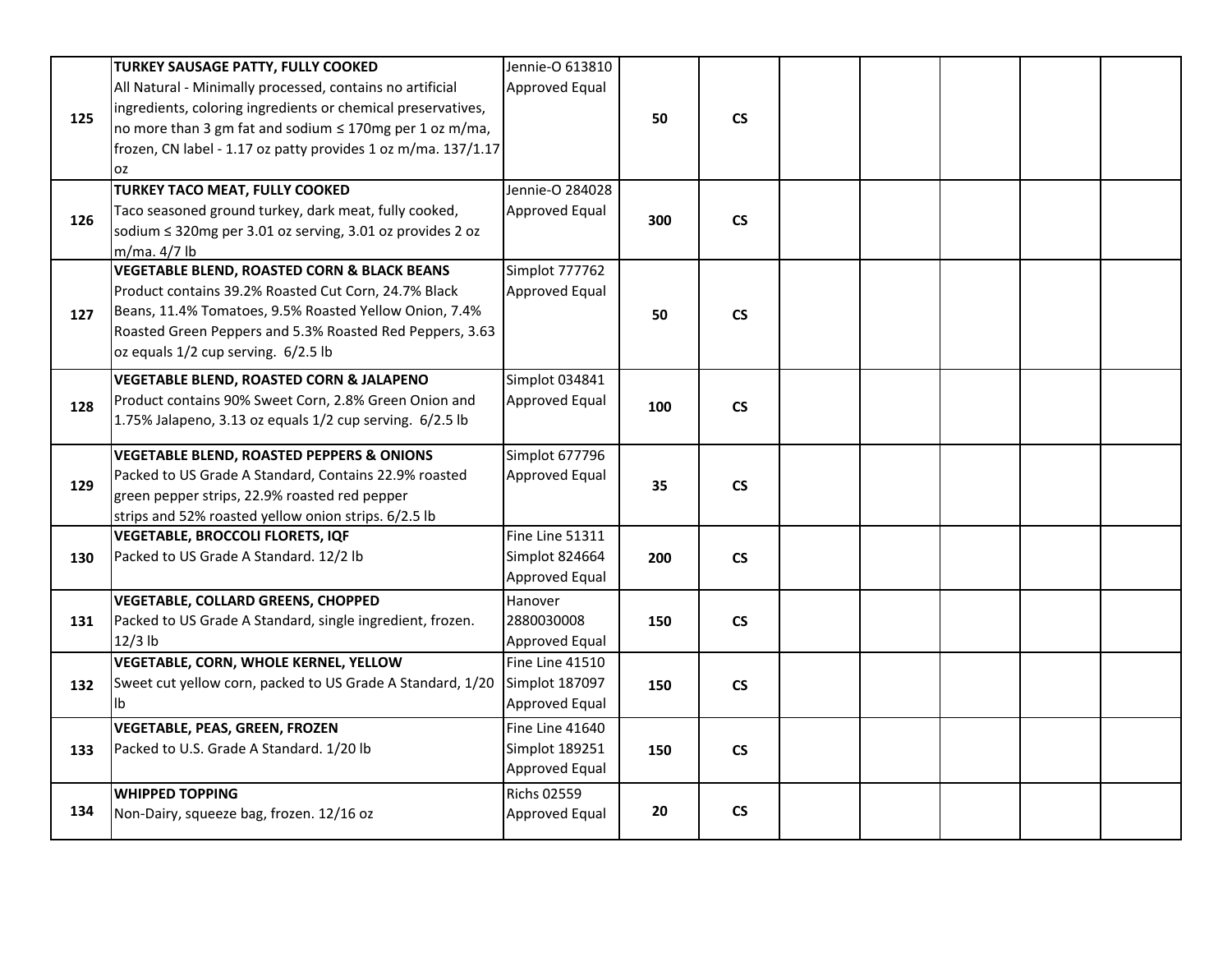| 135 | YOGURT, CHERRY, REDUCED SUGAR<br>Creamy, low-fat cherry yogurt in cup format. 80 calories,<br>9 grams or less sugar and no more than 5 grams of added<br>sugar. Made without gelatin. Gluten-free. No artificial<br>flavors, no colors from artificial sources, and no high fructose<br>corn syrup. 4 oz. serving provides 1 oz m/ma. 48/4 oz                    | Yoplait Trix <sup>™</sup><br>31077-7<br>Approved Equal | 300 | $\mathsf{CS}\phantom{0}$ |  |  |  |
|-----|------------------------------------------------------------------------------------------------------------------------------------------------------------------------------------------------------------------------------------------------------------------------------------------------------------------------------------------------------------------|--------------------------------------------------------|-----|--------------------------|--|--|--|
| 136 | YOGURT, HORCHATA<br>Creamy, low-fat cinnamon horchata yogurt in cup format.<br>100 calories, 14 grams or less sugar. 4 oz. serving equals 1<br>meat/meat alternate. Made with no artificial flavors, no<br>colors from artificial sources, no high fructose corn syrup and<br>no gelatin. 48/4 oz                                                                | Yoplait <sup>®</sup> 15675-<br>Approved Equal          | 100 | $\mathsf{CS}\xspace$     |  |  |  |
| 137 | YOGURT, PARFAIT BASE, VANILLA GREEK<br>Bulk, fat free vanilla gluten-free Greek yogurt in a multi-serve 2<br>pouch. Made with more than 2x the protein of regular<br>yogurt and with rSBT-free milk. 4 oz serving provides 1 oz<br>m/ma. 3/64 oz                                                                                                                 | Yoplait <sup>®</sup> 41167-<br>Approved Equal          | 300 | $\mathsf{CS}\phantom{0}$ |  |  |  |
| 138 | YOGURT, RASPBERRY, REDUCED SUGAR<br>Creamy, low-fat raspberry yogurt in cup format. 80 calories,<br>9 grams or less sugar and no more than 5 grams of added<br>sugar. Made without gelatin. Gluten-free. No artificial<br>flavors, no colors from artificial sources, and no high fructose<br>corn syrup. 4 oz. serving provides 1 oz m/ma. 48/4 oz              | Yoplait Trix <sup>®</sup><br>17725-0<br>Approved Equal | 350 | $\mathsf{CS}\phantom{0}$ |  |  |  |
| 139 | YOGURT, STRAWBERRY<br>Creamy, low-fat strawberry yogurt in cup format. 100<br>calories, 14 grams or less sugar. 4 oz. serving equals 1<br>meat/meat alternate. Made with no artificial flavors, no<br>colors from artificial sources, no high fructose corn syrup and<br>no gelatin. 48/4 oz                                                                     | Yoplait <sup>®</sup> 15677-<br>Approved Equal          | 350 | $\mathsf{CS}\xspace$     |  |  |  |
| 140 | YOGURT, STRAWBERRY BANANA, REDUCED SUGAR<br>Creamy, low-fat strawberry banana yogurt in cup format. 80<br>calories, 9 grams or less sugar and no more than 5 gm of<br>added sugar. Made without gelatin. Gluten-free. No artificial<br>flavors, no colors from artificial sources, and no high fructose<br>corn syrup. 4 oz. serving provides 1 oz m/ma. 48/4 oz | Yoplait Trix <sup>™</sup><br>17726-7<br>Approved Equal | 350 | <b>CS</b>                |  |  |  |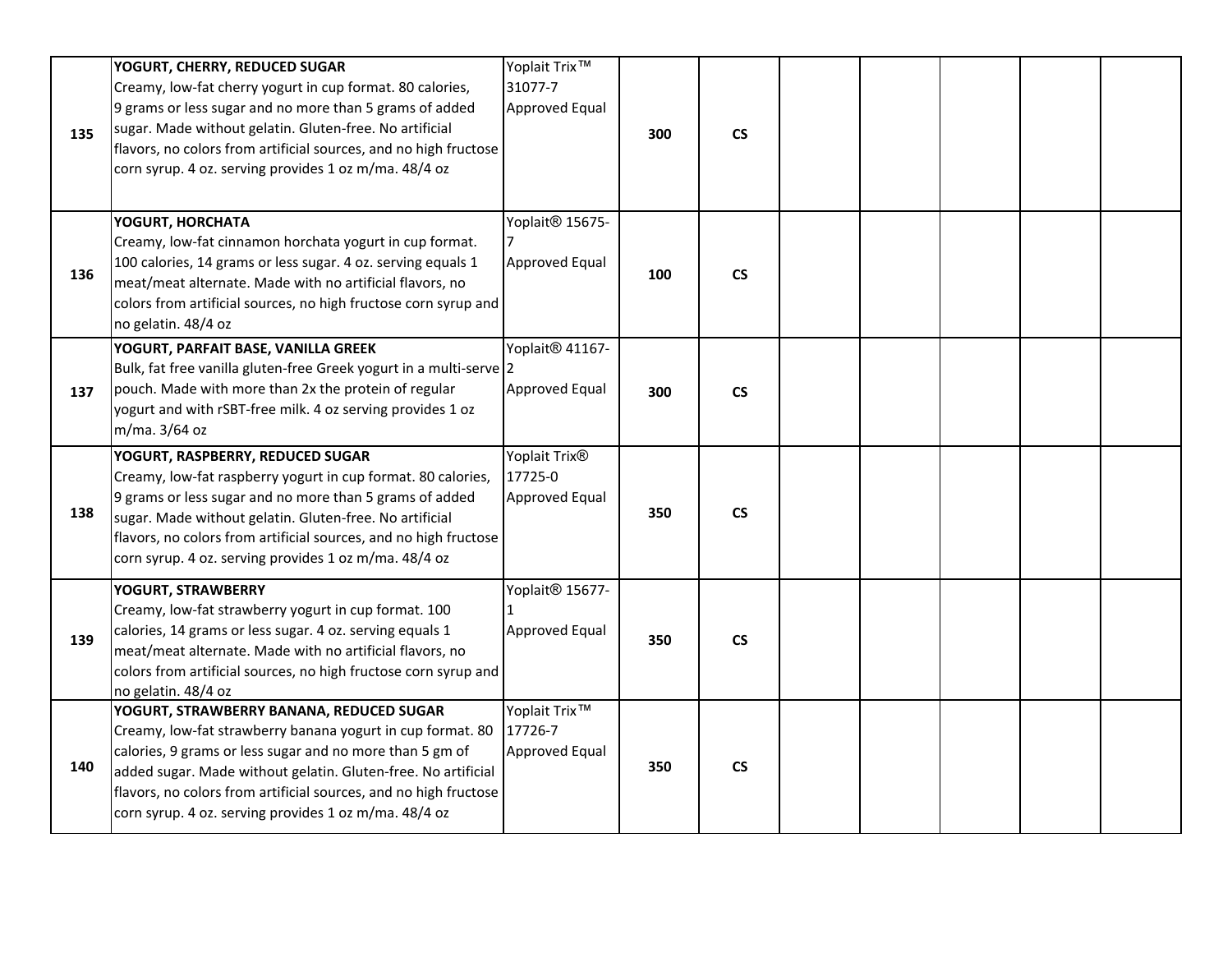|     | <b>YOGURT, VANILLA</b>                                                                                                                                                                                                                                     | Yoplait <sup>®</sup> 15676- |     |    |  |  |  |
|-----|------------------------------------------------------------------------------------------------------------------------------------------------------------------------------------------------------------------------------------------------------------|-----------------------------|-----|----|--|--|--|
| 141 | Creamy, low-fat vanilla yogurt in cup format. 100 calories, 14 4<br>grams or less sugar. 4 oz. serving equals 1 meat/meat<br>alternate. Made with no artificial flavors, no colors from<br>artificial sources, no high fructose corn syrup and no gelatin. | Approved Equal              | 700 | CS |  |  |  |
|     | $48/4$ oz                                                                                                                                                                                                                                                  |                             |     |    |  |  |  |
|     |                                                                                                                                                                                                                                                            |                             |     |    |  |  |  |

**Frozen and Refrigerated SUBTOTAL \$**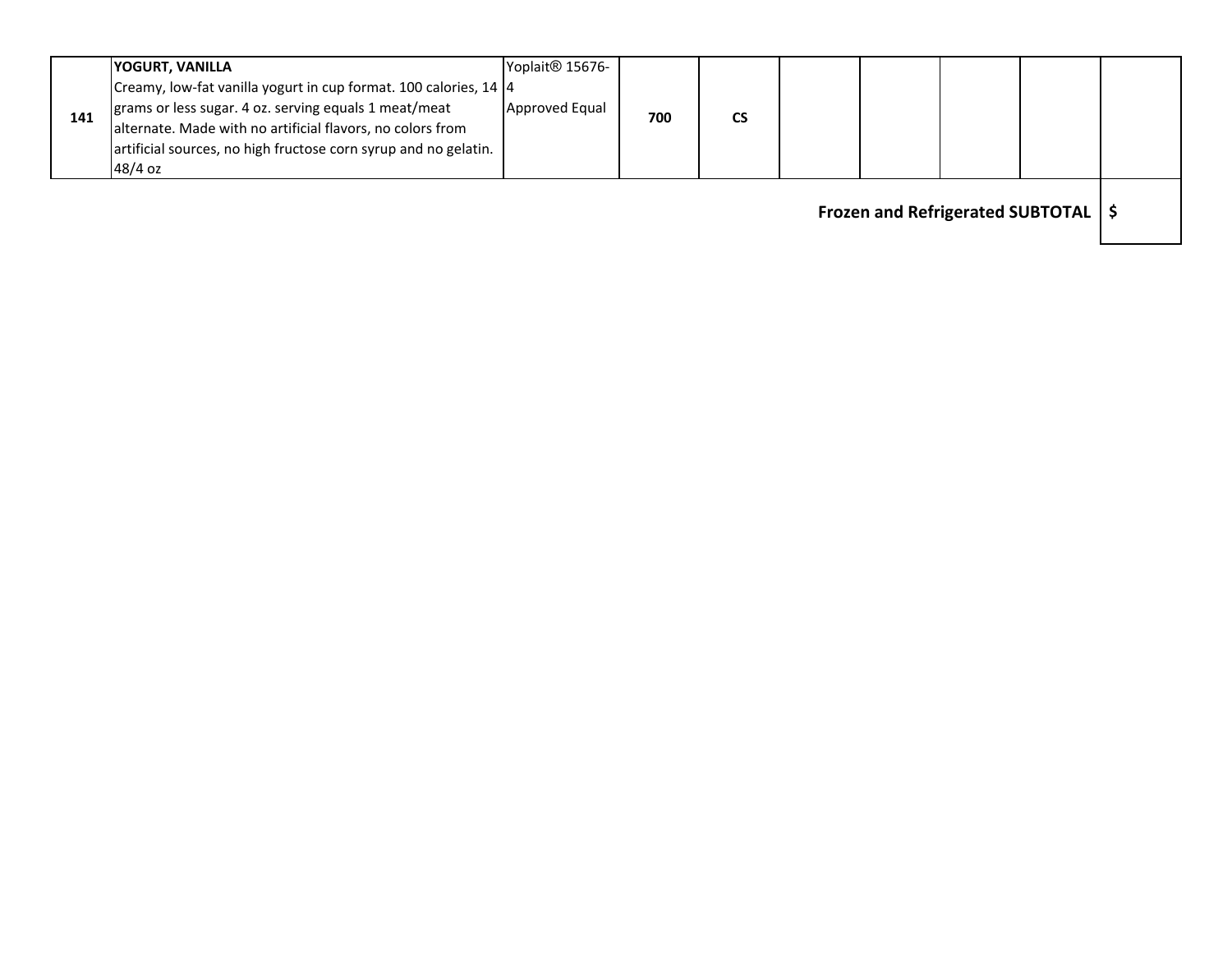| <b>LINE</b><br><b>ITEM</b><br><b>NUMBER</b> | <b>ITEM DESCRIPTION</b>                                                                                                                                                                                                                                          | <b>APPROVED</b><br><b>BRANDS</b>                 | <b>ESTIMATED</b><br><b>QUANTITY</b> | <b>BID UNIT</b>          | <b>BRAND / ITEM</b><br><b>CODE</b><br><b>BID</b> | <b>UNIT</b><br><b>SIZE</b> | <b>PORTION</b><br><b>SIZE</b> | <b>UNIT</b><br><b>PRICE</b> | <b>EXTENDED</b><br><b>UNIT PRICE</b> |
|---------------------------------------------|------------------------------------------------------------------------------------------------------------------------------------------------------------------------------------------------------------------------------------------------------------------|--------------------------------------------------|-------------------------------------|--------------------------|--------------------------------------------------|----------------------------|-------------------------------|-----------------------------|--------------------------------------|
|                                             | <b>PANTRY AND CONDIMENTS</b>                                                                                                                                                                                                                                     |                                                  |                                     |                          |                                                  |                            |                               |                             |                                      |
| 142                                         | <b>APPLES, SLICED</b><br>Packed in water. Must be Buy American compliant.<br>6/#10 cans                                                                                                                                                                          | Musselman's<br>FFSLR0600MUS0<br>Approved Equal   | 100                                 | $\mathsf{CS}\xspace$     |                                                  |                            |                               |                             |                                      |
| 143                                         | APPLESAUCE, UNSWEETENED<br>Grade A, Must be Buy American compliant. 6 #10 cans                                                                                                                                                                                   | White House<br>Approved Equal                    | 30                                  | $\mathsf{CS}\phantom{0}$ |                                                  |                            |                               |                             |                                      |
| 144                                         | <b>BEANS, BLACK</b><br>Low sodium (<140 mg/serving), packed in water. Must be<br>Buy American compliant. 6 #10 cans.                                                                                                                                             | Bush's 001885<br><b>Approved Equal</b>           | 20                                  | $\mathsf{CS}\phantom{0}$ |                                                  |                            |                               |                             |                                      |
| 145                                         | BEANS, GREAT NORTHERN, LOW SODIUM<br>Sodium ≤ 140mg per 1/2 cup serving. Must be Buy American<br>compliant. 6/#10 cans.                                                                                                                                          | Furmanos<br>F11621<br>Approved Equal             | 20                                  | $\mathsf{CS}\phantom{0}$ |                                                  |                            |                               |                             |                                      |
| 146                                         | <b>BEANS, GREEN</b><br>1 - 1 1/2" cut, Blue Lake variety, no salt added, green beans<br>and water as only ingredients. Must be Buy American<br>compliant. 6 #10 cans.                                                                                            | <b>Allens 12278</b><br>Approved Equal            | 200                                 | $\mathsf{CS}\xspace$     |                                                  |                            |                               |                             |                                      |
| 147                                         | <b>BEANS, PINTO, LOW SODIUM</b><br>Sodium ≤ 140mg per 1/2 cup serving. Must be Buy American<br>compliant. 6/#10 cans.                                                                                                                                            | Furmanos<br>F11622<br>Approved Equal             | 20                                  | $\mathsf{CS}\xspace$     |                                                  |                            |                               |                             |                                      |
| 148                                         | <b>BEANS, VEGETARIAN</b><br>White Beans, Water, Sugar, Tomato Paste, Salt, Oleoresin<br>Paprika, Dextrose, Onion Powder, Garlic Powder, Caramel<br>Color, Natural Flavorings; sodium ≤ 140mg per 1/2 cup<br>serving. Must be Buy American compliant. 6/#10 cans. | Bella Vista 84137-<br>5<br><b>Approved Equal</b> | 450                                 | $\mathsf{CS}\xspace$     |                                                  |                            |                               |                             |                                      |
| 149                                         | <b>BREAD STUFFING MIX, HERB SEASONED</b><br>Whole grain bread crumbs and dry herb seasoning mix, 1/2<br>cup (34g) dry stuffing mix serving provides 1.5 oz grain<br>equivalent. 12/28 oz                                                                         | Foothill Farms®<br>T530-C1190<br>Approved Equal  | 25                                  | $\mathsf{CS}\xspace$     |                                                  |                            |                               |                             |                                      |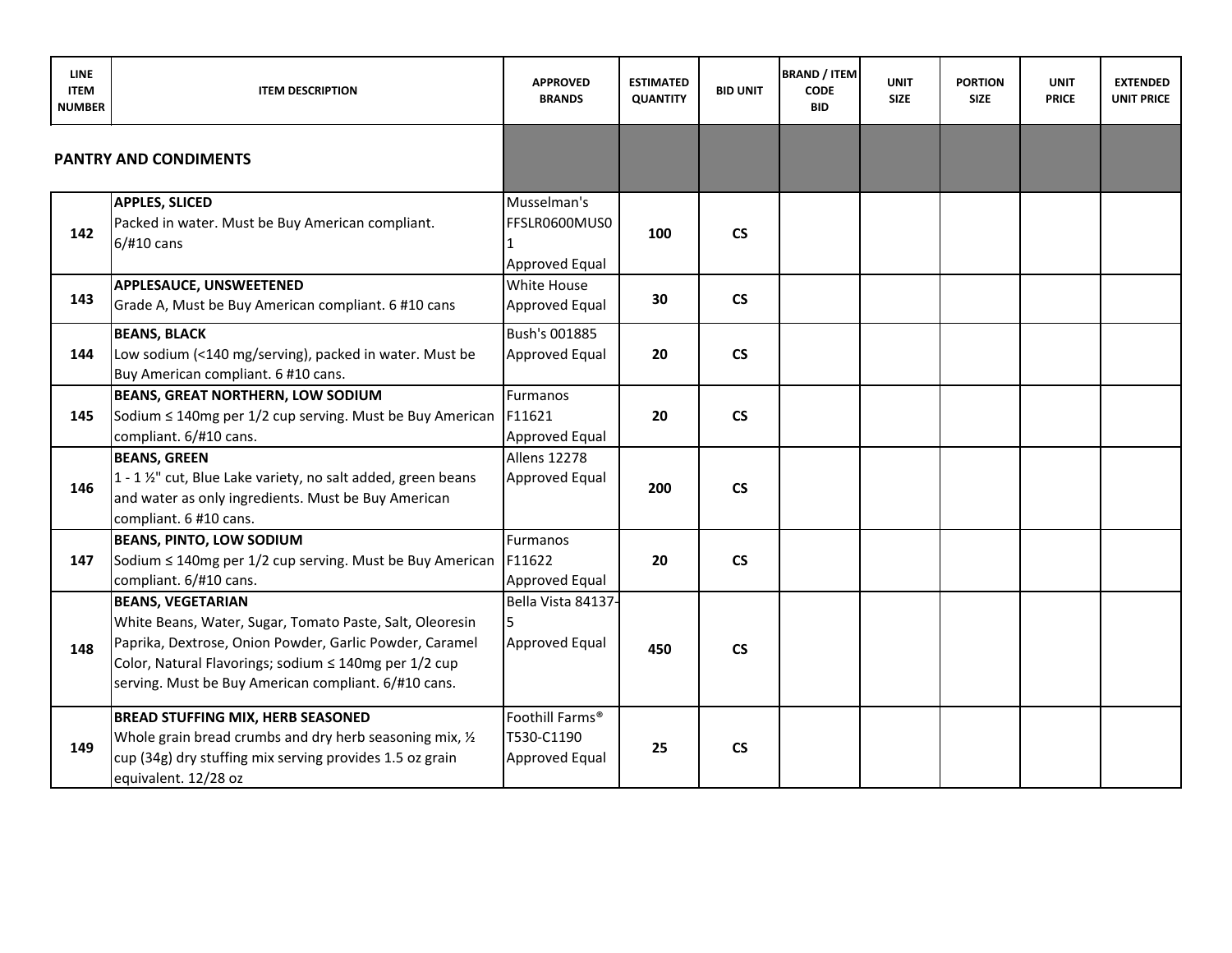|     | BREAKFAST OATMEAL BAR, APPLE, 1.2 OZ, WG, IW                                   | Appleways <sup>®</sup> |     |                          |  |  |  |
|-----|--------------------------------------------------------------------------------|------------------------|-----|--------------------------|--|--|--|
|     | Soft oatmeal bar, no preservatives, all natural flavors and                    | 70100                  |     |                          |  |  |  |
|     | colors, kosher dairy certified, whole grain, nut free, produced Approved Equal |                        |     |                          |  |  |  |
| 150 | in a nut free facility, individually wrapped. No more than 9                   |                        | 200 | $\mathsf{CS}\xspace$     |  |  |  |
|     | gm of sugar. 1.2 oz bar provides 1 oz grain equivalent.                        |                        |     |                          |  |  |  |
|     | 216/1.2 oz                                                                     |                        |     |                          |  |  |  |
|     | BREAKFAST OATMEAL BAR, APPLE, 2.4 OZ, WG, IW                                   | Appleways <sup>®</sup> |     |                          |  |  |  |
|     | Soft oatmeal bar, no preservatives, all natural flavors and                    | 75100                  |     |                          |  |  |  |
|     | colors, kosher dairy certified, whole grain, nut free, produced Approved Equal |                        |     |                          |  |  |  |
| 151 | in a nut free facility, individually wrapped. No more than 19                  |                        | 100 | $\mathsf{CS}\phantom{0}$ |  |  |  |
|     | gm of sugar. 2.4 oz bar provides 2 oz grain equivalent.                        |                        |     |                          |  |  |  |
|     | 160/2.4 oz                                                                     |                        |     |                          |  |  |  |
|     | BREAKFAST OATMEAL BAR, BLUEBERRY, 1.2 OZ, WG, IW                               | Appleways <sup>®</sup> |     |                          |  |  |  |
|     | Soft oatmeal bar, no preservatives, all natural flavors and                    | 70600                  |     |                          |  |  |  |
|     | colors, kosher dairy certified, whole grain, nut free, produced Approved Equal |                        |     |                          |  |  |  |
| 152 | in a nut free facility, individually wrapped. No more than 9                   |                        | 200 | $\mathsf{CS}\phantom{0}$ |  |  |  |
|     | gm of sugar. 1.2 oz bar provides 1 oz grain equivalent.                        |                        |     |                          |  |  |  |
|     | 216/1.2 oz                                                                     |                        |     |                          |  |  |  |
|     | BREAKFAST OATMEAL BAR, BLUEBERRY, 2.4 OZ, WG, IW                               | Appleways <sup>®</sup> |     |                          |  |  |  |
|     | Soft oatmeal bar, no preservatives, all natural flavors and                    | 75600                  |     |                          |  |  |  |
|     | colors, kosher dairy certified, whole grain, nut free, produced Approved Equal |                        |     |                          |  |  |  |
| 153 | in a nut free facility, individually wrapped. No more than 19                  |                        | 100 | $\mathsf{CS}\phantom{0}$ |  |  |  |
|     | gm of sugar. 2.4 oz bar provides 2 oz grain equivalent.                        |                        |     |                          |  |  |  |
|     | 160/2.4 oz                                                                     |                        |     |                          |  |  |  |
|     | BREAKFAST OATMEAL BAR, CHOC CHIP, 1.2 OZ, WG, IW                               | Appleways <sup>®</sup> |     |                          |  |  |  |
|     | Soft oatmeal bar, no preservatives, all natural flavors and                    | 70300                  |     |                          |  |  |  |
|     | colors, kosher dairy certified, whole grain, nut free, produced Approved Equal |                        |     |                          |  |  |  |
| 154 | in a nut free facility, individually wrapped. No more than 9                   |                        | 200 | <b>CS</b>                |  |  |  |
|     | gm of sugar. 1.2 oz bar provides 1 oz grain equivalent.                        |                        |     |                          |  |  |  |
|     | $216/1.2$ oz                                                                   |                        |     |                          |  |  |  |
|     | BREAKFAST OATMEAL BAR, CHOC CHIP, 2.4 OZ, WG, IW                               | Appleways <sup>®</sup> |     |                          |  |  |  |
|     | Soft oatmeal bar, no preservatives, all natural flavors and                    | 75300                  |     |                          |  |  |  |
|     | colors, kosher dairy certified, whole grain, nut free, produced Approved Equal |                        |     |                          |  |  |  |
| 155 | in a nut free facility, individually wrapped. No more than 19                  |                        | 100 | $\mathsf{CS}\xspace$     |  |  |  |
|     |                                                                                |                        |     |                          |  |  |  |
|     |                                                                                |                        |     |                          |  |  |  |
|     | gm of sugar. 2.4 oz bar provides 2 oz grain equivalent.<br>160/2.4 oz          |                        |     |                          |  |  |  |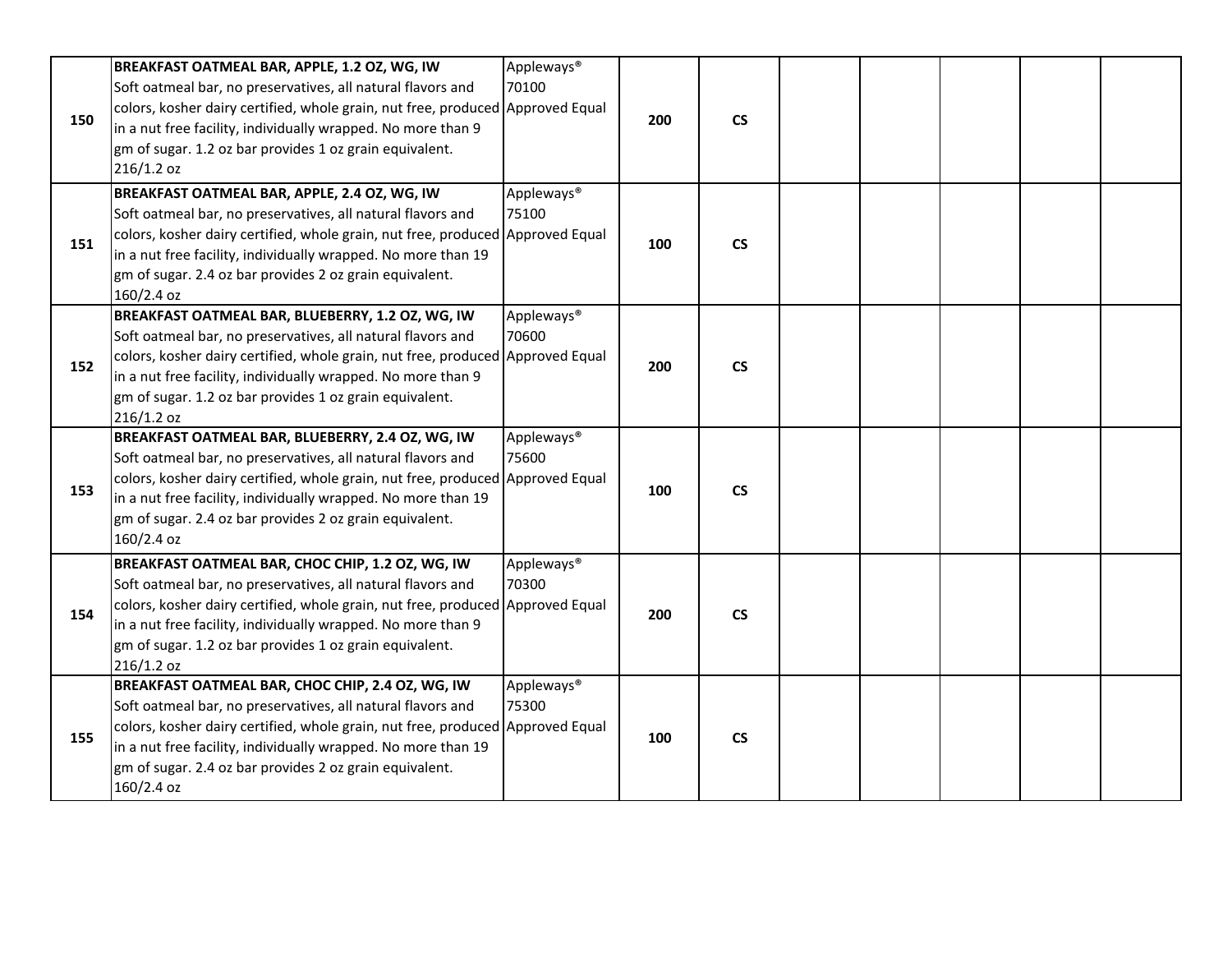| 156 | BREAKFAST OATMEAL BAR, STRAWBERRY, 1.2 OZ, WG<br>Soft oatmeal bar, no preservatives, all natural flavors and<br>colors, kosher dairy certified, whole grain, nut free, produced Approved Equal<br>in a nut free facility, individually wrapped. No more than 9<br>gm of sugar. 1.2 oz bar provides 1 oz grain equivalent.<br>216/1.2 oz          | Appleways <sup>®</sup><br>70400                          | 200 | $\mathsf{CS}\phantom{0}$ |  |  |  |
|-----|--------------------------------------------------------------------------------------------------------------------------------------------------------------------------------------------------------------------------------------------------------------------------------------------------------------------------------------------------|----------------------------------------------------------|-----|--------------------------|--|--|--|
| 157 | BREAKFAST OATMEAL BAR, STRAWBERRY, 2.4 OZ, WG<br>Soft oatmeal bar, no preservatives, all natural flavors and<br>colors, kosher dairy certified, whole grain, nut free, produced Approved Equal<br>in a nut free facility, individually wrapped. No more than 19<br>gm of sugar. 2.4 oz bar provides 2 oz grain equivalent.<br>160/2.4 oz         | Appleways <sup>®</sup><br>75400                          | 100 | $\mathsf{CS}\phantom{0}$ |  |  |  |
| 158 | CEREAL, BOWL PACK, CHEERIOS, 1 OZ<br>Whole grain oat ring-shaped pieces, 1g sugar per 1 oz<br>serving, no artificial colors or flavors. Single serving provides<br>1 oz eq grain. 96/1 oz                                                                                                                                                        | Gen Mills<br>32262000<br>Approved Equal                  | 300 | $\mathsf{CS}\phantom{0}$ |  |  |  |
| 159 | CEREAL, BOWL PACK, CINNAMON TOAST CRUNCH, 1 OZ<br>Whole wheat and rice squares flavored with real cinnamon<br>and sugar, no more than 6g sugar per 1 oz serving, no<br>artificial colors or flavors, single serving provides 1 oz grain<br>equivalent. 96/1 oz                                                                                   | <b>Gen Mills</b><br>29444000<br>Approved Equal           | 600 | <b>CS</b>                |  |  |  |
| 160 | CEREAL, BOWL PACK, HONEY BUNCHES OF OATS<br><b>WHOLE GRAIN HONEY CRUNCH, 1 OZ</b><br>Whole Grain Rich, 6g Total Sugars per 1oz equivalent grain<br>(5g added sugars), No BHT, No Trans Fat, No High Fructose<br>Corn Syrup, No Nuts, Made in America<br>No Certified Synthetic Colors, single serving provides 1 oz<br>grain equivalent. 96/1 oz | Post 27315<br>Approved Equal                             | 350 | $\mathsf{CS}\phantom{0}$ |  |  |  |
| 161 | CEREAL, BOWL PACK, HONEY NUT CHEERIOS, 1 OZ<br>Whole grain oat rings, real honey & almond flavor, no more<br>than 9g sugar per 1 oz serving, no artificial colors or flavors,<br>single serving provides 1 oz grain equivalent.<br>96/1 oz                                                                                                       | <b>Gen Mills</b><br>11918000<br>Approved Equal           | 300 | <b>CS</b>                |  |  |  |
| 162 | <b>CRACKERS, CHEDDAR CHEESE, WG, IW</b><br>Whole grain rich, savory crackers, made with real cheddar<br>cheese, no artificial flavors or colors, no preservatives,<br>sodium ≤ 180mg per serving, individually wrapped, .9 oz<br>serving provides 1 oz grain equivalent. 108/.9 oz                                                               | Appleways <sup>®</sup><br>76100<br><b>Approved Equal</b> | 150 | $\mathsf{CS}\phantom{0}$ |  |  |  |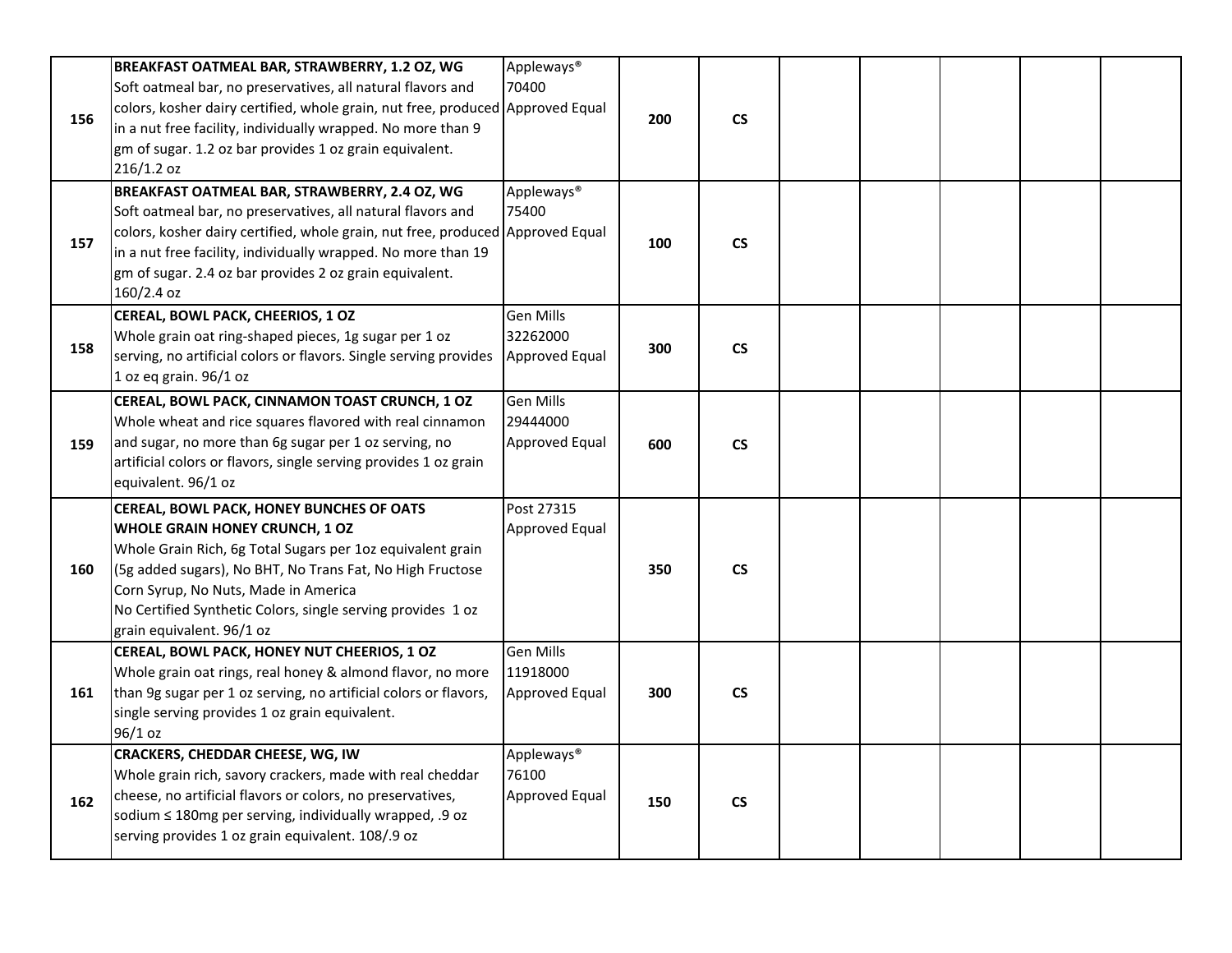| 163 | <b>CRACKERS, CINNAMON, WG, IW</b><br>Whole grain rich, cinnamon spiced, no artificial flavors or<br>colors, no preservatives, sugar $\leq 6$ gm per serving,<br>individually wrapped, 1 oz serving provides 1 oz grain<br>equivalent. 108/1 oz                        | Appleways <sup>®</sup><br>71000<br>Approved Equal | 150 | $\mathsf{CS}\phantom{0}$ |  |  |  |
|-----|-----------------------------------------------------------------------------------------------------------------------------------------------------------------------------------------------------------------------------------------------------------------------|---------------------------------------------------|-----|--------------------------|--|--|--|
| 164 | <b>CRACKERS, GRANOLA, WG, IW</b><br>Whole grain rich, made with whole oats, no artificial flavors<br>or colors, no preservatives, sugar $\leq 6$ gm per serving,<br>individually wrapped, 1 oz serving provides 1 oz grain<br>equivalent. 108/1 oz                    | Appleways <sup>®</sup><br>71600<br>Approved Equal | 150 | $\mathsf{CS}\phantom{0}$ |  |  |  |
| 165 | <b>CRACKERS, VEGETABLE, WG, IW</b><br>Whole grain rich, savory crackers, 5 vegetable seasoning, no<br>artificial flavors or colors, no preservatives, sodium ≤ 140mg<br>per serving, individually wrapped, .9 oz serving provides 1 oz<br>grain equivalent. 108/.9 oz | Appleways <sup>®</sup><br>72100<br>Approved Equal | 75  | $\mathsf{CS}\phantom{0}$ |  |  |  |
| 166 | DRESSING, CAESAR, CREAMY<br>Mild flavor, combination of Parmesan cheese, olive oil,<br>lemons and a sprinkling of garlic, onion and black pepper.<br>$4/1$ gal                                                                                                        | Cardini's 06007<br>Approved Equal                 | 15  | $\mathsf{CS}\xspace$     |  |  |  |
| 167 | PC DRESSING, ASIAN SESAME<br>Blend of soybean oil, toasted sesame oil, naturally brewed<br>soy sauce, sugar, sesame seeds and black pepper, no high<br>fructose corn syrup, no preservatives, shelf stable. Must be<br>able to break case. 4/1 gal                    | Marzetti 41464<br>Approved Equal                  | 25  | $\mathsf{CS}\xspace$     |  |  |  |
| 168 | <b>DRESSING, BALSAMIC VINAIGRETTE, LIGHT</b><br>Made with no artificial preservatives, flavors or high-fructose Approved Equal<br>corn syrup. Must be able to break case. 4/1 lb                                                                                      | Ken's KE0636                                      | 10  | $\mathsf{CS}\phantom{0}$ |  |  |  |
| 169 | <b>FRUIT JUICE GELS, CHERRY</b><br>100% fruit juice gelatine, ready to eat, no added sugars, no<br>artificial flavors or colors, 4.3 oz serving provides 1/2 cup<br>fruit. 36/4.3 oz                                                                                  | Dole<br>Approved Equal                            | 300 | $\mathsf{CS}\xspace$     |  |  |  |
| 170 | <b>FRUIT JUICE GELS, STRAWBERRY</b><br>100% fruit juice gelatine, ready to eat, no added sugars, no<br>artificial flavors or colors, 4.3 oz serving provides 1/2 cup<br>fruit. 36/4.3 oz                                                                              | Dole<br><b>Approved Equal</b>                     | 300 | $\mathsf{CS}\xspace$     |  |  |  |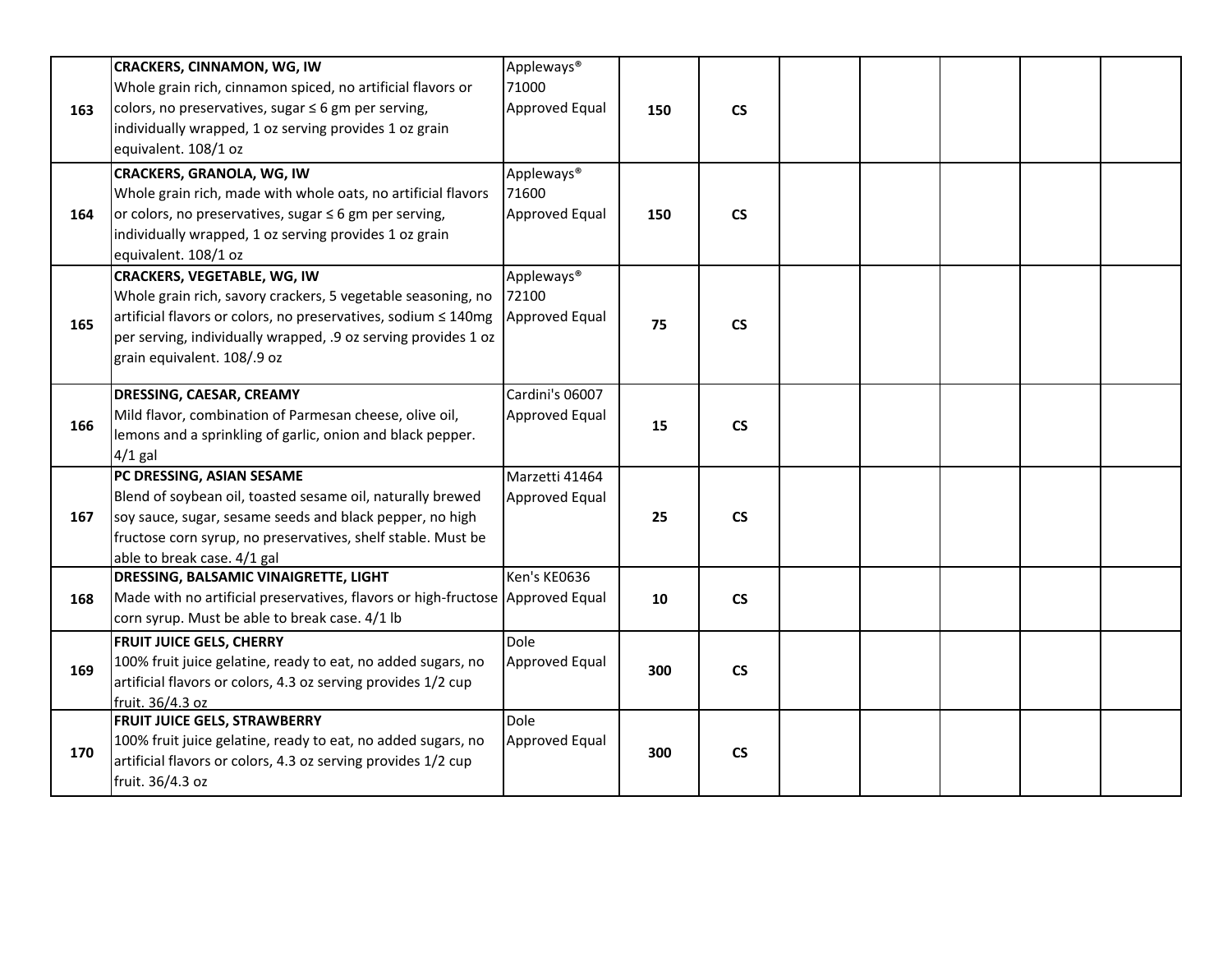| 171 | <b>FRUIT JUICE, APPLE, 4.23 OZ</b><br>100% juice with calcium, no sugar added, no more than 12g<br>sugar per serving, fortified w/vitamins A, C and E, all natural,<br>no preservatives or dyes, aseptic cartons w/straws attached,<br>shelf stable for 12 months, 4.23 oz provides 1/2 cup fruit<br>serving. Must be Buy American compliant. 40/4.23 oz          | Apple & Eve<br>86000<br>Approved Equal | 4,000 | $\mathsf{CS}\xspace$ |  |  |  |
|-----|-------------------------------------------------------------------------------------------------------------------------------------------------------------------------------------------------------------------------------------------------------------------------------------------------------------------------------------------------------------------|----------------------------------------|-------|----------------------|--|--|--|
| 172 | <b>FRUIT JUICE, APPLE, 6.75 OZ</b><br>100% juice with calcium, no sugar added, no more than 18g<br>sugar per serving, fortified w/vitamins A, C and E, all natural,<br>no preservatives or dyes, aseptic cartons w/straws attached,<br>shelf stable for 12 months, 6.75 oz provides 3/4 cup fruit<br>serving. Must be Buy American compliant. 40/6.75 oz          | Apple & Eve<br>84504<br>Approved Equal | 75    | $\mathsf{CS}\xspace$ |  |  |  |
| 173 | FRUIT JUICE, CRANBERRY RASPBERRY, 6.75 OZ<br>100% juice with calcium, no sugar added, no more than 18g<br>sugar per serving, fortified w/vitamins A, C and E, all natural,<br>no preservatives or dyes, aseptic cartons w/straws attached,<br>shelf stable for 12 months, 6.75 oz provides 3/4 cup fruit<br>serving. Must be Buy American compliant. 40/6.75 oz   | Apple & Eve<br>84514<br>Approved Equal | 100   | $\mathsf{CS}\xspace$ |  |  |  |
| 174 | FRUIT JUICE, MIXED FRUIT, 4.23 OZ<br>100% juice with calcium, no sugar added, no more than 11g<br>sugar per serving, fortified w/vitamins A, C and E, all natural,<br>no preservatives or dyes, aseptic cartons w/straws attached,<br>shelf stable for 12 months, 4.23 oz provides 1/2 cup fruit<br>serving. Must be Buy American compliant. 40/4.23 oz           | Apple & Eve<br>86007<br>Approved Equal | 3,000 | $\mathsf{CS}\xspace$ |  |  |  |
| 175 | FRUIT JUICE, STRAWBERRY KIWI, 4.23 OZ<br>100% juice with calcium, no sugar added, no more than 11g<br>sugar per serving, fortified w/vitamins A, C and E, all natural,<br>no preservatives or dyes, aseptic cartons w/straws attached,<br>shelf stable for 12 months, 4.23 oz provides 1/2 cup fruit<br>serving. . Must be Buy American compliant. 40/4.23 oz     | Apple & Eve<br>86008<br>Approved Equal | 2,000 | $\mathsf{CS}\xspace$ |  |  |  |
| 176 | FRUIT JUICE, WHITE GRAPE RASPBERRY, 6.75 OZ<br>100% juice with calcium, no sugar added, no more than 18g<br>sugar per serving, fortified w/vitamins A, C and E, all natural,<br>no preservatives or dyes, aseptic cartons w/straws attached,<br>shelf stable for 12 months, 6.75 oz provides 3/4 cup fruit<br>serving. Must be Buy American compliant. 40/6.75 oz | Apple & Eve<br>84505<br>Approved Equal | 50    | $\mathsf{CS}\xspace$ |  |  |  |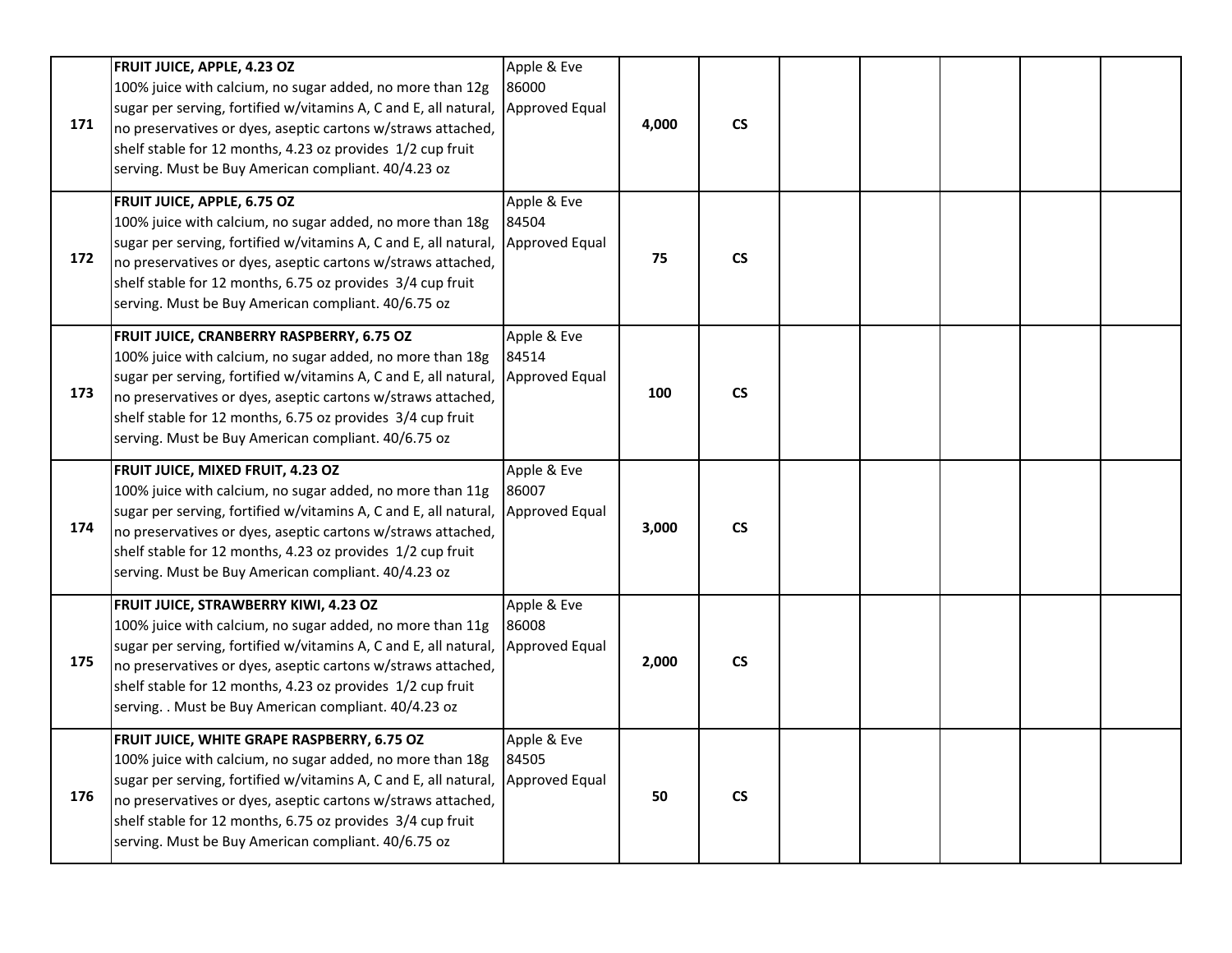|     | <b>FRUIT, CRANBERRIES, DRIED</b>                                      | Ocean Spray           |     |                          |  |  |  |
|-----|-----------------------------------------------------------------------|-----------------------|-----|--------------------------|--|--|--|
| 177 | Sweetened, bulk packed, no artificial flavors or preservatives. 03477 |                       | 10  | $\mathsf{CS}\phantom{0}$ |  |  |  |
|     | $1/10$ lb                                                             | Approved Equal        |     |                          |  |  |  |
|     | FRUIT, MANDARIN ORANGE SEGMENTS, CANNED                               | Dole 04222-3          |     |                          |  |  |  |
| 178 | Whole segments packed in 100% fruit juice, no added sugar.            | Approved Equal        | 325 | $\mathsf{CS}\phantom{0}$ |  |  |  |
|     | 6/#10 cans                                                            |                       |     |                          |  |  |  |
|     | FRUIT, MIXED, CANNED                                                  | Del Monte             |     |                          |  |  |  |
|     | Diced peaches, diced pears, and whole seedless grapes,                | 2001651               |     |                          |  |  |  |
| 179 | Grade B or better, packed in 100% pear juice from                     | <b>Approved Equal</b> | 75  | $\mathsf{CS}\phantom{0}$ |  |  |  |
|     | concentrate. Must be Buy American compliant. 6 #10 cans               |                       |     |                          |  |  |  |
|     |                                                                       |                       |     |                          |  |  |  |
|     | FRUIT, PEACHES, SLICED, CANNED                                        | Del Monte             |     |                          |  |  |  |
|     | Yellow cling, Grade A, packed in 100% pear juice from                 | 2001676               |     |                          |  |  |  |
| 180 | concentrate, no preservatives. Must be Buy American                   | Approved Equal        | 30  | $\mathsf{CS}\phantom{0}$ |  |  |  |
|     | compliant. 6 #10 cans                                                 |                       |     |                          |  |  |  |
|     | FRUIT, PEARS, DICED, CANNED                                           | Del Monte             |     |                          |  |  |  |
|     | Diced pears, Grade A, packed in 100% pear juice from                  | 2002202               |     |                          |  |  |  |
| 181 | concentrate. Must be Buy American compliant. 6 #10 cans               | <b>Approved Equal</b> | 90  | $\mathsf{CS}\phantom{0}$ |  |  |  |
|     |                                                                       |                       |     |                          |  |  |  |
|     | FRUIT, PINEAPPLE TIDBITS, CANNED                                      | Dole 01513-5          |     |                          |  |  |  |
| 182 | Packed in 100% fruit juice. 6 #10 cans                                | Del Monte             | 250 | $\mathsf{CS}\xspace$     |  |  |  |
|     |                                                                       | 2001692               |     |                          |  |  |  |
|     |                                                                       | Approved Equal        |     |                          |  |  |  |
|     | <b>FRUIT, RAISINS, FLAVORED</b>                                       | <b>Raisels 115258</b> |     |                          |  |  |  |
| 183 | Lemon, naturally flavored, no sugar added, 1.35 oz serving            | <b>Approved Equal</b> | 75  | $\mathsf{CS}\phantom{0}$ |  |  |  |
|     | provides 1/2 cup fruit. 200/1.35 oz                                   |                       |     |                          |  |  |  |
|     | <b>FRUIT, RAISINS, FLAVORED</b>                                       | <b>Raisels 115265</b> |     |                          |  |  |  |
| 184 | Pineapple, naturally flavored, no sugar added, 1.35 oz                | <b>Approved Equal</b> | 50  | $\mathsf{CS}\phantom{0}$ |  |  |  |
|     | serving provides 1/2 cup fruit. 200/1.35 oz                           |                       |     |                          |  |  |  |
|     | FRUIT, RAISINS, FLAVORED                                              | Raisels 115289        |     |                          |  |  |  |
| 185 | Tropical, naturally flavored, no sugar added, 1.35 oz serving         | Approved Equal        | 100 | $\mathsf{CS}\phantom{0}$ |  |  |  |
|     | provides 1/2 cup fruit. 200/1.35 oz                                   |                       |     |                          |  |  |  |
|     |                                                                       |                       |     |                          |  |  |  |
|     | FRUIT/VEGETABLE JUICE, GOLD RUSH, 4.23 OZ                             | Apple & Eve           |     |                          |  |  |  |
|     | 100% Fruit And Vegetable Juice, USDA Approved, Vegetable              | 24025                 |     |                          |  |  |  |
| 186 | in "Red/Orange" Category, Vegetable Content Equal to 1/2              | Approved Equal        | 200 | $\mathsf{CS}\phantom{0}$ |  |  |  |
|     | Cup, Straw Attached, No Sugar Added, Fortified w/Vitamins             |                       |     |                          |  |  |  |
|     | C, Shelf Stable For 12 Months. 40/4.23 oz                             |                       |     |                          |  |  |  |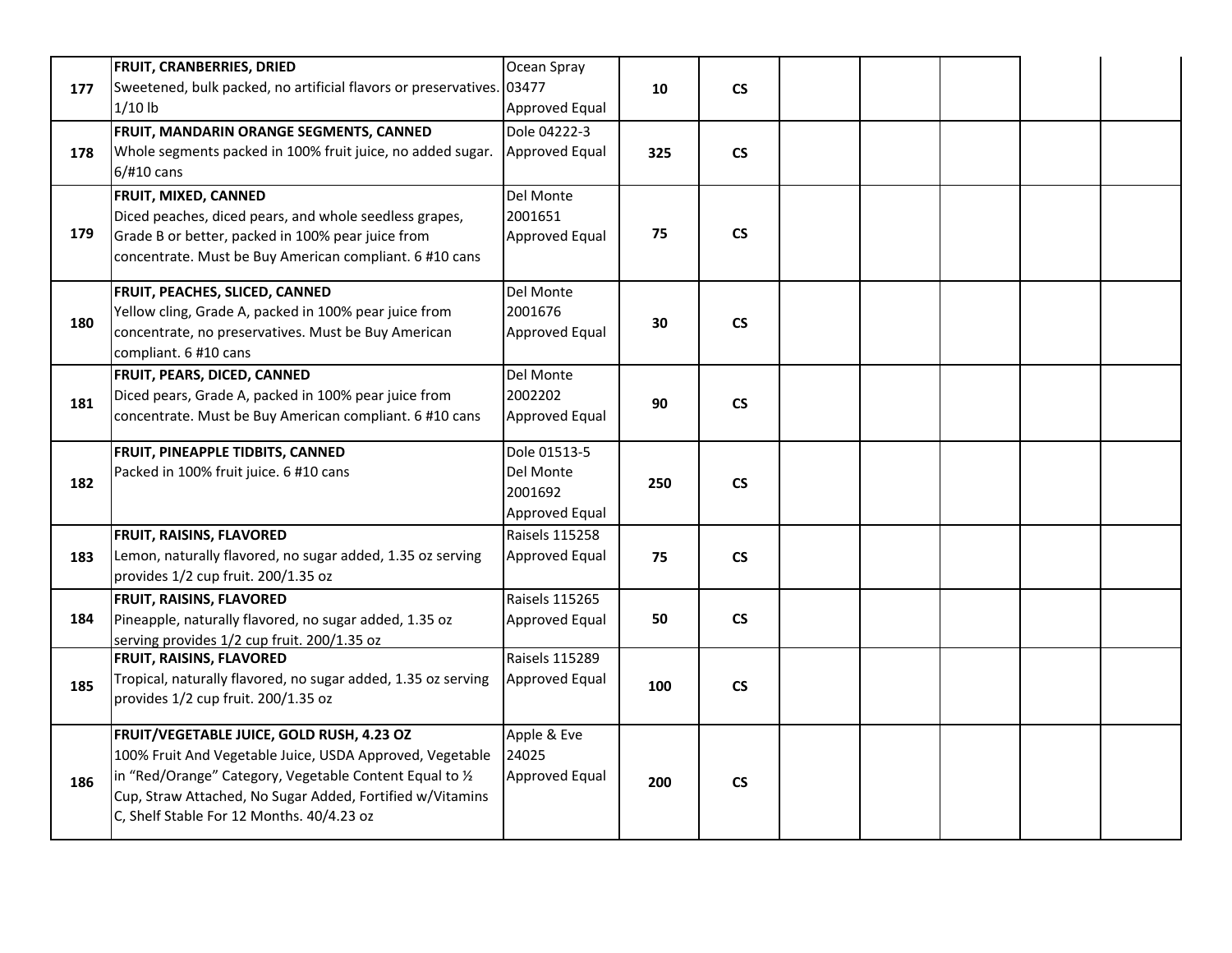| 187 | FRUIT/VEGETABLE JUICE, POWER PUNCH, 4.23 OZ<br>100% Fruit And Vegetable Juice, USDA Approved, Vegetable<br>in "other" or "Additional" Category (Vegetable must be first<br>ingredient), Vegetable Content Equal to 1/2 Cup, Straw<br>Attached, No Sugar Added, Fortified w/Vitamins A, C and E,<br>Shelf Stable For 12 Months. Must be Buy American<br>compliant. 40/4.23 oz | Apple & Eve<br>24024<br>Approved Equal               | 300 | $\mathsf{CS}\phantom{0}$ |  |  |  |
|-----|------------------------------------------------------------------------------------------------------------------------------------------------------------------------------------------------------------------------------------------------------------------------------------------------------------------------------------------------------------------------------|------------------------------------------------------|-----|--------------------------|--|--|--|
| 188 | <b>GRAVY MIX, BROWN, LOW SODIUM</b><br>Dry mix, sodium $\leq$ 130mg per 1/4 cup prepared gravy, no<br>MSG. 8/16 oz                                                                                                                                                                                                                                                           | Nestle Trio <sup>®</sup><br>385727<br>Approved Equal | 10  | $\mathsf{CS}\phantom{0}$ |  |  |  |
| 189 | <b>GRAVY MIX, POULTRY, LOW SODIUM</b><br>Dry mix, sodium $\leq 120$ mg per 1/4 cup prepared gravy, no<br>MSG. 8/22.6 oz                                                                                                                                                                                                                                                      | Nestle Trio <sup>®</sup><br>384829<br>Approved Equal | 20  | $\mathsf{CS}\phantom{0}$ |  |  |  |
| 190 | <b>GRAVY MIX, TURKEY</b><br>Dry mix, sodium $\leq$ 210mg per 1/4 cup prepared gravy, no<br>MSG. 8/22.6 oz                                                                                                                                                                                                                                                                    | Nestle Trio <sup>®</sup><br>384829<br>Approved Equal | 10  | $\mathsf{CS}\phantom{0}$ |  |  |  |
| 191 | <b>HONEY, CLOVER</b><br>100% clover honey, contains no artificial flavors or<br>preservatives. Must be able to break case. 6/3 lb                                                                                                                                                                                                                                            | <b>Busy Bee</b><br>Approved Equal                    | 30  | EA                       |  |  |  |
| 192 | JELLY, CONCORD GRAPE, ALL NATURAL<br>Ingredients: Concord Grapes, Sugar, Lemon Juice<br>Concentrate, Fruit Pectin, no high fructose corn syrup, made<br>with grapes grown in the USA. 3/18 oz                                                                                                                                                                                | Welch's<br>Approved Equal                            | 20  | $\mathsf{CS}\phantom{0}$ |  |  |  |
| 193 | MAYONNAISE, REDUCED CALORIE & FAT<br>50% fewer calories and fat than regular mayonnaise, no<br>added sugar, shelf stable. 4/1 gal, must be able to break<br>case.                                                                                                                                                                                                            | Duke's 06073<br>Approved Equal                       | 30  | EA                       |  |  |  |
| 194 | <b>MUSTARD</b><br>Prepared yellow, no artificial flavors or colors, no HFCS, no<br>MSG, gluten free. 4/1 gal, must be able to break case.                                                                                                                                                                                                                                    | C.F. Sauer 06453<br>Approved Equal                   | 5   | EA                       |  |  |  |
| 195 | <b>OLIVES, RIPE, SLICED</b><br>100% grown and packed in California, Non-GMO, gluten-free, Approved Equal<br>cholesterol-free, sodium ≤ 95mg per 2 TBSP portion. Must be<br>Buy American compliant. 6/55 oz                                                                                                                                                                   | Pearls <sup>®</sup>                                  | 10  | <b>CS</b>                |  |  |  |
| 196 | PASTA, SPAGHETTI, DRY<br>Enriched macaroni product prepared by extruding and drying Approved Equal<br>cordshaped units of dough made from durum wheat<br>semolina and water, size #04, 10" cut. 2/10 lb                                                                                                                                                                      | 8th Avenue Food                                      | 100 | $\mathsf{CS}\phantom{0}$ |  |  |  |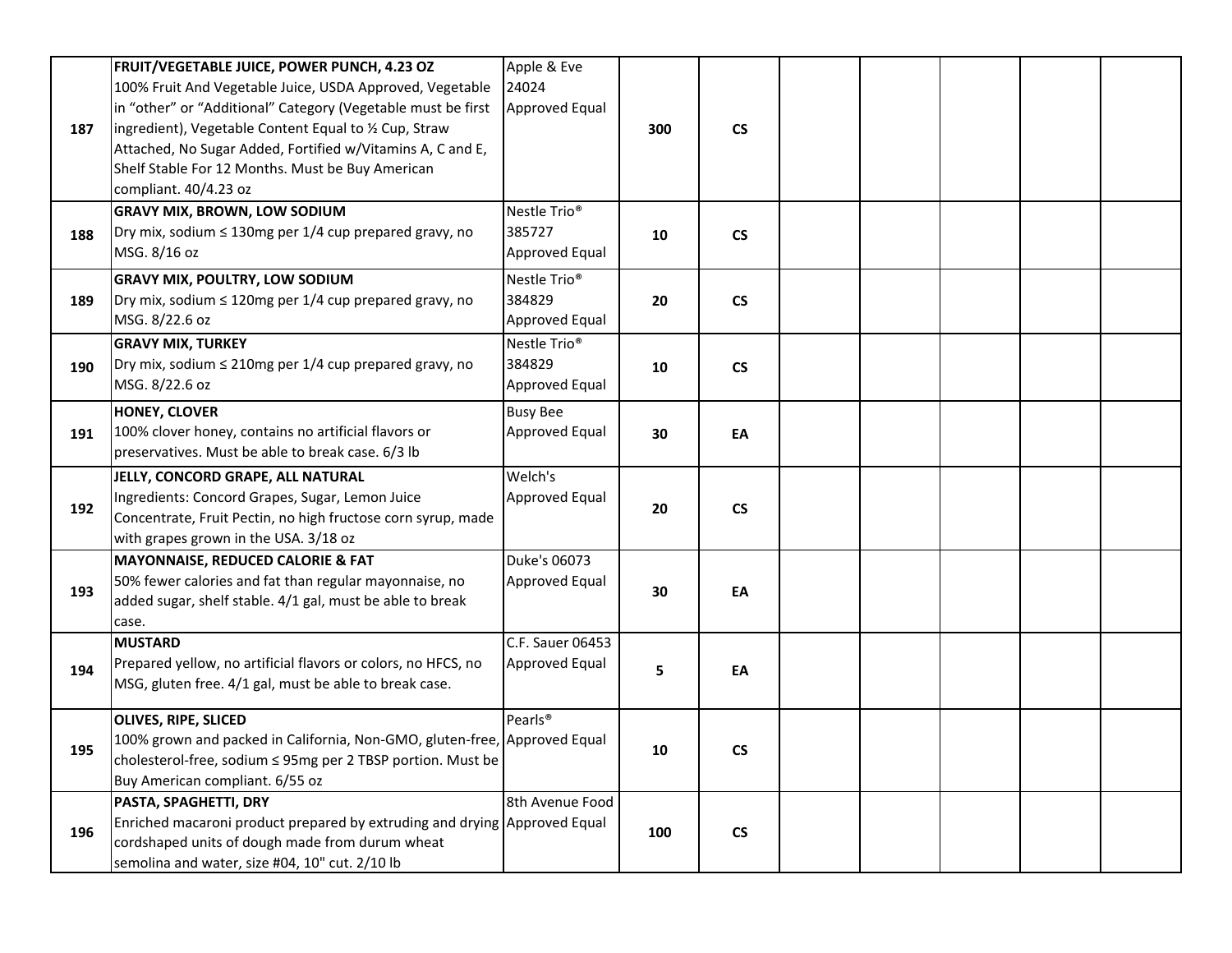|     | PC BBQ SAUCE, LOW SODIUM                                                         | <b>Red Gold</b>       |     |                          |  |  |  |
|-----|----------------------------------------------------------------------------------|-----------------------|-----|--------------------------|--|--|--|
| 197 | Single serve cup, 1 oz dunking cups, sodium $\leq$ 65mg and no                   | REDOA1Z               | 215 | $\mathsf{CS}\phantom{0}$ |  |  |  |
|     | more than 8gm sugar. 250/1 oz                                                    | Approved Equal        |     |                          |  |  |  |
|     | PC DRESSING, FRENCH, 1.5 OZ                                                      | Hellmann's®           |     |                          |  |  |  |
| 198 | Single serve pouch, classic French dressing, no artificial                       | 98910                 | 100 | $\mathsf{CS}\phantom{0}$ |  |  |  |
|     | flavors and colors from natural sources, no high fructose                        | Approved Equal        |     |                          |  |  |  |
|     | corn syrup, gluten-free, shelf stable. 102/1.5 oz                                |                       |     |                          |  |  |  |
|     | PC DRESSING, ITALIAN, REDUCED CALORIE, 1.5 OZ                                    | Hellmann's®           |     |                          |  |  |  |
| 199 | Single serve pouch, Italian dressing, colors from natural                        | 98941                 | 50  | $\mathsf{CS}\phantom{0}$ |  |  |  |
|     | sources, no high fructose corn syrup, gluten-free, shelf                         | Approved Equal        |     |                          |  |  |  |
|     | stable. 102/1.5 oz                                                               |                       |     |                          |  |  |  |
|     | PC DRESSING, RANCH, LIGHT, 1.5 OZ                                                | Marzetti 81978        |     |                          |  |  |  |
| 200 | Single serve pouch, 2 g of fat and 60 calories per serving,                      | Approved Equal        | 75  | $\mathsf{CS}\phantom{0}$ |  |  |  |
|     | shelf stable. 100/1.5 oz                                                         |                       |     |                          |  |  |  |
|     | PC HONEY MUSTARD                                                                 | Ken's 1762            |     |                          |  |  |  |
|     | Single serve cup, no high-fructose corn syrup, no artificial                     | Approved Equal        |     |                          |  |  |  |
| 201 | flavors and no artificial preservatives, no more than 4gm                        |                       | 75  | $\mathsf{CS}\phantom{0}$ |  |  |  |
|     | sugar per 1 oz serving, shelf stable. 100/1 oz                                   |                       |     |                          |  |  |  |
|     | PC HOT SAUCE                                                                     | Texas Pete®           |     |                          |  |  |  |
|     | Single serve pack, ingredients: vinegar, aged peppers                            | 00003                 |     |                          |  |  |  |
| 202 | (peppers, salt, vinegar), water, xanthan gum and benzoate of Approved Equal      |                       | 200 | $\mathsf{CS}\phantom{0}$ |  |  |  |
|     | soda (To preserve freshness and flavor). 200/7 gm                                |                       |     |                          |  |  |  |
|     | PC JAM, CONCORD GRAPE, ALL NATURAL                                               | Smucker's®            |     |                          |  |  |  |
|     | Single serve cup, ingredients: Concord Grapes, Sugar, Fruit                      | 5150008202            |     | $\mathsf{CS}\phantom{0}$ |  |  |  |
| 203 | Pectin, Citric Acid. 200/.5 oz                                                   | Approved Equal        | 20  |                          |  |  |  |
|     |                                                                                  | Duke's 06346          |     |                          |  |  |  |
|     | PC MAYONNAISE, LIGHT<br>Single serve pack, reduced fat, reduced sodium, 0 sugar. | Approved Equal        |     | $\mathsf{CS}\xspace$     |  |  |  |
| 204 | 200/12 gm                                                                        |                       | 150 |                          |  |  |  |
|     | <b>PC MUSTARD</b>                                                                | Heinz 78000701        |     |                          |  |  |  |
| 205 | Single serve pack, yellow, prepared, 200/5.5 gm                                  | Approved Equal        | 125 | $\mathsf{CS}\phantom{0}$ |  |  |  |
|     |                                                                                  |                       |     |                          |  |  |  |
|     | PC PEANUT BUTTER, 1.1 OZ                                                         | JIF 5150092100        |     |                          |  |  |  |
| 206 | Single serve cup, creamy peanut butter. 120/1.1 oz                               | Approved Equal        | 100 | $\mathsf{CS}\phantom{0}$ |  |  |  |
|     |                                                                                  |                       |     |                          |  |  |  |
|     | PC SOY SAUCE, REDUCED SODIUM                                                     | Kikkoman <sup>®</sup> |     |                          |  |  |  |
| 207 | Single serve pack, 38% less sodium than regular soy sauce,                       | 00120                 | 5   | $\mathsf{CS}\phantom{0}$ |  |  |  |
|     | no preservative. 200/6 ml                                                        | Approved Equal        |     |                          |  |  |  |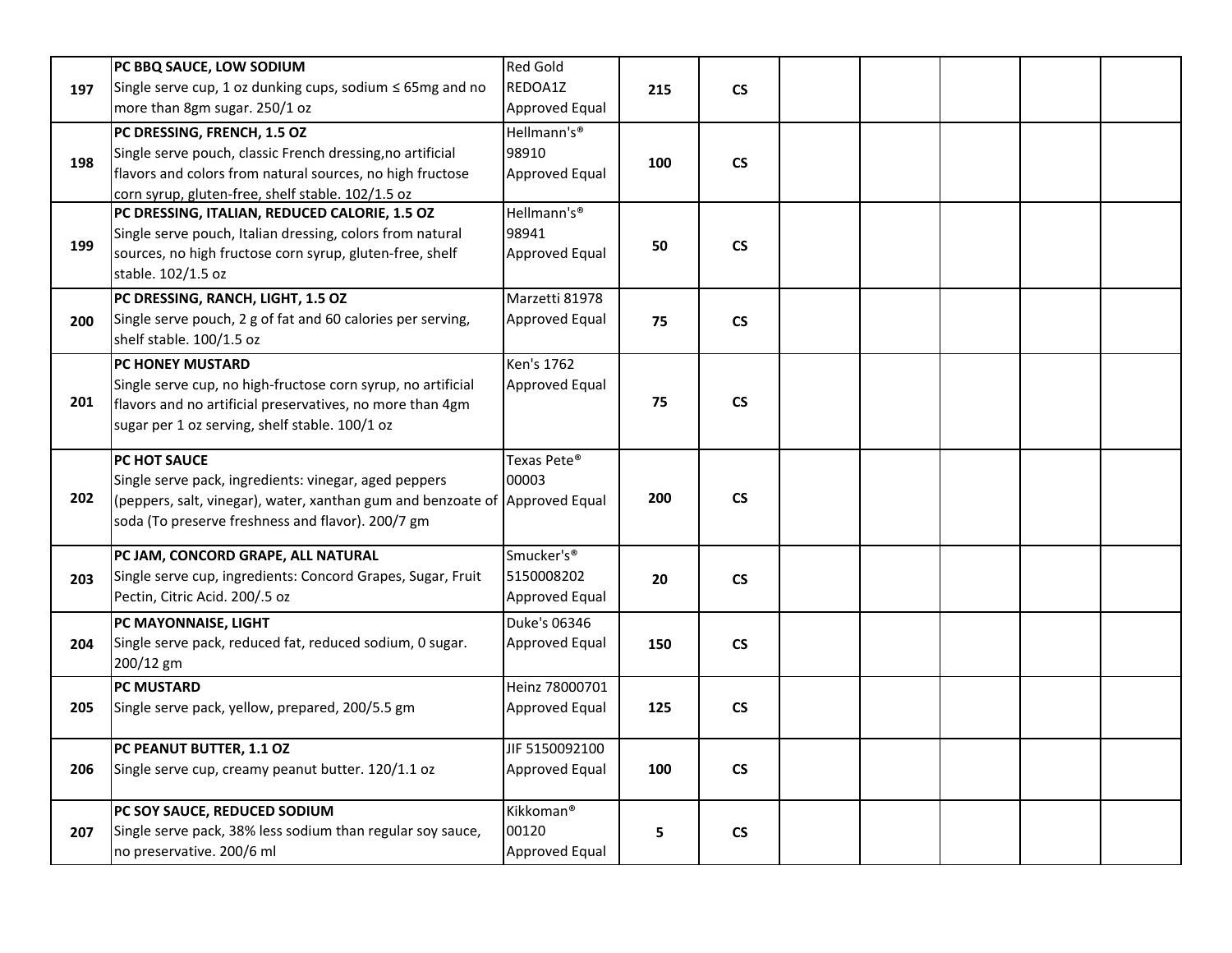| 208 | PC SWEET PICKLE RELISH<br>Single serve pack. 200/9 gm                                                                                                                                                                                                                                          | Heinz 531808<br>Approved Equal                         | 25  | $\mathsf{CS}\phantom{0}$ |  |  |  |
|-----|------------------------------------------------------------------------------------------------------------------------------------------------------------------------------------------------------------------------------------------------------------------------------------------------|--------------------------------------------------------|-----|--------------------------|--|--|--|
| 209 | PC SYRUP, BREAKFAST, REDUCED CALORIE<br>Single serve cup, maple flavored, no more than 9 gm sugar<br>per 1 oz portion. 100/1 oz                                                                                                                                                                | PPI<br>00716037929459<br>Approved Equal                | 350 | $\mathsf{CS}\phantom{0}$ |  |  |  |
| 210 | PC TACO SAUCE<br>Single serve pack, 200/9 gm                                                                                                                                                                                                                                                   | PPI<br>00716037415709<br>Approved Equal                | 25  | $\mathsf{CS}\phantom{0}$ |  |  |  |
| 211 | PC TARTAR SAUCE<br>Single serve cup, contains no high fructose corn syrup.<br>200/.75 oz                                                                                                                                                                                                       | Kraft <sup>®</sup><br>10021000664549<br>Approved Equal | 35  | $\mathsf{CS}\phantom{0}$ |  |  |  |
| 212 | PC TOMATO KETCHUP, LOW SODIUM<br>Single serve, made with sugar, no HFCS, maximum 25 mg<br>sodium per 9 gm foil portion pack. 1000/9 gm                                                                                                                                                         | <b>Red Gold</b><br>REDYL9G<br>Approved Equal           | 475 | $\mathsf{CS}\phantom{0}$ |  |  |  |
| 213 | PC TOMATO MARINARA SAUCE, LOW SODIUM, 1.25 OZ<br>Single serve cups, made with sugar, no HFCS,<br>sodium ≤ 100mg, minimum 9 months shelf life from<br>production, 1.25 oz serving provides 1/4 c red/orange<br>vegetable. 264/1.25 oz                                                           | <b>Red Gold</b><br>REDNAHZC264<br>Approved Equal       | 150 | $\mathsf{CS}\phantom{0}$ |  |  |  |
| 214 | PC TOMATO MARINARA SAUCE, LOW SODIUM, 2.5 OZ<br>Single serve cups, made with sugar, no HFCS, sodium ≤<br>200mg, minimum 9 months shelf life from production, 2.5 oz Approved Equal<br>serving provides 1/2 c red/orange vegetable. 168/2.5 oz                                                  | <b>Red Gold</b><br>REDNA2ZC168                         | 80  | $\mathsf{CS}\phantom{0}$ |  |  |  |
| 215 | PC TOMATO SALSA, 1.5 OZ<br>Single serving cups. One (1) portion cup provides a full 1/4<br>cup Red/Orange Vegetable, substantiated with Company<br>Product Formulation Statement; Sodium Nutrient Profile Per<br>Cup: Max: 100 mg.; Minimum 9 months shelf life from<br>production. 264/1.5 oz | <b>Red Gold</b><br>REDSCHZC264<br>Approved Equal       | 75  | $\mathsf{CS}\phantom{0}$ |  |  |  |
| 216 | PC TOMATO SALSA, 3 OZ<br>Single serving cups. One (1) portion cup provides a full 1/2<br>cup Red/Orange Vegetable, substantiated with Company<br>Product Formulation Statement; Sodium Nutrient Profile Per<br>Cup: Max: 200 mg.; Minimum 9 months shelf life from<br>production. 168/3 oz     | <b>Red Gold</b><br>REDSC2ZC168<br>Approved Equal       | 30  | <b>CS</b>                |  |  |  |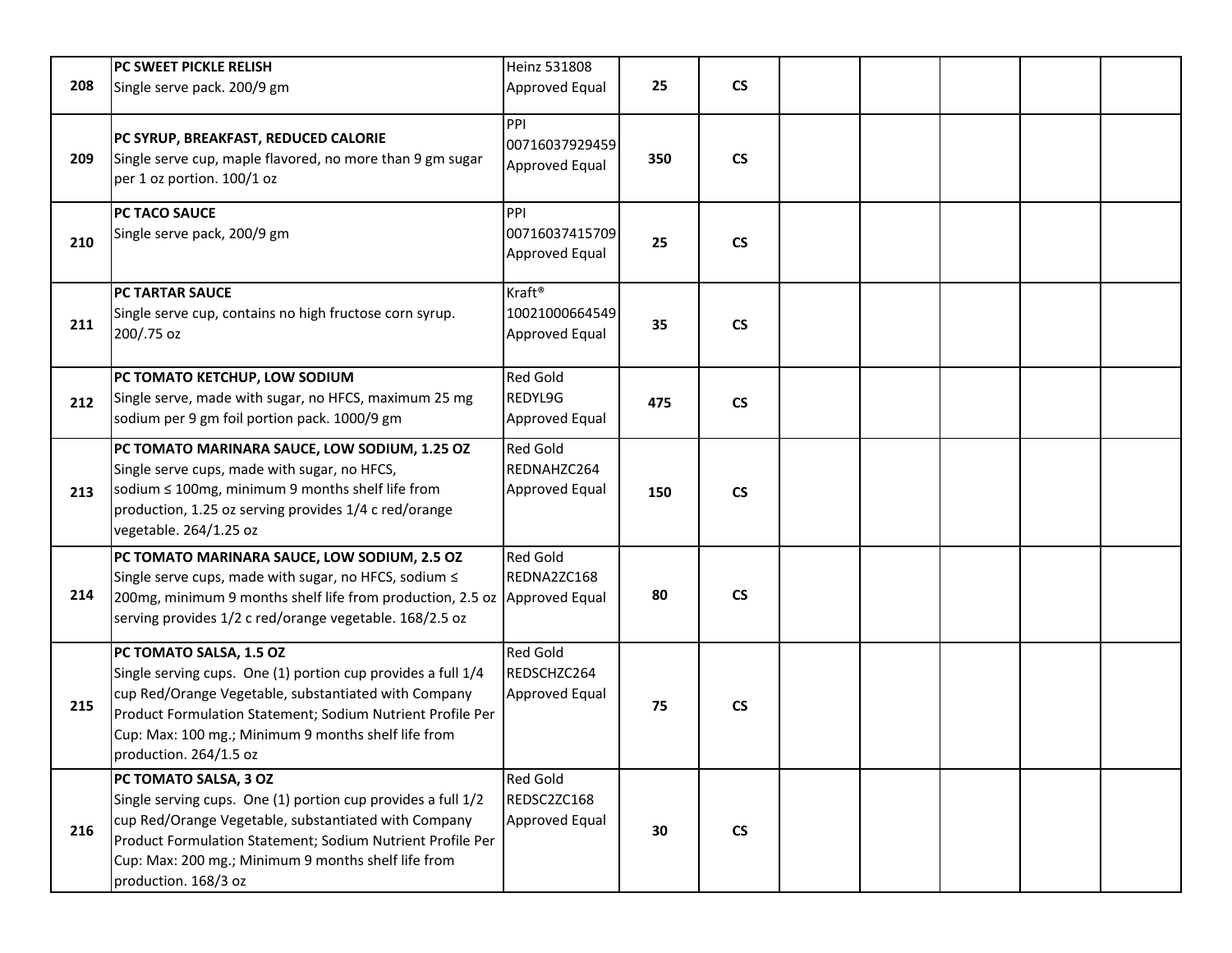| 217 | <b>PC VINEGAR</b><br>Single serve distilled vinegar diluted with water To 5%<br>acidity. 500/9 gm                                                                                                                                                      | PPI<br>00716037406301<br>Approved Equal                                                                  | 50  | $\mathsf{CS}\phantom{0}$ |  |  |  |
|-----|--------------------------------------------------------------------------------------------------------------------------------------------------------------------------------------------------------------------------------------------------------|----------------------------------------------------------------------------------------------------------|-----|--------------------------|--|--|--|
| 218 | PEANUT BUTTER, CREAMY, BULK<br>Must be Buy American compliant. 6/5 lb                                                                                                                                                                                  | Private Label<br>Approved Equal                                                                          | 10  | <b>CS</b>                |  |  |  |
| 219 | PEPPERS, BANANA, MILD<br>Banana pepper rings packed in an acidic brine. Must be able<br>to break case. 4/1 gal                                                                                                                                         | Mt Olive 12829<br>Approved Equal                                                                         | 10  | $\mathsf{CS}\phantom{0}$ |  |  |  |
| 220 | PEPPERS, GREEN CHILI, DICED<br>Green chili peppers, water, salt, citric acid, calcium chloride.<br>Must be able to break case. 12/27 oz.                                                                                                               | Rosarita 10765<br>Approved Equal                                                                         | 30  | EA                       |  |  |  |
| 221 | PEPPERS, JALAPENO<br>Sliced jalapeno peppers packed in an acidic brine. Must be<br>able to break case. 4/1 gal                                                                                                                                         | Mt Olive 12850<br>Approved Equal                                                                         | 12  | <b>CS</b>                |  |  |  |
| 222 | PICKLE CHIPS, DILL<br>Crinkle cut 1/8" pickle chips. Must be able to break case. 4/1<br>gal                                                                                                                                                            | Mt Olive 12822<br>Approved Equal                                                                         | 10  | $\mathsf{CS}\phantom{0}$ |  |  |  |
| 223 | POTATOES, MASHED<br>Instant, dehydrated, made with 100% Idaho® potatoes,<br>< 120 mg sodium per 1/2 cup serving, no partially<br>hydrogenated oil. 12/25.5 oz                                                                                          | <b>Idahoan Real</b><br>25313<br><b>Basic American</b><br>10426<br>Simplot 32632<br><b>Approved Equal</b> | 100 | $\mathsf{CS}\phantom{0}$ |  |  |  |
| 224 | PRETZELS, SINGLE SERVE POUCHES<br>Whole grain rich, .7 oz serving provides 1 oz grain equivalent. 15940<br>104/.7 oz                                                                                                                                   | Rold Gold®<br>Approved Equal                                                                             | 200 | $\mathsf{CS}\phantom{0}$ |  |  |  |
| 225 | <b>RICE, BROWN</b><br>Long grain parboiled brown rice. 1/25 lb                                                                                                                                                                                         | <b>Producers Rice</b><br>Approved Equal                                                                  | 15  | $\mathsf{CS}\phantom{0}$ |  |  |  |
| 226 | <b>SAUCE, BARBEQUE, NO HFCS</b><br>Ready-to-use sauce made with real sugar and no high<br>fructose corn syrup. Must be able to break case. 4/1 gal                                                                                                     | <b>Bull's Eye</b><br>Approved Equal                                                                      | 35  | $\mathsf{CS}\phantom{0}$ |  |  |  |
| 227 | SAUCE, SPAGHETTI, NO SALT ADDED<br>Ingredients: Tomato Concentrate (Water, Tomato Paste),<br>Soybean Oil, Dextrose, Spices, Dehydrated Onion, Citric Acid<br>(Naturally Derived), Natural Flavorings. Sodium ≤ 25mg per<br>1/2 cup serving. 6/#10 cans | Bella Vista 12260-<br>3<br><b>Approved Equal</b>                                                         | 300 | $\mathsf{CS}\phantom{0}$ |  |  |  |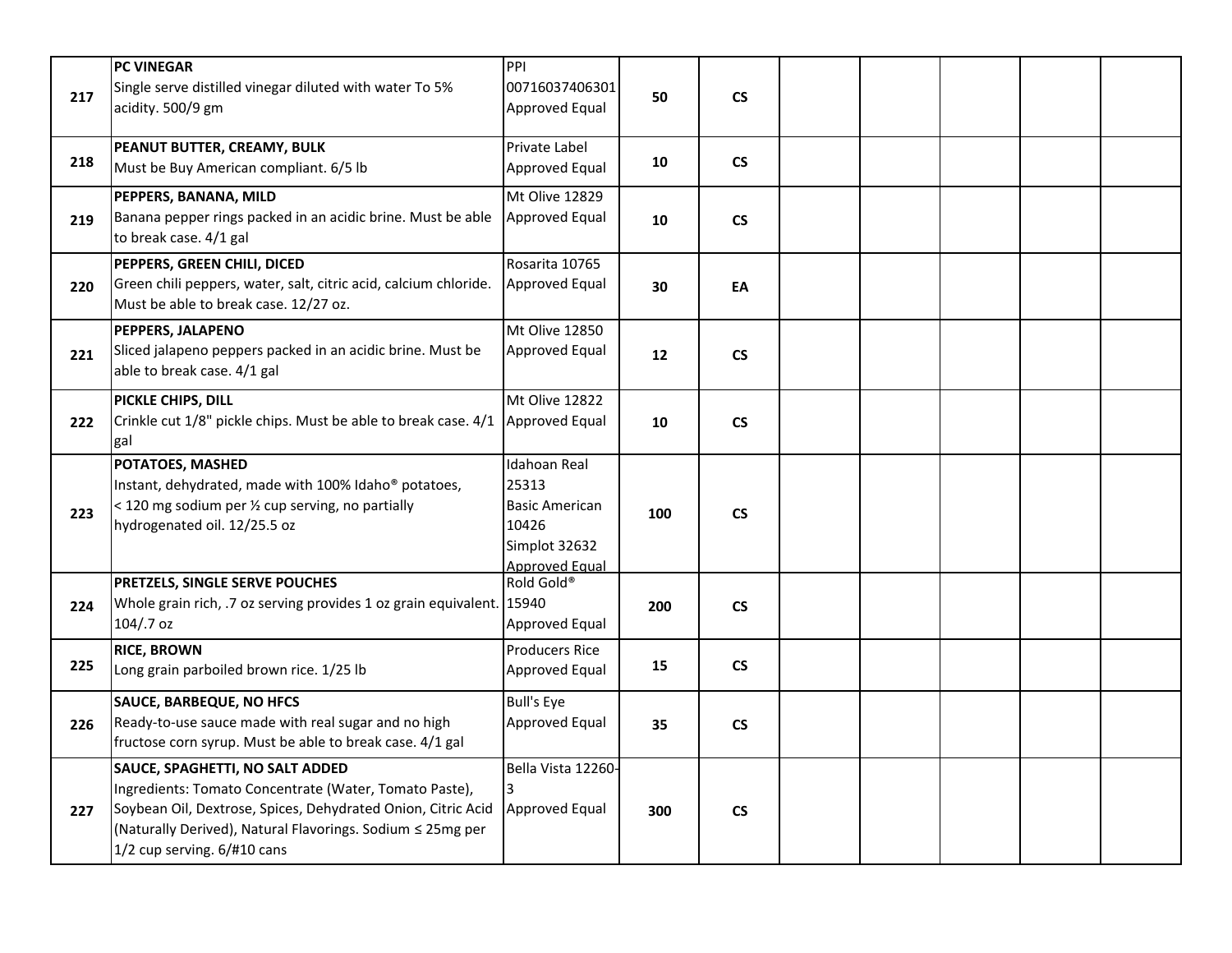|     | <b>SOUP BASE, BEEF, LOW SODIUM</b>                                | <b>Custom Culinary</b> |     |                          |  |  |  |
|-----|-------------------------------------------------------------------|------------------------|-----|--------------------------|--|--|--|
|     | Soup base concentrate, roast beef and beef broth as first         | 0344                   |     |                          |  |  |  |
| 228 | ingredients, no MSG, maximum 140 mg sodium per 8 fl oz            | Minor's                | 10  | EA                       |  |  |  |
|     | prepared. 1 lb tub                                                | 11003343               |     |                          |  |  |  |
|     |                                                                   | Approved Equal         |     |                          |  |  |  |
|     | SOUP BASE, CHICKEN, LOW SODIUM                                    | <b>Custom Culinary</b> |     |                          |  |  |  |
|     | Soup base concentrate, roasted chicken as first ingredient,       | 0144                   |     |                          |  |  |  |
| 229 | no MSG, maximum 140 mg sodium per 8 fl oz prepared. 1 lb          | Minor's                | 20  | EA                       |  |  |  |
|     | tub                                                               | 11003077               |     |                          |  |  |  |
|     |                                                                   | Approved Equal         |     |                          |  |  |  |
|     | <b>SOUP BASE, HAM</b>                                             | Knorr 507262           |     |                          |  |  |  |
| 230 | Soup base concentrate, ham as first ingredient, maximum           | Approved Equal         | 10  | EA                       |  |  |  |
|     | 780 mg sodium per 8 fl oz prepared. 1 lb tub                      |                        |     |                          |  |  |  |
|     | <b>TOMATO SALSA</b>                                               | <b>Red Gold</b>        |     |                          |  |  |  |
|     | Nutrionally Enhanced, Low Sodium; BPA Free Liner; max 105 REDSC99 |                        |     |                          |  |  |  |
| 231 | mg of sodium per 1.5 oz serving; 1.5 oz. serving provides 1/4     | Approved Equal         | 30  | <b>CS</b>                |  |  |  |
|     | cup Red/Orange Vegetable. 6/#10 cans                              |                        |     |                          |  |  |  |
|     | <b>TOMATOES, DICED</b>                                            | <b>Red Gold</b>        |     |                          |  |  |  |
| 232 | US Grade A, packed in juice, no salt added. 6/#10 cans            | REDBQ9B                | 20  | $\mathsf{CS}\phantom{0}$ |  |  |  |
|     |                                                                   | Approved Equal         |     |                          |  |  |  |
|     | TORTILLA CHIPS, ROUND, .875 OZ, IW                                | Tostitos 18792         |     |                          |  |  |  |
|     | Single serve bag, whole corn, sodium ≤ 100 mg per .875 oz         | Approved Equal         |     |                          |  |  |  |
| 233 | serving, .875 oz serving provides 1 oz grain equivalent.          |                        | 150 | <b>CS</b>                |  |  |  |
|     | 64/1.45 oz                                                        |                        |     |                          |  |  |  |
|     | TORTILLA CHIPS, ROUND, 1.45 OZ, IW                                | Tostitos 30103         |     |                          |  |  |  |
| 234 | Single serve bag, whole corn, sodium $\leq 160$ mg per 1.45 oz    | Approved Equal         | 100 | <b>CS</b>                |  |  |  |
|     | serving, 1.45 oz serving provides 2 oz grain equivalent.          |                        |     |                          |  |  |  |
|     | 64/1.45 oz                                                        |                        |     |                          |  |  |  |
|     | <b>TORTILLA CHIPS, ROUND, BULK</b>                                | Tostitos 62399         |     |                          |  |  |  |
| 235 | Whole corn, no artificial flavors or preservatives, sodium ≤      | Approved Equal         | 300 | $\mathsf{CS}\phantom{0}$ |  |  |  |
|     | 115 mg per 1 oz serving, 13 chips = 1 oz serving and provide      |                        |     |                          |  |  |  |
|     | 1.25 oz grain equivalent. 8/1 lb                                  |                        |     |                          |  |  |  |
|     | <b>WALNUT PIECES</b>                                              | Private Label          |     |                          |  |  |  |
| 236 | Natural shelled English walnuts, chopped, must be Buy             |                        | 10  | <b>CS</b>                |  |  |  |
|     | American compliant. 1/5 lb                                        |                        |     |                          |  |  |  |

**Pantry and Condiments SUBTOTAL \$**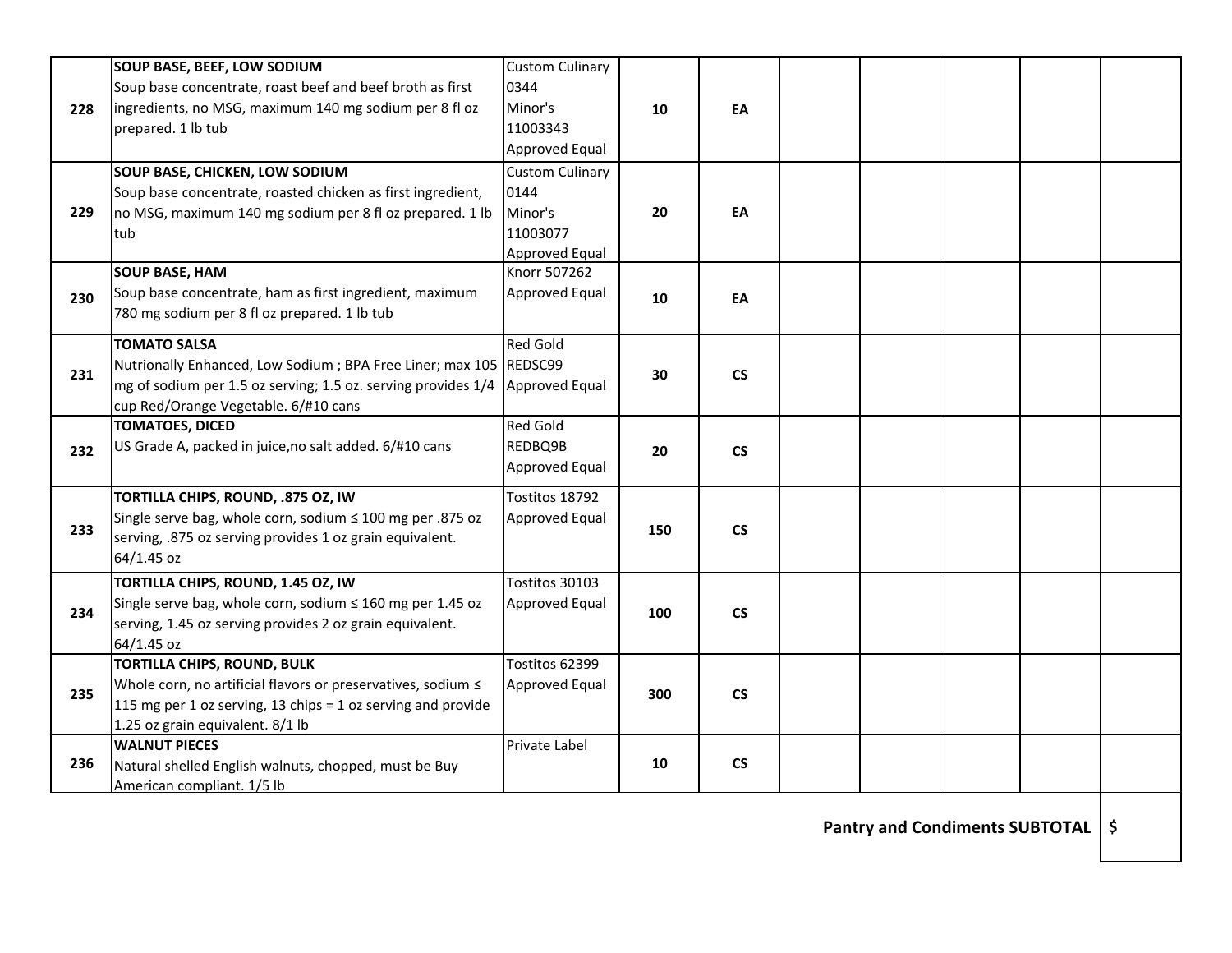| <b>LINE</b><br><b>ITEM</b><br><b>NUMBER</b> | <b>ITEM DESCRIPTION</b>                                             | <b>APPROVED</b><br><b>BRANDS</b>              | <b>ESTIMATED</b><br><b>QUANTITY</b> | <b>BID UNIT</b>      | <b>BRAND / ITEM</b><br><b>CODE</b><br><b>BID</b> | <b>UNIT</b><br><b>SIZE</b> | <b>PORTION</b><br><b>SIZE</b> | <b>UNIT</b><br><b>PRICE</b> | <b>EXTENDED</b><br><b>UNIT PRICE</b> |
|---------------------------------------------|---------------------------------------------------------------------|-----------------------------------------------|-------------------------------------|----------------------|--------------------------------------------------|----------------------------|-------------------------------|-----------------------------|--------------------------------------|
|                                             | <b>SPICES AND FLAVORINGS</b>                                        |                                               |                                     |                      |                                                  |                            |                               |                             |                                      |
| 237                                         | <b>BASIL LEAVES</b><br>$1/5$ OZ                                     | Private Label                                 | 15                                  | EA                   |                                                  |                            |                               |                             |                                      |
| 238                                         | <b>BUTTER FLAVORING</b><br>Butter Flavored, Aerosol. 6/14 oz        | <b>Butter Mist</b><br>Approved Equal          | 100                                 | $\mathsf{CS}\xspace$ |                                                  |                            |                               |                             |                                      |
| 239                                         | <b>BUTTER FLAVORING</b><br>Garlic Butter Flavored, Aerosol. 6/14 oz | <b>Butter Mist</b><br><b>Approved Equal</b>   | 30                                  | $\mathsf{CS}\xspace$ |                                                  |                            |                               |                             |                                      |
| 240                                         | <b>BUTTER FLAVORING</b><br>Dry Flakes, Fat Free. 24/4 oz            | <b>Butter Buds</b><br>49835 Approved<br>Equal | 100                                 | $\mathsf{CS}\xspace$ |                                                  |                            |                               |                             |                                      |
| 241                                         | <b>CHILI POWDER</b><br>$1/18$ oz                                    | McCormick<br>Approved Equal                   | 15                                  | EA                   |                                                  |                            |                               |                             |                                      |
| 242                                         | <b>CINNAMON, GROUND</b><br>$1/18$ oz                                | Private Label                                 | 20                                  | EA                   |                                                  |                            |                               |                             |                                      |
| 243                                         | <b>CORN STARCH</b><br>$1/1$ lbs                                     | Argo<br><b>Approved Equal</b>                 | 15                                  | EA                   |                                                  |                            |                               |                             |                                      |
| 244                                         | <b>CUMIN, GROUND</b><br>$1/16$ oz                                   | Private Label                                 | 15                                  | EA                   |                                                  |                            |                               |                             |                                      |
| 245                                         | <b>GARLIC, GRANULATED</b><br>$1/25$ oz                              | Private Label                                 | 20                                  | EA                   |                                                  |                            |                               |                             |                                      |
| 246                                         | <b>GARLIC POWDER</b><br>$1/16$ oz                                   | Private Label                                 | 20                                  | EA                   |                                                  |                            |                               |                             |                                      |
| 247                                         | <b>GINGER, GROUND</b><br>$1/16$ oz                                  | Private Label                                 | 15                                  | EA                   |                                                  |                            |                               |                             |                                      |
| 248                                         | LEMON JUICE, RECONSTITUTED<br>Shelf stable, 1/32 oz                 | Real Lemon<br><b>Approved Equal</b>           | 15                                  | EA                   |                                                  |                            |                               |                             |                                      |
| 249                                         | <b>MOLLASES, LIGHT</b><br>1 gallon                                  | Grandmas<br>Approved Equal                    | 15                                  | EA                   |                                                  |                            |                               |                             |                                      |
| 250                                         | <b>MUSTARD, GROUND</b><br>$1/16$ oz                                 | Private Label                                 | 15                                  | EA                   |                                                  |                            |                               |                             |                                      |
| 251                                         | OIL, CANOLA & VIRGIN OLIVE BLEND<br>1 gallon                        | Private Label                                 | 15                                  | EA                   |                                                  |                            |                               |                             |                                      |
| 252                                         | OLD BAY SEASONING 1/24 oz                                           | Old Bay<br>900223218<br>Approved Equal        | 10                                  | EA                   |                                                  |                            |                               |                             |                                      |
| 253                                         | <b>ONION POWDER</b><br>$1/20$ oz                                    | Private Label                                 | 15                                  | EA                   |                                                  |                            |                               |                             |                                      |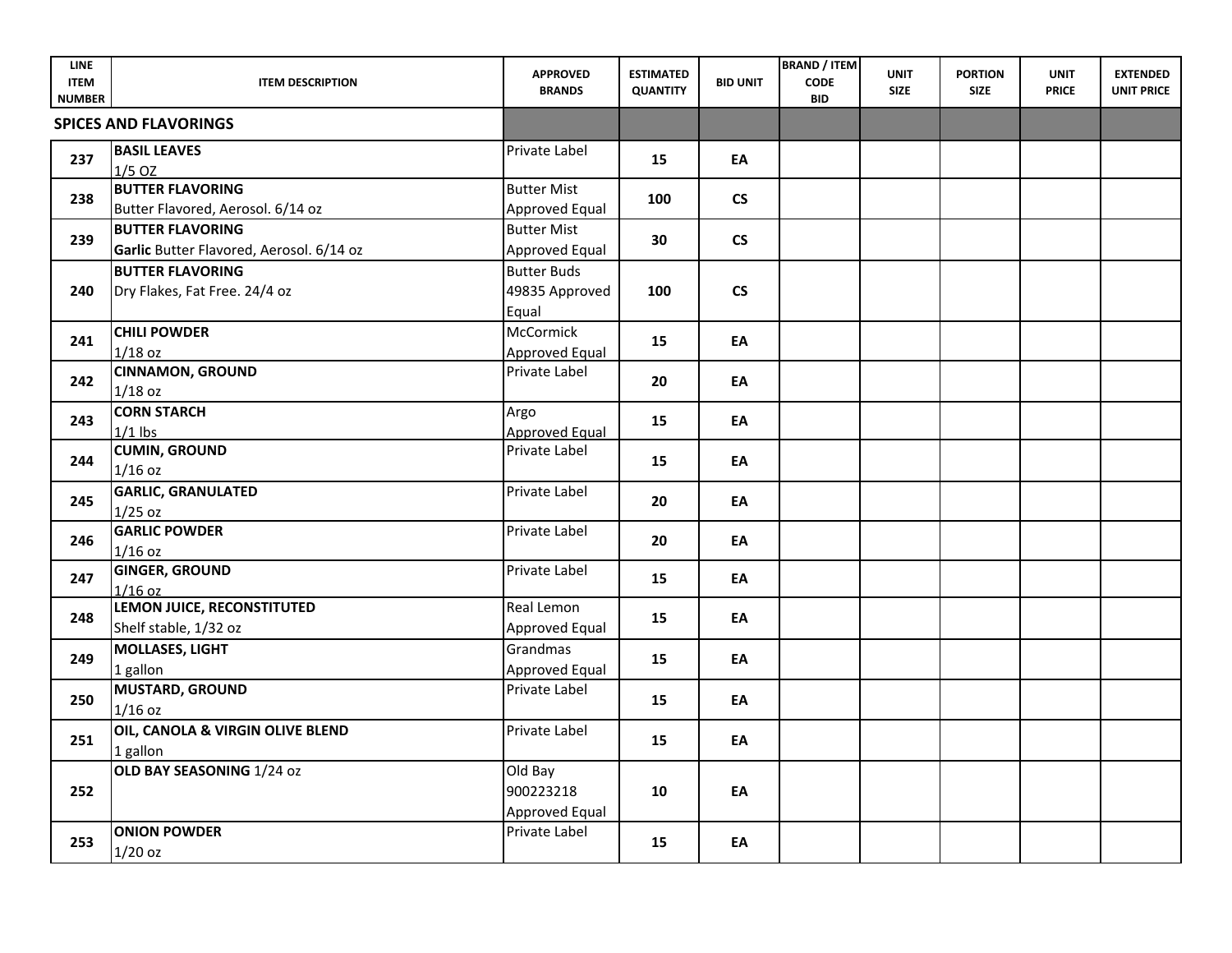| 254 | <b>OREGANO LEAVES</b>                                          | Private Label        | 15 | EA                       |  |  |  |
|-----|----------------------------------------------------------------|----------------------|----|--------------------------|--|--|--|
|     | $1/5$ oz                                                       |                      |    |                          |  |  |  |
|     | <b>PAN COATING</b>                                             | Vegelene             |    |                          |  |  |  |
| 255 | Food Release, Aerosol, 6/17 oz                                 | Crisco Approved      | 10 | $\mathsf{CS}\phantom{0}$ |  |  |  |
|     |                                                                | Equal                |    |                          |  |  |  |
| 256 | PAPRIKA, MILD                                                  | Private Label        | 15 | EA                       |  |  |  |
|     | $1/16$ oz                                                      |                      |    |                          |  |  |  |
| 257 | <b>PARSLEY FLAKES</b>                                          | Private Label        | 15 | EA                       |  |  |  |
|     | $1/10$ oz                                                      |                      |    |                          |  |  |  |
| 258 | PEPPER, BLACK, GROUND                                          | Private Label        | 15 | EA                       |  |  |  |
|     | $1/16$ oz                                                      |                      |    |                          |  |  |  |
| 259 | SALT, GRANULATED, IODIZED                                      | Private Label        | 15 | EA                       |  |  |  |
|     | 1/26 oz canister                                               |                      |    |                          |  |  |  |
|     | <b>SALT FREE SPICE BLEND, GARLIC &amp; HERB</b>                | Lawry's              |    |                          |  |  |  |
| 260 | Garlic, Oregano, Rosemary, Basil, Red Pepper, Orange Peel,     | 900498766            | 30 | EA                       |  |  |  |
|     | Onion, Paprika, and Celery. 1/20 oz                            | Approved Equal       |    |                          |  |  |  |
|     | <b>SALT FREE SPICE BLEND, ALL PURPOSE</b>                      | Lawry's              |    |                          |  |  |  |
| 261 | Blend of onion and spices and herbs, including parsley, basil, | 900498767            | 20 | EA                       |  |  |  |
|     | oregano and thyme. 1/16 oz                                     | Approved Equal       |    |                          |  |  |  |
|     | SALT FREE SPICE BLEND, MEXICAN                                 | Lawry's              |    |                          |  |  |  |
| 262 | Blend of spices and dehydrated vegetables, including chili     | 900513943            | 30 | EA                       |  |  |  |
|     | pepper, cumin, and red pepper. 1/20.75 oz                      | Approved Equal       |    |                          |  |  |  |
| 263 | <b>SESAME SEEDS</b>                                            | Private Label        | 15 | EA                       |  |  |  |
|     | Whole White, 1/18 oz                                           |                      |    |                          |  |  |  |
| 264 | <b>SUGAR, GRANULATED</b>                                       | Domino               | 10 | EA                       |  |  |  |
|     | $1/25$ lbs bag                                                 | Private Label        |    |                          |  |  |  |
|     | <b>SUGAR, LIGHT BROWN</b>                                      | Domino               |    |                          |  |  |  |
| 265 | Pure cane sugar packed in Poly Bags (no substitute).           | Approved Equal       | 40 | $\mathsf{CS}\phantom{0}$ |  |  |  |
|     | $12/2$ lbs                                                     |                      |    |                          |  |  |  |
|     | <b>TACO SEASONING BLEND</b>                                    | McCormick's          |    |                          |  |  |  |
| 266 | $1/24$ oz                                                      | 932375               | 40 | EA                       |  |  |  |
|     |                                                                | Approved Equal       |    |                          |  |  |  |
| 267 | <b>VINEGAR, CIDER</b>                                          | <b>Private Label</b> | 10 | EA                       |  |  |  |
|     | 1 gallon                                                       |                      |    |                          |  |  |  |
| 268 | <b>VINEGAR, WHITE</b>                                          | Private Label        | 15 | EA                       |  |  |  |
|     | 1 gallon                                                       |                      |    |                          |  |  |  |

**Spices & Flavorings SUBTOTAL \$**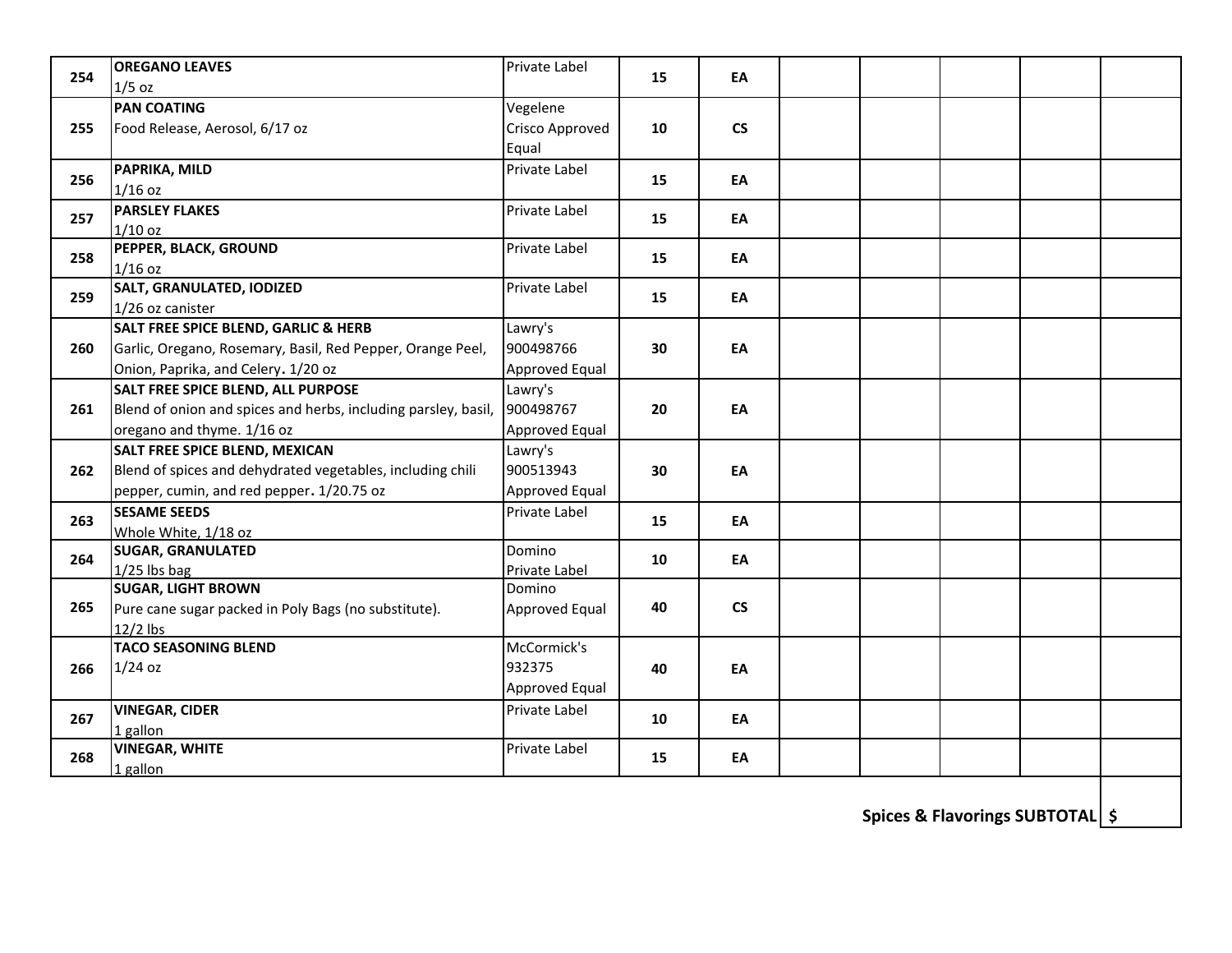| <b>LINE</b><br><b>ITEM</b><br><b>NUMBER</b> | <b>ITEM DESCRIPTION</b>                                                                                                            | <b>APPROVED</b><br><b>BRANDS</b> | <b>ESTIMATED</b><br><b>QUANTITY</b> | <b>BID UNIT</b>          | <b>BRAND / ITEM</b><br><b>CODE</b><br><b>BID</b> | <b>UNIT</b><br><b>SIZE</b> | <b>PORTION</b><br><b>SIZE</b> | <b>UNIT</b><br><b>PRICE</b> | <b>EXTENDED</b><br><b>UNIT PRICE</b> |
|---------------------------------------------|------------------------------------------------------------------------------------------------------------------------------------|----------------------------------|-------------------------------------|--------------------------|--------------------------------------------------|----------------------------|-------------------------------|-----------------------------|--------------------------------------|
|                                             | A LA CARTE SNACKS                                                                                                                  |                                  |                                     |                          |                                                  |                            |                               |                             |                                      |
| 269                                         | <b>CHIPS</b><br>Cheetos, Baked Whole Grain Rich, Crunchy Cheese Flavored<br>Snacks. 104/.875 oz                                    | Frito Lay 62933                  | 50                                  | $\mathsf{CS}\phantom{0}$ |                                                  |                            |                               |                             |                                      |
| 270                                         | <b>CHIPS</b><br>Doritos, Reduced Fat Cool Ranch. 72/1 oz                                                                           | Frito Lay 36096                  | 100                                 | $\mathsf{CS}\phantom{0}$ |                                                  |                            |                               |                             |                                      |
| 271                                         | <b>CHIPS</b><br>Doritos, Reduced Fat Nacho Cheese. 72/1 oz                                                                         | Frito Lay 31748                  | 150                                 | $\mathsf{CS}\phantom{0}$ |                                                  |                            |                               |                             |                                      |
| 272                                         | <b>CHIPS</b><br>Doritos, Reduced Fat, Whole Grain, Spicy Sweet Chili. 72/1 oz                                                      | Frito Lay 49093                  | 150                                 | $\mathsf{CS}\xspace$     |                                                  |                            |                               |                             |                                      |
| 273                                         | <b>CHIPS</b><br>Lay's Baked Potato Crisps, BBQ. 60/.875 oz                                                                         | Frito Lay 32078                  | 50                                  | $\mathsf{CS}\xspace$     |                                                  |                            |                               |                             |                                      |
| 274                                         | <b>CHIPS</b><br>Lay's Baked Potato Crisps, Original. 60/.875 oz                                                                    | Frito Lay 33625                  | 50                                  | $\mathsf{CS}\phantom{0}$ |                                                  |                            |                               |                             |                                      |
| 275                                         | <b>CHIPS</b><br>Lay's Baked Potato Crisps, Sour Cream & Onion. 60/.875 oz                                                          | Frito Lay 33627                  | 50                                  | $\mathsf{CS}\phantom{0}$ |                                                  |                            |                               |                             |                                      |
| 276                                         | <b>CHIPS</b><br>Lay's Kettle Cooked, Reduced Fat, Applewood Smoked BBQ<br>Potato Chips, no artificial flavors, no MSG. 64/1.375 oz | Frito Lay 09598                  | 75                                  | $\mathsf{CS}\phantom{0}$ |                                                  |                            |                               |                             |                                      |
| 277                                         | <b>CHIPS</b><br>Lay's Kettle Cooked, Reduced Fat, Cheddar Jalapeno Potato<br>Chips, no artificial flavors, no MSG. 64/1.375 oz     | Frito Lay 25111                  | 75                                  | $\mathsf{CS}\phantom{0}$ |                                                  |                            |                               |                             |                                      |
| 278                                         | <b>COOKIE</b><br>Fully Baked, Chocolate Chip made with Hershey's Chocolate,<br>Whole Grain Rich, Individually Wrapped. 126/1.55 oz | <b>Rich's 19402</b>              | 75                                  | $\mathsf{CS}\phantom{0}$ |                                                  |                            |                               |                             |                                      |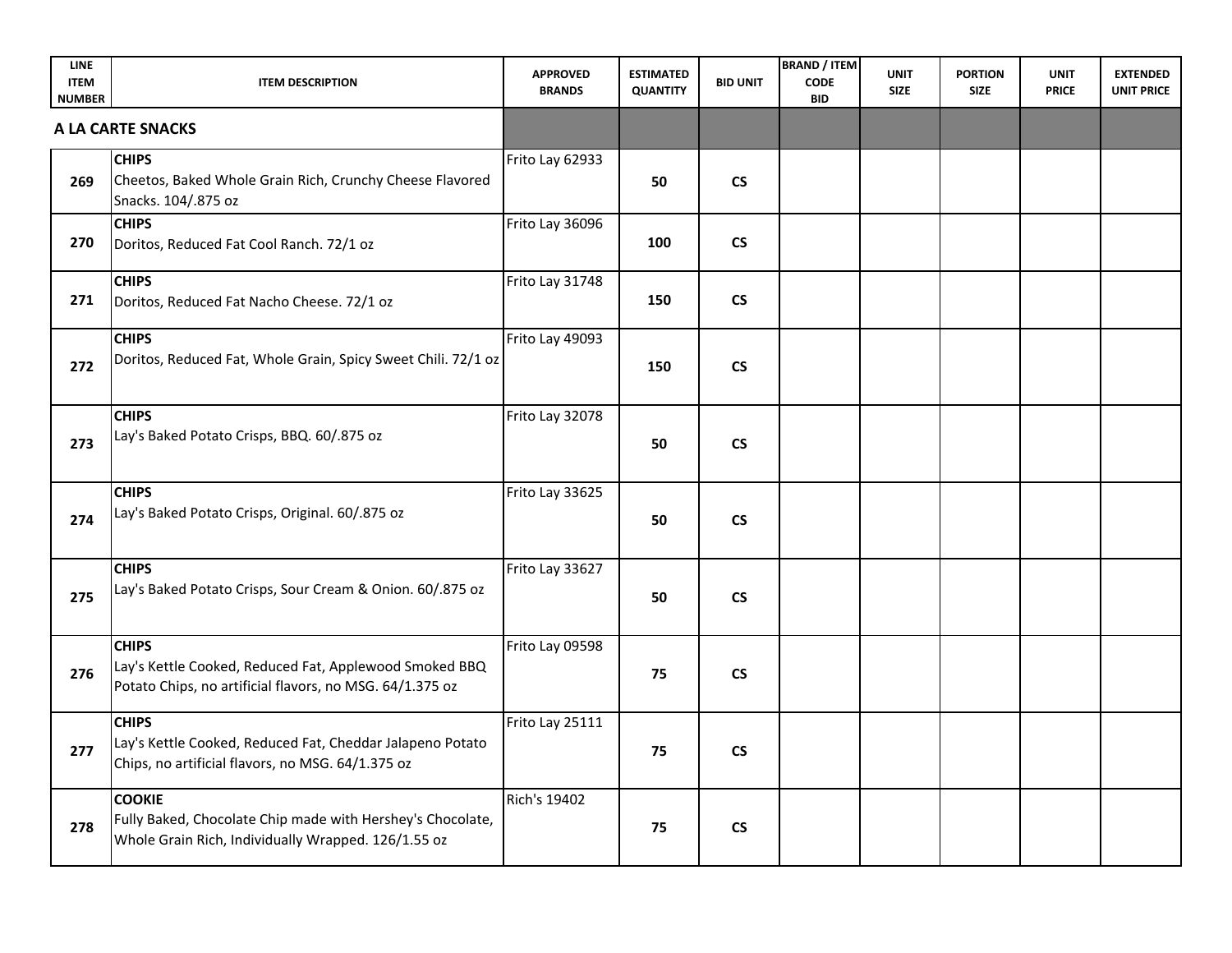|     | <b>COOKIE</b>                                                                                                                                                                                                                                | Rich's 03593                    |     |                          |  |  |  |
|-----|----------------------------------------------------------------------------------------------------------------------------------------------------------------------------------------------------------------------------------------------|---------------------------------|-----|--------------------------|--|--|--|
| 279 | Fully Baked, Triple Chocolate Fudge Filling with Hershey's<br>Chocolate, Whole Grain Rich, Individually Wrapped. 120/1.7                                                                                                                     |                                 | 100 | $\mathsf{CS}\phantom{0}$ |  |  |  |
| 280 | <b>COOKIE DOUGH, PREPORTIONED</b><br>Chocolate Chip, 51% whole grain. 240/1.5 oz                                                                                                                                                             | Otis Spunkmeyer<br>55680        | 25  | $\mathsf{CS}\phantom{0}$ |  |  |  |
| 281 | DUTCH WAFFLE STICKS, WG<br>Whole grain rich, funnel cake dough formed sticks, fully<br>baked, frozen, 12 sticks provide 2 oz grain equivalent. 50<br>servings                                                                                | J&J Snack Foods<br>4522         | 25  | $\mathsf{CS}\phantom{0}$ |  |  |  |
| 282 | FRUIT JUICE, FROZEN, ORANGE-CREAM<br>100% fruit juice, no sugar added, made with natural flavors<br>and colors, 4.4 oz portion provides 1/2 cup fruit. 84/4.4 oz                                                                             | SideKicks 2023                  | 75  | $\mathsf{CS}\phantom{0}$ |  |  |  |
| 283 | FRUIT JUICE, FROZEN, SOUR CHERRY-LEMON<br>100% fruit juice, no sugar added, made with natural flavors<br>and colors, 4.4 oz portion provides 1/2 cup fruit. 84/4.4 oz                                                                        | SideKicks 2016                  | 75  | $\mathsf{CS}\phantom{0}$ |  |  |  |
| 284 | FRUIT JUICE, FROZEN, STRAWBERRY-MANGO<br>100% fruit juice, no sugar added, made with natural flavors<br>and colors, 4.4 oz portion provides 1/2 cup fruit. 84/4.4 oz                                                                         | SideKicks 2015                  | 75  | $\mathsf{CS}\phantom{0}$ |  |  |  |
| 285 | FRUIT SNACKS, REDUCED SUGAR, CRAZY COLORS<br>Flat, pectin-based, fruit-flavored snack rolled into a tube,<br>made with no artificial flavors and no colors from<br>artificial sources with a fruit first ingredient, 4 gm sugar.<br>96/.5 oz | <b>Betty Crocker</b><br>11561-0 | 50  | $\mathsf{CS}\phantom{0}$ |  |  |  |
| 286 | FRUIT SNACKS, REDUCED SUGAR, STRAWBERRY<br>Flat, pectin-based, fruit-flavored snack rolled into a tube,<br>made with no artificial flavors and no colors from<br>artificial sources with a fruit first ingredient, 4 gm sugar.<br>96/.5 oz   | <b>Betty Crocker</b><br>29162-8 | 50  | $\mathsf{CS}\phantom{0}$ |  |  |  |
| 287 | ICE CREAM, CHOCOLATE/VANILLA CUP, RF<br>USDA Smart Snack compliant, 3 fl oz serving. 4/1 dozen                                                                                                                                               | <b>Blue Bunny</b>               | 50  | $\mathsf{CS}\phantom{0}$ |  |  |  |
| 288 | ICE CREAM, CHOCOLATE SUNDAE CRUNCH BAR, RF<br>USDA Smart Snack compliant, 3 fl oz serving. 6/2 dozen                                                                                                                                         | <b>Blue Bunny</b>               | 50  | $\mathsf{CS}\phantom{0}$ |  |  |  |
| 289 | ICE CREAM, STRAWBERRY SUNDAE CRUNCH BAR, RF<br>USDA Smart Snack compliant, 3 fl oz serving. 6/2 dozen                                                                                                                                        | <b>Blue Bunny</b>               | 50  | $\mathsf{CS}\phantom{0}$ |  |  |  |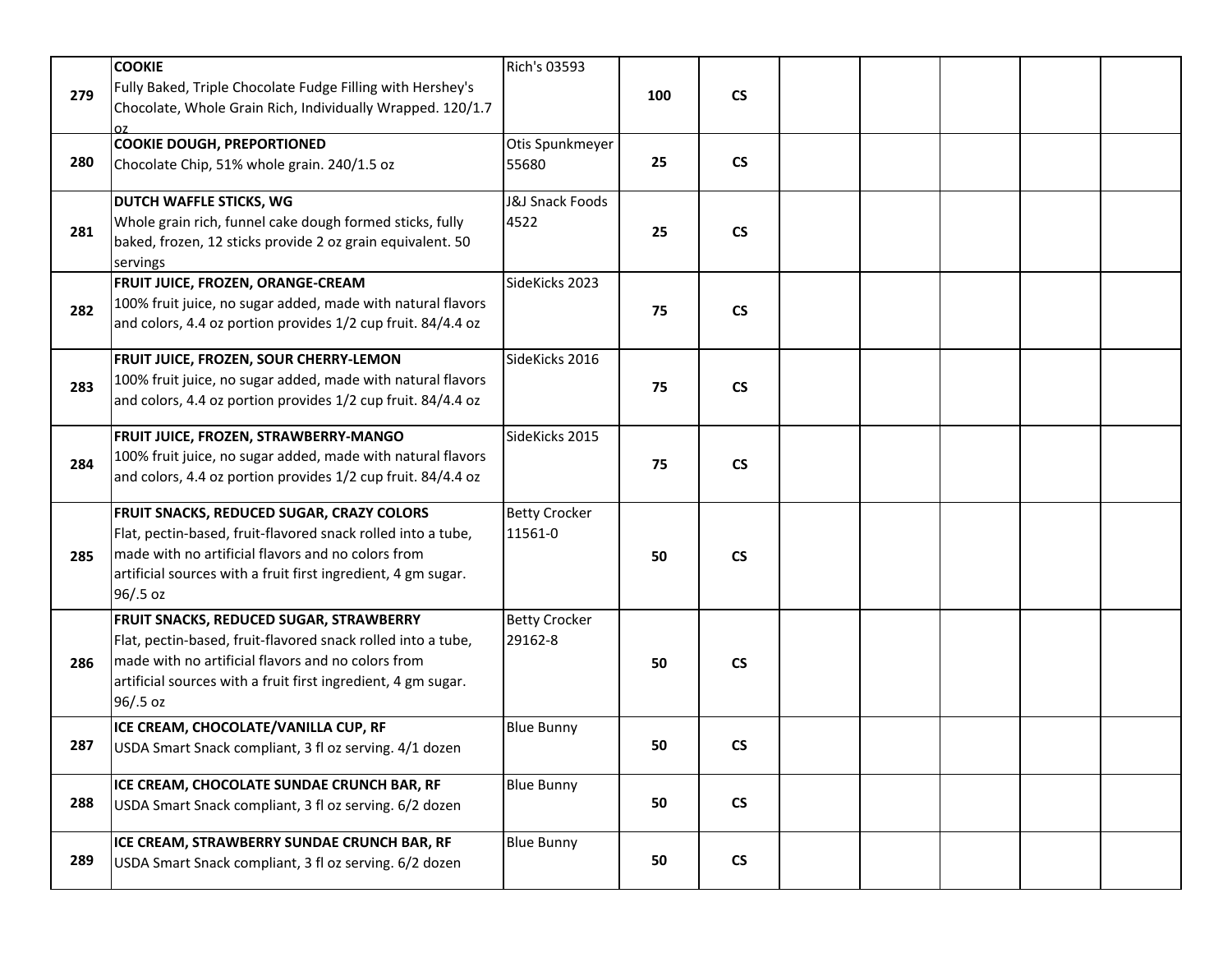| 290 | <b>ICE CREAM SANDWICH</b><br>Reduced Fat Vanilla Ice Cream in between 2 chocolate wafer<br>cakes, USDA Smart Snack compliant, 3 fl oz serving. 4/2<br>dozen | <b>Blue Bunny</b>             | 75 | $\mathsf{CS}\phantom{0}$ |  |  |  |
|-----|-------------------------------------------------------------------------------------------------------------------------------------------------------------|-------------------------------|----|--------------------------|--|--|--|
| 291 | <b>FROZEN TREAT, FUDGE FLAVORED</b><br>Fudge flavored popsicle on a stick, USDA Smart Snack<br>compliant, 3 fl oz serving. 2/2 dozen                        | <b>Blue Bunny</b>             | 50 | $\mathsf{CS}\phantom{0}$ |  |  |  |
| 292 | FROZEN TREAT, ORANGE DREAM FLAVORED<br>Orange and vanilla flavored popsicle on a stick, USDA Smart<br>Snack compliant, 3 fl oz serving. 2/2 dozen           | <b>Blue Bunny</b>             | 50 | $\mathsf{CS}\phantom{0}$ |  |  |  |
| 293 | ITALIAN ICE, LEMON, 4 FL OZ<br>Naturally flavored, 100% RDA for Vitamin C, squeeze tube.<br>24/4 fl oz                                                      | Luigi's 3881                  | 10 | $\mathsf{CS}\phantom{0}$ |  |  |  |
| 294 | ITALIAN ICE, CHERRY, 4 FL OZ<br>Naturally flavored, 100% RDA for Vitamin C, squeeze tube.<br>24/4 fl oz                                                     | Luigi's 3880                  | 10 | <b>CS</b>                |  |  |  |
| 295 | POPCORN, SWEET & SALTY<br>Ingredients: Popcorn, cane sugar, sunflower oil, sea salt, no<br>artificial flavors, colors or preservatives, non GMO. 48/1 oz    | Popcorn Indiana<br>8435710084 | 50 | $\mathsf{CS}\phantom{0}$ |  |  |  |
| 296 | PRETZEL, SOFT, WG, 5 OZ<br>Whole grain rich, fully baked, frozen, 5 oz pretzel provides 2.5 30114<br>oz grain equivalent. 50/5 oz                           | J&J Snack Foods               | 25 | $\mathsf{CS}\phantom{0}$ |  |  |  |
| 297 | SNACK BAR, CRISPY MARSHMALLOW, WG, 1.41 OZ<br>Whole grain rich, brown rice and marshmallow flavored<br>squares, individually wrapped. 80/1.41 oz            | Kellogg's 11052               | 50 | <b>CS</b>                |  |  |  |
| 298 | SNACK BAR, CRISPY MARSHMALLOW, WG, .42 OZ<br>Whole grain rich, brown rice and marshmallow flavored mini<br>squares, individually wrapped. 600/.42 oz        | Kellogg's 45407               | 50 | $\mathsf{CS}\phantom{0}$ |  |  |  |

**A La Carte Snack SUBTOTAL \$**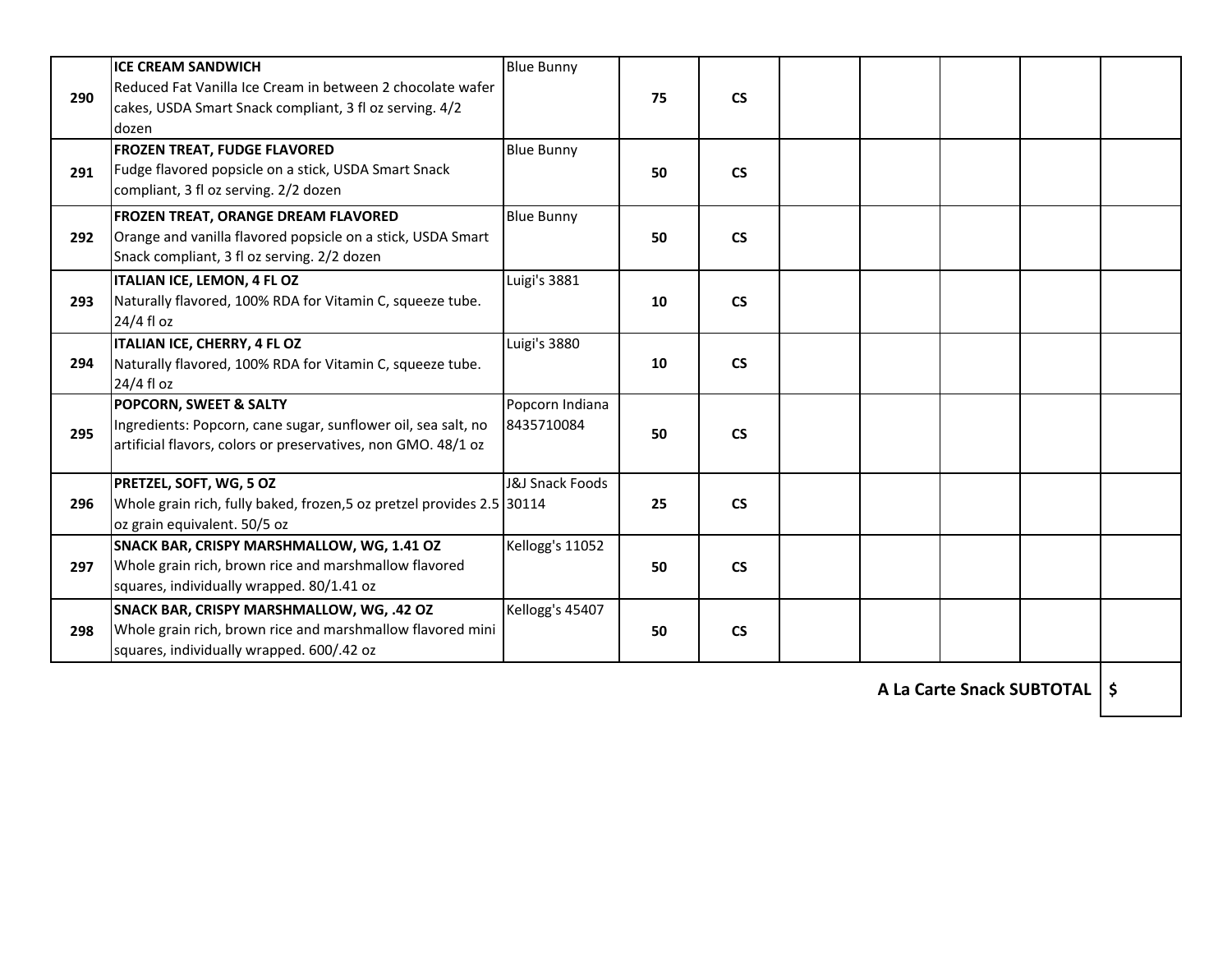| <b>LINE</b><br><b>ITEM</b><br><b>NUMBER</b> | <b>ITEM DESCRIPTION</b>                                                                                                                                                                                          | <b>APPROVED</b><br><b>BRANDS</b>                                                                                           | <b>ESTIMATED</b><br><b>QUANTITY</b> | <b>BID UNIT</b>          | <b>BRAND / ITEM</b><br><b>CODE</b><br><b>BID</b> | <b>UNIT</b><br><b>SIZE</b> | <b>PORTION</b><br><b>SIZE</b> | <b>UNIT</b><br><b>PRICE</b> | <b>EXTENDED</b><br><b>UNIT PRICE</b> |
|---------------------------------------------|------------------------------------------------------------------------------------------------------------------------------------------------------------------------------------------------------------------|----------------------------------------------------------------------------------------------------------------------------|-------------------------------------|--------------------------|--------------------------------------------------|----------------------------|-------------------------------|-----------------------------|--------------------------------------|
|                                             | A LA CARTE BEVERAGES                                                                                                                                                                                             |                                                                                                                            |                                     |                          |                                                  |                            |                               |                             |                                      |
| 299                                         | <b>JUICE DRINK</b><br>100% fruit juice, 13g of sugar per 6 oz serving, no artificial<br>flavors, colors or preservatives, aseptic pouch with attached<br>straw. 40/6 oz<br><b>Must Specify Available Flavors</b> | Capri Sun<br><b>Grape 20000</b><br>Orange 20200<br>Fruit Punch<br>20400<br>Strawbrry Kiwi<br>20600<br>Wild Cherry<br>20800 | 200                                 | $\mathsf{CS}\phantom{0}$ |                                                  |                            |                               |                             |                                      |
| 300                                         | <b>JUICE DRINK</b><br>100% fruit juice, no added sugar, all natural flavors, added<br>vitamins C. 15/10 oz<br><b>Must Specify Available Flavors</b>                                                              | Tropicana<br>Fruit Medley<br>02145<br>Strawberry<br>Kiwi 02144<br>Orange Straw<br>02146                                    | 50                                  | <b>CS</b>                |                                                  |                            |                               |                             |                                      |
| 301                                         | <b>JUICE DRINK</b><br>Sparkling fruit juice blend, no added sugar or preservatives.<br>24/8.3 oz<br><b>Must Specify Available Flavors</b>                                                                        | Epic<br>Izze<br>Switch                                                                                                     | 100                                 | <b>CS</b>                |                                                  |                            |                               |                             |                                      |
| 302                                         | <b>WATER, PLAIN</b><br>No added minerals, packaged in plastic bottles. 24/16.9 oz                                                                                                                                | Nestle Pure Life                                                                                                           | 200                                 | <b>CS</b>                |                                                  |                            |                               |                             |                                      |

**A La Carte Beverage SUBTOTAL \$**